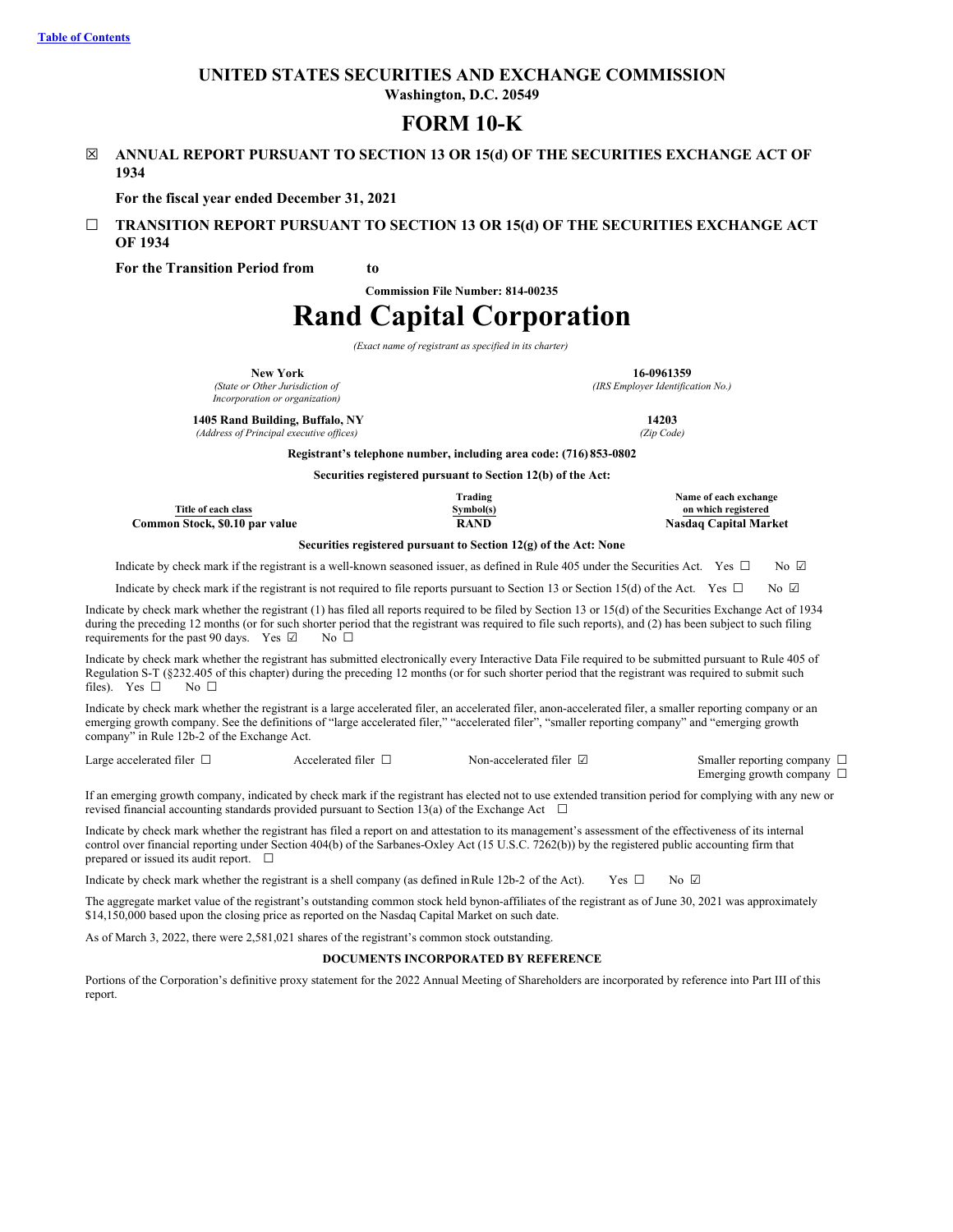# <span id="page-1-0"></span>**RAND CAPITAL CORPORATION TABLE OF CONTENTS FOR FORM10-K**

# **PART I**

| Item 1.     | <b>Business</b>                                                                                              |     |
|-------------|--------------------------------------------------------------------------------------------------------------|-----|
| Item 1A.    | <b>Risk Factors</b>                                                                                          | 15  |
| Item 1B.    | <b>Unresolved Staff Comments</b>                                                                             | 28  |
| Item 2.     | <b>Properties</b>                                                                                            | 28  |
| Item 3.     | <b>Legal Proceedings</b>                                                                                     | 28  |
| Item 4.     | <b>Mine Safety Disclosures</b>                                                                               | 28  |
|             | <b>PART II</b>                                                                                               |     |
| Item 5.     | Market for Registrant's Common Equity, Related Stockholder Matters and Issuer Purchases of Equity Securities | 29  |
| Item 6.     | (Reserved)                                                                                                   | 31  |
| Item 7.     | Management's Discussion and Analysis of Financial Condition and Results of Operations                        | 31  |
| Item 7A.    | <b>Quantitative and Qualitative Disclosures about Market Risk</b>                                            | 51  |
| Item 8.     | <b>Financial Statements and Supplementary Data</b>                                                           | 52  |
| Item 9.     | Changes in and Disagreements with Accountants on Accounting and Financial Disclosure                         | 97  |
| Item 9A.    | <b>Controls and Procedures</b>                                                                               | 97  |
| Item 9B.    | <b>Other Information</b>                                                                                     | 98  |
| Item 9C.    | Disclosure Regarding Foreign Jurisdictions that Prevent Inspections                                          | 98  |
|             | <b>PART III</b>                                                                                              |     |
| Item $10$ . | Directors, Executive Officers and Corporate Governance                                                       | 99  |
| Item $11$ . | <b>Executive Compensation</b>                                                                                | 99  |
| Item 12.    | Security Ownership of Certain Beneficial Owners and Management and Related Stockholder Matters               | 99  |
| Item $13$ . | Certain Relationships and Related Transactions, and Director Independence                                    | 99  |
| Item 14.    | <b>Principal Accountant Fees and Services</b>                                                                | 99  |
|             | <b>PART IV</b>                                                                                               |     |
| Item 15.    | <b>Exhibits and Financial Statement Schedules</b>                                                            | 100 |
| Item 16     | Form 10-K Summary                                                                                            | 101 |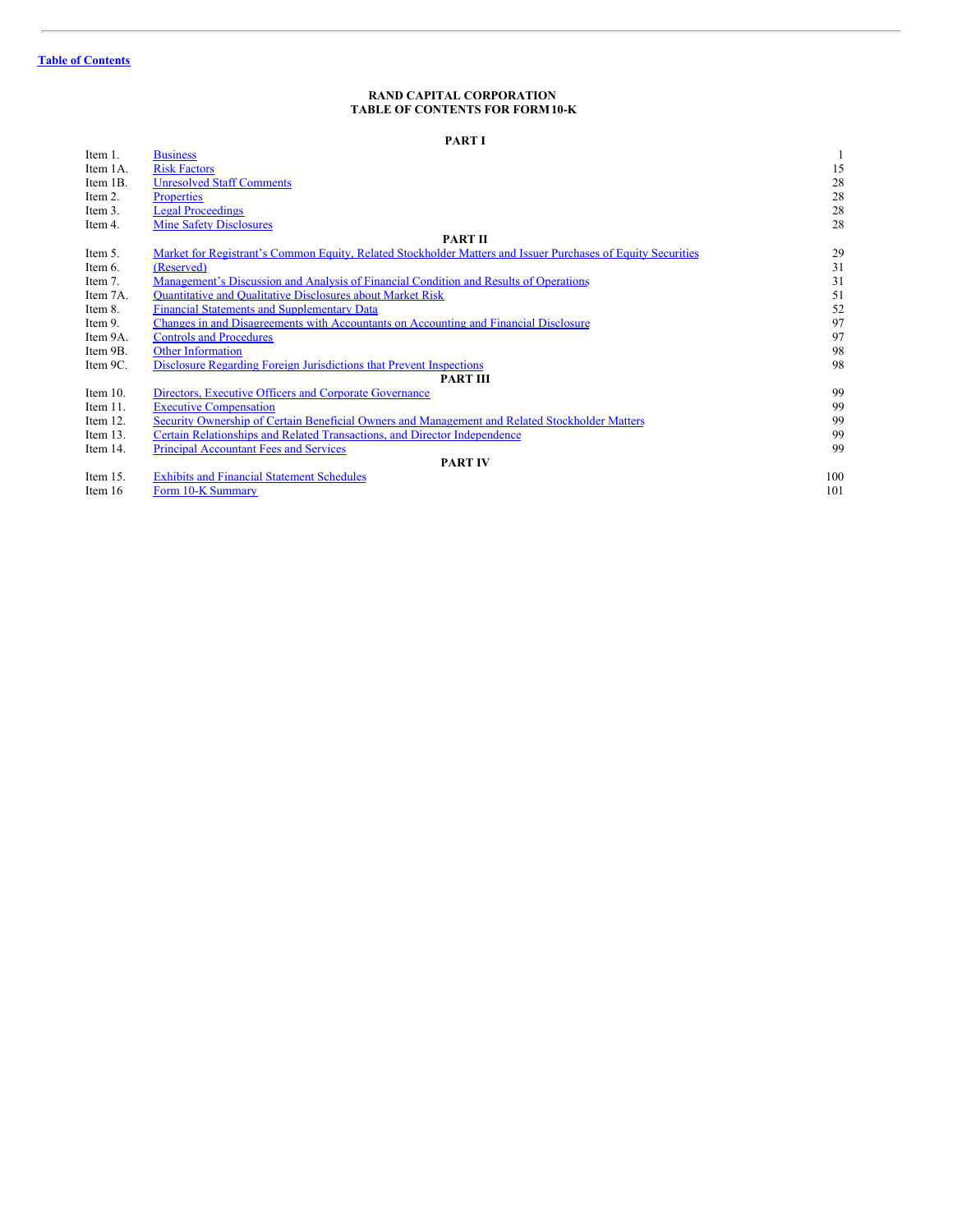# **PART I**

### <span id="page-2-0"></span>**Item 1.** *Business*

Rand Capital Corporation ("Rand", "we", "us" and "our") was incorporated under the laws of New York in February 1969. We completed our initial public offering in 1971 and operated as an internally managed, closed-end, diversified, management investment company from that time until November 2019.

In November 2019, Rand completed a stock sale transaction (the "Closing") with East Asset Management ("East"). The transaction consisted of a \$25 million investment in Rand by East, in the form of cash and contributed portfolio assets, in exchange for approximately 8.3 million shares of Rand common stock. Concurrent with the Closing, Rand's management and staff became employees of Rand Capital Management, LLC ("RCM"), a registered investment adviser that has been retained by Rand as its external investment adviser and administrator (the Closing and the retention of RCM as our investment adviser and administrator are collectively referred to herein as the "Transaction"). In connection with a change of control of RCM (the "Adviser Change of Control"), Rand's shareholders approved a new investment advisory and management agreement (the "Investment Management Agreement") with RCM at a special meeting of shareholders held on December 16, 2020 (the "Special Meeting"). The terms of the Investment Management Agreement are identical to those contained in the prior investment management agreement that was in effect prior to the Adviser Change of Control (the "Prior Investment Management Agreement") with RCM continuing to provide investment advisory and management services to Rand. Following approval by Rand's shareholders at the Special Meeting, Rand, on December 31, 2020, entered into the Investment Management Agreement and a new administration agreement (the "Administration Agreement") with RCM and terminated the prior administration agreement (the "Prior Administration Agreement"). The terms of the Administration Agreement are identical to those contained in the Prior Administration Agreement. Pursuant to the terms of the Investment Management Agreement, Rand pays RCM a base management fee and may pay an incentive fee, if specified benchmarks are met.

In connection with the Closing, we also entered into a shareholder agreement by and between Rand and East (the "Shareholder Agreement"). Pursuant to the terms of the Shareholder Agreement, East has the right to designate two or three persons, depending upon the size of the Board, for nomination for election to the Board. East has the right to designate (i) up to two persons if the size of the Board is composed of fewer than seven directors or (ii) up to three persons if the size of the Board is composed of seven or more directors. East's right to designate persons for nomination for election to the Board under the Shareholder Agreement is the exclusive means by which East may designate or nominate persons for election to the Board. The Board currently consists of five directors, and East has designated Adam S. Gusky and Benjamin E. Godley for nomination to the Board.

After the completion of the Transaction, we are an externally managed,closed-end, diversified management investment company. We have elected to be regulated as a business development company ("BDC") under the Investment Company Act of 1940, as amended (the "1940 Act"). As a BDC, we are required to comply with certain regulatory requirements specified in the 1940 Act. For instance, we generally have to invest at least 70% of our total assets in "qualifying assets" and provide managerial assistance to the portfolio companies in which we invest. See "Item 1. Business—Regulations, Business Development Company Regulations."

Prior to 2021, we made the majority of our investments through our wholly owned subsidiary, Rand Capital SBIC, Inc. ("Rand SBIC"), which operated as a small business investment company ("SBIC") and was licensed by the U.S. Small Business Administration ("SBA") from 2002 to 2021. Until December 2021, Rand SBIC operated as a BDC. Rand SBIC's board of directors was comprised of the same directors that make up the board of directors of Rand, a majority of whom are not "interested persons" as defined by the 1940 Act.

In November 2021, Rand SBIC repaid, in full, 100% of its outstandingSBA-guaranteed debentures and surrendered its SBIC license. In connection with the surrender of its SBIC license, Rand SBIC changed its name to Rand Capital Sub, Inc. ("Rand Sub"), withdrew its election to be regulated as a BDC, and merged with and into Rand Capital Sub LLC, a Delaware limited liability company, a wholly owned subsidiary of Rand.

In this Annual Report on Form10-K, ("Annual Report"), unless the context otherwise requires, "we", the "Corporation", "us", and "our" refer to Rand Capital Corporation and its wholly owned subsidiaries.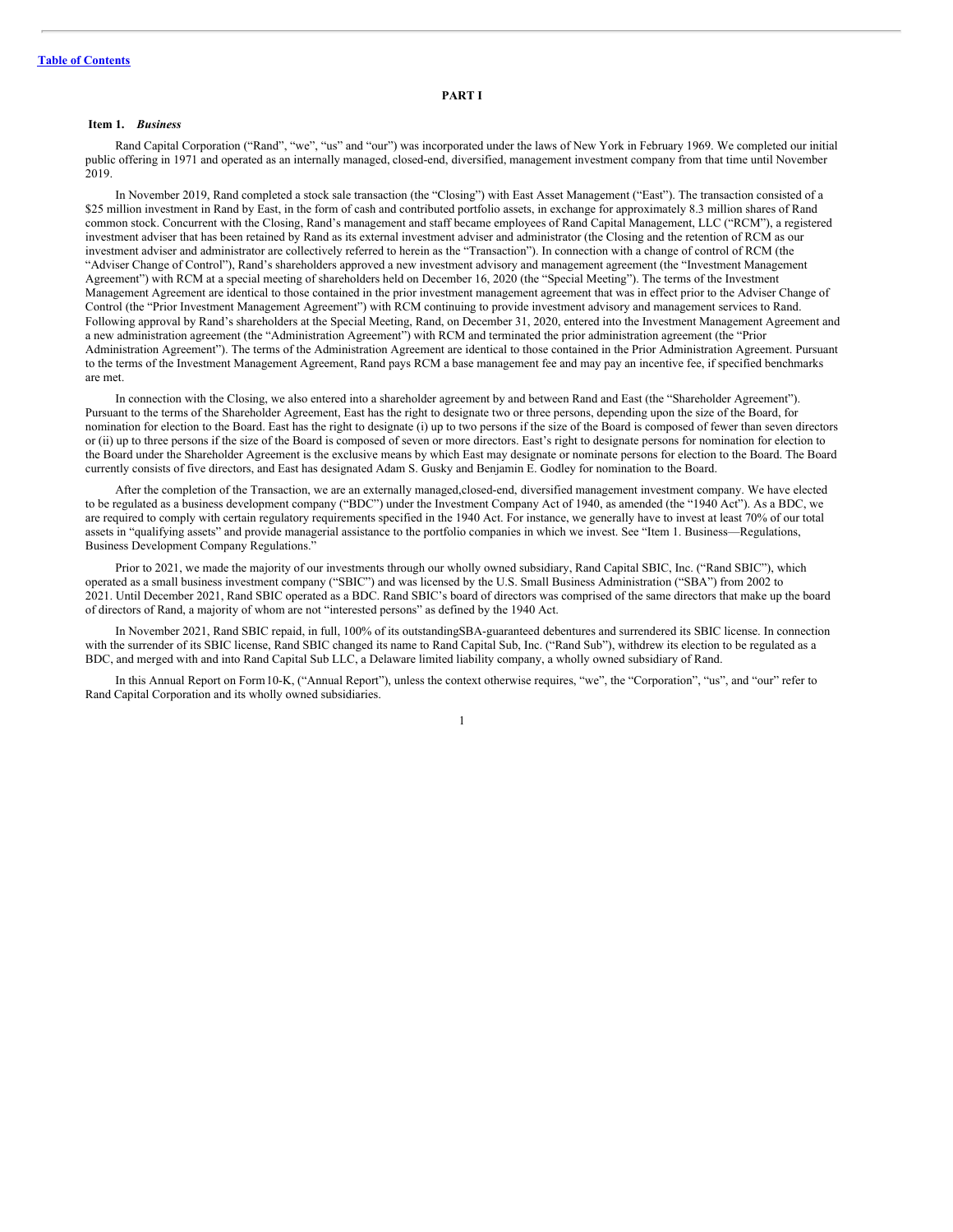In connection with the completion of the Transaction, we have shifted to an investment strategy focused on higher yielding debt investments and elected U.S. Federal tax treatment as a regulated investment company ("RIC") as of January 1, 2020 on our U.S. Federal tax return for the 2020 tax year. As required for the RIC election, we paid a special dividend to shareholders to distribute all of our accumulated earnings and profits since inception to 2019. Rand's Board of Directors declared a special dividend of \$23.7 million, or approximately \$1.62 per share, on March 3, 2020. The cash and shares of Rand's common stock comprising the special dividend were distributed on May 11, 2020 to shareholders. In addition, Rand's Board of Directors declared a 2020 cash dividend of \$1.33 per share on December 21, 2020, which represented over 90% of the investment company taxable income of Rand for 2020.

The Board of Directors declared the following quarterly cash dividends during the year ended December 31, 2021:

|                 | Dividend/Share |                    |                     |
|-----------------|----------------|--------------------|---------------------|
| Quarter         | Amount         | <b>Record Date</b> | <b>Payment Date</b> |
| 1st             | \$0.10         | March 15, 2021     | March 29, 2021      |
| 2 <sub>nd</sub> | \$0.10         | June 2, 2021       | June 16, 2021       |
| 3rd             | \$0.10         | September 2, 2021  | September 16, 2021  |
| 4th             | \$0.14         | December 20, 2021  | December 31, 2021   |

In order to qualify to make the RIC election, Rand placed several of its equity investments in newly formed holding companies that facilitate a tax structure that is advantageous to the RIC election. Rand has the following wholly owned blocker companies in place at December 31, 2021: Rand Somerset Holdings Corp., Rand Carolina Skiff Holdings Corp., Rand DSD Holdings Corp., Rand Filterworks Holdings Corp., Rand ITA Holdings Corp., and Rand BMP Swanson Hold Co., LLC (the "Blocker Corps"). These subsidiaries are consolidated using United States generally accepted accounting principles ("GAAP") for financial reporting purposes.

Rand effected a 1-for-9 reverse stock split of its common stock effective May 21, 2020. The reverse stock split affected all issued and outstanding shares of Rand's common stock, including shares held in treasury. The reverse stock split reduced the number of issued and outstanding shares of Rand's common stock from 23,845,470 shares and 23,304,424 shares, respectively, to 2,648,916 shares and 2,588,800 shares, respectively. The reverse stock split affected all shareholders uniformly and did not alter any shareholder's percentage interest in Rand's outstanding common stock, except for adjustments for fractional shares.

On October 7, 2020, Rand, RCM and certain of their affiliates received exemptive relief from the Securities and Exchange Commission ("SEC") to permit Rand to co-invest in portfolio companies with certain other funds, including other BDCs and registered investment companies, managed by RCM and certain of its affiliates in a manner consistent with Rand's investment objective, positions, policies, strategies and restrictions as well as regulatory requirements, subject to compliance with certain conditions (the "Order"). Pursuant to the Order, Rand is generally permitted to co-invest with affiliated funds if a "required majority" (as defined in Section 57(o) of the 1940 Act) of Rand's independent directors make certain conclusions in connection with a co-investment transaction, including that (1) the terms of the transaction, including the consideration to be paid, are reasonable and fair to Rand and its shareholders and do not involve overreaching in respect to Rand or its shareholders on the part of any person concerned and (2) the transaction is consistent with the interests of Rand's shareholders and is consistent with Rand's investment objective and strategies. On March 29, 2021, the SEC granted approval for a new exemptive relief order (the "New Order") that supersedes the Order and permits the Corporation to co-invest with affiliates of RCM and Callodine Group, LLC ("Callodine") in connection with the completion of the Adviser Change of Control.

Our corporate office is located in Buffalo, NY and our website address is www.randcapital.com. We make available on our website our annual and quarterly reports, proxy statements and other information as soon as reasonably practicable after such material is filed with the SEC. Our shares are traded on the Nasdaq Capital Market under the ticker symbol "RAND."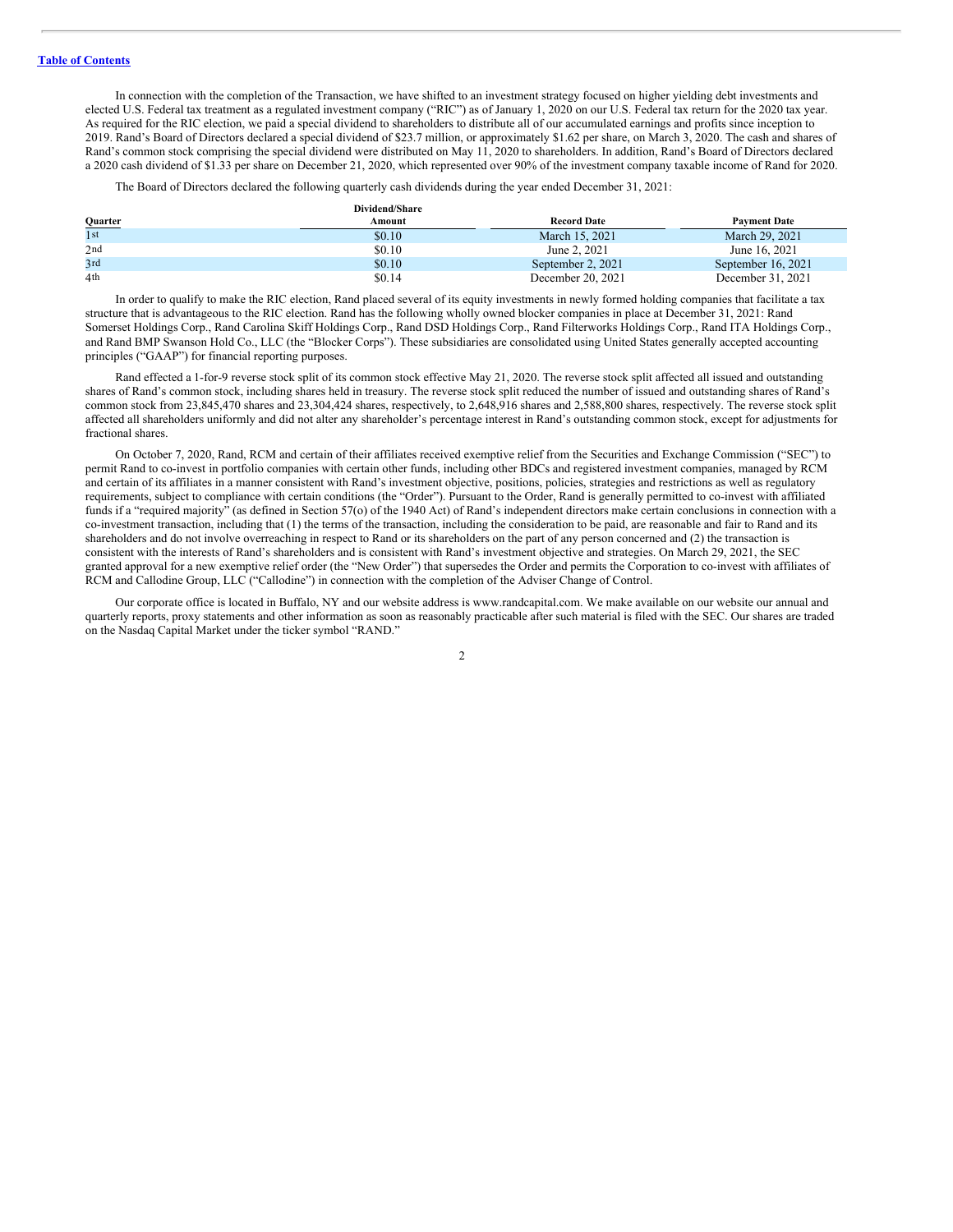# *Our Investment Objectives and Strategy*

Our investment activities are managed by our external investment adviser, RCM. Our investment objective is to generate current income and, when possible, complement this current income with capital appreciation. As a result, the investments made by Rand during 2021were, and the investments to be made by Rand in the future are expected to be made primarily in debt instruments. At times when excess cash is available, we may also invest in high yielding publicly traded equity instruments that provide income through dividends and are relatively more liquid than our private company equity investments based on our available cash and projected cash needs.

We expect to co-invest in privately held, lower middle market companies with committed and experienced managements in a broad variety of industries. We seek to invest in early to later stage businesses that have sustainable, differentiated and market-accepted products and have revenue of more than \$2 million and a clear path to free cash flow or are already generating up to \$5 million in EBITDA. We provide funding to companies that need growth or expansion capital or are looking to finance an ownership transition. Geographically, we focus in the eastern and southern United States. We typically are a minority investor and work with other lenders, investment partners and sponsors to source and fund investment opportunities.

Prospectively, our typical investment is expected to be in the range of \$2 million to \$4 million in any one company. The debt we invest in is not expected to be rated by a rating agency and, if it were, would be below investment grade. Because of the higher risk nature of our investments, we require board observation or informational rights and may require a board seat.

The maximum size of our investment in one individual portfolio company and the diversification of the overall portfolio holdings is subject to SEC and IRS regulations.

We may engage in various investment strategies to achieve our investment objectives based on the types of opportunities we discover and the competitive landscape. We expect to focus on current cash yields in order to achieve our income producing goals.

#### *Our Investment Process*

The investment process is comprised of the sourcing and qualifying of investment opportunities, evaluating and negotiating the investment vehicle, due diligence of the business plan, operations and prospects of the prospective investee and follow through investment monitoring, follow on investments and portfolio management.

RCM's investment team identifies investment opportunities through a network of investment referral relationships. Investment proposals may come to RCM or us from other sources, including unsolicited proposals from companies and referrals from accountants, bankers, lawyers and other members of the financial community. We believe that RCM's and our reputation and experience in the investment community provide a competitive advantage in originating quality investments.

In a typical private financing, RCM's investment committee (the "Investment Committee") will review, analyze, through due diligence, the business plan and operations of the potential portfolio company. Additionally, RCM will familiarize themselves with the portfolio company's industry and competition and may conduct reference checks with its customers and suppliers. RCM's investment committee will then review the deal and if approved, the transaction will be funded by Rand.

Following our initial investment, we may makefollow-on investments to take advantage of warrants or other preferential rights granted to us to increase or maintain our position in a promising portfolio company or provide additional funds to allow a portfolio company to fully implement its business plans, develop a new line of business or recover from unexpected business problems. Follow-on investments in a portfolio company are evaluated on an individual basis by RCM's Investment Committee.

#### *Disposition of Investments*

We may exit investments through the maturity of a debt security or when a liquidity event takes place, such as the sale, recapitalization, or initial public offering of a portfolio company. The method and timing of the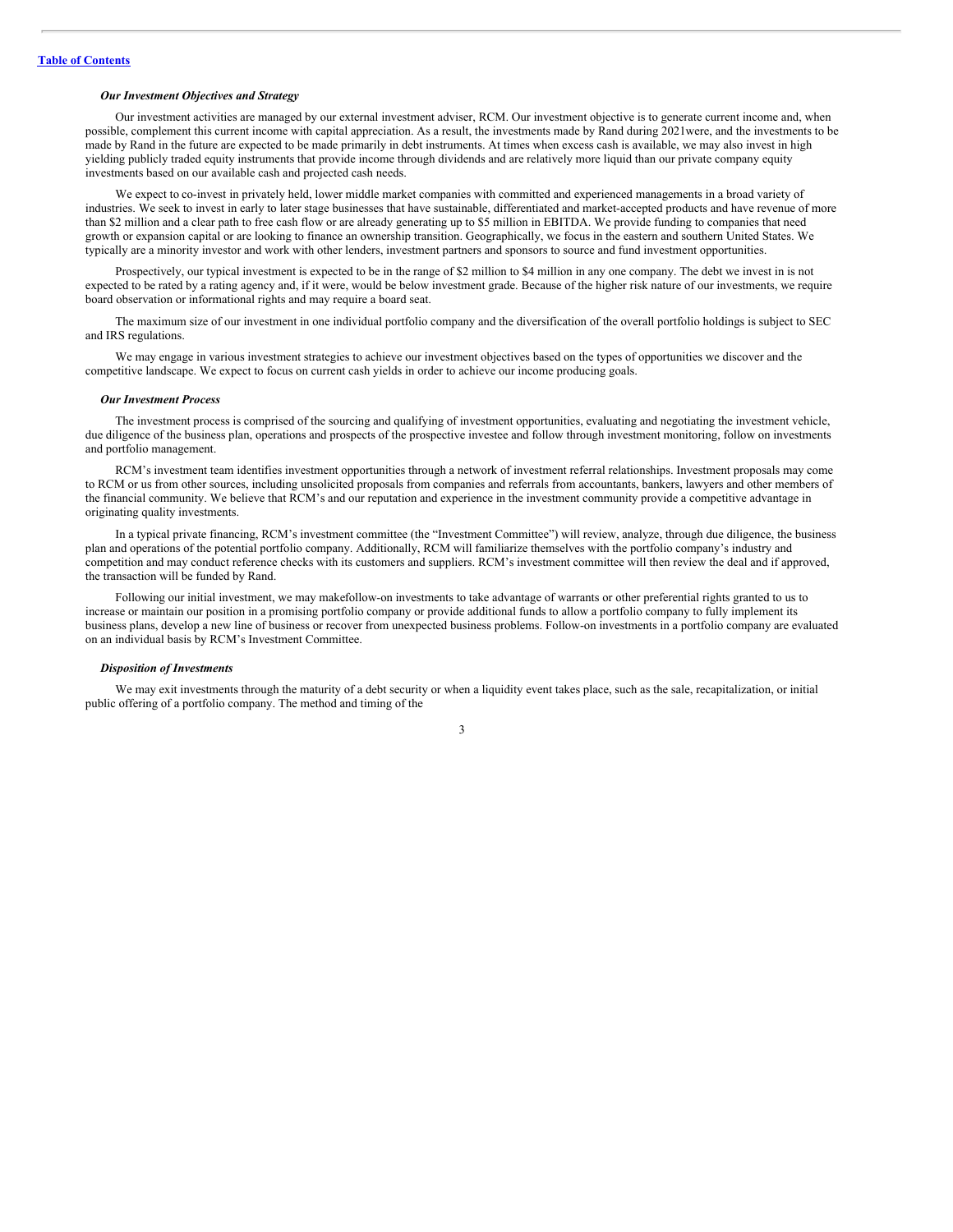disposition of our portfolio investments can be critical to the realization of maximum total return. We generally expect to dispose of our equity securities through private sales of securities to other investors or through the sale or merger of the portfolio company. We anticipate our debt investments will be repaid with interest and may realize further appreciation from warrants or other equity type instruments received in connection with an investment.

#### **Current Portfolio Companies**

For a description of our current portfolio company investments, see "Item 7. Management's Discussion and Analysis of Financial Condition and Results of Operations – Composition of the Investment Portfolio."

#### **Competition**

We compete for quality investments with other venture capital firms, individual investors, business development companies, and investment funds (including private equity funds and mezzanine funds). We believe we are able to compete with these entities primarily on the basis of RCM's and our referral network, RCM's and our investing reputation and experience, RCM's responsive, quick, and efficient investment analysis and decision-making process, and the investment terms we offer.

For information concerning the competitive risks we face, see "Item 1A. Risk Factors."

#### **Employees**

We do not have any employees. Our operations are managed by RCM, our investment adviser and administrator. RCM employed a total of five employees at December 31, 2021.

Rand's President and Chief Executive Officer, Allen F. "Pete" Grum, retired from Rand and RCM effective December 1, 2021. Concurrent with Mr. Grum's departure, Daniel P. Penberthy was appointed to serve as President and Chief Executive Officer of Rand. In addition, Margaret Brechtel was appointed to serve as Executive Vice President, Treasurer, Chief Financial Officer and Secretary of Rand.

We reimburse our administrator, RCM, for the allocable portion of overhead and other expenses incurred by it in performing its obligations, on behalf of Rand, under the Administration Agreement. For a more detailed discussion of the administration agreement with RCM, see "Administration Agreement."

#### **Investment Advisory and Management Agreement**

RCM serves as our investment adviser (the "Adviser") under the terms of the Investment Management Agreement. The Adviser is a registered investment adviser under the Investment Advisers Act of 1940, as amended. The Adviser manages the investment and reinvestment of our assets and, without limiting the generality of the foregoing:

(i) determines the composition of Rand's portfolio, the nature and timing of the changes therein and the manner of implementing such changes;

(ii) identifies, evaluates and negotiates the structure of the investments;

(iii) executes, closes, services and monitors the investments;

(iv) determines the securities and other assets that we will purchase, retain or sell;

(v) performs due diligence on prospective portfolio companies and investments;

(vi) provides us with other investment advisory, research and related services that may, from time to time, be required for the investment of our assets; and

(vii) assists us in the valuation of portfolio investments.

The Adviser's services under the Investment Management Agreement are not exclusive, and it may furnish similar services to other entities. In addition, subject to compliance with the requirements of the 1940 Act, the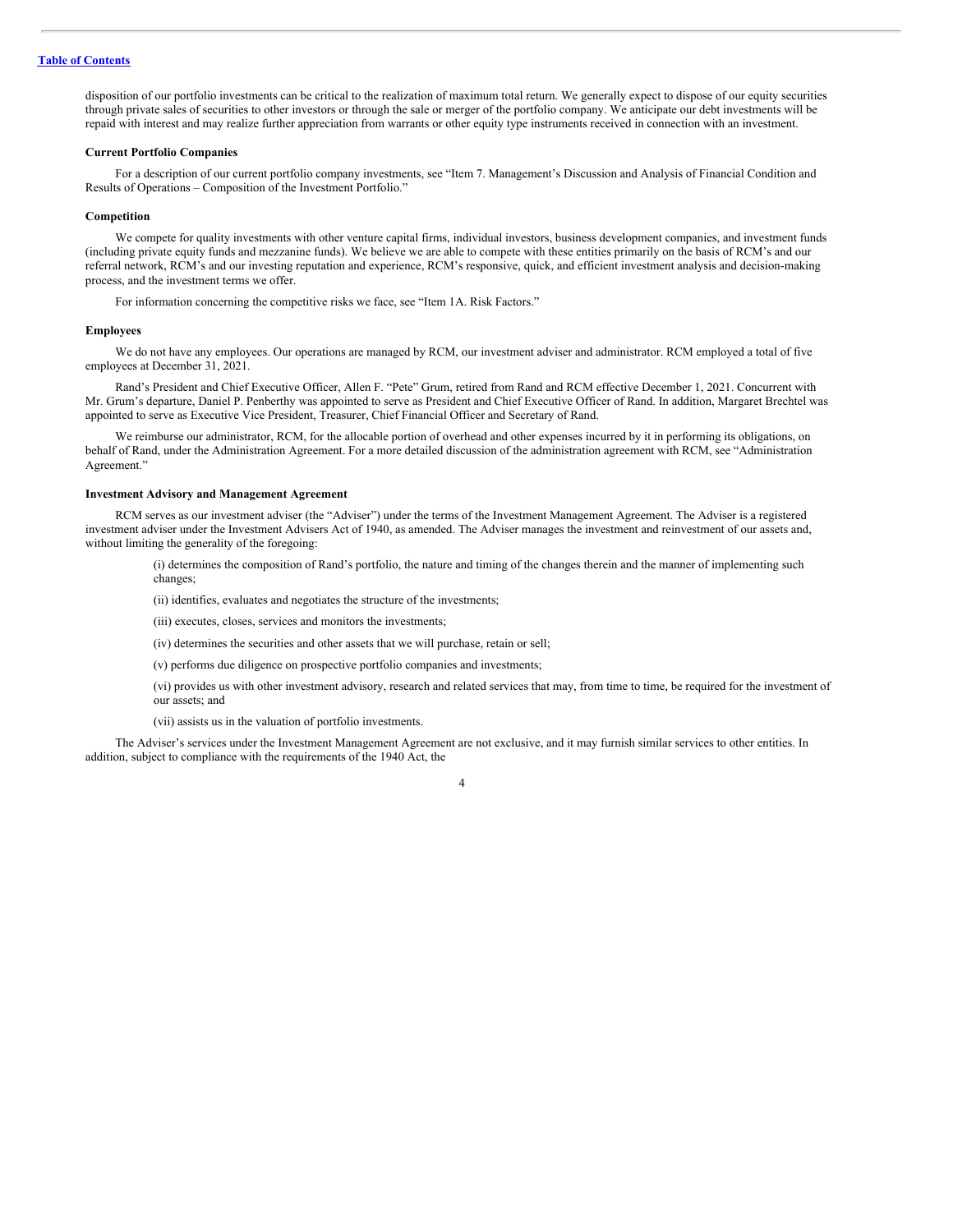Adviser is authorized to enter into one or more sub-advisory agreements with other investment advisors (each a"Sub-Advisor"), including for purposes of recommending specific securities or other investments based upon our investment objectives and policies, and working, along with the Adviser, in structuring, negotiating, arranging or effecting the acquisition or disposition of our investments and monitoring our investments. Under the terms of the Investment Management Agreement, the Adviser, and not us, will be responsible for any compensation that is payable to any Sub-Advisor.

#### **About the Investment Process of the Adviser**

The Adviser's principal investment portfolio manager is Daniel P. Penberthy, who manages our investment portfolio on aday-to-day basis. All decisions to acquire or dispose of assets on our behalf are made by the Adviser's Investment Committee. Each decision must be approved unanimously by the Investment Committee members.

From January 1, 2021 to December 1, 2021 the Investment Committee was comprised of the following six individuals:

- Scott Barfield;
- Brian Collins;
- Allen F. Grum;
- Adam Gusky;
- James Morrow; and
- Daniel P. Penberthy.

From December 2, 2021 to December 31, 2021 the Investment Committee was comprised of the following five individuals:

- Scott Barfield;
- Brian Collins;
- Adam Gusky;
- James Morrow; and
- Daniel P. Penberthy.

All potential investment opportunities undergo an initial informal review and each potential investment opportunity that is determined to have merit is then presented and evaluated at Investment Committee meetings in which the members of the Investment Committee discuss the qualities and risks of that potential investment opportunity and the pricing and structure for the investment.

#### **Fees Paid to Adviser**

Under the Investment Management Agreement, we pay the Adviser, as compensation for the investment advisory and management services, fees consisting of two components: (i) the Base Management Fee; and (ii) the Incentive Fees.

#### **Base Management Fee**

The "Base Management Fee" is calculated at an annual rate of 1.50% of our total assets (other than cash or cash equivalents but including assets purchased with borrowed funds), determined according to procedures duly adopted by the Board.

The Base Management Fee is calculated based on the average value of our total assets (other than cash or cash equivalents but including assets purchased with borrowed funds) at the end of the two most recently completed calendar quarters.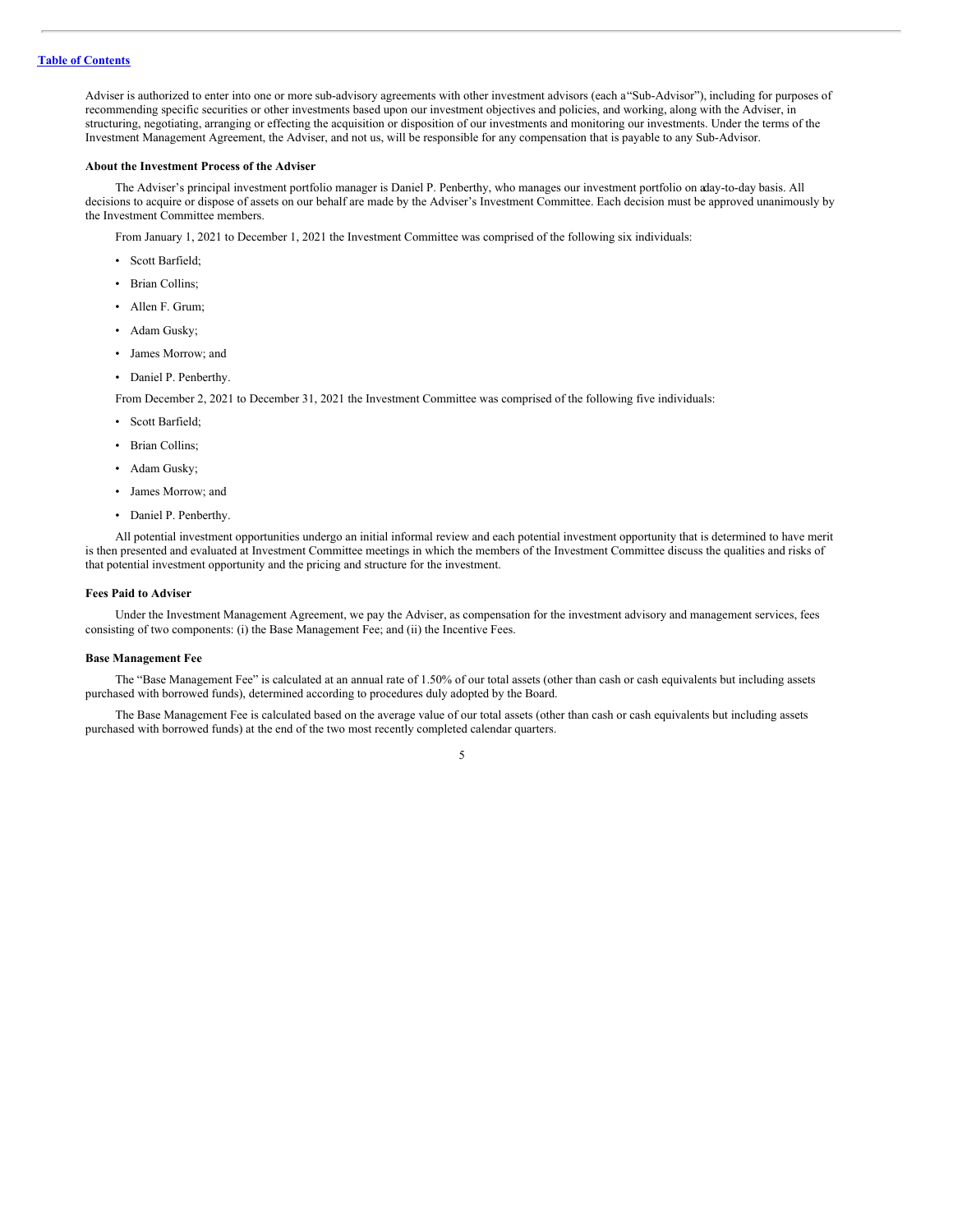# **Incentive Fees**

The "Incentive Fees" are comprised of two parts: (1) the Income Based Fee; and (2) the Capital Gains Fee.

# *Income Based Fee*

The "Income Based Fee" is calculated and payable quarterly in arrears based on thePre-Incentive Fee Net Investment Income for the immediately preceding calendar quarter and is payable promptly following the filing of our financial statements for such quarter.

Under the Investment Management Agreement, "Pre-Incentive Fee Net Investment Income" is defined as interest income, dividend income and any other income (including any other fees (other than fees for providing managerial assistance), such as commitment, origination, structuring, diligence and consulting fees we receive from portfolio companies) we accrue during the relevant calendar quarter, minus the operating expenses for such calendar quarter (including the Base Management Fee, expenses payable under the Administration Agreement, and any interest expense and dividends paid on any issued and outstanding preferred stock, but excluding any portion of Incentive Fee).

Pre-Incentive Fee Net Investment Income includes any accretion of original issue discount, market discount,payment-in-kind interest, payment-in-kind dividends or other types of deferred or accrued income, including in connection with zero coupon securities, that we have recognized in accordance with United States generally accepted accounting principles, ("GAAP"), but have not yet received in cash (collectively, "Accrued Unpaid Income"). Pre-Incentive Fee Net Investment Income does not include any realized capital gains, realized and unrealized capital losses, or unrealized capital appreciation or depreciation.

Pre-Incentive Fee Net Investment Income, expressed as a rate of return on the value of our net assets (defined as total assets less indebtedness) at the end of the immediately preceding calendar quarter, is compared to a "hurdle rate", expressed as a rate of return on the value of our net assets at the end of the most recently completed calendar quarter, of 1.75% per quarter (7% annualized). We pay the Adviser an Incentive Fee with respect to our Pre-Incentive Fee Net Investment Income in each calendar quarter as follows:

(i) no Income Based Fee in any quarter in which thePre-Incentive Fee Net Investment Income for such quarter does not exceed the hurdle rate of 1.75% (7.00% annualized);

(ii) 100% of the Pre-Incentive Fee Net Investment Income for any calendar quarter with respect to that portion of thePre-Incentive Fee Net Investment Income for such calendar quarter, if any, that exceeds the hurdle rate of 1.75% (7.00% annualized) but is less than 2.1875% (8.75% annualized); and

(iii) 20% of the amount of the Pre-Incentive Fee Net Investment Income for any calendar quarter with respect to that portion of the Pre-Incentive Fee Net Investment Income for such calendar quarter, if any, that exceeds 2.1875% (8.75% annualized).

However, the Income Based Fee paid to the Adviser for any calendar quarter that begins more than two years and three months after the effective date of the Prior Investment Management Agreement shall not be in excess of the Incentive Fee Cap. The "Incentive Fee Cap" for any quarter is an amount equal to (1) 20.0% of the Cumulative Net Return (as defined below) during the relevant Income Based Fee Calculation Period (as defined below) minus (2) the aggregate Income Based Fee that was paid in respect of the calendar quarters included in the relevant Income Based Fee Calculation Period.

For purposes of the calculation of the Income Based Fee, "Income Based Fee Calculation Period" is defined as, with reference to a calendar quarter, the period of time consisting of such calendar quarter and the additional quarters that comprise the lesser of (1) the number of quarters immediately preceding such calendar quarter that began more than two years after the effective date of the Prior Investment Management Agreement or (2) the eleven calendar quarters immediately preceding such calendar quarter.

For purposes of the calculation of the Income Based Fee, "Cumulative Net Return" is defined as (1) the aggregate net investment income in respect of the relevant Income Based Fee Calculation Period minus (2) any Net Capital Loss, if any, in respect of the relevant Income Based Fee Calculation Period. If, in any quarter, the Incentive Fee Cap is zero or a negative value, we pay no Income Based Fee to the Adviser for such quarter. If, in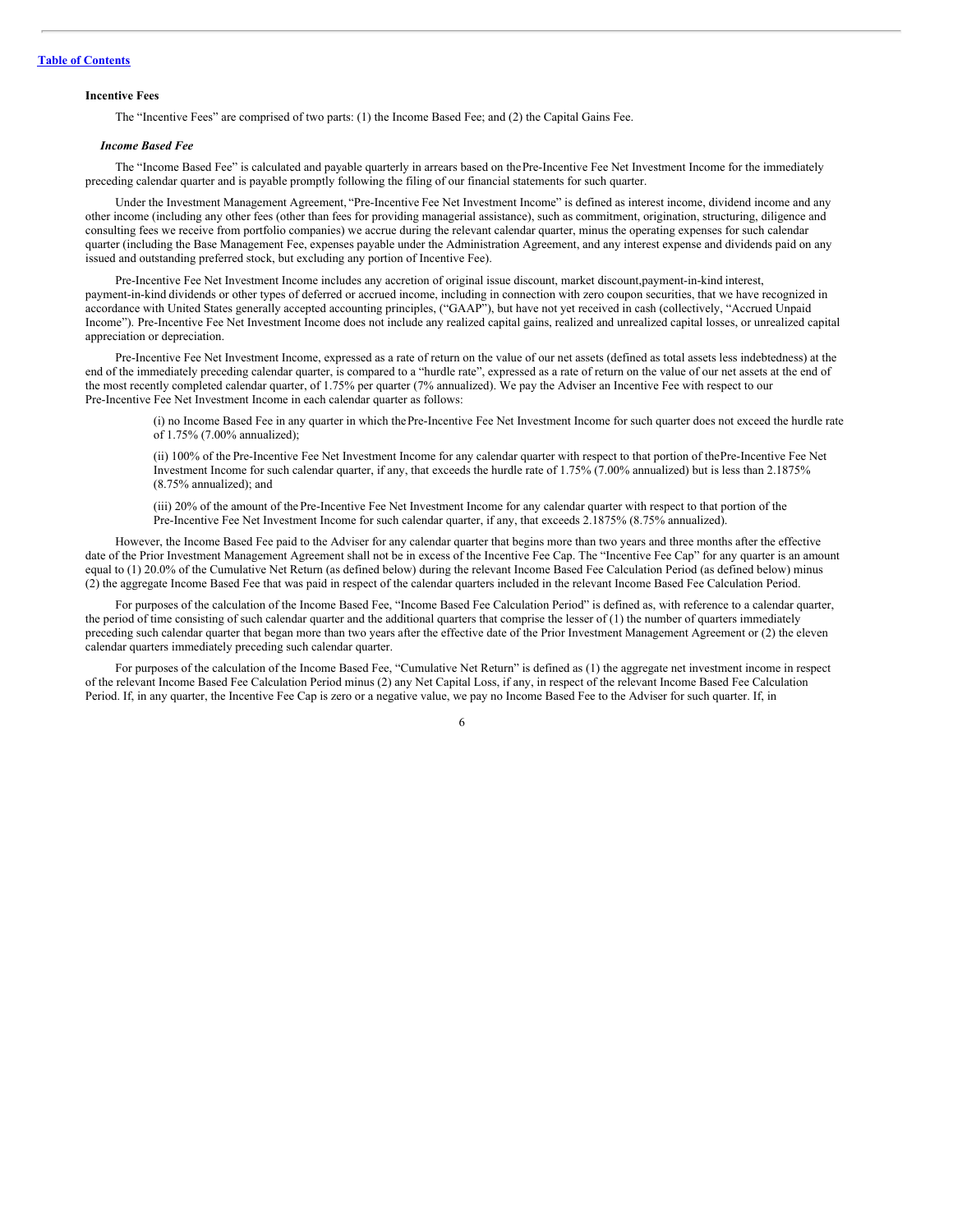any quarter, the Incentive Fee Cap for such quarter is a positive value but is less than the Income Based Fee that is payable to the Adviser for such quarter (before giving effect to the Incentive Fee Cap) calculated as described above, we pay an Income Based Fee to the Adviser equal to the Incentive Fee Cap for such quarter. If, in any quarter, the Incentive Fee Cap for such quarter is equal to or greater than the Income Based Fee that is payable to the Adviser for such quarter (before giving effect to the Incentive Fee Cap) calculated as described above, we pay an Income Based Fee to the Adviser equal to the Income Based Fee calculated as described above for such quarter without regard to the Incentive Fee Cap.

For purposes of the calculation of the Income Based Fee, "Net Capital Loss," in respect of a particular period, means the difference, if positive, between (1) aggregate capital losses, whether realized or unrealized, in such period minus (2) aggregate capital gains, whether realized or unrealized, in such period.

Any Income Based Fee otherwise payable under the Investment Management Agreement with respect to Accrued Unpaid Income (such fees being the "Accrued Unpaid Income Based Fees") shall be deferred, on a security-by-security basis, and shall become payable to the Adviser only if, as, when and to the extent cash is received by us in respect of any Accrued Unpaid Income. Any Accrued Unpaid Income that is subsequently reversed by us in connection with a write-down, write-off, impairment, or similar treatment of the investment giving rise to such Accrued Unpaid Income will, in the applicable period of reversal, (1) reduce Pre-Incentive Fee Net Investment Income and (2) reduce the amount of Accrued Unpaid Income Based Fees. Subsequent payments of Accrued Unpaid Income Based Fees that are deferred shall not reduce the amounts otherwise payable for any quarter as an Income Based Fee.

#### *Capital Gains Fee*

The "Capital Gains Fee" is determined and payable in arrears as of the end of each calendar year (or upon termination of the Investment Management Agreement). Under the terms of the Investment Management Agreement, the Capital Gains Fee is calculated at the end of each applicable year by subtracting (1) the sum of our cumulative aggregate realized capital losses and aggregate unrealized capital depreciation from (2) our cumulative aggregate realized capital gains, in each case calculated from the effective date of the Prior Investment Management Agreement. If this amount is positive at the end of any calendar year, then the Capital Gains Fee for such year is equal to 20% of such amount, less the cumulative aggregate amount of Capital Gains Fees paid in all prior years. If such amount is negative, then there is no Capital Gains Fee payable for that calendar year. If the Investment Management Agreement is terminated as of a date that is not a calendar year end, the termination date shall be treated as though it were a calendar year end for purposes of calculating and paying the Capital Gains Fee.

For purposes of the Capital Gains Fee:

- The cumulative aggregate realized capital gains are calculated as the sum of the differences, if positive, between (a) the net sales price of each investment in our portfolio when sold and (b) the accreted or amortized cost basis of such investment.
- The cumulative aggregate realized capital losses are calculated as the sum of the amounts by which (a) the net sales price of each investment in our portfolio when sold is less than (b) the accreted or amortized cost basis of such investment.
- The aggregate unrealized capital depreciation is calculated as the sum of the differences, if negative, between (a) the valuation of each investment in our portfolio as of the applicable Capital Gains Fee calculation date minus (b) the accreted or amortized cost basis of such investment.

The accreted or amortized cost basis of an investment shall mean, with respect to an investment owned by us as of the effective date of the Prior Investment Management Agreement, the fair value of that investment as set forth in our Quarterly Report on Form 10-Q for the quarterly period ended September 30, 2019, as filed with the SEC on November 7, 2019, and, with respect to an investment acquired by us subsequent to the effective date of the Prior Investment Management Agreement or the Investment Management Agreement, the accreted or amortized cost basis of such investment as reflected in the our financial statements.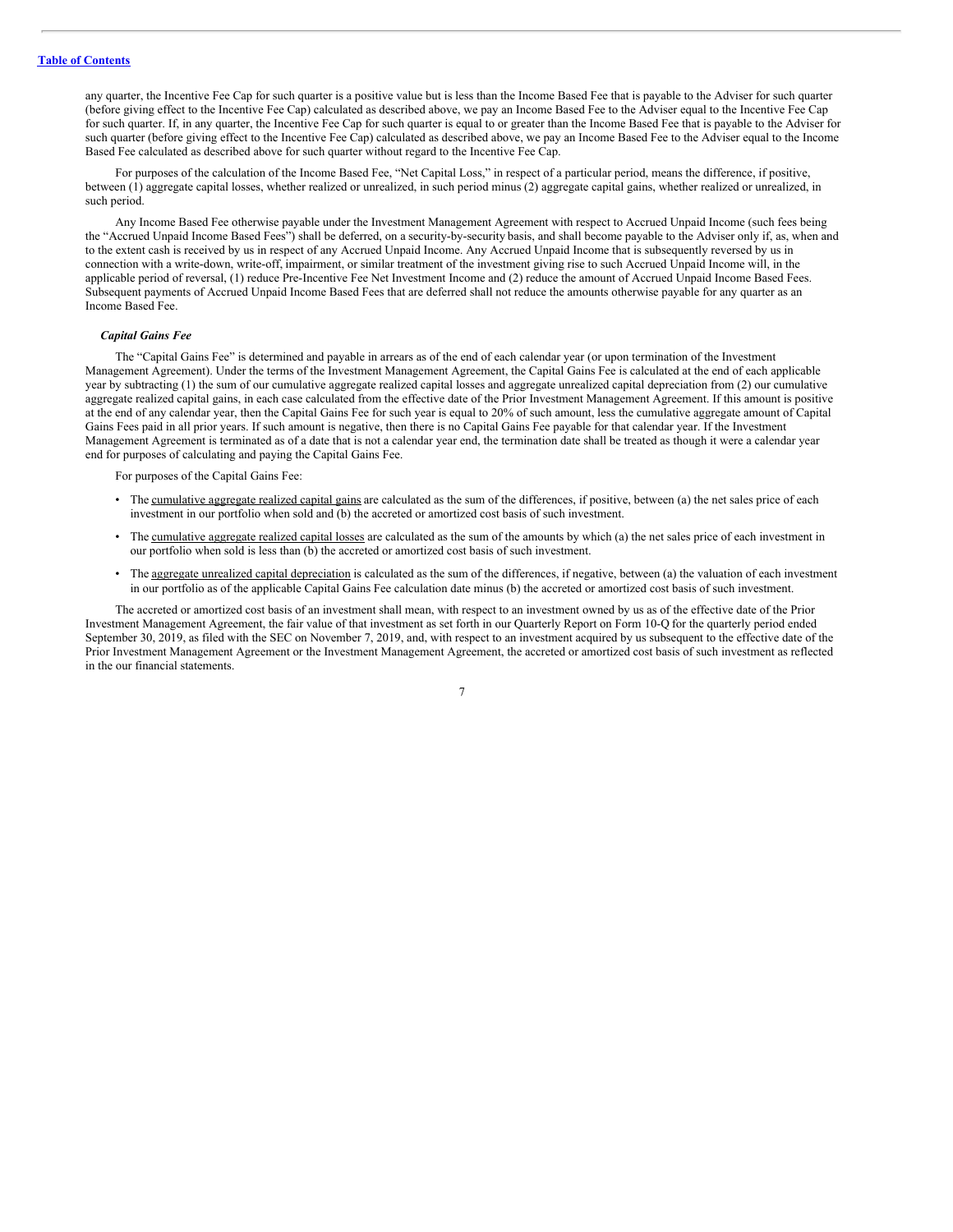# **Example 1: Income Based Fee Calculations: \***

#### *Alternative 1*

*Assumptions:*

Investment income (including interest, dividends, fees, etc.) = 1.25% Hurdle rate(1) =  $1.75%$ Base Management Fee(2) = 0.375% Other expenses (legal, accounting, transfer agent, etc.) = 0.20%

Pre-Incentive Fee Net Investment Income (investment income – (Base Management Fee + other expenses)) = 0.675%

Pre-Incentive Fee Net Investment Income does not exceed the hurdle rate, therefore there is no Income Based Fee is payable for the calendar quarter.

## *Alternative 2*

*Assumptions:*

Investment income (including interest, dividends, fees, etc.) = 2.70% Hurdle rate(1) =  $1.75%$ Base Management  $\text{Fee}(2) = 0.375\%$ Other expenses (legal, accounting, transfer agent, etc.) = 0.20%

Pre-Incentive Fee Net Investment Income (investment income – (Base Management Fee + other expenses)) = 2.125%

Income Based Fee (subject to "catch up")(3) =  $100.00\% \times (2.125\% - 1.75\%) = 0.375\%$ 

Pre-Incentive Fee Net Investment Income exceeds the hurdle rate, but does not fully satisfy the "catch-up" provision, therefore the Income Based Fee payable for the calendar quarter is 0.375%.

# *Alternative 3*

*Assumptions:*

Investment income (including interest, dividends, fees, etc.) = 3.50% Hurdle rate(1) =  $1.75%$ Base Management  $\text{Fee}(2) = 0.375\%$ Other expenses (legal, accounting, transfer agent, etc.) = 0.20%

Pre-Incentive Fee Net Investment Income (investment income – (Base Management Fee + other expenses)) = 2.925%

Income Based Fee (subject to "catch up")(3) = 100.00% × "catch-up" + (20.00% × (Pre-Incentive Fee Net Investment Income above 2.1875%))

Catch-up =  $2.1875\% - 1.75\% = 0.4375\%$ 

Income Based Fee =  $(100.00\% \times .4375\%) + (20.00\% \times (2.925\% - 2.1875\%))$  $= 0.4375\% + (20.00\% \times 0.7375\%)$  $= 0.4375\% + 0.1475\%$  $= 0.585\%$ 

Pre-Incentive Fee Net Investment Income exceeds the hurdle rate, and fully satisfies the "catch-up" provision, therefore the Income Based Fee payable for the calendar quarter is 0.585%.

\* For ease of review, (i) the hypothetical amounts ofPre-Incentive Fee Net Investment Income, investment income, Base Management Fee, other expenses, and Income Based Fee are each expressed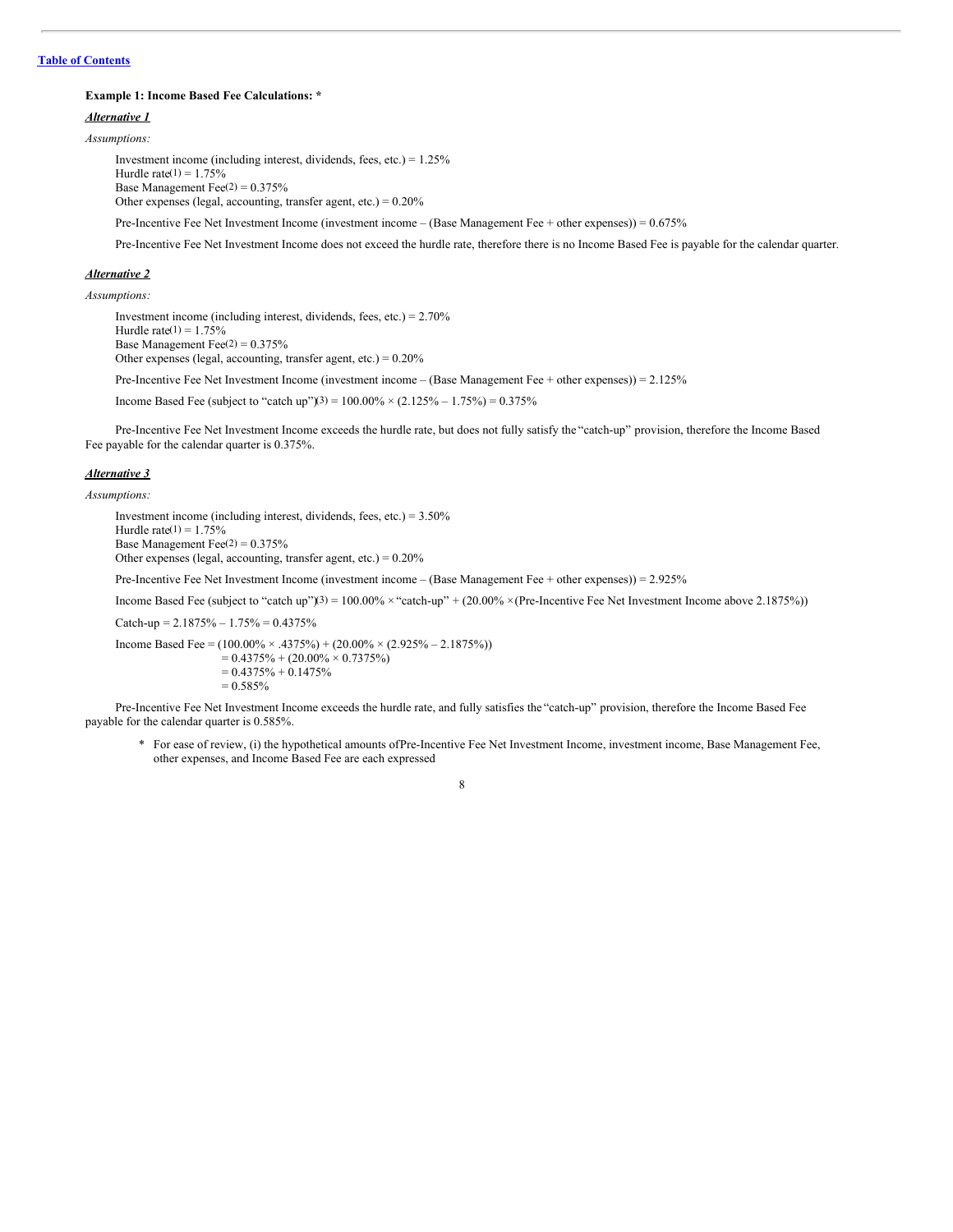as a percentage of total assets, though as described in greater detail above, each of these amounts are calculated as a numerical dollar amount as set forth in the Investment Management Agreement, (ii) the hypothetical amount of the Base Management Fee is assumed to be consistent from quarter to quarter, and (iii) these examples each assume that the Incentive Fee Cap is not yet in effect.

(1) Represents 7.00% annualized hurdle rate.

(2) Represents 1.50% annualized Base Management Fee.

(3) The "catch-up" provision is intended to provide the Adviser with an Income Based Fee of 20.00% on allPre-Incentive Fee Net Investment Income as if a hurdle rate did not apply when Rand's Pre-Incentive Net Investment Income exceeds 1.75% in any calendar quarter.

# **Example 2: Capital Gains Fee Calculations:**

# *Alternative 1*

*Assumptions:*

| Year 1: | \$20.0 million investment made in Company A ("Investment A"), and \$30.0 million investment made in Company B ("Investment B") |  |
|---------|--------------------------------------------------------------------------------------------------------------------------------|--|
|         |                                                                                                                                |  |

- Year 2: Investment A sold for \$50.0 million and fair market value ('FMV") of Investment B determined to be \$32.0 million
- Year 3: FMV of Investment B determined to be \$25.0 million

Year 4: Investment B sold for \$31.0 million

The Capital Gains Fees, if any, would be calculated as follows:

Year 1: None

- Year 2: Capital Gains Fee of \$6.0 million (\$30.0 million realized capital gains on sale of Investment A multiplied by 20.0%)
- Year 3: None \$5.0 million (20.0% multiplied by (\$30.0 million cumulative capital gains less \$5.0 million cumulative capital depreciation)) less \$6.0 million (previous Capital Gains Fee paid in Year 2)
- Year 4: Capital Gains Fee of \$0.2 million \$6.2 million (\$31.0 million cumulative realized capital gains multiplied by 20.0%) less \$6.0 million (Capital Gains Fee taken in Year 2)

#### *Alternative 2*

*Assumptions:*

| Year 1: | \$20.0 million investment made in Company A ('Investment A''), \$30.0 million investment made in Company B ('Investment B'') and |
|---------|----------------------------------------------------------------------------------------------------------------------------------|
|         | \$25.0 million investment made in Company C ("Investment $C$ ")                                                                  |

- Year 2: Investment A sold for \$50.0 million, FMV of Investment B determined to be \$25.0 million and FMV of Investment C determined to be \$25.0 million
- Year 3: FMV of Investment B determined to be \$27.0 million and Investment C sold for \$30.0 million
- Year 4: FMV of Investment B determined to be \$35.0 million

Year 5: Investment B sold for \$20.0 million

The Capital Gains Fees, if any, would be calculated as follows:

Year 1: None

- Year 2: \$5.0 million Capital Gains Fee 20.0% multiplied by \$25.0 million (\$30.0 million realized capital gains on Investment A less \$5.0 million unrealized capital depreciation on Investment B)
- Year 3: \$1.4 million Capital Gains Fee \$6.4 million (20.0% multiplied by \$32.0 million (\$35.0 million cumulative realized capital gains less \$3.0 million unrealized capital depreciation)) less \$5.0 million Capital Gains Fee received in Year 2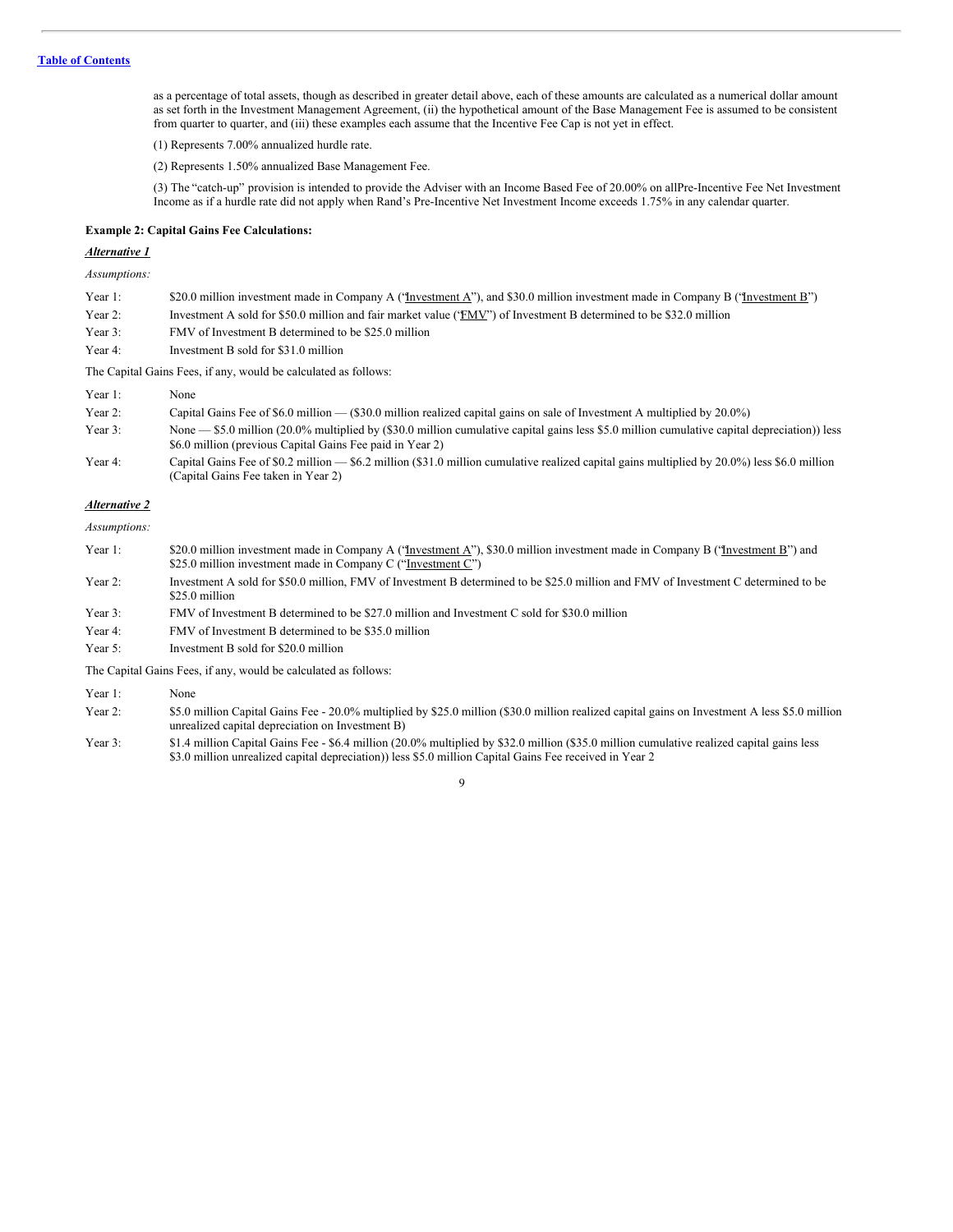# **Table of [Contents](#page-1-0)**

| Year 4: | \$0.6 million Capital Gains Fee - \$7.0 million (20.0% multiplied by \$35.0 million cumulative realized capital gains) less cumulative |
|---------|----------------------------------------------------------------------------------------------------------------------------------------|
|         | \$6.4 million Capital Gains Fee received in Year 2 and Year 3                                                                          |

Year 5: None - \$5.0 million (20.0% multiplied by \$25.0 million (cumulative realized capital gains of \$35.0 million less realized capital losses of \$10.0 million)) less \$7.0 million cumulative Capital Gains Fee paid in Year 2, Year 3 and Year 4

#### **Payment of Expenses**

Under the terms of Investment Management Agreement, all investment professionals of the Adviser and its staff, when and to the extent engaged in providing investment advisory services to us, and the compensation of such personnel and the general office and facilities and overhead expenses incurred by the Adviser in maintaining its place of business allocable to these services, are provided, and paid for by the Adviser and not by us. We will bear all other costs and expenses of its operations and transactions, related to the Corporation, including those relating to:

(i) organization;

(ii) calculating our net asset value (including the cost and expenses of any independent valuation firm);

(iii) expenses incurred by the Adviser payable to third parties, including agents, consultants or other advisors, in monitoring financial and legal affairs and in monitoring our investments and performing due diligence on prospective portfolio companies;

(iv) interest payable on debt, if any, incurred to finance our investments;

(v) offerings of our common stock and other securities;

(vi) investment advisory and management fees payable under the Investment Management Agreement, but excluding any fees payable to any Sub-Adviser;

(vii) administration fees payable under the Administration Agreement;

(viii) transfer agent and custodial fees;

(ix) federal and state registration fees;

(x) all costs of registration and listing our shares on any securities exchange;

(xi) federal, state and local taxes;

(xii) directors' fees and expenses;

(xiii) costs of preparing and filing reports or other documents required by governmental bodies (including the SEC);

(xiv) costs of any reports, proxy statements or other notices to shareholders, including printing costs;

(xv) our allocable portion of the fidelity bond, directors and officers/errors and omissions liability insurance, and any other insurance premiums;

(xvi) direct costs and expenses of administration, including independent auditors and outside legal costs; and

(xvii) all other expenses incurred by us or the Adviser in connection with administering our business (including payments under the Administration Agreement based upon our allocable portion of the Adviser's overhead in performing its obligations under the Administration Agreement, including rent and the allocable portion of the cost of our chief financial officer and chief compliance officer and their respective staffs (including travel expenses)).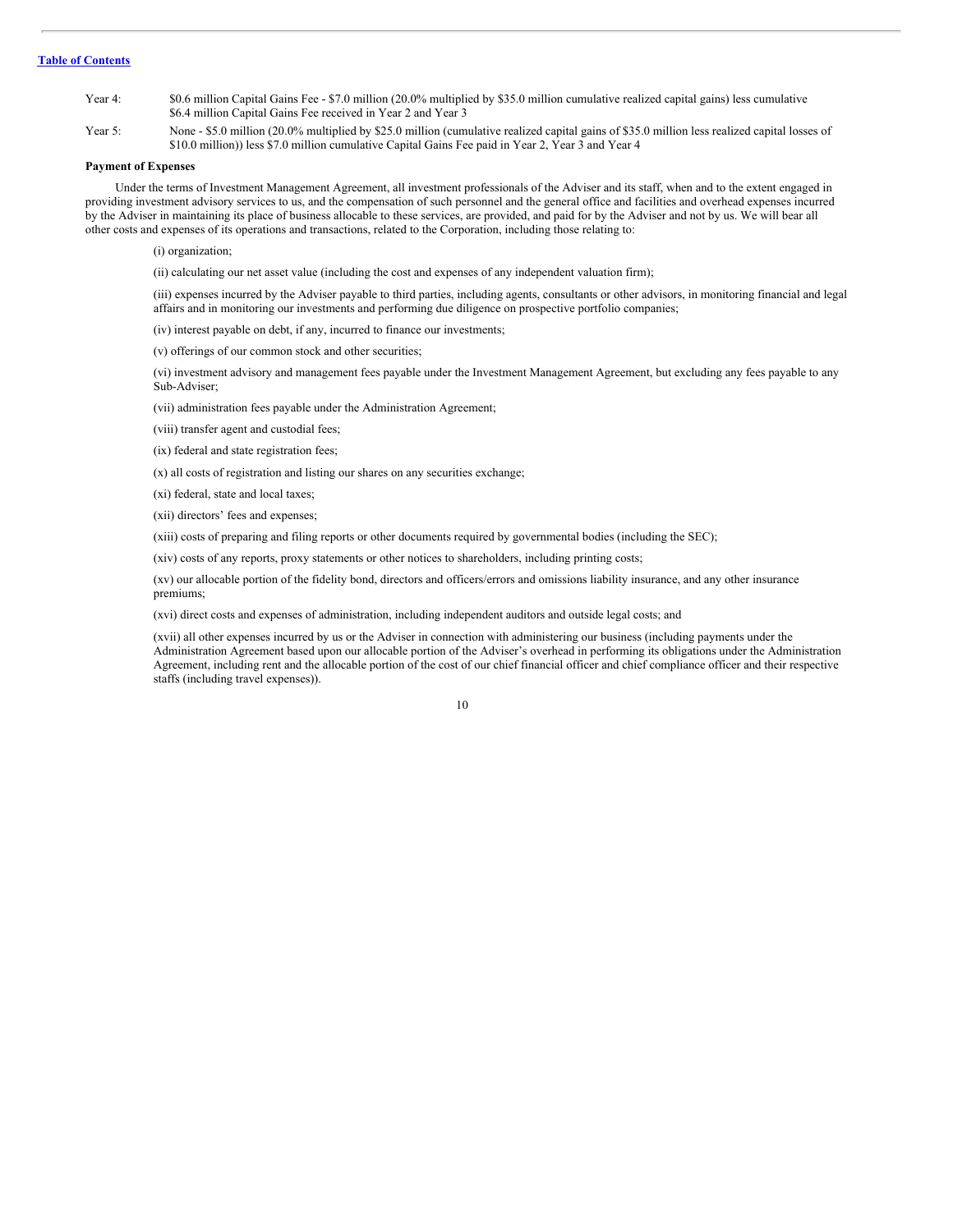# **Indemnification under the Investment Management Agreement**

The Investment Management Agreement provides that, absent willful misfeasance, bad faith or gross negligence in the performance of its duties or by reason of the reckless disregard of its duties and obligations, the Adviser, its members and their respective officers, managers, partners, agents, employees, controlling persons, members and any other person affiliated with any of them (collectively, the "Indemnified Parties"), are entitled to indemnification from us for any damages, liabilities, costs and expenses (including reasonable attorneys' fees and amounts reasonably paid in settlement) incurred by the Indemnified Parties in or by reason of any pending, threatened or completed action, suit, investigation or other proceeding (including an action or suit by or in the right of us or our security holders) arising out of or otherwise based upon the performance of any of the Adviser's duties or obligations under the Investment Management Agreement or otherwise as an investment adviser.

#### **Duration and Termination**

The Investment Management Agreement was executed on December 31, 2020 and will remain in effect for two years after this date. Our Board approved the Investment Management Agreement on October 29, 2020 and it was approved by our shareholders at the Special Meeting held on December 16, 2020. Thereafter, the Investment Management Agreement will continue to renew automatically for successive annual periods so long as such continuance is specifically approved at least annually by:

(i) the vote of our Board, or by the vote of shareholders holding a majority of the outstanding voting securities of Rand; and

(ii) the vote of a majority of our independent directors, in either case, in accordance with the requirements of the 1940 Act.

The Investment Management Agreement may be terminated at any time, without the payment of any penalty, upon sixty days' written notice, by: (a) vote of a majority of the Board or by vote of a majority of the outstanding voting securities of Rand (as defined in the 1940 Act); or (b) the Adviser. Furthermore, the Investment Management Agreement will automatically terminate in the event of its "assignment" (as such term is defined for purposes of Section 15(a)(4) of the 1940 Act). See Part I, Item 1A. "Risk Factors—Our investment adviser and administrator, RCM, has the right to resign on sixty days' notice, and we may not be able to find a suitable replacement within that time, resulting in a disruption in our operations that could adversely affect our financial condition, business and results of operations."

Notwithstanding the termination or expiration of the Investment Management Agreement, the Adviser will be entitled to any amounts owed as payment of the Base Management Fees and the Incentive Fees through the date of termination or expiration.

#### **Administration Agreement**

In connection with the Closing, we entered into the Prior Administration Agreement with the Adviser, and on December 31, 2020, concurrent with the execution of the Investment Management Agreement, we entered into the Administration Agreement with the Adviser. Under the terms of the Administration Agreement, the Adviser agreed to perform (or oversee, or arrange for, the performance of) the administrative services necessary for our operations, including, but not limited to, office facilities, equipment, clerical, bookkeeping, finance, accounting, compliance and record keeping services at such office facilities and such other services as the Adviser, subject to review by the Board, will from time to time determine to be necessary or useful to perform its obligations under the Administration Agreement. The Adviser will also, on our behalf, arrange for the services of, and oversee, custodians, depositories, transfer agents, dividend disbursing agents, other shareholder servicing agents, accountants, attorneys, underwriters, brokers and dealers, corporate fiduciaries, insurers, banks, and such other persons in any such other capacity deemed to be necessary or desirable. The Adviser makes reports to our Board regarding the performance of its obligations under the Administration Agreement and furnishes advice and recommendations with respect to such other aspects of our business and affairs as it determines to be desirable.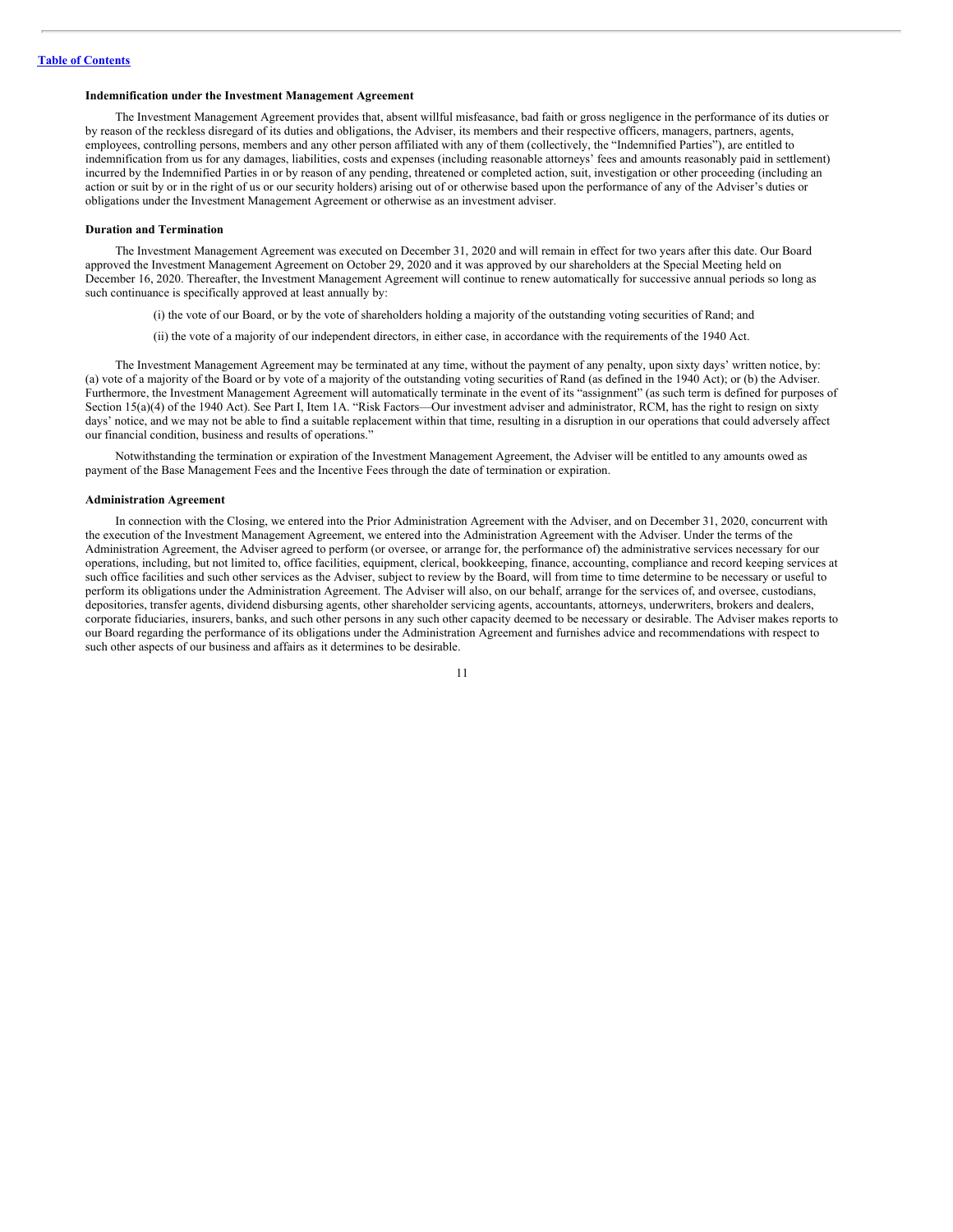The Adviser is responsible for our financial and other records that are required to be maintained and prepares all reports and other materials required to be filed with the SEC or any other regulatory authority, including reports to shareholders. In addition, the Adviser assists us in determining and publishing our Net Asset Value ("NAV"), overseeing the preparation and filing of our tax returns, and the preparation and dissemination of reports to shareholders, and generally overseeing the payment of our expenses and the performance of administrative and professional services rendered to us by others. The Adviser provides, on our behalf, significant managerial assistance to those portfolio companies to which we are required to provide such assistance.

In full consideration of the provision of the services of the Adviser, we reimburse the Adviser for the costs and expenses incurred by the Adviser in performing its obligations and providing personnel and facilities. Costs and expenses to be paid by us include those relating to: organization; calculating NAV (including the cost and expenses of any independent valuation firm); expenses incurred by the Adviser payable to third parties, including agents, consultants or other advisors, in monitoring our financial and legal affairs and in monitoring our investments and performing due diligence on its prospective portfolio companies; interest payable on debt, if any, incurred to finance our investments; offerings of our common stock and other securities; investment advisory and management fees (other than fees (if any) payable to a sub-advisor retained by the Adviser under the Investment Management Agreement); administration fees; transfer agent and custodial fees; federal and state registration fees; all costs of registration and listing our common stock on any securities exchange; federal, state, local and other taxes; directors' fees and expenses; costs of preparing and filing reports or other documents required by governmental bodies (including the SEC); costs of any reports, proxy statements or other notices to shareholders, including printing costs; our allocable portion of the fidelity bond, directors and officers/errors and omissions liability insurance, and any other insurance premiums; direct costs and expenses of administration, including independent auditors and outside legal costs; and all other expenses incurred by us or the Adviser in connection with administering our business, including payments under the Administration Agreement based upon our allocable portion of the Adviser's overhead in performing its obligations under the Administration Agreement, and our allocable portion of the cost of the chief financial officer and chief compliance officer and their respective staffs (including travel expenses).

The Administration Agreement was executed on December 31, 2020, the same date as the Investment Management Agreement, and will remain in effect for two years, and thereafter will continue automatically for successive annual periods so long as such continuance is specifically approved at least annually by the Board, including a majority of the independent directors. The Administration Agreement may be terminated at any time, without the payment of any penalty, by vote of our directors, or by the Adviser, upon 60 days' written notice to the other party. The Administration Agreement may not be assigned by a party without the consent of the other party.

#### **Regulations**

The following discussion is a general summary of the material laws and regulations governing BDCs andSBA-licensed SBICs. It does not purport to be a complete description of all of the laws and regulations affecting BDCs and SBICs.

# **Business Development Company Regulations**

We have elected to be regulated as a BDC under the 1940 Act. Although the 1940 Act exempts a BDC from registration under the 1940 Act, the 1940 Act contains significant limitations on the operations of BDCs. Among other things, the 1940 Act contains prohibitions and restrictions relating to transactions between a BDC and its affiliates, principal underwriters and affiliates of its affiliates or underwriters. The 1940 Act also prohibits a BDC from changing the nature of its business so as to cease to be, or to withdraw its election as, a BDC unless so authorized by a vote of the holders of a majority of its outstanding voting securities. BDCs are not required to maintain fundamental investment policies relating to diversification and concentration of investments within a single industry. More specifically, in order to qualify as a BDC, a company must:

(1) be a domestic company;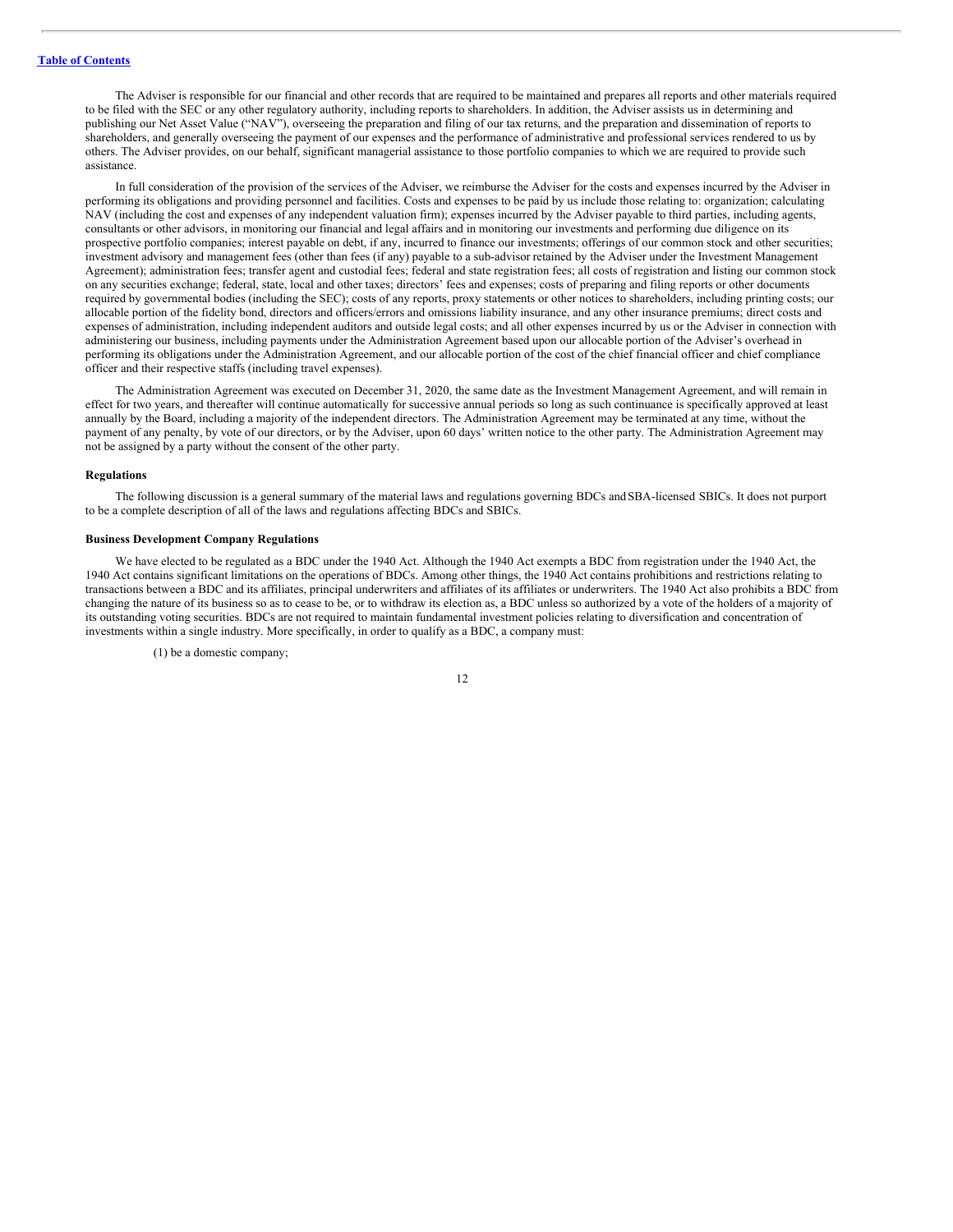(2) have registered a class of its equity securities or have filed a registration statement with the SEC pursuant to Section 12 of the Securities Exchange Act of 1934 (the "Exchange Act");

(3) operate for the purpose of investing in the securities of certain types of companies, namely immature or emerging companies and businesses suffering or just recovering from financial distress. Generally, a BDC must be primarily engaged in the business of furnishing capital and providing managerial expertise to companies that do not have ready access to capital through conventional financial channels. Such companies are termed "eligible portfolio companies;"

(4) extend significant managerial assistance to such portfolio companies; and

(5) have a majority of "disinterested" directors (as defined in the 1940 Act).

#### *Qualifying Assets*

Under the 1940 Act, a BDC may not acquire any asset other than assets of the type listed in Section 55(a) of the 1940 Act, which are referred to as qualifying assets, unless, at the time the acquisition is made, qualifying assets represent at least 70% of their total assets. An eligible portfolio company is, generally, a private domestic operating company, or a public domestic operating company whose securities are not listed on a national securities exchange. In addition, any small business investment company that is licensed by the SBA and is a wholly owned subsidiary of a BDC is an eligible portfolio company.

Qualifying assets include:

(1) securities of companies that were eligible portfolio companies at the time the BDC acquired their securities;

(2) securities of bankrupt or insolvent companies that were eligible at the time of the BDC's initial acquisition of their securities but are no longer eligible, provided that the BDC has maintained a substantial portion of its initial investment in those companies;

(3) securities received in exchange for or distributed on or with respect to any of the foregoing; and

(4) cash items, government securities and high-quality short-term debt.

The 1940 Act also places restrictions on the nature of the transactions in which, and the persons from whom, securities can be purchased in order for the securities to be considered qualifying assets.

A BDC is permitted to invest in the securities of public companies and other investments that are not qualifying assets, but thosenon-qualifying investments may not exceed 30% of the BDC's total asset value at the time of the investment. At December 31, 2021, we were in compliance with this rule.

#### *Managerial Assistance to Portfolio Companies*

In order to count portfolio securities as qualifying assets for purposes of the 70% test discussed above, a BDC must either control the issuer of the securities or must offer to make available significant managerial assistance; except that, where the BDC purchases the securities in conjunction with one or more other persons acting together, one of the other persons in the group may make available such managerial assistance. Making available significant managerial assistance means, among other things, any arrangement whereby the BDC, through its directors, officers or employees, offers to provide and, if accepted, does so provide, significant guidance and counsel concerning the management, operations or business objectives and policies of a portfolio company through monitoring of portfolio company operations, selective participation in board and management meetings, consulting with and advising a portfolio company's officers or other organizational or financial guidance.

#### **Small Business Investment Company Regulations**

The following section details out SBA regulations with which we had to comply prior to the surrender of our SBA license in November 2021.

#### *SBA Lending Restrictions*

SBICs are designed to stimulate the flow of private debt and/or equity capital to small businesses. The types and dollar amount of the loans and other investments we may make are limited by the 1940 Act, the Small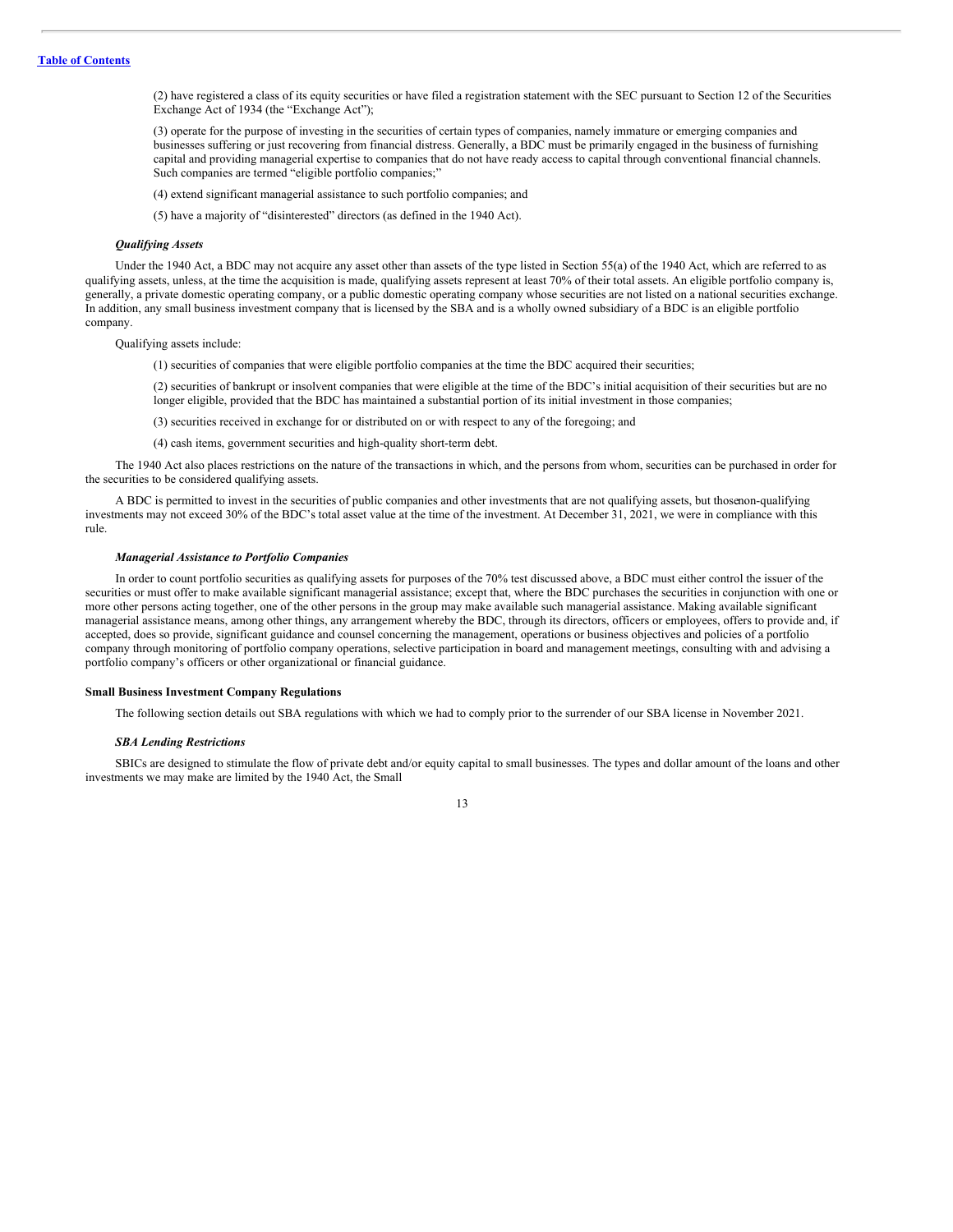Business Act (the "SBA Act") and SBA regulations. Prior to the surrender of its SBA license in November 2021, Rand SBIC used funds borrowed from the SBA that could be combined with our own capital to provide loans to, and make equity investments in, businesses that meet the following criteria:

(a) have a tangible net worth not in excess of \$19.5 million and average net income after U.S. federal income taxes for the preceding two completed fiscal years not in excess of \$6.5 million; or

(b) meet size standards set by the SBA that are measured by either annual receipts or number of employees, depending on the industry in which the businesses are primarily engaged.

In addition, at the end of each fiscal year, an SBIC must have at least 20% to 25% (depending on what year the investment was made) in total dollars invested in "smaller enterprises." The SBA defines "smaller enterprises" as businesses that:

(a) do not have a net worth in excess of \$6 million and have average net income after U.S. federal income taxes for the preceding two years no greater than \$2 million; or

(b) meet size standards set by the SBA that are measured by either annual receipts or number of employees, depending on the industry in which the concerns are primarily engaged.

We had complied with these requirements since the inception of Rand SBIC through the surrender of our SBA license in November 2021.

In addition, the SBA regulations require an examination of a licensed SBIC by an SBA examiner to determine the SBIC's compliance with the relevant SBA regulations. Our annual report, submitted to the SBA, must be audited by an independent public accounting firm. These requirements ceased with our SBA license surrender in November 2021.

# *SBA Leverage*

SBA debentures are issued withten-year maturities. Interest only is payable semi-annually until maturity. To reserve the approved SBA debenture leverage, we paid an upfront 1% commitment fee to the SBA as a partial prepayment of the SBA's nonrefundable 3% leverage fee. These fees are expensed over the life of the corresponding SBA debenture instruments. The SBA, as a creditor, will have a superior claim to Rand SBIC's assets over our shareholders in the event we liquidate Rand SBIC, or the SBA exercises its remedies under the SBA-guaranteed debentures issued by Rand SBIC upon an event of default.

In November 2021, Rand SBIC repaid its \$11,000,000 in outstanding debentures to the SBA. In addition, in November 2021, Rand SBIC received approval from the SBA to surrender its SBA license. At December 31, 2020, we had \$11,000,000 in outstanding SBA debenture instruments. After the SBA license surrender in November 2021, the SBA no longer has superior claim to Rand assets.

#### **Taxation as a Regulated Investment Company**

The Corporation elected U.S. federal tax treatment as a regulated investment company ("RIC") as of January 1, 2020 under subchapter M of the Internal Revenue Code of 1986, as amended, on our U.S. Federal tax return for the 2020 tax year. In order to qualify to make the RIC election, we, among other things, distributed our previously undistributed "accumulated earnings and profits" to shareholders, through the special dividend paid to shareholders in May 2020. RIC qualifications also require meeting specified source-of-income and asset-diversification requirements. In addition, in order to maintain our RIC status, we must distribute to our shareholders, with respect of each taxable year, dividends for U.S. federal income tax purposes in an amount generally at least equal to 90% of our "investment company taxable income," which is generally equal to the sum of our net ordinary income plus the excess of our realized net short-term capital gains over our realized net long-term capital losses, determined without regard to any deduction for distributions paid (the "Annual Distribution Requirement"). As a RIC, we generally will not have to pay corporate-level U.S. federal income taxes on any ordinary income or capital gains that we distribute to our shareholders. Even if we qualify as a RIC, we generally will be subject to corporate-level U.S. federal income tax on our undistributed taxable income and could be subject to U.S. federal excise, state, local and foreign taxes. Additionally, we will be subject to U.S. federal income tax at the regular corporate rates on any income earned on certain investments that need to remain in a taxable subsidiary in order to maintain RIC status.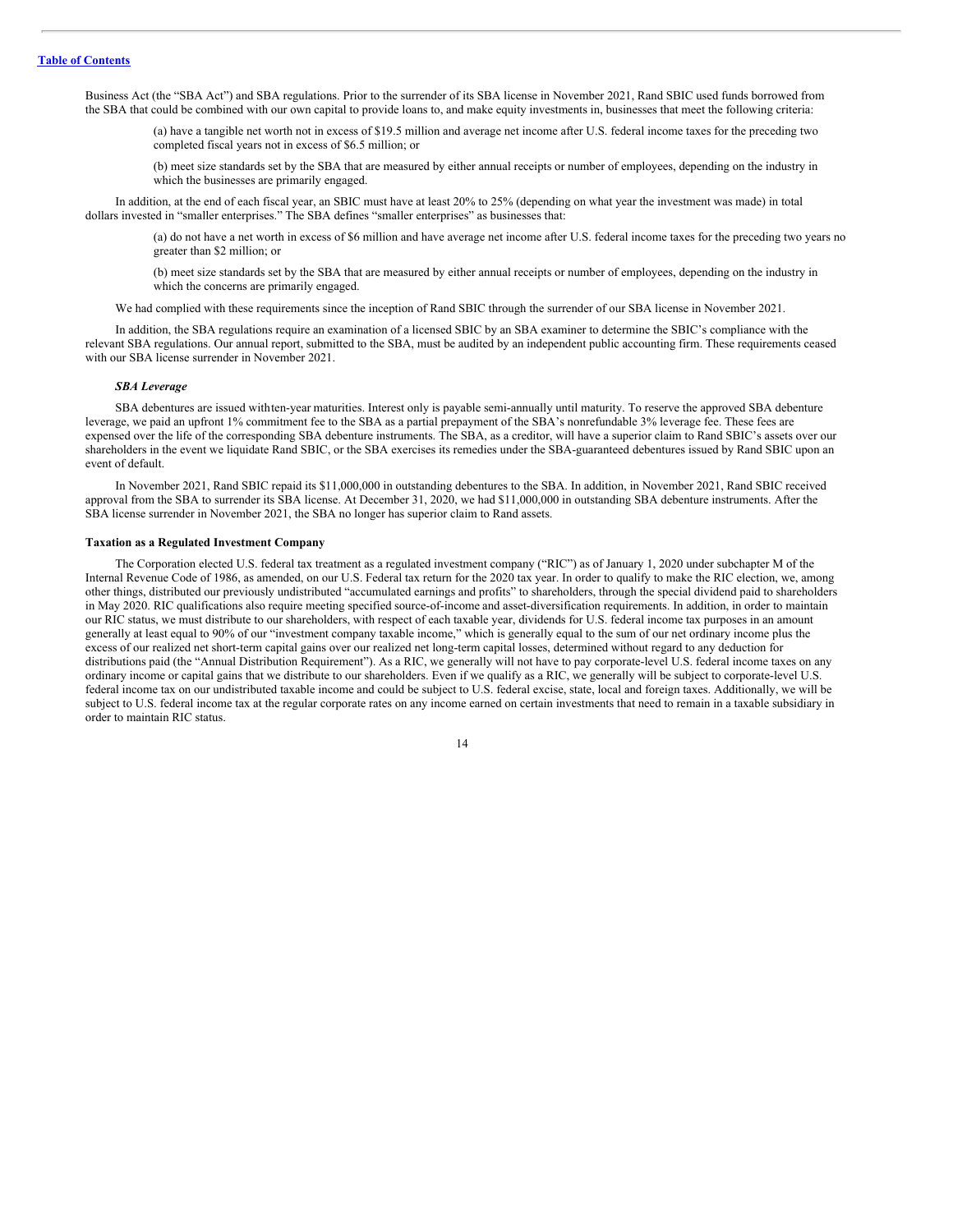We will be subject to a 4% nondeductible U.S. federal excise tax on certain undistributed income unless we distribute in a timely manner an amount at least equal to the sum of:

(1) 98% of our ordinary income for each calendar year;

(2) 98.2% of our capital gain net income for theone-year period ending October 31 in that calendar year; and

(3) any income recognized, but not distributed, in preceding years and on which we paid no U.S. federal income tax.

In order to maintain qualification as a RIC for U.S. federal income tax purposes going forward, we must, among other things:

(1) meet the Annual Distribution Requirement;

(2) qualify to be regulated as a BDC or be registered as a management investment company under the 1940 Act;

(3) derive in each taxable year at least 90% of gross income from dividends, interest, payments with respect to certain securities loans, gains from the sale or other disposition of stock or other securities or currencies or other income derived with respect to the business of investing in such stock, securities or currencies and net income derived from an interest in a "qualified publicly-traded partnership" (as defined in the Internal Revenue Code); and

(4) diversify our holdings so that at the end of each quarter of the taxable year:

(a) at least 50% of the value of our assets consists of cash, cash equivalents, U.S. Government securities, securities of other RICs, and other securities if such other securities of any one issuer do not represent more than 5% of the value of our assets or more than 10% of the outstanding voting securities of the issuer (which for these purposes includes the equity securities of a "qualified publicly-traded partnership"); and

(b) no more than 25% of the value of our assets is invested in the securities, other than U.S. Government securities or securities of other RICs, (i) of one issuer, (ii) of two or more issuers that are controlled, as determined under applicable tax rules, by us and that are engaged in the same or similar or related trades or businesses or (iii) of one or more "qualified publicly-traded partnerships".

We may be required to recognize taxable income in circumstances in which we do not receive cash. For example, if we hold debt obligations that have original issue discount (OID) or debt instruments with payment-in-kind ("PIK") interest, we must include in income, each year, a portion of this non-cash income that accrues over the life of the obligation, regardless of whether cash is received by us in that taxable year. We may also have to include in income other amounts that we have not yet received in cash, such as deferred loan origination fees that are paid after origination of the loan or are paid in non-cash compensation such as warrants or stock. Because any OID income or other amounts accrued will be included in our investment company taxable income for the year of accrual, we may be required to make a distribution to our shareholders in order to satisfy the Annual Distribution Requirement, even though we will not have received any corresponding cash.

As long as we qualify for taxation as a RIC, distributions out of our earnings and profits to shareholders generally will be taxable to shareholders for U.S. federal income tax purposes, either as ordinary income or capital gains, depending upon the nature of the income giving rise to the distribution. The tax consequences to a shareholder attributable to the acquisition, ownership, and disposition of our common stock, are complex and will depend on the facts of the shareholder's unique circumstances.

# <span id="page-16-0"></span>**Item 1A.** *Risk Factors*

We have listed below the material risk factors applicable to us grouped into the following categories: Risks related to our Business and Structure, Risks related to our Investments, Risks related to our Common Stock and Risks Relating to U.S. Federal Income Tax.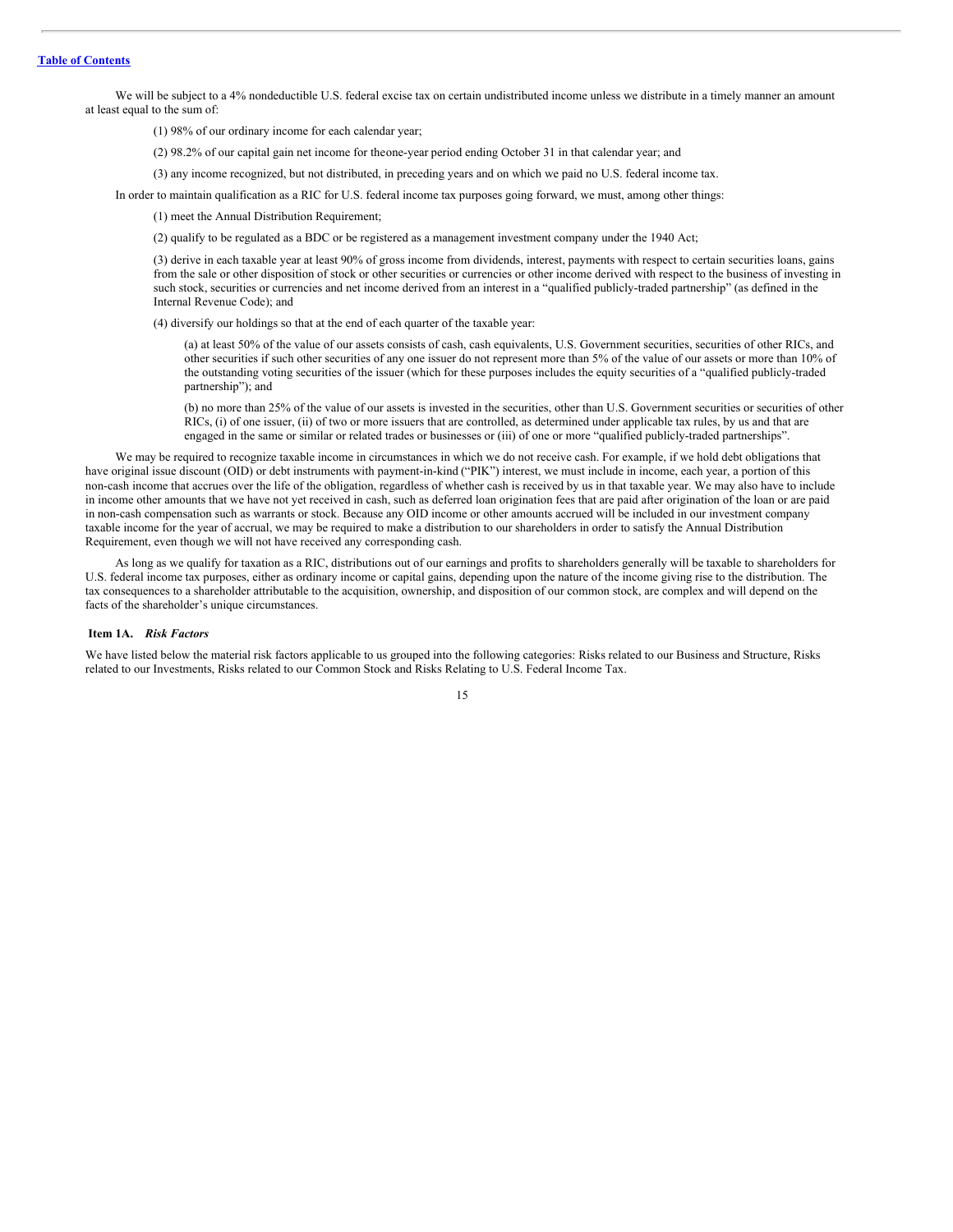# *Risks related to our Business and Structure*

# The COVID-19 pandemic has, and may continue to, negatively affect the operating results, financial conditions or liquidity of our portfolio **companies, which may negatively affect our operating results and financial condition.**

Beginning in March 2020, the global outbreak ofCOVID-19 ("coronavirus") has created significant uncertainty and economic disruption as businesses and federal, state, and local governments take and have taken broad actions to mitigate this public health crisis, including restrictions on travel and the temporary closures of corporate offices, retail stores, and manufacturing facilities and factories across the United States and the wider global community.

As a result, the business, operating results, financial condition and liquidity of our portfolio companies have been, and may continue to be, materially and adversely affected. Specific impacts to the businesses of our portfolio companies include labor shortages, disruptions in the supply chain, delayed or reduced customer orders and sales, and delays in shipments to and from certain countries. The impact to our portfolio companies' results from coronavirus remains highly uncertain and difficult to predict, and will depend to a large extent on the duration and severity of coronavirus, the effectiveness and utilization of vaccines for coronavirus and its variants, and the actions taken by governmental authorities and other entities to contain coronavirus and its variants and to treat its impacts, all of which are beyond our control. In addition, even if our portfolio companies have availed themselves of financial assistance provided by U.S. federal or state governmental entities to mitigate the impacts of coronavirus, certain of our portfolio companies have experienced, and may continue to experience, liquidity issues, which, in turn, may negatively affect their ability to repay principal and interests on outstanding loans and other debt instruments owed to the Corporation, including resulting in the Corporation having large outstanding interest receivable balances owed to it. Furthermore, certain portfolio companies may not be able to continue as going concerns. As a result of the coronavirus pandemic and its associated impacts on our portfolio companies, we have been, and may in the future be, required to restructure certain of our investments on terms that are less favorable to us to avoid potential bankruptcies and other insolvency issues for our portfolio companies. A substantial negative impact to one or more of our portfolio companies resulting from the coronavirus pandemic could have a material adverse effect on our business, financial condition and results of operations.

# **We are dependent upon RCM for our future success.**

Our day-to-day investment operations are managed by our investment adviser and administrator, RCM, subject to oversight and supervision by our Board. We no longer have any employees, and, as a result, RCM's investment team evaluates, negotiates, structures, closes and monitors our investments. We depend on the diligence, skill, investment expertise and network of business contacts of RCM's investment professionals, and the Investment Committee to source appropriate investments for us. We also depend on members of RCM's investment team and the Investment Committee to analyze potential investments for us and monitor those investments, and on members of the Investment Committee to make investment decisions for us. Our future success depends on the continued availability of the members of RCM's investment team and the Investment Committee and the other investment professionals available to RCM. The Corporation does not have any employment agreements with key personnel of RCM, including members of the Investment Committee, and we cannot provide any assurance that unforeseen business, medical, personal or other circumstances would not lead any such individual to terminate his or her relationship with RCM. RCM may need to hire, train, supervise and manage new investment professionals to participate in our investment selection and monitoring process and may not be able to find investment professionals in a timely manner or at all. The loss of a material number of investment professionals to which RCM has access or members of the Investment Committee, could have a material adverse effect on our ability to achieve our investment objectives as well as on our financial condition and results of operations.

# **RCM has no prior experience managing or acting as an investment adviser for a BDC.**

Prior to its entry into the Investment Management Agreement with Rand, RCM was a newly formed entity that had no prior experience managing or acting as an investment adviser for a BDC. The investment philosophy and techniques used by RCM, and in particular its Investment Committee, to manage the Corporation's investment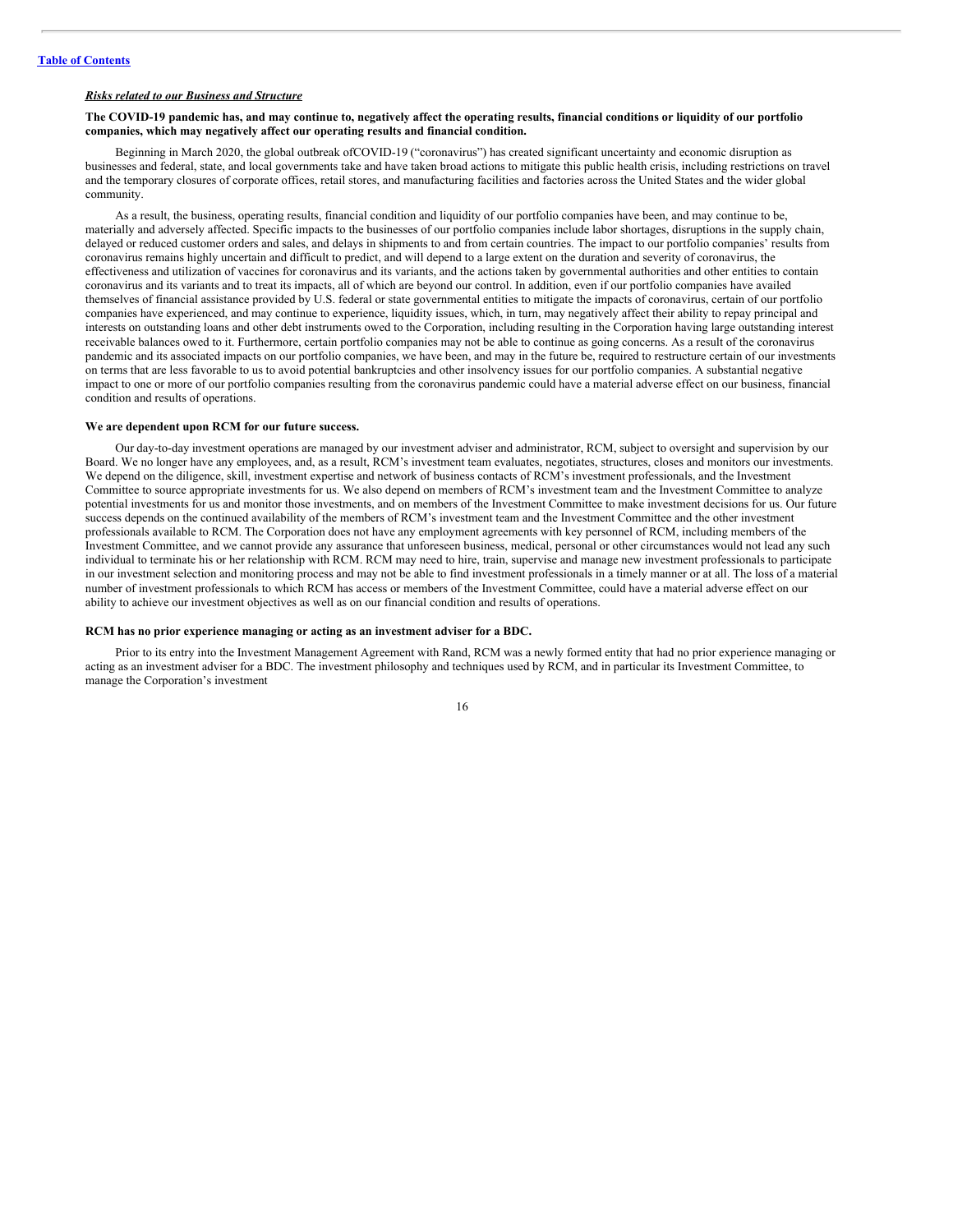activities may differ from the investment philosophy and techniques previously employed by RCM's investment team in identifying and managing other investments and from those that were previously used by the Corporation when it was internally managed. RCM has focused its investing on behalf of the Corporation on interest-yielding debt securities. In addition, RCM is seeking to source potential investments using its relationships and the business networks of the members of the Investment Committee. However, we can offer no assurance that RCM will be successful with respect to its investment decisions in acting as our investment adviser or that RCM or the Investment Committee will be successful in their attempts to source and originate additional potential transactions that are appropriate for Rand's investment strategy through the use of existing business networks, and our investment returns could be substantially lower than the returns we have achieved in the past.

#### **Our financial results will depend on RCM's skill to manage and deploy capital effectively.**

Our ability to achieve long-term capital appreciation on our existing equity investments and to maintain a current cash flow from our debt investments while shifting our portfolio to contain a greater percentage of interest-yielding debt securities depends on RCM's capability to effectively identify, invest, and manage our capital.

Accomplishing this investment objective effectively will be based on RCM's handling of the investment process, starting with its ability to find investments that offer favorable terms and meet our investment objective. RCM will also need to monitor our portfolio companies' performance and may be called upon to provide managerial assistance. These competing demands on their time may slow the rate of investment or the effective deployment of capital.

Even if RCM is able to grow and build on our investment portfolio, any failure by RCM to manage the growth of our portfolio effectively could have a material adverse effect on our business, financial condition, results of operations and prospects. If RCM cannot successfully manage our investment portfolio or implement our investment objectives, this could negatively impact our results of operation and financial condition.

# **We are subject to risks created by our regulated environment.**

We are regulated by the SEC as a BDC. The 1940 Act imposes numerous constraints on the operations of BDCs and their external advisers. Changes in the laws or regulations that govern BDCs could significantly affect our business. Regulations and laws may be changed periodically, and the interpretations of the relevant regulations and laws are also subject to change. Any change in the regulations and laws governing our business could have a material impact on our financial condition and our results of operations. Moreover, the laws and regulations that govern BDCs may place conflicting demands on the manner in which we operate, and the resolution of those conflicts may restrict or otherwise adversely affect our operations. Furthermore, any failure to comply with the requirements imposed on BDCs by the 1940 Act could cause the SEC to bring an enforcement action against us and/or expose us to claims of private litigants.

# **We are subject to risks created by the valuation of our portfolio investments.**

At December 31, 2021, 78% of our investments are in private securities that are not publicly traded. There is typically no public market for securities of the small privately held companies in which we typically invest. Investments are valued in accordance with our established valuation policy and are stated at fair value and approved by our Board. The inputs into the determination of fair value of these investments may require significant judgment or estimation. In the absence of a readily ascertainable market value, the estimated value of our investment portfolio may differ significantly, favorably or unfavorably, from the values that would be placed on the portfolio if a ready market for the securities existed. Any changes in estimated value are recorded in the consolidated statement of operations as "Net change in unrealized appreciation/depreciation on investments." In addition, the participation of RCM's investment professionals in our valuation process may result in a conflict of interest as RCM's Base Management Fee under the Investment Management Agreement is based, in part, on the value of our gross assets, and the Incentive Fees payable under the Investment Management Agreement are based, in part, on realized gains and realized and unrealized losses.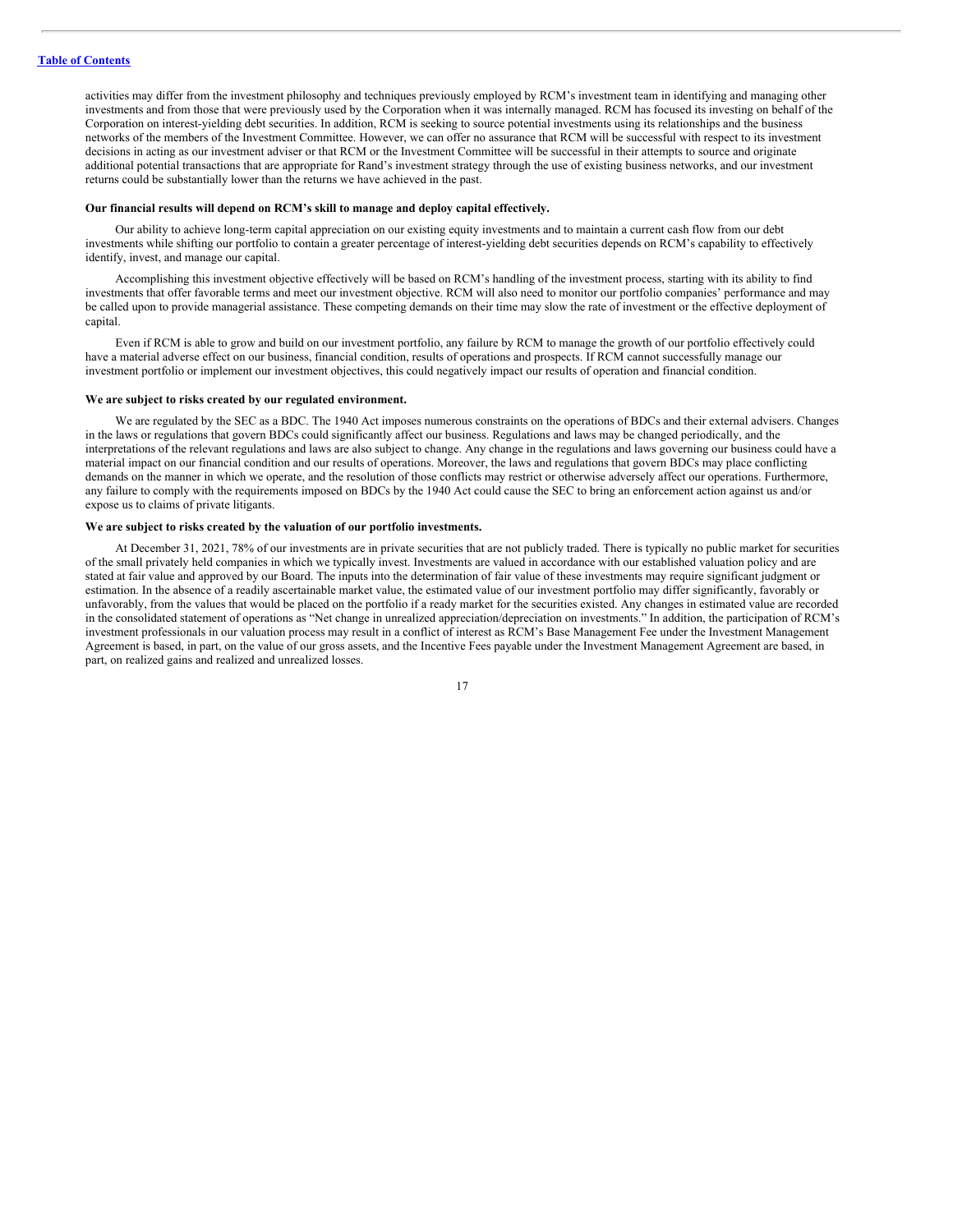# **RCM, acting as our investment adviser, operates in a competitive market for investment opportunities.**

RCM, acting as our investment adviser, operates in a competitive market for investment opportunities. RCM faces competition in our investing activities from many entities including private venture capital funds, investment affiliates of large companies, wealthy individuals and other domestic or foreign investors. The competition is not limited to entities that operate in the same general geographical areas as we do. Some of our competitors have higher risk tolerances or different risk assessments than we do. These characteristics could allow our competitors to consider a wider variety of investments, establish more relationships and offer better pricing and more flexible structuring than we are able to offer. We may lose investment opportunities if we do not match our competitors' pricing, terms and structure. If we choose to match our competitors' pricing, terms and structure, we may not be able to achieve acceptable returns on our investments or may bear substantial risk of capital loss. As a regulated BDC, we are also required to disclose quarterly and annually the name and business description of our portfolio companies and the value of their portfolio securities. Most of our competitors are not subject to this disclosure requirement or similar types of disclosure requirements. This obligation to disclose this information could hinder RCM's ability to invest in potential portfolio companies on our behalf. Additionally, other regulations, current and future, may make us less attractive as a potential investor to a given portfolio company than a private fund that is not subject to these regulations.

# There are potential conflicts of interest, including the management of other investment funds and accounts by the principals and certain members **of the Investment Committee of RCM, which could impact our investment returns.**

The principals and certain members of the Investment Committee of RCM manage other funds and accounts, including for entities affiliated with members of the Investment Committee. Accordingly, they have obligations to those investors, the fulfillment of which may not be in the best interests of, or may be adverse to the interests of, us or our shareholders. Although the principals, members of the Investment Committee and other professional staff of RCM are expected to devote as much time to our management as appropriate to enable RCM to perform its duties in accordance with the Investment Management Agreement, the members of the Investment Committee and investment professionals of RCM may have conflicts in allocating their time and services among RCM, on the one hand, and the other managed investment vehicles, on the other hand.

RCM, including members of its Investment Committee, may face conflicts in allocating investment opportunities between us and other investment vehicles affiliated with members of the Investment Committee that have overlapping investment objectives with ours. Although RCM, including members of the Investment Committee, and its affiliates that manage other investment portfolios will endeavor to allocate investment opportunities in a fair and equitable manner in accordance with its written allocation policies and procedures, it is possible that, in the future, we may not be given the opportunity to participate in investments made by investment funds managed by RCM or members of the Investment Committee given the requirements or application of such allocation policies and procedures or if such investment is prohibited by law.

# RCM and its affiliates, including some of our officers and directors, face conflicts of interest caused by compensation arrangements with us, which **could result in actions that are not in the best interests of our shareholders.**

RCM and its affiliates will receive fees from us in return for their services, including certain incentive fees based on the performance of our investments. These fees could influence the advice provided to us. Generally, the greater the risk assumed by us with respect to our investments, the greater the potential for growth in our assets and profits, and, correlatively, the fees payable by us to RCM under the terms of the Investment Management Agreement. These compensation arrangements could affect RCM or its affiliates' judgment with respect to investments made by us, which allows RCM to earn increased asset management fees.

#### **Our ability to enter into transactions with our affiliates is restricted.**

We are prohibited under the 1940 Act from participating in certain transactions with certain of our affiliates without the prior approval of the "required majority" of our directors as defined in Section 57(o) of the 1940 Act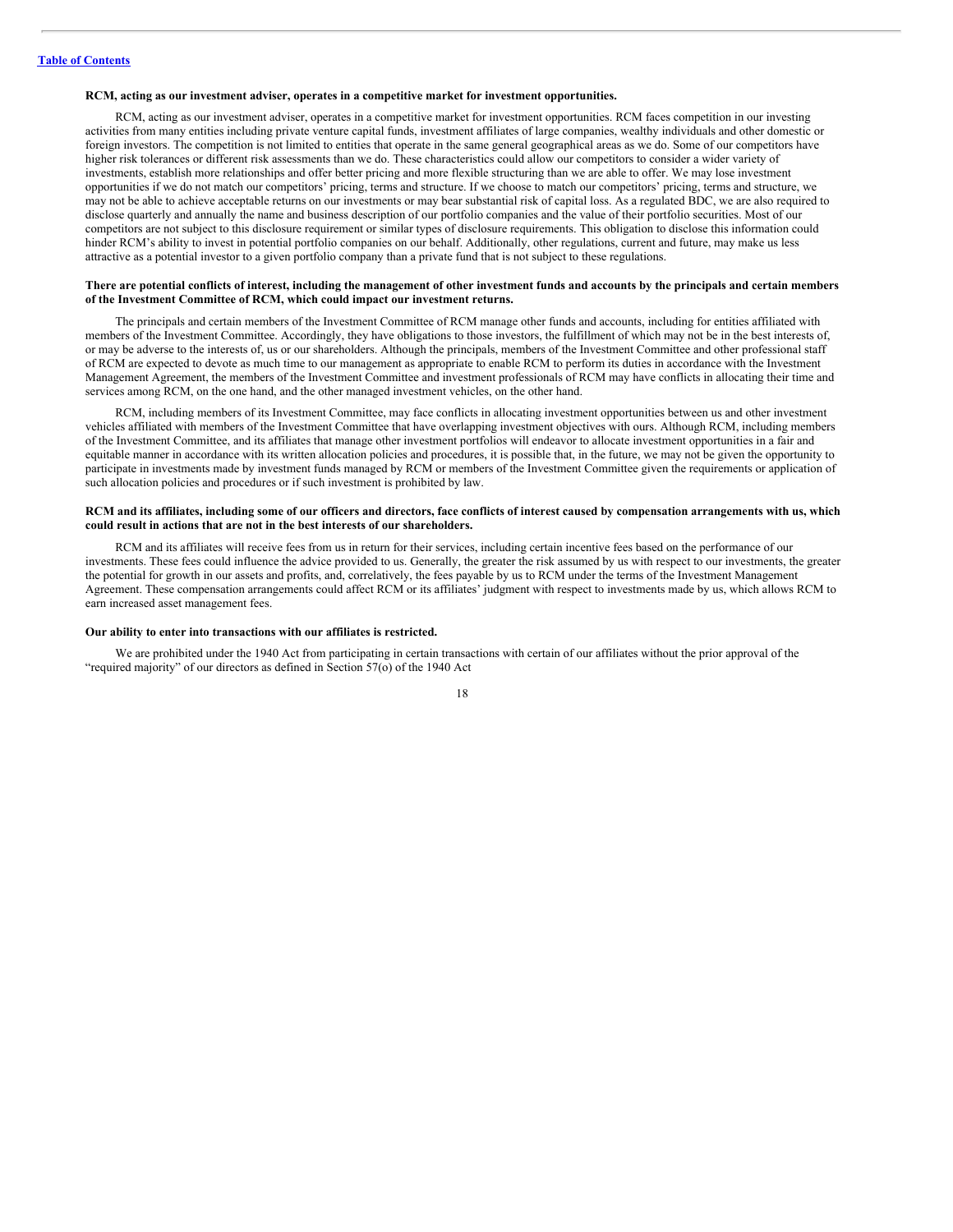and, in some cases, the SEC. Any person that owns, directly or indirectly, 5% or more of our outstanding voting securities will be our affiliate for purposes of the 1940 Act, and we will generally be prohibited from buying from, or selling to, such affiliate any securities, absent the prior approval of the "required majority" of our directors as defined in Section 57(o) of the 1940 Act. The 1940 Act also prohibits certain "joint" transactions with certain of our affiliates, including other funds or clients advised by RCM or its affiliates, which in certain circumstances could include investments in the same portfolio company (whether at the same or different times to the extent the transaction involves a joint investment), without prior approval of our Board and, in some cases, the SEC. If a person acquires more than 25% of our voting securities, or is otherwise deemed to control, be controlled by, or be under common control with us, we will be prohibited from buying from, or selling to, such person or certain of that person's affiliates any securities, or entering into prohibited joint transactions with such persons, absent the prior approval of the SEC. For example, given East's approximately 64% ownership position in our common stock, this prohibition impacts our ability to participate in certain transactions or investments where East is involved, including with respect to certain of the loans and other securities that were contributed to us by East as part of the consideration for East's purchase of our common stock in the Transaction, to the extent such loans and other securities are also held by East or another one of our affiliates. Similar restrictions limit our ability to transact business with our officers or directors or their affiliates or anyone who is under common control with us. As a result of these restrictions, we may also be prohibited from buying securities from, or selling securities to, any portfolio company that is controlled by a fund managed by either RCM or its affiliates without the prior approval of the SEC, which may limit the scope of investment or disposition opportunities that would otherwise be available to us. The analysis of whether a particular transaction constitutes a joint transaction requires a review of the relevant facts and circumstances then existing.

On October 7, 2020, we, RCM and certain of our affiliates received exemptive relief from the SEC to permit us toco-invest with certain other funds managed by RCM or its affiliates in a manner consistent with the conditions of our exemptive relief. Pursuant to such exemptive relief, we generally are permitted to co-invest with certain of our affiliates if a "required majority" (as defined in Section 57(o) of the 1940 Act) of our independent directors make certain conclusions in connection with a co-investment transaction, including that (1) the terms of the transaction, including the consideration to be paid, are reasonable and fair to us and our shareholders and do not involve overreaching of us or our shareholders on the part of any person concerned, (2) the transaction is consistent with the interests of our shareholders and is consistent with our investment objective and strategies, and (3) the investment by our affiliates would not disadvantage us, and our participation would not be on a basis different from or less advantageous than that on which our affiliates are investing. On March 29, 2021, the SEC approved a new exemptive relief order reflecting the new organizational structure of RCM and its affiliates after the Adviser Change of Control. This new exemptive order supersedes our prior exemptive order and permits, subject to compliance with specified conditions, the Corporation to co-invest with funds managed by RCM and its affiliates under RCM's current ownership structure after the completion of the Adviser Change in Control.

In situations when co-investment with funds managed by RCM or its affiliates is not permitted under the 1940 Act and related rules, existing or future staff guidance, or the terms and conditions of the exemptive relief granted to us by the SEC, RCM and its affiliates will need to decide which client or clients (including the Corporation) will proceed with the investment. Generally, we will not be entitled to make a co-investment in these circumstances and, to the extent that a client (other than the Corporation) is granted the opportunity to proceed with the investment, we will not be permitted to participate in the investment we otherwise may have made.

#### The fee structure under the Investment Management Agreement may induce RCM to pursue investments and incur leverage, which may not be in **the best interests of the shareholders.**

Under the terms of the Investment Management Agreement, the Base Management Fee is payable even if the value of our investment portfolio declines. The Base Management Fee is calculated based on the total assets (other than cash or cash equivalents but including assets purchased with borrowed funds), as determined according to procedures duly adopted by the Board. Accordingly, the Base Management Fee is payable regardless of whether the value of Rand's total assets or investment portfolio has decreased during the then-current quarter and creates an incentive for RCM to incur leverage, which may not be consistent with our shareholders' interests.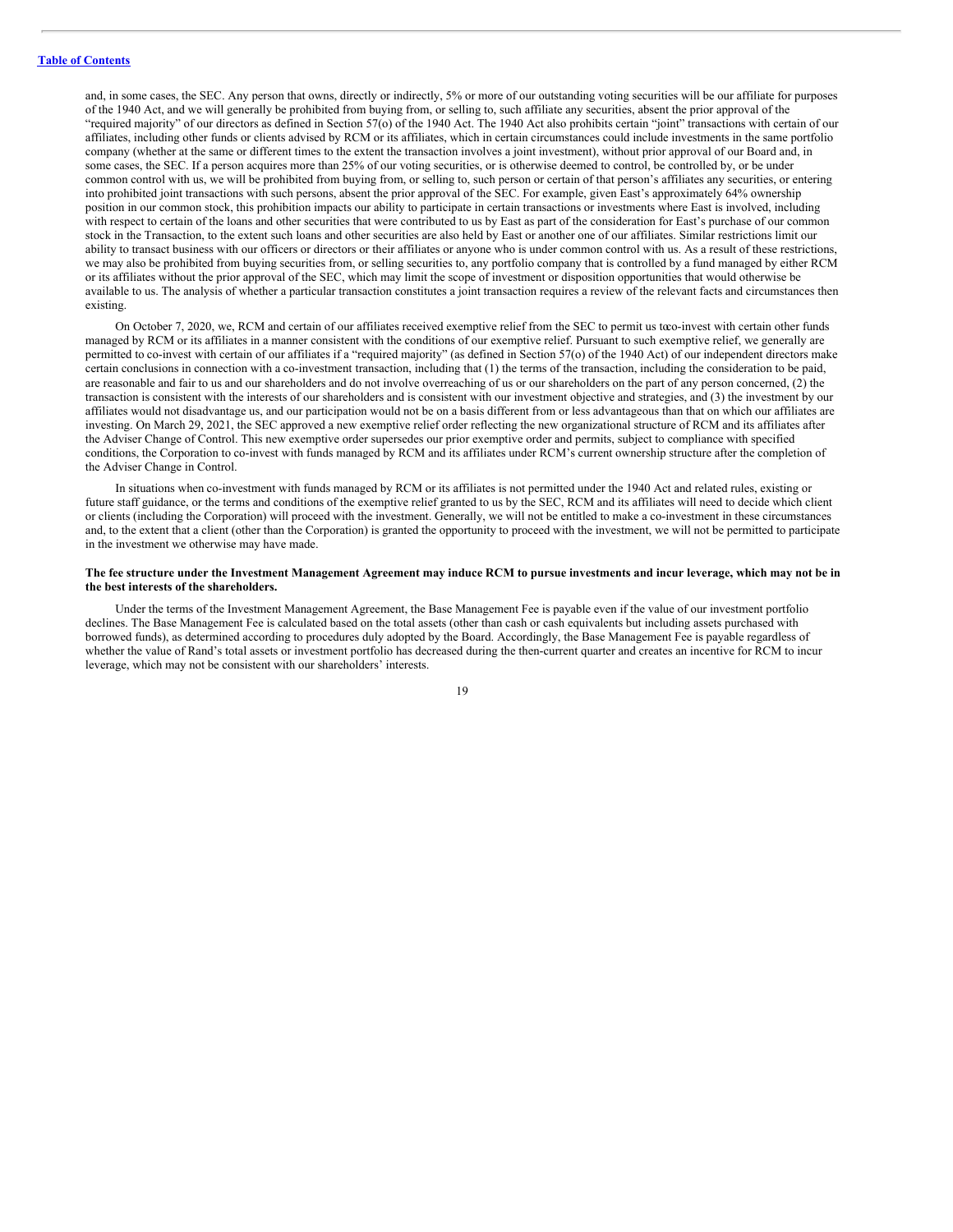The Incentive Fee payable to RCM is calculated based on a percentage of our return on invested capital. The terms of the Incentive Fee calculation may create an incentive for RCM to make investments on our behalf that are risky or more speculative than would be the case in the absence of such compensation arrangement. Unlike the Base Management Fee, the Income Based Fee is payable only if the hurdle rate is achieved. Because the portfolio earns investment income on gross assets while the hurdle rate is based on net assets, and because the use of leverage increases gross assets without any corresponding increase in net assets, RCM may be incentivized to incur leverage to grow the portfolio, which will tend to enhance returns where our portfolio has positive returns and increase the chances that the hurdle rate is achieved. Conversely, the use of leverage may increase losses where our portfolio has negative returns, which would impair the value of our common stock.

In addition, RCM receives the Incentive Fees based, in part, upon net capital gains realized on our investments under the Capital Gains Fee. Unlike the Income Based Fee, there is no hurdle rate applicable to the Capital Gains Fee. As a result, RCM may have an incentive to invest more capital in investments that are likely to result in capital gains as compared to income producing securities. Such a practice could result in our investing in more speculative equity securities than would otherwise be the case, which could result in higher investment losses, particularly during economic downturns.

# RCM may be paid incentive compensation even if we incur a net loss, and we cannot recover any portion of the incentive fee previously paid.

RCM is entitled to incentive compensation under our Investment Management Agreement for each fiscal quarter under the Income Based Fee in an amount equal to a percentage of our pre-incentive fee net investment income, subject to a hurdle rate, a catch-up provision, a cap and a deferral mechanism. For purposes of calculating the Income Based Fee, our pre-incentive fee net investment income excludes realized and unrealized capital losses that we may incur in the fiscal quarter, even if such capital losses result in a net loss for that quarter. Thus, we may be required to pay RCM incentive compensation under the Income Based Fee for a fiscal quarter even if we incur a net loss for that quarter. In addition, if we pay the Capital Gains Fee and thereafter experience additional realized capital losses or unrealized capital losses, we will not be able to recover any portion of the incentive fee previously paid.

# RCM's liability is limited under the Investment Management Agreement and the Administration Agreement, and we are required to indemnify RCM against certain liabilities, which may lead RCM to act in a riskier manner on our behalf than it would when acting for its own account.

Under the Investment Management Agreement and the Administration Agreement, RCM does not assume any responsibility to us other than to render the services described in the Investment Management Agreement and Administration Agreement, as applicable, and it is not responsible for any action of our Board in declining to follow RCM's advice or recommendations. Pursuant to the Investment Management Agreement and the Administration Agreement, RCM, its members and their respective officers, managers, partners, agents, employees, controlling persons, members and any other person affiliated with any of them are not liable to us for their acts under the Investment Management Agreement and Administration Agreement, as applicable, absent willful misfeasance, bad faith, gross negligence or reckless disregard in the performance of their duties. We have agreed to indemnify, defend and protect RCM its members and their respective officers, managers, partners, agents, employees, controlling persons, members and any other person affiliated with any of them with respect to all damages, liabilities, costs and expenses arising out of or otherwise based upon the performance of any of RCM's duties or obligations under the Investment Management Agreement or Administration Agreement, as applicable, or otherwise as investment adviser or administrator, as applicable, for us, and not arising out of willful misfeasance, bad faith, gross negligence or reckless disregard in the performance of their duties under the Investment Management Agreement or the Administration Agreement. These protections may lead RCM to act in a riskier manner when acting on our behalf than it would when acting for its own account.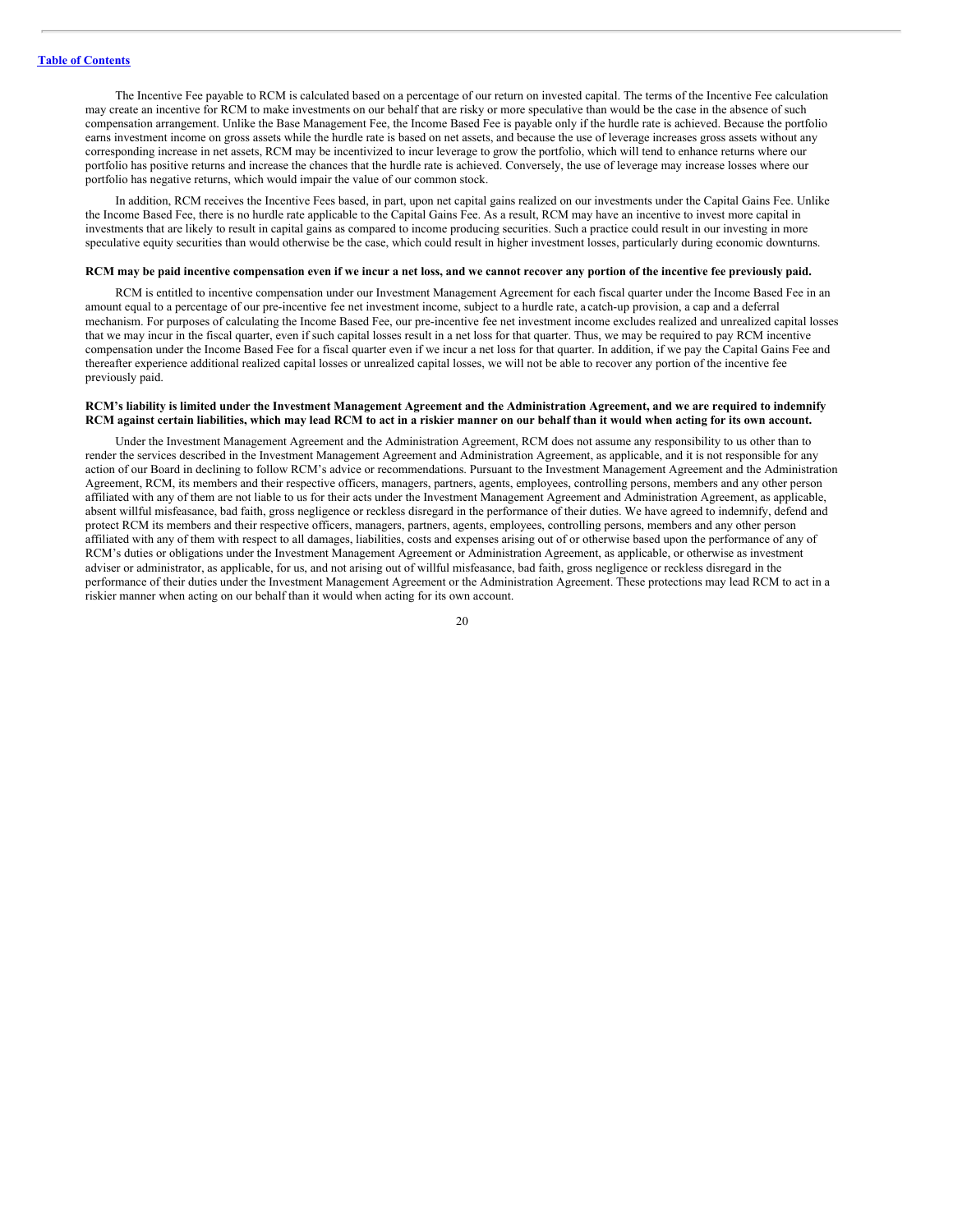# Our investment adviser and administrator, RCM, has the right to resign on 60 days' notice, and we may not be able to find a suitable replacement within that time, resulting in a disruption in our operations that could adversely affect our financial condition, business and results **of operations.**

Our investment adviser and administrator, RCM, has the right, under both the Investment Management Agreement and the Administration Agreement, to resign at any time upon not less than 60 days' written notice, whether we have found a replacement or not. If RCM resigns, we may not be able to find a new investment adviser or administrator or hire internal management with similar expertise and ability to provide the same or equivalent services on acceptable terms within 60 days, or at all. If we are unable to do so quickly, our operations are likely to experience a disruption, our financial condition, business and results of operations are likely to be adversely affected and the market price of our common stock may decline. Even if we are able to retain comparable management, whether internal or external, the integration of such management and their lack of familiarity with our investment objectives may result in additional costs and time delays that may adversely affect our financial condition, business and results of operations.

## If we do not invest a sufficient portion of our assets in qualifying assets, we could fail to maintain our qualification as a BDC or be precluded from **investing according to our current business strategy.**

As a BDC, we may not acquire any assets other than "qualifying assets" unless, at the time of and after giving effect to such acquisition, at least 70% of our total assets are qualifying assets.

We believe that most of the investments that we may acquire in the future will constitute qualifying assets. However, we may be precluded from investing in what we believe to be attractive investments if such investments are not qualifying assets for purposes of the 1940 Act. If we do not invest a sufficient portion of our assets in qualifying assets, we could violate the 1940 Act provisions applicable to BDCs. As a result of such violation, specific rules under the 1940 Act could prevent us, for example, from making follow-on investmentsin existing portfolio companies (which could result in the dilution of our position) or could require us to dispose of investments at inappropriate times in order to come into compliance with the 1940 Act. If we need to dispose of such investments quickly, it could be difficult to dispose of such investments on favorable terms. We may not be able to find a buyer for such investments and, even if we do find a buyer, we may have to sell the investments at a substantial loss. Any such outcomes would have a material adverse effect on our business, financial condition, results of operations and cash flows.

If we do not maintain our status as a BDC, we would be subject to regulation as aregistered closed-end investment company under the 1940 Act. As a registered closed-end investment company, we would be subject to substantially more regulatory restrictions under the 1940 Act, which would significantly decrease our operating flexibility.

# **We may need to raise additional capital to grow.**

We may need additional capital to fund new investments and grow. We may access the capital markets periodically to issue equity securities. We are not generally able to issue and sell our common stock at a price below net asset value per share. We may, however, sell our common stock at a price below the then-current net asset value of our common stock if our Board determines that such sale is in the best interests of us and our shareholders, and our shareholders approve, giving us the authority to do so. Although we currently do not have such authorization, we may seek such authorization in the future.

In addition, we may also issue debt securities or borrow from financial institutions in order to obtain such additional capital, up to the maximum amount permitted by the 1940 Act. The 1940 Act permits us to issue debt securities or incur indebtedness only in amounts such that our asset coverage, as defined in the 1940 Act, equals at least 200% immediately after such issuance or incurrence. Unfavorable economic conditions could increase our funding costs and limit our access to the capital markets or result in a decision by lenders not to extend credit to us. A reduction in the availability of new capital could limit our ability to grow. In addition, we are required to distribute at least 90% of our net ordinary income and net short-term capital gains in excess of net long-term capital losses, if any, to our shareholders to maintain our RIC Election. As a result, these earnings may not be available to fund new investments if such distributions are made in cash.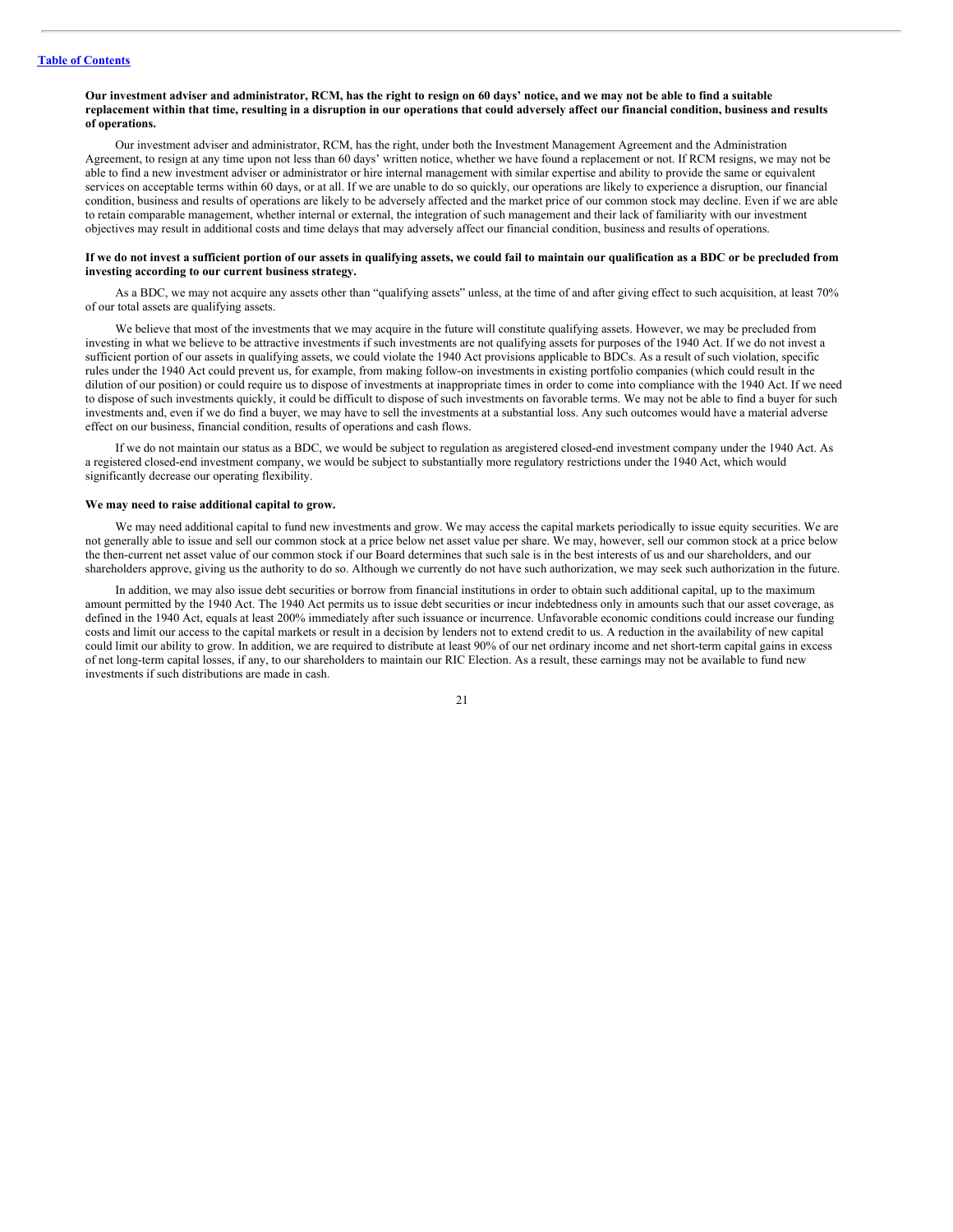If we are unable to access the capital markets or if we are unable to borrow from financial institutions, we may be unable to grow our business and execute our business strategy fully, and our earnings, if any, could decrease, which could have an adverse effect on the value of our common stock.

## We are subject to cybersecurity risks and incidents that may adversely affect our operations, the operations of RCM or the companies in which we invest. A failure in our, or RCM's, cybersecurity systems could impair our ability to conduct business and damage our business relationships, compromise or corrupt our confidential information and ultimately negatively impact business, financial condition and operating results.

Our and RCM's operations are dependent on secure information technology systems for data processing, storage and reporting. Increased cybersecurity vulnerabilities, threats and more sophisticated and targeted cyber-attacks pose a risk to the security of our and RCM's information and the information of our portfolio companies. Like other companies, we or RCM may experience threats to our data and systems, including malware and computer virus attacks, unauthorized access, system failures and disruptions. If one or more of these events occurs, it could potentially jeopardize the confidential, proprietary and other information stored in, or transmitted through, our or RCM's computer systems and networks, or otherwise cause interruptions or malfunctions in our or RCM's operations, which could result in damage to our or RCM's reputation, financial losses, litigation, increased costs or regulatory penalties. Furthermore, if one of these events were to occur at one of our portfolio companies, it could impact their business, financial condition and results of operations, which could negatively impact our investment. In addition, these cyber-attacks could affect our and RCM's computer network, our website or our other service providers (such as, but not limited to, accountants, lawyers, and transfer agents) and could result in operating disruptions or information misappropriation, which could have a material adverse effect on our business operations and the integrity and availability of our financial information. We have attempted to mitigate these cybersecurity risks by employing a number of processes, procedures and internal controls within the Corporation, but we remain potentially vulnerable to additional known and unknown threats.

# **We may experience fluctuations in our annual and quarterly results.**

We could experience fluctuations in our annual and quarterly operating results due to a number of factors, some of which are beyond our control, including RCM's ability or inability to make investments in companies that meet our investment criteria, RCM's transition of Rand's portfolio to include more interest-yielding securities, the interest rate payable on the debt securities acquired and the default rate on such securities, the level of our expenses, variations in and the timing of the recognition of realized and unrealized gains or losses, the degree to which we encounter competition in the markets in which we operate and general economic conditions. As a result of these factors, results for any period should not be relied upon as being indicative of performance in future quarters or any future fiscal years.

#### *Risks related to our Investments*

# We have a limited number of companies in our portfolio of investments and may be subjected to greater risk if any of these companies default.

Our portfolio investment values are concentrated in a small number of companies and as such, we may experience a significant loss in our net asset value if one or more of these companies performs poorly or goes out of business. The unrealized or realized depreciation in the value of the securities of any one of these companies would negatively impact our net asset value.

# **The lack of liquidity in our investments may adversely affect our business.**

RCM, on our behalf, invests, and we expect that RCM will continue, on our behalf, to invest, in portfolio companies whose securities are not publicly traded and may be subject to restrictions on resale, and as a result will be less liquid than publicly traded securities. Most of our investments are or will be either equity securities or debt securities acquired directly from small, private companies. The illiquidity of most of our portfolio may adversely affect our ability to dispose of the securities at times when it may be advantageous for us to liquidate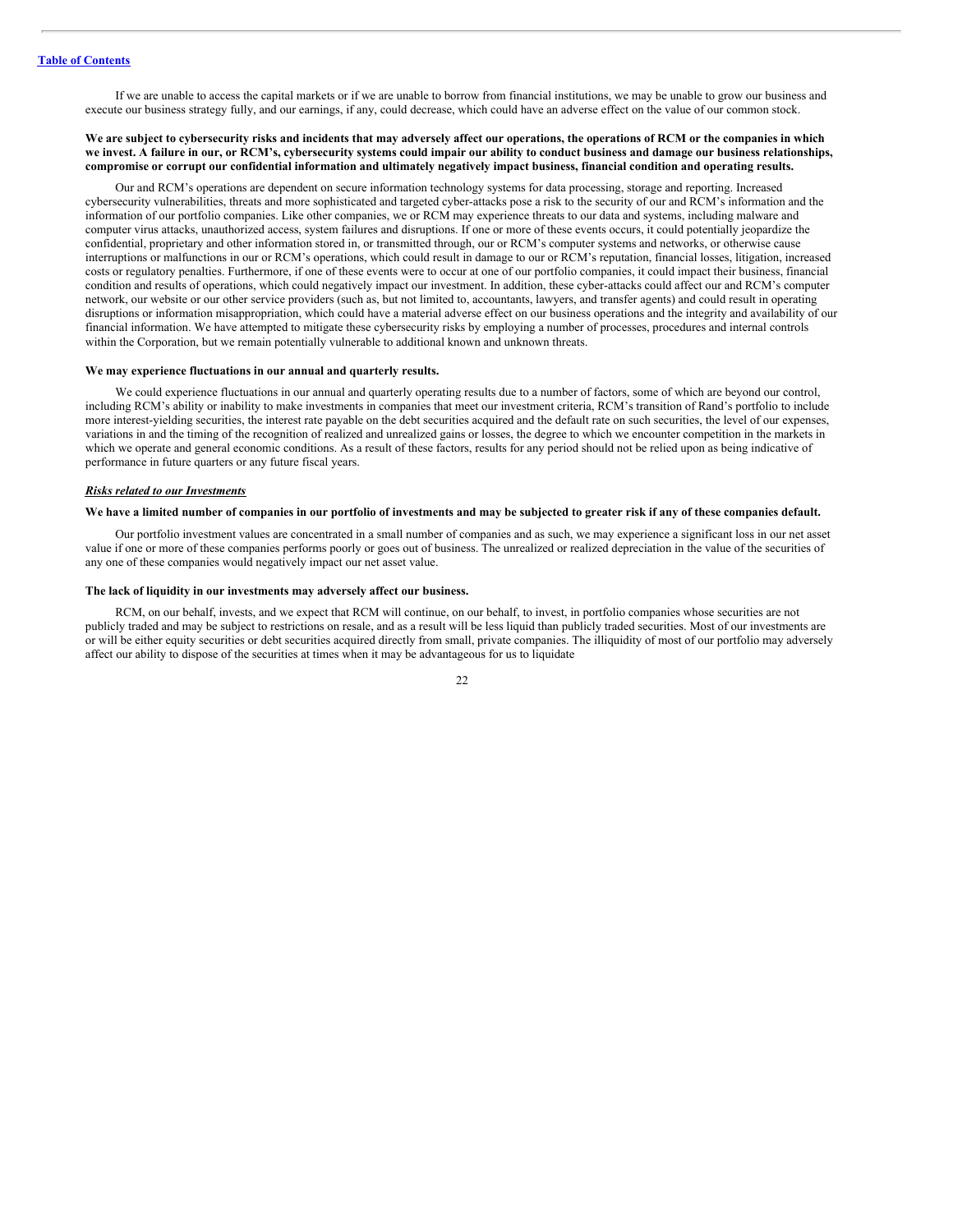investments. In addition, we may not realize the full value of these private investments if we have to liquidate all or a part of our portfolio investment quickly, given the lack of available markets for their sale.

# Economic downturns or recessions may adversely affect our portfolio companies' financial performance and therefore harm our operating **results.**

The United States economy has periodically experienced periods of instability and recessions, including as a result of theCOVID-19 pandemic, and the financial results of the small companies in which we invest could be more acutely affected negatively by this instability and suffer deterioration in operational or financial results. This deterioration may have a negative effect on our financial performance.

# **Investing in private companies involves a high degree of risk.**

We typically invest a substantial portion of our assets in small private companies. These private businesses may be thinly capitalized, unproven companies with risky technologies, products or services, may lack management depth, and may not have attained profitability. Because of the speculative nature and the lack of a public market for these investments, there is significantly greater risk of loss than is the case with securities traded on a public exchange. We expect that some of our investments will become worthless and that some will appear likely to become successful but will never realize their potential. We have historically been risk seeking rather than risk averse in our approach to our investments. Given the incentive compensation components of our arrangement with RCM under the Investment Management Agreement, RCM may have similar incentives to be risk seeking rather than risk averse in making its investment decisions.

Even if our portfolio companies are able to develop commercially viable technologies, products or services, the market for those new technologies, products and services is likely to be highly competitive and rapidly changing. Commercial success is difficult to predict and the marketing efforts of the portfolio companies may not be successful.

# We may be subject to risks associated with our origination of, or investment in, covenant-lite loans to our portfolio companies.

We have originated or invested in, and may in the future originate or invest in, covenant-lite loans to our portfolio companies, which means the loan agreement or other debt instrument governing these debt obligations contains fewer maintenance covenants than other loan agreements or debt obligations, or no maintenance covenants, and may not include covenants that the Corporation could use to monitor the financial performance of the portfolio company borrower, including covenants based upon compliance with financial ratios, and declare a default under the loan agreement or other debt instrument if the specified covenants are breached. While these loans or other debt obligations to portfolio company borrowers may still contain other collateral protections, a covenant-lite loan may carry more risk than a covenant-heavy loan made by the same portfolio company borrower as it does not require this borrower to provide affirmation that certain specific financial tests have been satisfied on a routine basis, as is generally required under a covenant-heavy loan agreement or other debt instrument. Generally, covenant-lite loans or other debt instruments provide borrowers more freedom, which may negatively impact lenders because these covenants, if any, tend to be incurrence-based, meaning they are only tested and can only be breached following an affirmative action of the borrower, rather than by deterioration in the borrower's financial condition. Should the financial condition of a portfolio company borrower begin to deteriorate, our investment in or origination of covenant-lite loans or other debt instruments to such portfolio company borrower may potentially reduce our ability to restructure such problematic loan and mitigate potential loss. As a result of our investment in or origination of covenant-lite loans, our exposure to losses may be increased, which could result in an adverse impact on the Corporation's revenues, net income and NAV per share.

## We provide debt and equity capital primarily to small companies, which may present a greater risk of loss than providing debt and equity capital **to larger companies.**

Our portfolio consists primarily of debt and equity investments in small companies. Compared to larger companies, small companies generally have more limited access to capital and higher funding costs, may be in a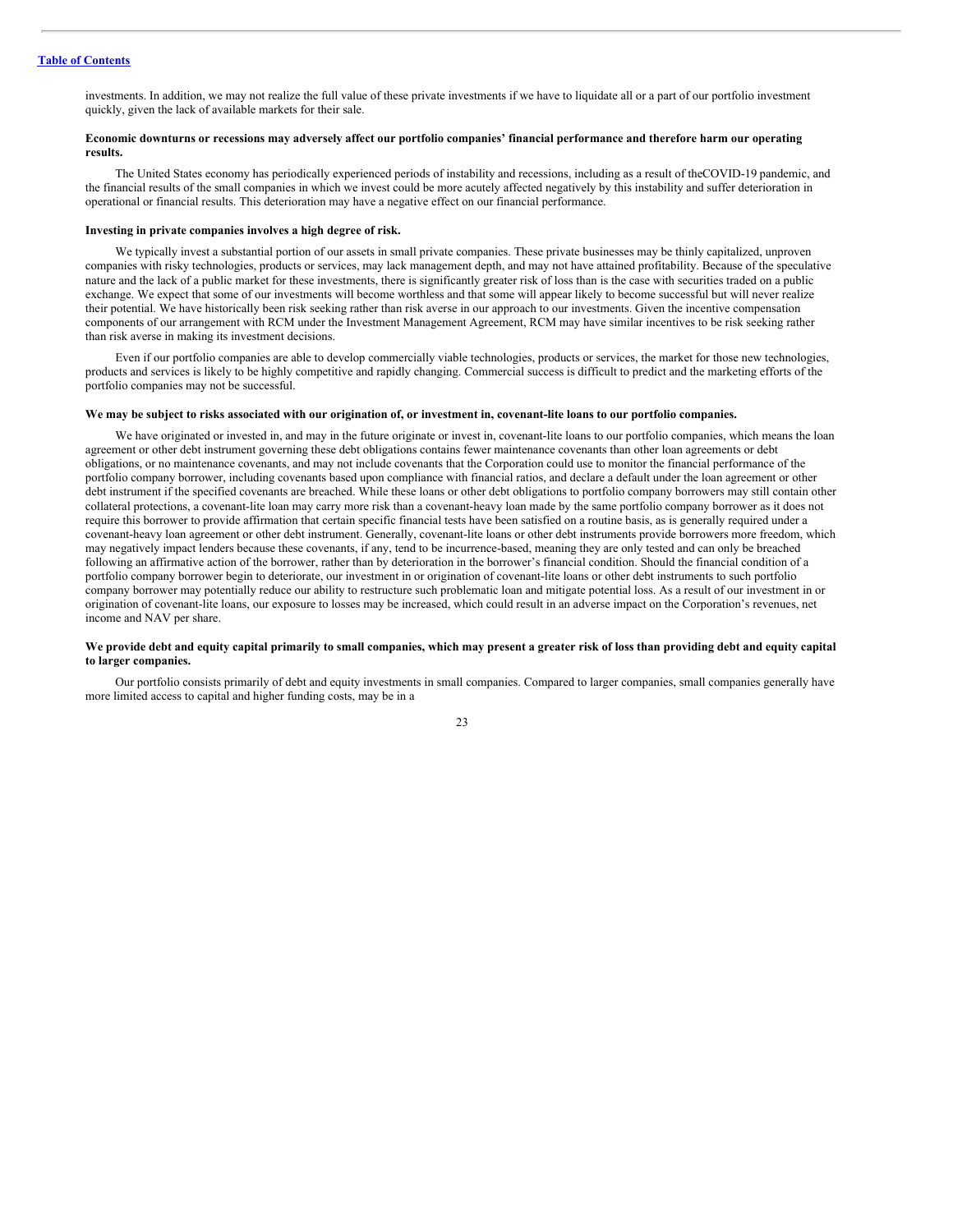weaker financial position and may need more capital to expand, compete and operate their business. They also typically have fewer administrative resources, which can lead to greater uncertainty in their ability to generate accurate and reliable financial data, including their ability to deliver audited financial statements. In addition, many small companies may be unable to obtain financing from the public capital markets or other traditional sources, such as commercial banks, in part because loans made to these types of companies entail higher risks than loans made to companies that have larger businesses, greater financial resources or are otherwise able to access traditional credit sources on more attractive terms.

A variety of factors may affect the ability of borrowers to make scheduled payments on debt securities or loans, including failure to satisfy financial targets and covenants, a downturn in a borrower's industry or changes in the economy in general. In addition, investing in small companies in general involves a number of significant risks, including that small companies:

- may have limited financial resources and may be unable to meet their obligations under their debt securities that we hold, which may be accompanied by a deterioration in the value of any collateral and a reduction in the likelihood of us realizing any guarantees we may have obtained in connection with our investment;
- typically have shorter operating histories, narrower product lines and smaller market shares than larger businesses, which tend to render small companies more vulnerable to competitors' actions and market conditions, as well as general economic downturns;
- are more likely to depend on the management talents and efforts of a small group of persons; therefore, the death, disability, resignation or termination of one or more of these persons could have a material adverse impact on our portfolio company and, in turn, on us;
- generally have less predictable operating results, may be engaged in rapidly changing businesses with products subject to a substantial risk of obsolescence, and may require substantial additional capital to support their operations, finance expansion or maintain their competitive position;
- may from time to time be parties to litigation, and our executive officers, directors and our investment adviser may, in the ordinary course of business, be named as defendants in litigation arising from our investments in the portfolio companies;
- may have difficulty accessing the capital markets to meet future capital needs, which may limit their ability to grow or to repay their outstanding indebtedness upon maturity; and
- may be particularly vulnerable to changes in customer preferences and market conditions, depend on a limited number of customers, and face intense competition, including from companies with greater financial, technical, managerial and marketing resources.

Any of these factors or changes thereto could impair a small company's financial condition, results of operation, cash flow or result in other adverse events, such as bankruptcy, any of which could limit a borrower's ability to make scheduled payments on our debt securities. This, in turn, could result in losses in our investments and a decrease in our net interest income and net asset value.

# **We may have limited access to information about privately held companies in which we invest.**

We invest primarily in privately held companies. Generally, little public information exists about these companies, and we are required to rely on the ability of RCM's investment professionals to obtain adequate information to evaluate the potential returns from investing in these companies. These companies and their financial information are not subject to the Sarbanes-Oxley Act of 2002 and other rules that govern public companies. If we are unable to uncover all material information about these companies, RCM may not make a fully informed investment decision, and we may lose money on our investment.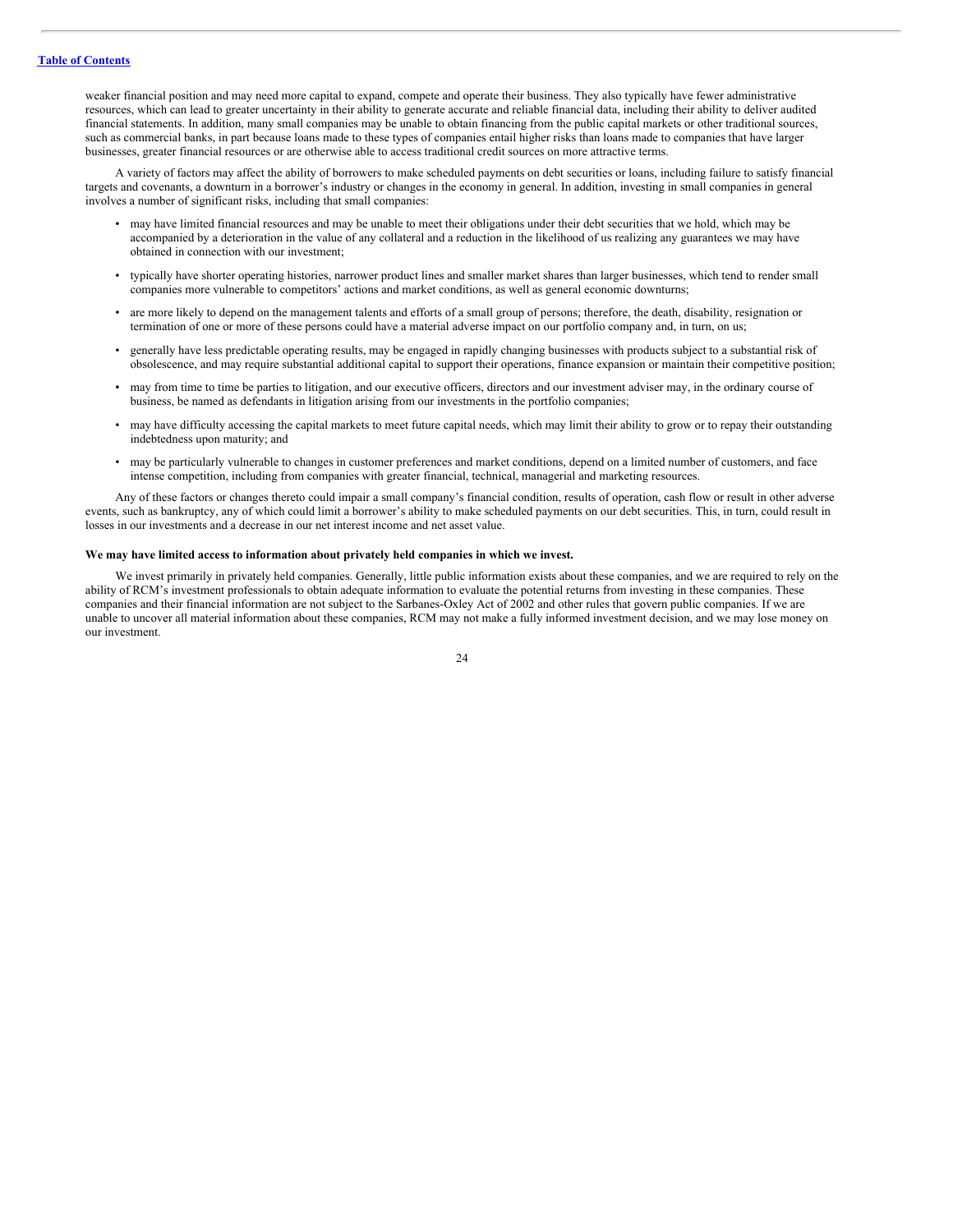# Prepayments of our debt investments by our portfolio companies could adversely impact our results of operations and reduce our returns on **equity.**

We are subject to the risk that investments intended to be held over long periods are, instead, repaid prior to maturity. When this occurs, we will generally reinvest these proceeds in temporary investments that will typically have substantially lower yields than the debt being prepaid, and we could experience significant delays in reinvesting these amounts. Any future investment may also be at lower yields than the debt that was repaid. As a result, our results of operations could be materially adversely affected if one or more of our portfolio companies elects to prepay amounts owed by them. Additionally, prepayments could negatively impact our return on equity, which could result in a decline in the market price of our common stock.

#### Our portfolio companies may incur debt that ranks equal with, or senior to, our investments in such companies.

We invest primarily in debt securities issued by our portfolio companies. In some cases portfolio companies are permitted to have other debt that ranks equal with, or senior to, the debt securities in which we invest. By their terms, such debt instruments may provide that the holders thereof are entitled to receive payment of interest or principal on or before the dates on which we are entitled to receive payments in respect of the debt securities in which we invest. Also, in the event of insolvency, liquidation, dissolution, reorganization or bankruptcy of a portfolio company, holders of debt instruments ranking senior to our investment in that portfolio company would typically be entitled to receive payment in full before we receive any distribution in respect of our investment. After repaying such senior creditors, such portfolio company may not have any remaining assets to use for repaying its obligation to us. In the case of debt ranking equal with debt securities in which we invest, we would have to share on an equal basis any distributions with other creditors holding such debt in the event of an insolvency, liquidation, dissolution, reorganization or bankruptcy of a portfolio company.

# There may be circumstances where our debt investments could be subordinated to claims of other creditors or we could be subject to lender **liability claims.**

Even though we may have structured certain of our investments as senior loans, if one of our portfolio companies were to go bankrupt, depending on the facts and circumstances, including the size of our investment and the extent to which we actually provided managerial assistance to that portfolio company, a bankruptcy court might recharacterize our debt investment and subordinate all or a portion of our claim to that of other creditors. In addition, lenders can be subject to lender liability claims for actions taken by them where they become too involved in the borrower's business or exercise control over the borrower. It is possible that we could become subject to a lender's liability claim, including as a result of actions taken in rendering significant managerial assistance.

#### **We generally do not control our portfolio companies.**

We do not have an expectation to control the decision making in our portfolio companies, even though we may have a board seat or board observation rights. Because of this, we are subject to the risk that our portfolio companies will make business decisions with which we disagree or will incur risks or otherwise act in ways that do not maximize their value and serve our interests as minority debt and equity holders. Due to the lack of liquidity in our investments in these private companies, we may not be able to dispose of our investment in these portfolio companies as freely as we would like or at a valuation that is appropriate. As a result, a portfolio company may make decisions that would decrease the value of our portfolio holdings.

#### We typically are a minority shareholder in our portfolio companies in which we have made equity investments.

In connection with equity investments, we typically invest as a minority shareholder in our portfolio companies. As a minority shareholder, we are unable to require the company to seek or entertain liquidity events as a way to exit our investments. This may cause us to hold equity investments longer than planned or to seek a sale that may not reflect the full value of our equity investment.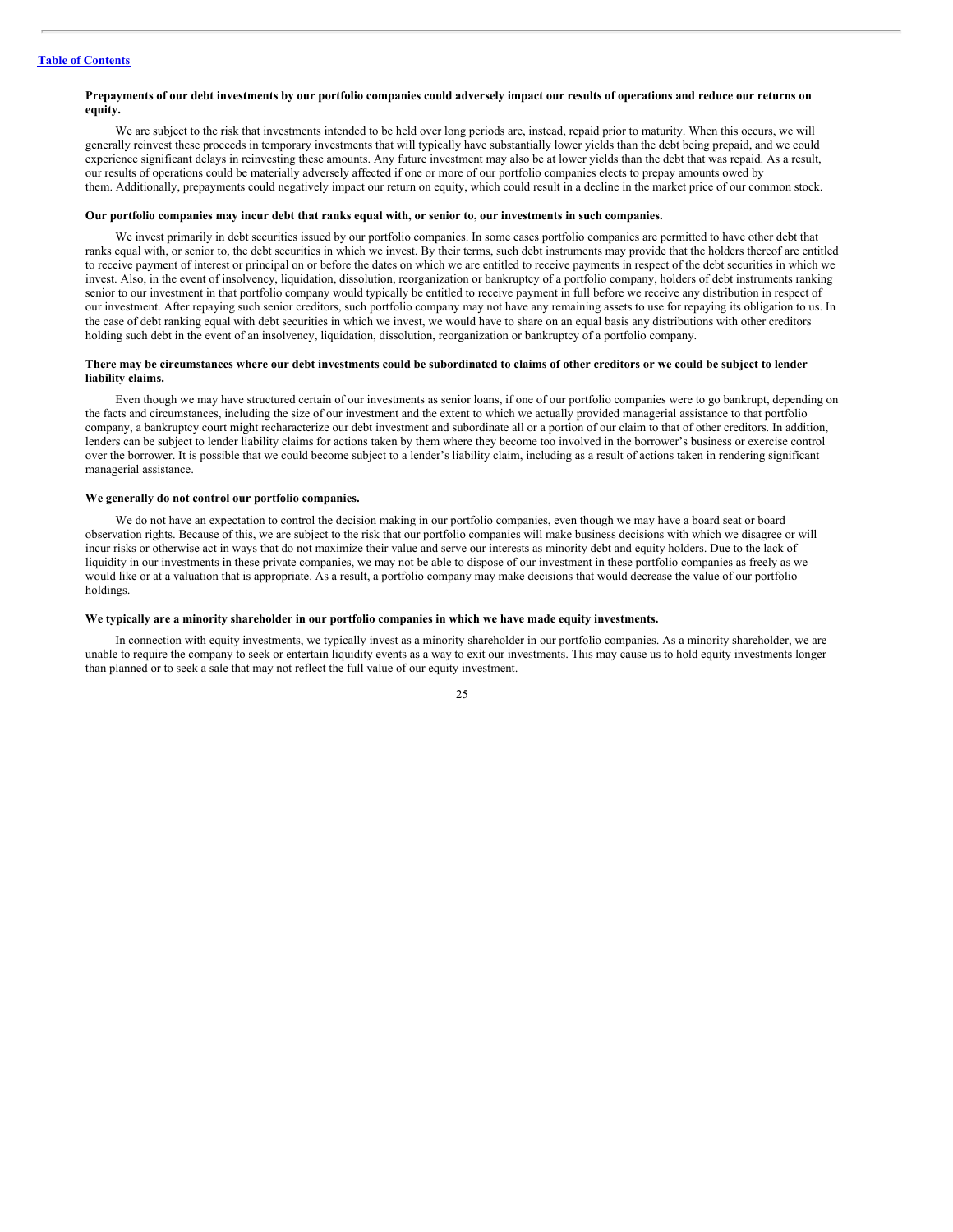# **We may not have the funds or ability to makefollow-on investments in our portfolio companies.**

We may not have the funds or ability to make additional investments in our portfolio companies. After our initial investment in a company, we may be asked to participate in another round of financing by the company. There is no assurance that we will make, have sufficient funds to make or be permitted to make under the 1940 Act, these follow-on investments. Any decision to not make an additional investment in a portfolio company may have a negative impact on the portfolio company in need of the capital and have a negative impact on our investment in the company.

#### *Risks related to our Common Stock*

#### **East exercises significant influence over us in connection with its ownership of our common stock.**

East beneficially owns approximately 64% of Rand's outstanding common stock. As a result, East is able to direct the outcome of any matters submitted for shareholder action, including approval of significant corporate transactions, such as amendments to our governing documents, business combinations, consolidations, and mergers. East has substantial influence on us and could exercise its influence in a manner that conflicts with the interests of other shareholders. The presence of a significant shareholder may also have the effect of making it more difficult for a third party to acquire us or for the Board to discourage a third party from seeking to acquire us.

In addition, pursuant to the terms of the Shareholder Agreement, East has the right to designate two or three persons, depending upon the size of the Board, for nomination for election to the Board. East has the right to designate (i) up to two persons if the size of the Board is composed of fewer than seven directors; or (ii) up to three persons if the size of the Board is composed of seven or more directors. Under the terms of the Shareholder Agreement, East has designated Adam S. Gusky and Benjamin E. Godley for nomination for election to the Board. The designation right provided to East under the terms of the Shareholder Agreement provides East with a significant presence on the Board and direct influence on matters presented to the Board, although all directors, whether or not nominated by East, owe fiduciary duties to all shareholders.

#### **Investing in our shares may be inappropriate for an investor's risk tolerance.**

Our investments, in accordance with our investment objective and principal strategies, result in a greater than average amount of risk and volatility and may result in loss of principal. Our investments in portfolio companies are highly speculative and aggressive and, therefore, an investment in our shares may not be suitable for investors for whom such risk is inappropriate. Neither our investments nor an investment in our shares constitutes a balanced investment program.

#### Sales of substantial amounts of our common stock may have an adverse effect on the market price of our securities.

Sales of substantial amounts of our common stock, or the availability of such securities for sale, could adversely affect the prevailing market prices for our common stock.

#### **Our shares often trade at a discount to our net asset value.**

Shares of business development companies may trade at a market price that is less than the net asset value that is attributable to those shares and our shares have often traded at such a discount. This characteristic of closed-end investment companies is separate and distinct from the risk that our net asset value per share may decline. It is not possible to predict if, or when, our shares will trade at, above, or below net asset value.

#### *Risks related to U.S. Federal Income Tax*

# In connection with our RIC election, we may not be able to pay distributions to our shareholders, our distributions may not grow over time and a **portion of our distributions may be a return of capital.**

In connection with our RIC election, we intend to continue to pay distributions in the form of cash dividends to our shareholders out of assets legally available for distribution. However, we cannot assure shareholders that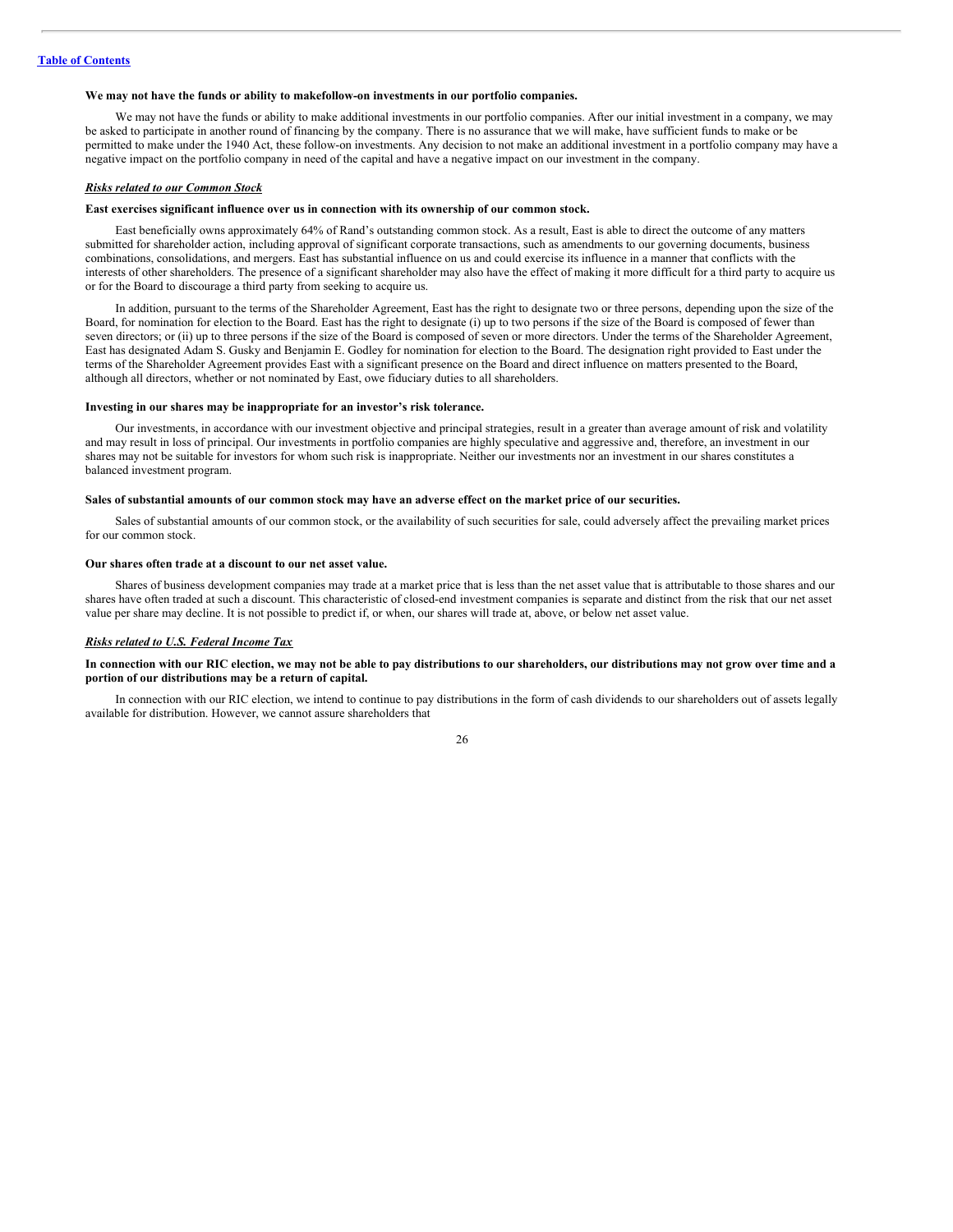we will achieve investment results that will allow us to make a specified level of cash distributions or results in year over year increases in cash distribution amounts. Our ability to pay distributions might be adversely affected by, among other things, the impact of one or more of the risk factors described herein. In addition, the inability to satisfy the asset coverage test applicable to us as a BDC can limit our ability to pay distributions. All distributions will be paid at the discretion of our Board and will depend on our earnings, our financial condition, maintenance of our RIC status, compliance with applicable BDC regulations and state corporate law requirements and such other factors as our Board may deem relevant from time to time. We cannot assure shareholders that we will pay distributions on our common stock in the future.

When we make distributions, we are required to determine the extent to which such distributions are paid out of current or accumulated earnings and profits. Distributions in excess of current and accumulated earnings and profits will be treated as a non-taxable return of capital to the extent of an investor's basis in our stock and, assuming that an investor holds our stock as a capital asset, thereafter as a capital gain. Generally, a non-taxable return of capital will reduce an investor's basis in our stock for federal tax purposes, which will result in higher tax liability when the stock is sold. Shareholders should read any written disclosure accompanying a distribution carefully and should not assume that the source of any distribution is our ordinary income or gains.

# In connection with our RIC Election, we will be subject to corporate-level income tax if we are unable to satisfy certain RIC qualification **requirements under Subchapter M of the Code or do not satisfy the annual distribution requirement.**

No assurance can be given that we will be able to qualify for and maintain RIC status, and we will be subject to corporate-level U.S. federal income tax if we are unable to qualify as a RIC under Subchapter M of the Code. In order to satisfy the requirements for RIC tax treatment, we must meet the following annual distribution, income source and asset diversification requirements to be relieved of federal taxes on income and gains distributed to our shareholders.

- The annual distribution requirement for a RIC will be satisfied if we distribute to our shareholders on an annual basis at least 90% of our net ordinary income and realized net short-term capital gains in excess of realized net long-term capital losses, if any. If we are unable to obtain cash from sources in order to make these distributions, we could fail to qualify for RIC tax treatment and thus become subject to corporate-level U.S. federal income tax.
- The income source requirement will only be satisfied if we obtain at least 90% of our income for each year from dividends, interest, gains from the sale of stock or securities or similar sources.
- The asset diversification requirement will only be satisfied if we meet certain asset diversification requirements at the end of each quarter of our taxable year. To satisfy this requirement, at least 50% of the value of our assets must consist of cash, cash equivalents, U.S. Government securities, securities of other regulated investment companies, and other acceptable securities; and no more than 25% of the value of our assets can be invested in the securities, other than U.S. Government securities or securities of other regulated investment companies, of one issuer, of two or more issuers that are controlled, as determined under applicable Code rules, by us and that are engaged in the same or similar or related trades or businesses or of certain "qualified publicly traded partnerships." Failure to meet these requirements may result in our having to dispose of certain investments quickly in order to prevent the loss of regulated investment company status. Because most of our investments will be in private companies, and therefore will be relatively illiquid, any such dispositions could be made at disadvantageous prices and could result in substantial losses.

If we fail to satisfy certain RIC qualification requirements under Subchapter M of the Code or to meet the annual distribution requirement for any reason and are subject to corporate-level U.S. federal income tax, the resulting corporate taxes could substantially reduce our net assets, the amount of income available for distribution and the amount of our distributions, if any. Such a failure would have a material adverse effect on us and our shareholders.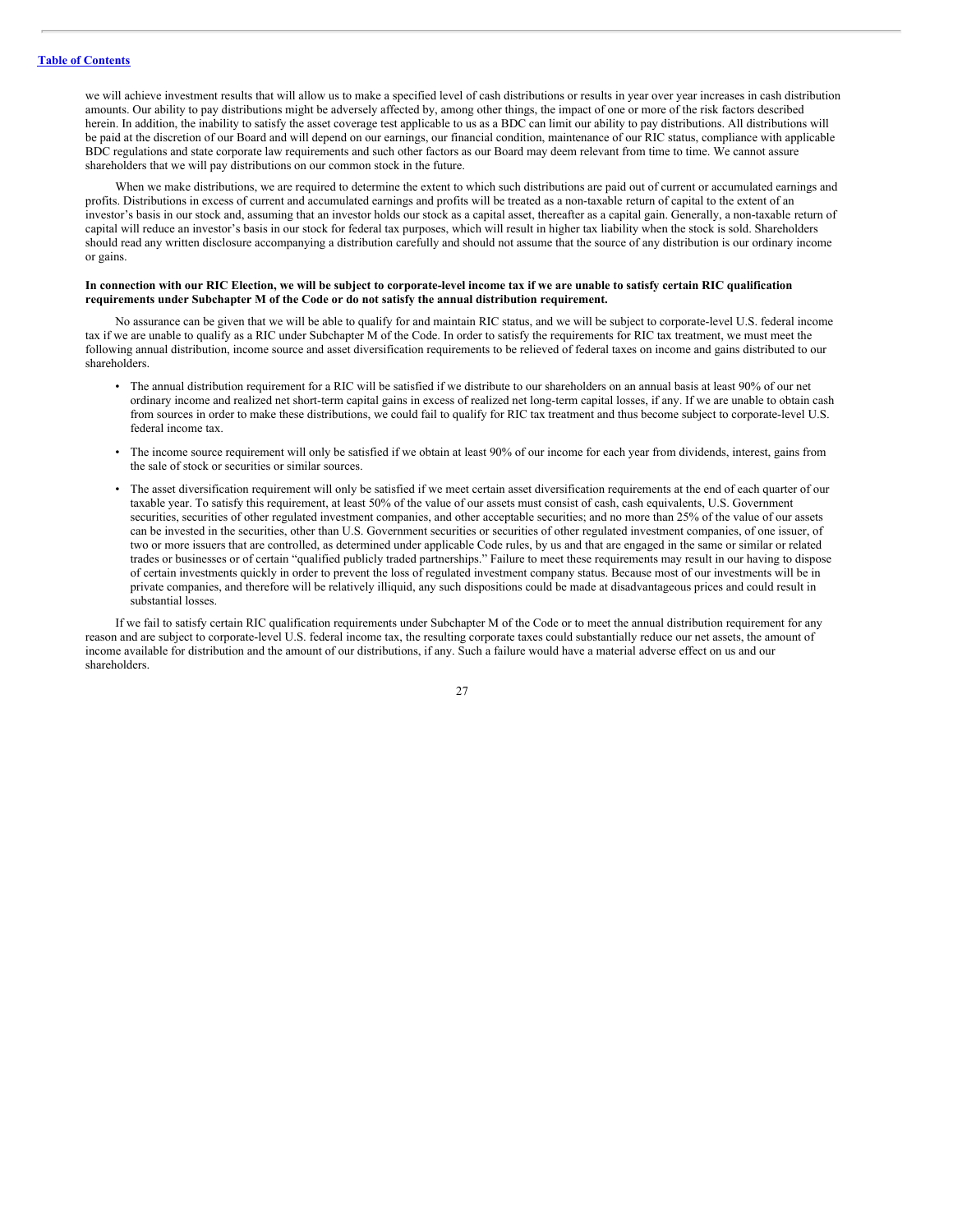# In connection with our RIC Election, we may have difficulty paying required distributions to shareholders if we recognize income before or **without receiving cash representing such income.**

In connection with our RIC Election, we are required to distribute annually at least 90% of our ordinary income and realized net short-term capital gains in excess of realized net long-term capital losses to maintain our eligibility for RIC tax treatment. For U.S. federal income tax purposes, we include in taxable income certain amounts that we have not yet received in cash, such as contracted payment-in-kind ("PIK") interest, which represents contractual interest added to the loan balance and due at the end of the loan term. The increases in loan balances as a result of contracted PIK arrangements are included in income in advance of receiving cash payment and are separately identified on our consolidated statements of cash flows. We also may be required to include in income certain other amounts that we will not receive in cash.

Any warrants that we receive in connection with our debt investments will generally be valued as part of the negotiation process with the particular portfolio company. As a result, a portion of the aggregate purchase price for the debt investments and warrants will be allocated to the warrants that we receive. This will generally result in our debt instruments having original issue discount ("OID") for tax purposes, which we must recognize as ordinary income as such original issue discount accrues regardless of whether we have received any corresponding payment of such interest. Other features of debt instruments that we hold may also cause such instruments to generate original issue discount.

Since in certain cases we may recognize income before or without receiving cash representing such income, we could have difficulty meeting the requirement to distribute at least 90% of our ordinary income and realized net short-term capital gains in excess of realized net long-term capital losses to maintain our eligibility for RIC tax treatment. Accordingly, we may have to use cash on hand or sell some of our assets, raise additional equity capital or reduce new investment originations to meet these distribution requirements. If we do not have sufficient cash on hand or are unable to obtain cash from other sources to satisfy such distribution requirements, we may fail to qualify for RIC tax treatment and thus may become subject to corporate-level income tax.

#### <span id="page-29-0"></span>**Item 1B.** *Unresolved Staf Comments*

Not applicable.

# <span id="page-29-1"></span>**Item 2.** *Properties*

We do not own any real estate or other physical properties. Our corporate headquarters is located at 14 Lafayette Square, Suite 1405, Buffalo NY.

# <span id="page-29-2"></span>**Item 3.** *LegalProceedings*

None.

#### <span id="page-29-3"></span>**Item 4.** *Mine Safety Disclosures*

Not applicable.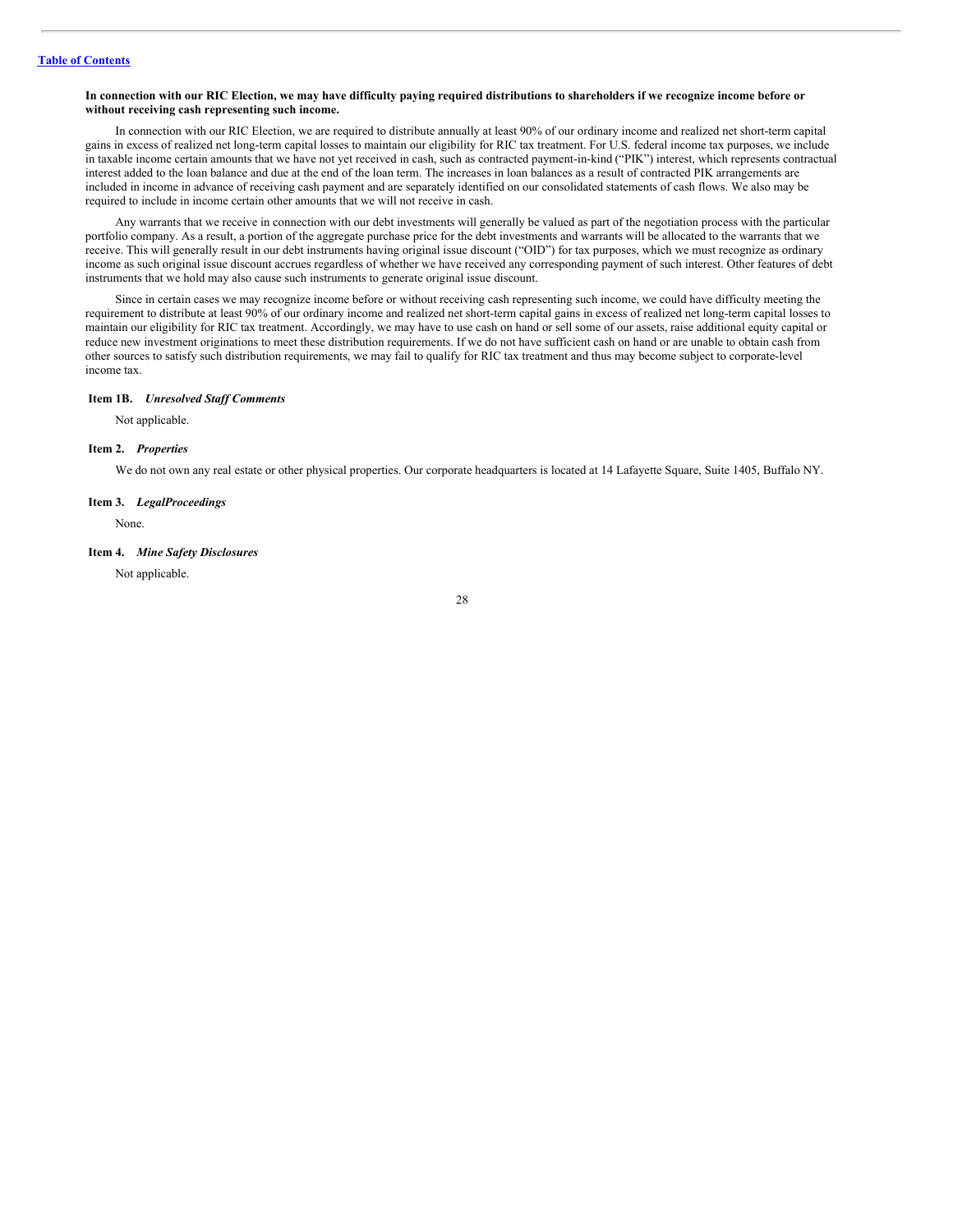# **Part II**

# <span id="page-30-0"></span>Item 5. Market for Registrant's Common Equity, Related Stockholder Matters and Issuer Purchases of Equity Securities

Our common stock ("Common Stock") is traded on the Nasdaq Capital Market ("Nasdaq") under the symbol "RAND."

# *Shareholders of Record*

On March 1, 2022, we had a total of approximately 1,089 shareholders, which included 54 record holders of our common stock, and an estimated 1,035 holders with shares beneficially owned in nominee name or under clearinghouse positions of brokerage firms or banks.

#### *Dividends*

We have elected U.S. federal tax treatment as a RIC as of January 1, 2020 on our U.S. Federal tax return for the 2020 tax year. In order to qualify as a RIC, among other things, we are required to meet certain source of income and asset diversification requirements and timely distribute to our shareholders at least 90% of our investment company taxable income, as defined by the Code (as defined below), for each tax year. If we make the requisite distributions to our shareholders, this will generally relieve us from any requirement to pay corporate-level U.S. federal income taxes with respect to all income distributed to our shareholders.

Our dividends, if any, are determined by our Board of Directors. Rand's Board declared a special dividend of \$23.7 million, or approximately \$1.62 per share, on March 3, 2020. The cash and shares of Rand's common stock comprising the special dividend were distributed on May 11, 2020 to shareholders.

In addition, our Board declared a 2020 cash dividend of \$1.33 per share on December 21, 2020. The 2020 cash dividend was paid on January 19, 2021 to shareholders of record as of December 31, 2020. The cash dividend represented over 90% of estimated investment company taxable income of Rand for 2020.

The Board of Directors declared the following quarterly cash dividends during the year ended December 31, 2021:

|                | Dividend/Share |                    |                      |
|----------------|----------------|--------------------|----------------------|
| <b>Quarter</b> | Amount         | <b>Record Date</b> | <b>Payment Date</b>  |
| 1st            | \$0.10         | March 15, 2021     | March 29, 2021       |
| 2nd            | \$0.10         | June 2, 2021       | June 16, 2021        |
| 3rd            | \$0.10         | September 2, 2021  | September $16, 2021$ |
| 4th            | \$0.14         | December 20, 2021  | December 31, 2021    |

#### **Share Repurchase Program**

| Period                   | <b>Total number</b><br>of shares<br>purchased (1) | Average price paid<br>per share $(2)$ | <b>Total number of shares</b><br>purchased as part of<br>publicly<br>announced plan (3) | Maximum dollar amount<br>of shares that may yet be<br>purchased under the share<br>repurchase program (3) |
|--------------------------|---------------------------------------------------|---------------------------------------|-----------------------------------------------------------------------------------------|-----------------------------------------------------------------------------------------------------------|
| $10/1/2021 - 10/31/2021$ |                                                   |                                       |                                                                                         | 1,479,230                                                                                                 |
| $11/1/2021 - 11/30/2021$ |                                                   |                                       |                                                                                         | 1,479,230                                                                                                 |
| $12/1/2021 - 12/31/2021$ |                                                   |                                       |                                                                                         | 1,479,230                                                                                                 |
| Total                    |                                                   |                                       |                                                                                         |                                                                                                           |

(1) There were no shares repurchased, in open market transactions, during the fourth quarter of 2021.

(2) The average price paid per share is calculated on a settlement basis and includes commission.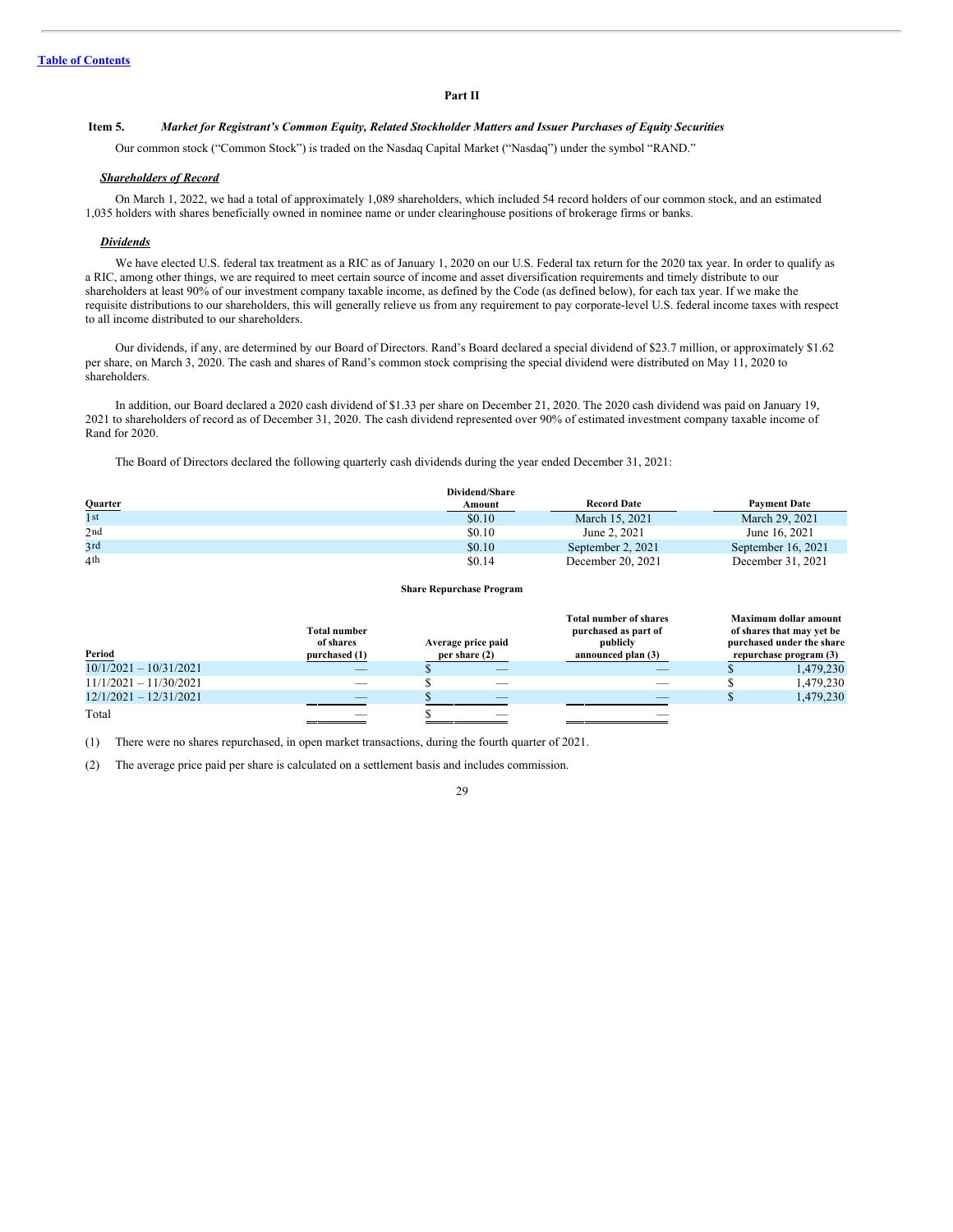(3) On April 22, 2021, the Board of Directors approved a new share repurchase plan, which authorizes the Corporation to repurchase shares of the Corporation's outstanding common stock with an aggregate cost of up to \$1,500,000 at prices per share of common stock of no greater than the then current net asset value. This share repurchase authorization lasts for a period of 12 months from the authorization date, until April 22, 2022. During the year ended December 31, 2021 we repurchased 1,148 shares.

#### *Stock Performance Graph*

The following graph shows a five-year comparison of cumulative total shareholder returns for our common stock, the Nasdaq Market Index, our new peer group and our old peer group, assuming a base index of \$100 at the end of 2015. The cumulative total return for each annual period within the five years presented is measured by dividing (1) the sum of (A) the cumulative amount of dividends for the measurement period, assuming dividend reinvestment, and (B) the difference between share prices at the end and at the beginning of the measurement period by (2) the share price at the beginning of the measurement period.

Comparison of 5 Year Cumulative Total Return



Comparison of cumulative total return of one or more companies, peer groups, industry indexes and/or broad markets

# **YEAR ENDED DECEMBER 31,**

| Company/Index/Market     | 2016   | 2017   | 2018     | 2019   | 2020     | 2021   |
|--------------------------|--------|--------|----------|--------|----------|--------|
| Rand Capital Corporation | 100.00 | 95.57  | 79.14    | 84.94  | \$121.34 | 120.18 |
| NASDAO Market Index      | 100.00 | 129.64 | \$125.96 | 172.18 | \$249.51 | 304.85 |
| New Peer Group Index     | 100.00 | 97.44  | 108.68   | 104.35 | 80.14    | 105.69 |
| Old Peer Group Index     | 100.00 | 95.1   | 94.09    | 90.60  | 78.48    | 98.00  |

Our new peer group is comprised of the following companies: Great Elm Capital Corp. (NasdaqGM: GECC) Investcorp Credit Management BDC Inc. (NasdaqGS: ICMB) Oxford Square Capital Corp. (NasdaqGM: OXSQ) Portman Ridge Financial Corp (NasdaqGS: PTMN)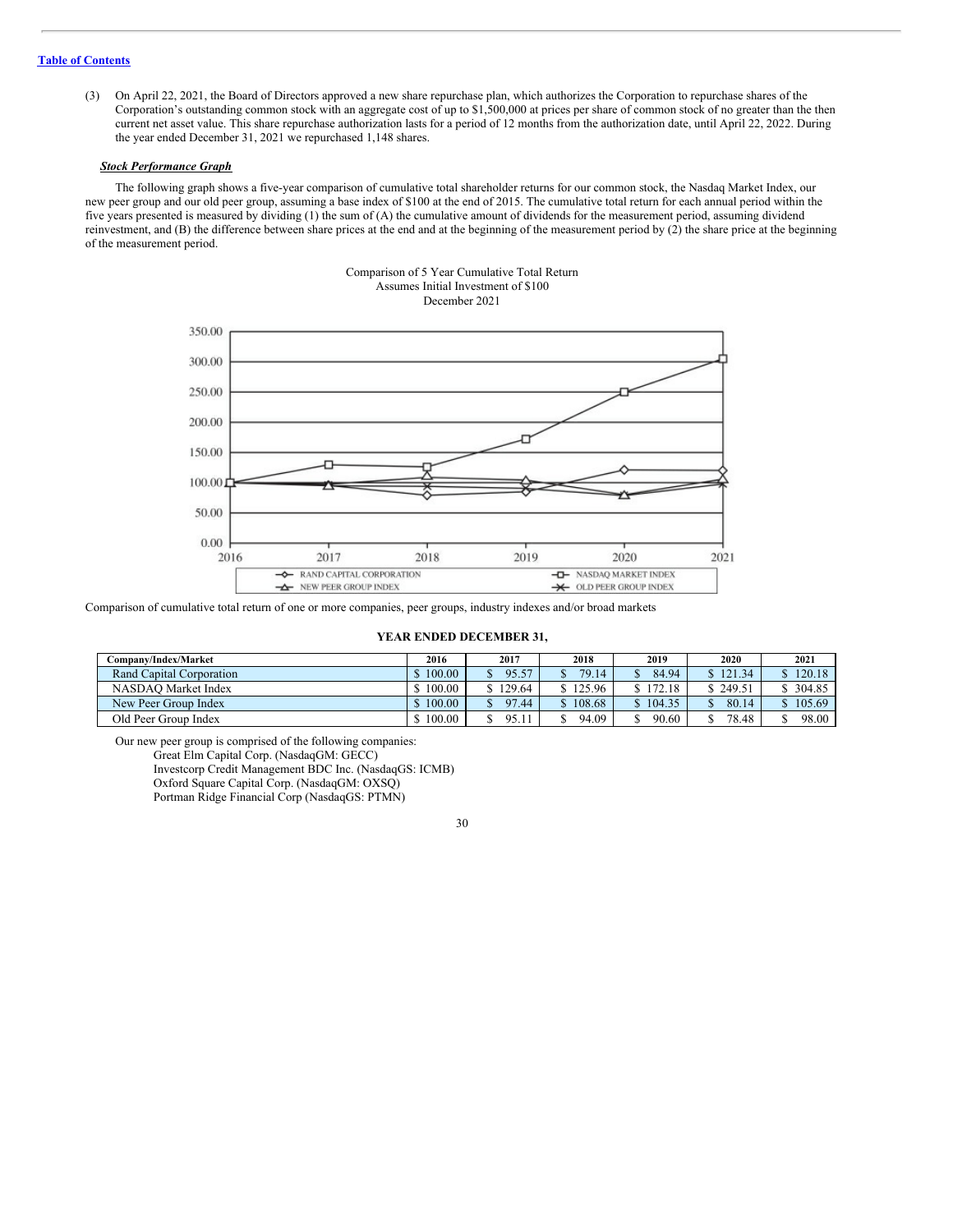Our old peer group was comprised of the following companies: Harvest Capital Credit Corporation (NasdaqGM: HCAP) Great Elm Capital Corp. (NasdaqGM: GECC) Investcorp Credit Management BDC Inc. (NasdaqGS: ICMB) Portman Ridge Financial Corp (NasdaqGS: PTMN)

We selected the new peer group because we believe that the issuers included in this group are organized and have investment objectives that are similar to ours, as they are each an externally managed BDC that pays a regular cash dividend, and among the publicly traded companies, they are relatively similar in size to us. We removed Harvest Capital Credit Corporation from our peer group because they merged with Portman Ridge Financial Corp. during 2021.

The performance graph information provided above will not be deemed to be "soliciting material" or "filed" with the SEC or subject to Regulations 14A or 14C, or to the liabilities of section 18 of the Securities Exchange Act, unless in the future we specifically request that the information be treated as soliciting material or specifically incorporate it by reference into any filing under the Securities Act of 1933, as amended or the Exchange Act.

<span id="page-32-0"></span>**Item 6.** *(Reserved.)*

#### <span id="page-32-1"></span>**Item 7.** *Management's Discussion and Analysis of Financial Condition and Results of Operations*

You should read the following discussion and analysis of our financial condition and results of operations in conjunction with the consolidated financial statements and related notes included within Item 8 of this Annual Report.

# **FORWARD LOOKING STATEMENTS**

Statements included in this Management's Discussion and Analysis of Financial Condition and Results of Operations and elsewhere in this report that do not relate to present or historical conditions are "forward-looking statements" within the meaning of that term in Section 27A of the Securities Act of 1933, as amended, and in Section 21E of the Securities Exchange Act of 1934, as amended. Additional oral or written forward-looking statements may be made by us from time to time, and forward-looking statements may be included in documents that are filed with the SEC. Forward-looking statements involve risks and uncertainties that could cause our results or outcomes to differ materially from those expressed in the forward-looking statements. Forward-looking statements may include, without limitation, statements relating to our plans, strategies, objectives, expectations and intentions, including statements related to our investment strategies, the impact of COVID-19 on our portfolio companies; the impact of our election as a RIC for U.S. federal tax purposes on payment of corporate level U.S. federal income taxes by Rand; statements regarding our liquidity and financial resources; statements regarding any Capital Gains Fee that may be due to RCM upon a hypothetical liquidation of our portfolio and the amount of the Capital Gains Fee that may be payable for 2022; and statements regarding our compliance with the requirements to elect to be taxed as a RIC as of December 31, 2021, future dividend payments, and are intended to be made pursuant to the safe harbor provisions of the Private Securities Litigation Reform Act of 1995. Words such as "believes," "forecasts," "intends," "possible," "expects," "estimates," "anticipates," or "plans" and similar expressions are intended to identify forwardlooking statements. Among the important factors on which such statements are based are assumptions concerning the scope of the impact of the COVID-19 pandemic and its specific impact on our portfolio companies, the state of the United States economy and the local markets in which our portfolio companies operate, the state of the securities markets in which the securities of our portfolio companies could be traded, liquidity within the United States financial markets, and inflation. Forward-looking statements are also subject to the risks and uncertainties described under the caption "Risk Factors" contained in Part I, Item 1A of this Annual Report.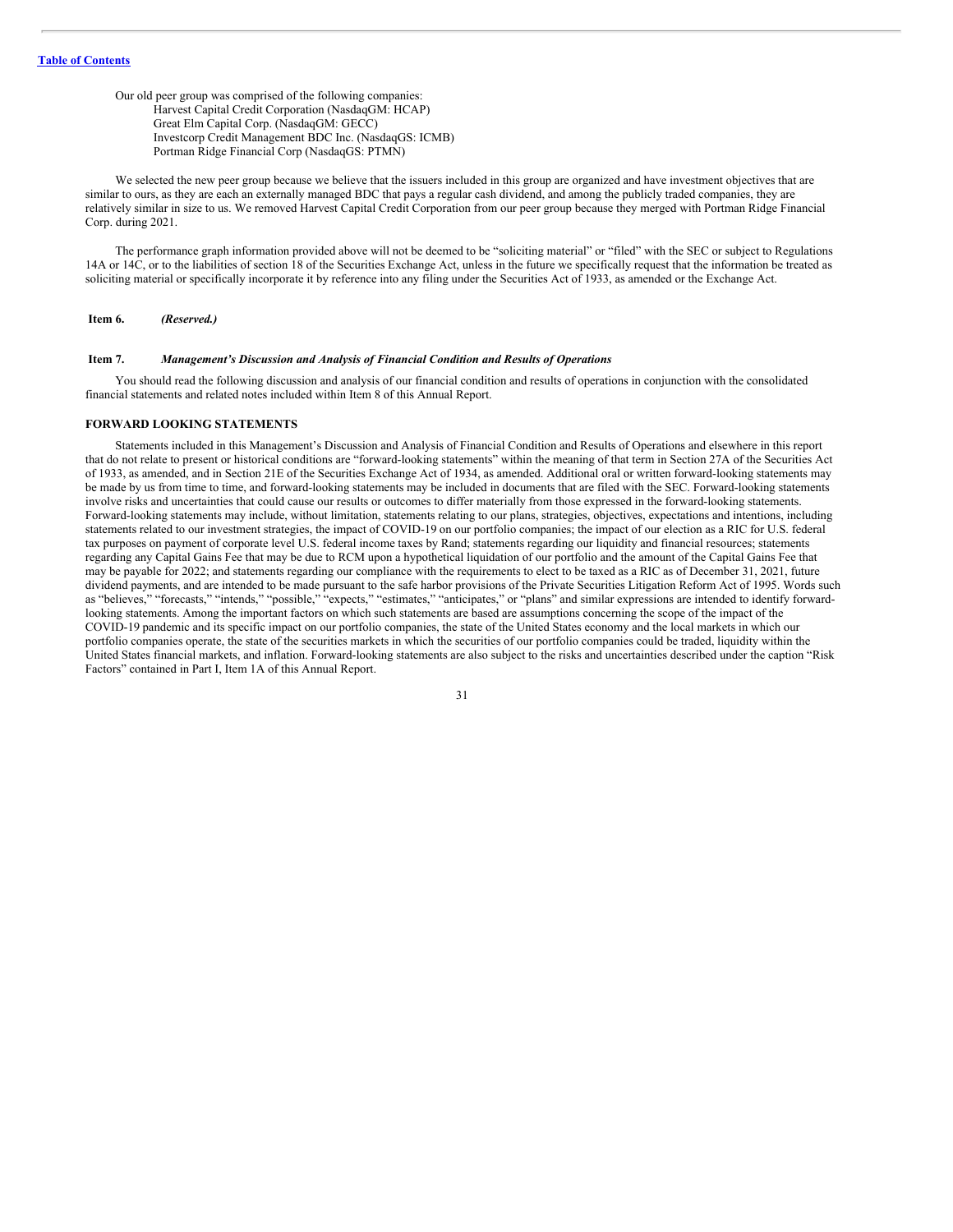There may be other factors not identified that affect the accuracy of our forward-looking statements. Further, any forward-looking statement speaks only as of the date when it is made and, except as required by law, we undertake no obligation to update any forward-looking statement to reflect events or circumstances after the date on which it is made or to reflect the occurrence of anticipated or unanticipated events or circumstances. New factors emerge from time to time that may cause our business not to develop as we expect, and we cannot predict all of them.

#### **Overview**

We are an externally managed investment company that lends to and invests in lower middle market companies. At times, we also invest in high yielding publicly traded equity securities. Our investment objective is to generate current income and when also possible, capital appreciation, by targeting investment opportunities with favorable risk-adjusted returns. Our investment activities are managed by our investment adviser, Rand Capital Management, LLC ("RCM").

We have elected to be regulated as a business development company ("BDC") under the Investment Company Act of 1940, as amended (the "1940 Act"). As a BDC, we are required to comply with certain regulatory requirements specified in the 1940 Act. Prior to 2020, we made the majority of our investments through our wholly owned subsidiary, Rand Capital SBIC, Inc. ("Rand SBIC"), which operated as a small business investment company ("SBIC") and had been licensed by the U.S. Small Business Administration ("SBA") since 2002. In November 2021, Rand SBIC repaid its \$11,000,000 in outstanding debentures to the SBA. In addition, in November 2021, Rand SBIC received approval from the SBA to surrender its SBA license. In connection with the surrender of its SBIC license, Rand SBIC changed its name to Rand Capital Sub, Inc. ("Rand Sub"), withdrew its election to be regulated as a BDC, and merged with and into Rand Capital Sub LLC, a Delaware limited liability company, a wholly owned subsidiary of Rand. All of our investments going forward, are expected be made out of Rand Capital Corporation (the "Corporation", "we" or "Rand").

In November 2019, Rand completed a stock sale transaction (the "Transaction") with East Asset Management ("East"). The Transaction consisted of a \$25 million investment in Rand by East, in exchange for approximately 8.3 million shares of Rand common stock. Concurrent with the closing of the Transaction with East on November 8, 2019, Rand entered into an investment advisory and management agreement (the "Prior Investment Management Agreement") and an administration agreement (the "Prior Administration Agreement") with RCM. In connection with retaining RCM as our investment adviser and administrator, Rand's management and staff became employees of RCM.

On December 16, 2020, Rand's shareholders approved a new investment advisory and management agreement (the "Investment Management Agreement") with RCM at a special meeting of shareholders (the "Special Meeting"). The approval was required because Callodine Group, LLC ("Callodine") planned to acquire a controlling interest in RCM, which was, at that time, majority owned by East (the "Adviser Change in Control"), which constituted an "assignment" under the 1940 Act resulting in the termination of the Prior Investment Management Agreement. The terms of the Investment Management Agreement were identical to those contained in the Prior Investment Management Agreement, with RCM continuing to provide investment advisory and management services to Rand following the Adviser Change in Control. Following approval by Rand's shareholders at the Special Meeting, Rand, on December 31, 2020, entered into the Investment Management Agreement and a new administration agreement (the "Administration Agreement") with RCM and terminated the Prior Administration Agreement.

Pursuant to the terms of the Investment Management Agreement, Rand pays RCM a base management fee and may pay an incentive fee if specified benchmarks are met.

We elected U.S federal tax treatment as a regulated investment company ("RIC") as of January 1, 2020, under Subchapter M of the Internal Revenue Code of 1986, as amended, on our timely filed U.S. Federal tax return for the 2020 tax year. To maintain our qualification as a RIC, we must, among other things, meet certain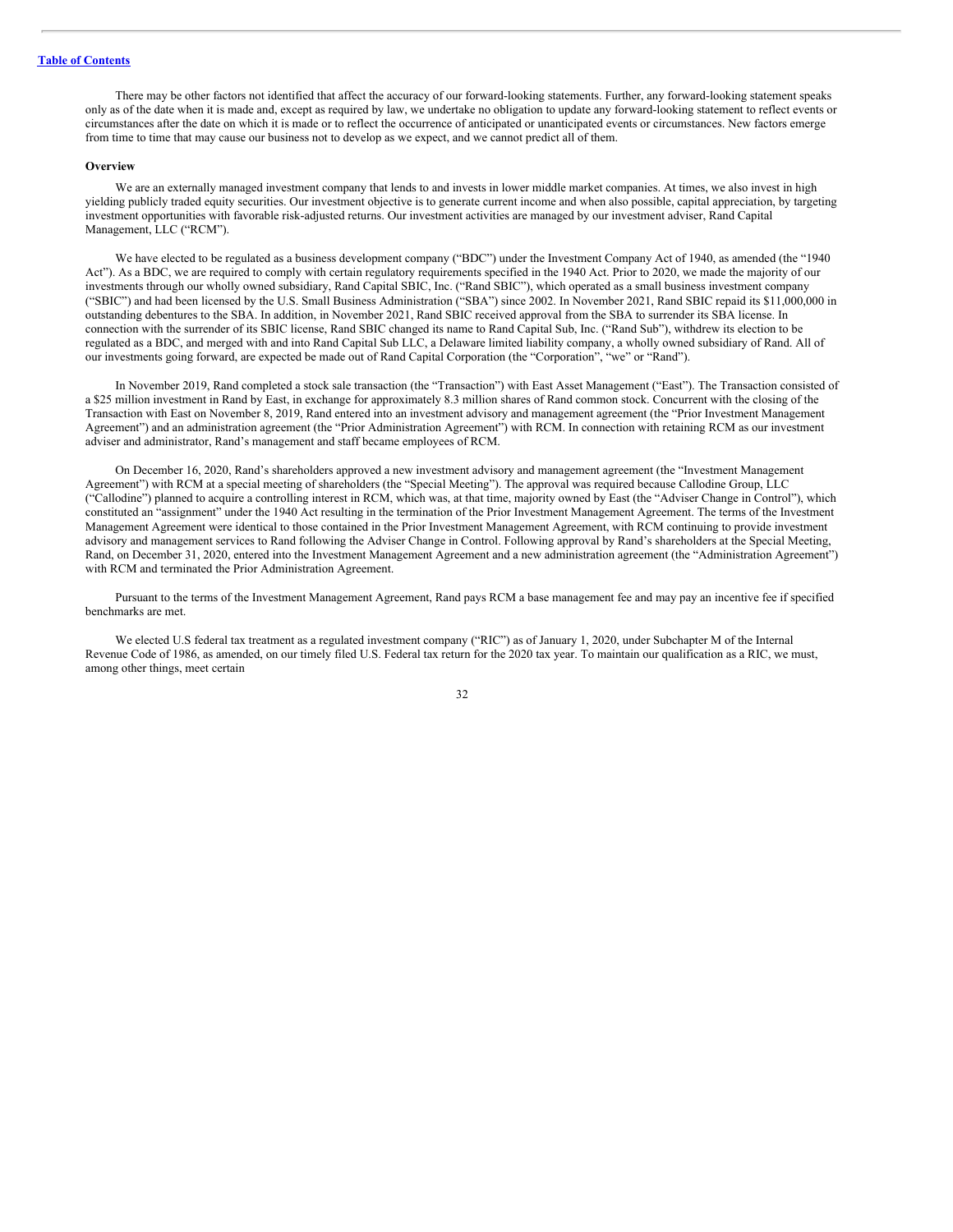source of income and asset diversification requirements. As a RIC, we generally will not be subject to corporate level U.S. federal income taxes on any ordinary income or capital gains if we annually distribute to our shareholders at least 90% of our ordinary net income and realized net short-term capital gains in excess of realized net long-term capital losses, if any. Accordingly, our Board of Directors has initiated a regular quarterly cash dividend. As of December 31, 2021, we believe we are in compliance with these RIC requirements.

In connection with our RIC election, we paid a special dividend of \$23.7 million, or approximately \$1.62 per share, on the Corporation's common stock, par value \$0.10 per shares (the "Common Stock"), in cash and stock to shareholders on May 11, 2020, which distributed all of our accumulated earnings and profits since our inception through 2019. The total amount of cash distributed to all shareholders, as part of the special dividend, was limited to \$4.8 million, or 20% of the total special dividend that was paid. The remaining 80% of the special dividend was paid using approximately 8.6 million shares of the Corporation's common stock.

The Rand Board of Directors declared a 2020 cash dividend of \$1.33 per share on December 21, 2020 that was paid on January 19, 2021 to shareholders of record as of December 31, 2020. The 2020 cash dividend represented over 90% of our investment company taxable income for 2020.

The Rand Board of Directors declared the following quarterly cash dividends during the year ended December 31, 2021:

|                 | Dividend/Share |                    |                     |
|-----------------|----------------|--------------------|---------------------|
| Quarter         | Amount         | <b>Record Date</b> | <b>Payment Date</b> |
| 1st             | \$0.10         | March 15, 2021     | March 29, 2021      |
| 2 <sub>nd</sub> | \$0.10         | June 2, 2021       | June 16, 2021       |
| 3rd             | \$0.10         | September 2, 2021  | September 16, 2021  |
| 4th             | \$0.14         | December 20, 2021  | December 31, 2021   |

We intend to co-invest, subject to the conditions included in the exemptive relief order we received from the SEC, with certain of our affiliates. See "SEC Exemptive Order" below. We believe that such co-investments may afford us additional investment opportunities and an ability to achieve greater diversification.

# **SEC Exemptive Order**

On October 7, 2020, the Corporation, RCM and certain of their affiliates received exemptive relief from the SEC to permit the Corporation to co-invest in portfolio companies with certain other funds, including other BDCs and registered investment companies, managed by RCM and certain of its affiliates in a manner consistent with the Corporation's investment objective, positions, policies, strategies and restrictions as well as regulatory requirements, subject to compliance with certain conditions (the "Order"). Pursuant to the Order, the Corporation is generally permitted to co-invest with affiliated funds if a "required majority" (as defined in Section 57(o) of the 1940 Act) of the Corporation's independent directors makes certain conclusions in connection with a co-investment transaction, including that (1) the terms of the transaction, including the consideration to be paid, are reasonable and fair to the Corporation and its shareholders and do not involve overreaching in respect of the Corporation or its shareholders on the part of any person concerned; and (2) the transaction is consistent with the interests of the Corporation's shareholders and is consistent with the Corporation's investment objective and strategies.

On March 29, 2021, the SEC approved a new exemptive relief order (the "New Order") reflecting the new organizational structure of RCM and its affiliates after the Adviser Change of Control. This New Order supersedes the Order and permits, subject to compliance with specified conditions, the Corporation to co-invest with funds managed by RCM and its affiliates under RCM's current ownership structure after the completion of the Adviser Change in Control.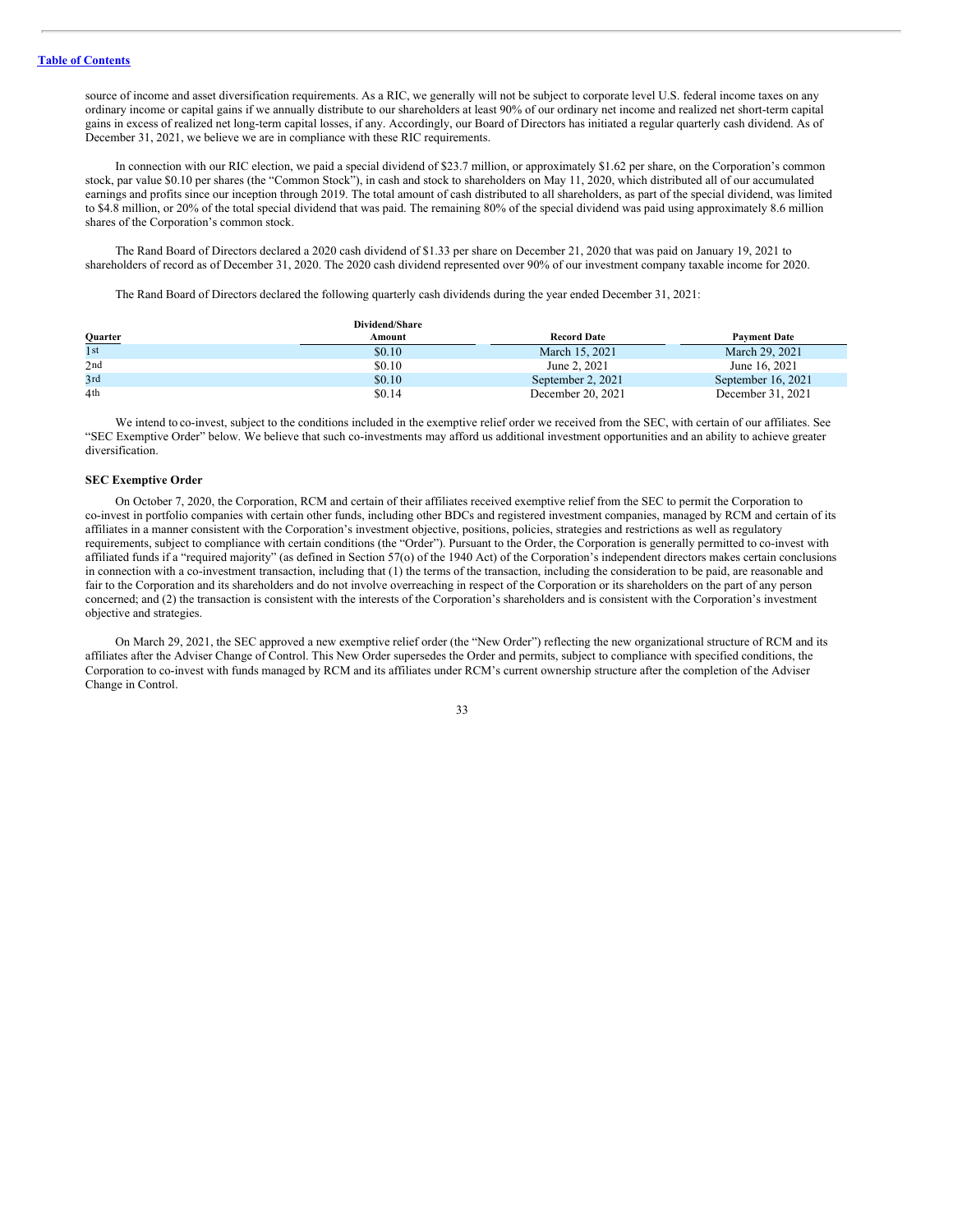# **Outlook**

Rand's strategy is to grow its investment income to drive net income growth in order to increase the dividend paid to its shareholders. We began 2021 with \$20.4 million in cash and cash equivalents and had portfolio exits and loan repayments during the year that provided approximately \$14.3 million of cash proceeds. In 2021, we put approximately \$19.7 million of available cash to work, primarily in income producing investments to increase our investment income. We also used available cash to repay \$11.0 million in SBA debt reducing our debt service requirements. At the end of the 2021, having put our capital to work, repaid debt and distributed \$4.6 million in cash to shareholders, we ended the year with \$834 thousand in cash and cash equivalents available for future investments and expenses.

Our portfolio at December 31, 2021 was comprised of 46% interest yielding debt instruments compared with 41% at the end of 2020, improving our portfolio yield and net interest income. The annualized weighted average yield of the portfolio was 12.3% at the end of 2021 compared with 12.7% at the end of 2020.

Rand plans to leverage its assets, which are not unencumbered after repayment of the SBA debt, to provide greater liquidity for further investments into higher yielding investments. It also plans to use its publicly traded equity investments as available liquidity and capital for prospective opportunities that will provide higher yields.

# **COVID-19 Update**

Since the outbreak of theCOVID-19 pandemic, our investment adviser, RCM, has continued to engage in active discussions with the management teams of the companies within our portfolio regarding actions taken by those portfolio companies with respect to the safety and welfare of their employees and their processes for adapting to a new work environments post-COVID-19. RCM has informed us about the impact ofCOVID-19 on the businesses of our portfolio companies, and the potential impact of disruptions in the supply chain, and the actions these portfolio companies have taken, and are taking, to adapt to changes in demand, both increased and decreased, depending upon the portfolio company. While we do not know what the ultimate long-term impact of the COVID -19 pandemic will be on our portfolio companies, RCM is actively monitoring our portfolio companies, their liquidity and operational status.

# **Trends and Opportunities**

We believe the combination of cash on hand, highly liquid publicly traded BDC stocks, proceeds from portfolio exits, and prospective investment income provide us the liquidity that will enable us to add new investments to our portfolio and reinvest in existing portfolio companies that demonstrate continued growth potential. We are actively building a pipeline of investment opportunities in order to put our capital to work.

The following short and long-term trends provide us confidence in our ability to grow the Corporation:

- We expect that well run businesses will require capital to grow and should be able to compete effectively given eager reception of new technologies and service concepts, regardless of the macroeconomic environment.
- We continue to manage risk by investing with other investors, when possible.
- RCM, on our behalf, is involved with the governance and management of a majority of our portfolio companies, which enables us to support their operating and marketing efforts and facilitate their growth.
- As our portfolio expands, we are able to better leverage our externalized management structure.
- We believe that the establishment of RCM as our external investment adviser and its ownership by Callodine, as well as our relationship with East, broadens our potential pipeline of investment opportunities to build our portfolio, facilitate growth and reduce operating expenses as a percentage of portfolio assets. Strategically, we expect to advance our efforts to increase our income-producing investments to support a regular cash dividend for shareholders and complement these securities with equity investments that drive capital appreciation.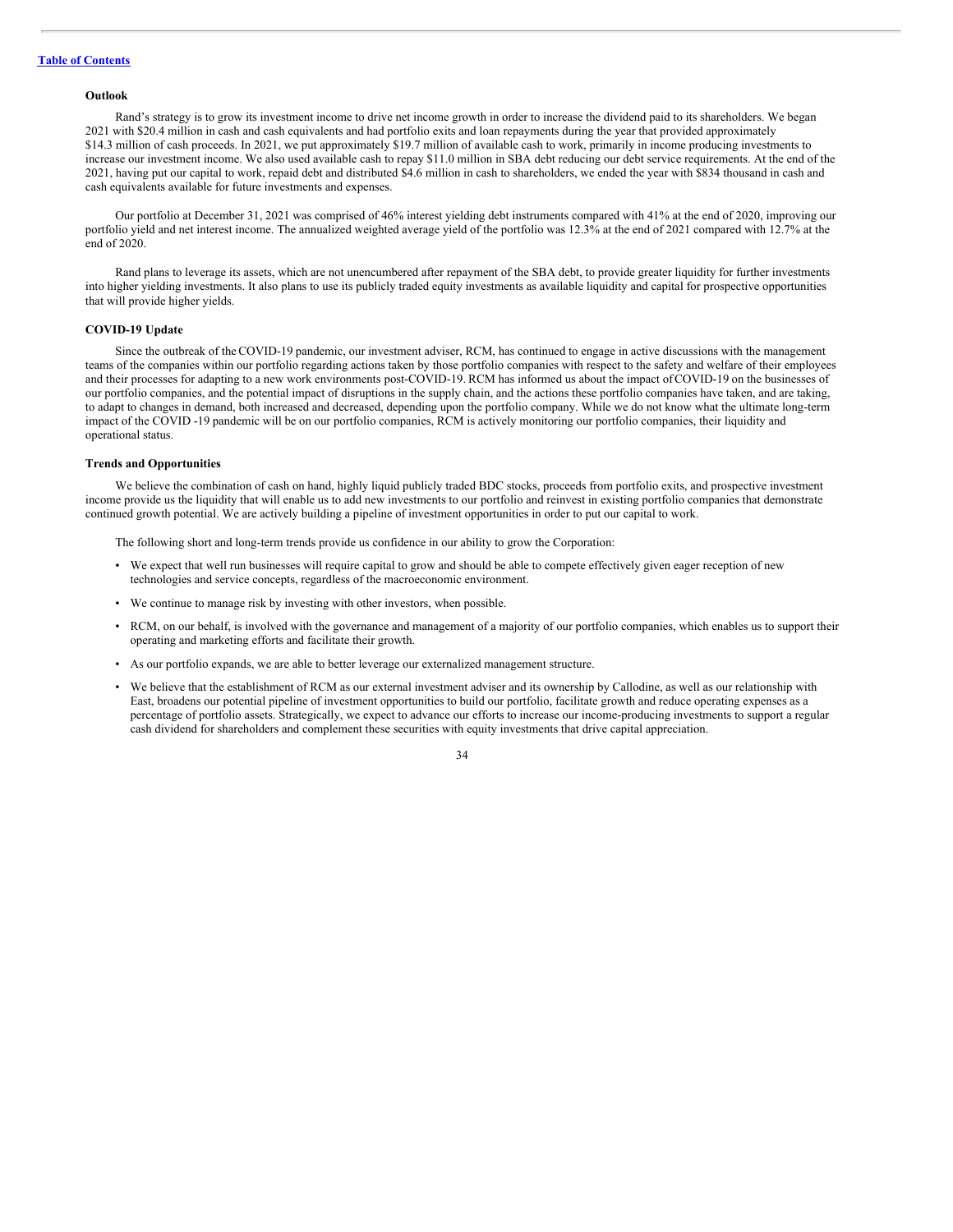- We believe an opportunity for lending to lower middle market companies exists because of the consolidation among commercial banks has reduced their focus on the lower middle market business. Heightened regulatory requirements for commercial banks has also resulted in less participation by banks in the lower middle market lending arena, opening up opportunities for alternative lenders such as us.
- Lower middle market companies are increasingly seeking lenders with long-term capital to provide flexible solutions for their debt and equity financing needs. We believe that many lower middle market companies prefer to execute transactions with alternative lenders, such as us, because we can address their capital requirements quickly and in the "check size" that is best suited for their businesses.
- We believe we have sufficient liquid assets to both invest in new opportunities and to repurchase shares. On April 22, 2021, the Board of Directors approved a new share repurchase plan, which authorizes the Corporation to repurchase shares of the Corporation's outstanding common stock with an aggregate cost of up to \$1,500,000 at prices per share of common stock no greater than the then current net asset value. This new share repurchase authorization lasts for a period of 12 months from the authorization date until April 22, 2022. During the year ended December 31, 2021, we purchased 1,148 shares at an average price of \$18.09 per share.

## **Critical Accounting Policies**

We prepare our consolidated financial statements in accordance with United States generally accepted accounting principles, or GAAP, which require the use of estimates and assumptions that affect the reported amounts of assets and liabilities. For a summary of all significant accounting policies, including critical accounting policies, see Note 1 to the consolidated financial statements in Item 8 of this Annual Report.

The increasing complexity of the business environment and applicable authoritative accounting guidance requires us to monitor our accounting policies and procedures. We have two critical accounting policies that require the use of significant judgment. The following summary of critical accounting policies is intended to enhance a reader's ability to assess our financial condition and results of operations and the potential volatility due to changes in estimates.

#### *Valuation of Investments*

Our investments are carried at fair value in accordance with FASB Accounting Standards Codification (ASC) 820, "Fair Value Measurements and Disclosures", which defines fair value, establishes a framework for measuring fair value in accordance with GAAP, and expands disclosures about fair value measurements.

Investments are valued at fair value as determined in good faith by RCM and approved by our Board. We invest in loan, debt, and equity instruments and there is no single standard for determining fair value of these investments. As a result, determining fair value requires that judgment be applied to the specific facts and circumstances of each portfolio company while employing a consistent valuation process. We analyze and value each investment quarterly and record unrealized depreciation for an investment that we believe has become impaired, including where collection of a loan or realization of the recorded value of an equity security is doubtful. Conversely, we will record unrealized appreciation if we believe that an underlying portfolio company has appreciated in value and, therefore, its equity security has also appreciated in value. These estimated fair values may differ from the values that would have been used had a ready market for the investments existed and these differences could be material if our assumptions and judgments differ from results of actual liquidation events.

Loan investments are defined as traditional loan financings with no equity features. Debt investments are defined as debt financings that include one or more equity features such as conversion rights, stock purchase warrants, and/or stock purchase options. A financing may also be categorized as a debt financing if it is accompanied by the direct purchase of an equity interest in the portfolio company.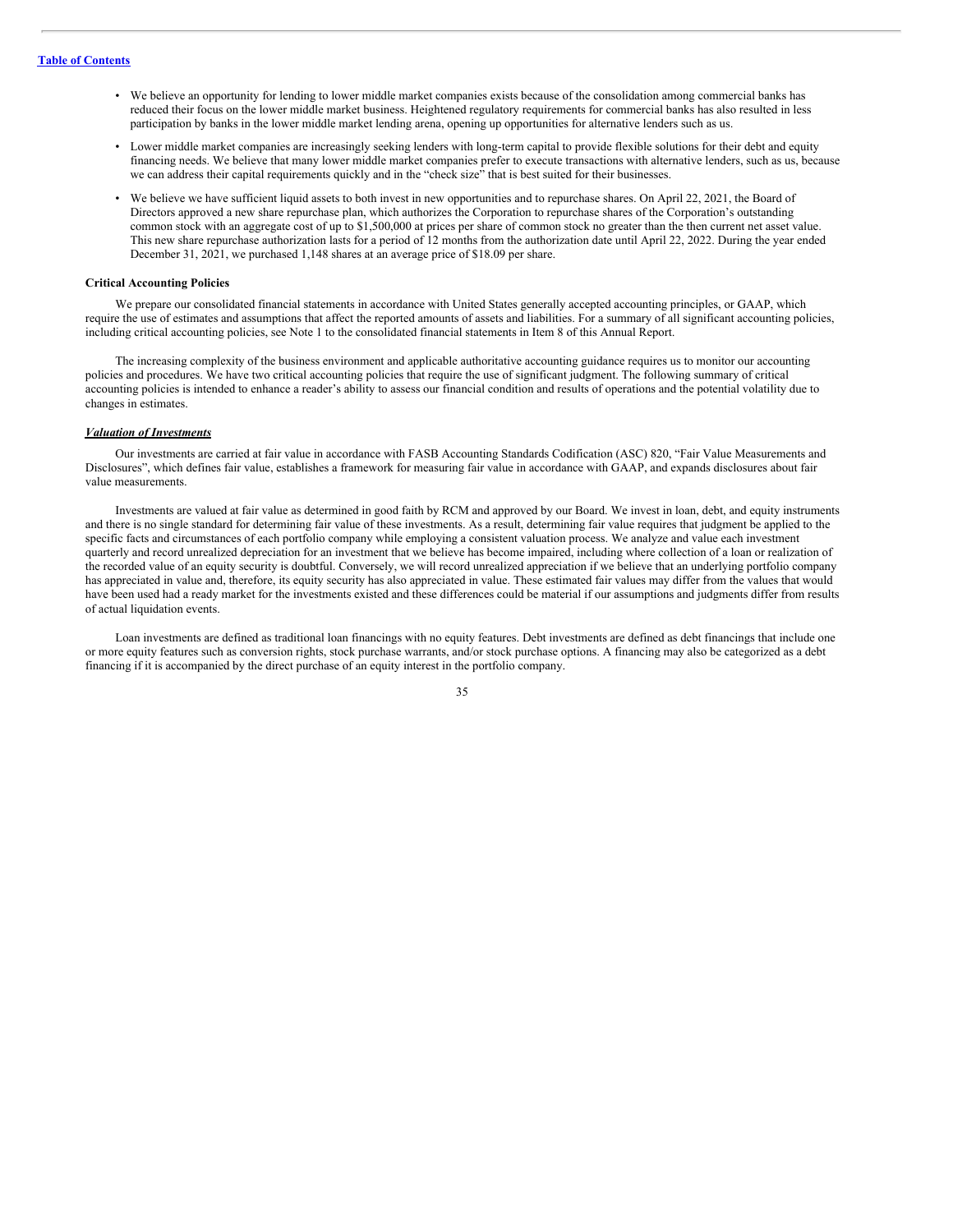We utilize several approaches to determine the fair value of an investment. The main approaches are:

- Loan and debt securities are valued at cost when it is representative of the fair value of the investment or sufficient assets or liquidation proceeds are expected to exist from a sale of a portfolio company at its estimated fair value. However, they may be valued at an amount other than cost given the carrying interest rate versus the related inherent portfolio risk of the investment. A loan or debt instrument may be reduced in value if it is judged to be of poor quality, collection is in doubt or insufficient liquidation proceeds exist.
- Equity securities may be valued using the "asset approach", "market approach" or "income approach." The asset approach involves estimating the liquidation value of the portfolio company's assets. This approach values the equity at the value remaining after the portfolio company pays of its debt and loan balances and its outstanding liabilities. The market approach uses observable prices and other relevant information generated by similar market transactions. It may include the use of market multiples derived from a set of comparables to assist in pricing the investment. Additionally, we adjust valuations if a subsequent significant equity financing has occurred that includes a meaningful portion of the financing by a sophisticated, unrelated new investor. The income approach employs a cash flow and discounting methodology to value an investment.

ASC 820 classifies the inputs used to measure fair value into the following hierarchy:

Level 1: Ouoted prices in active markets for identical assets or liabilities, used in our valuation at the measurement date.

Level 2: Quoted prices for similar assets or liabilities in active markets, or quoted prices for identical or similar assets or liabilities in markets that are not active, or other observable inputs other than quoted prices.

Level 3: Unobservable and significant inputs to determining the fair value.

Financial assets are categorized based upon the level of judgment associated with the inputs used to measure their fair value.

Any appreciation or depreciation in value that result in estimating fair value are recorded net on the Statement of Operations as "Net change in unrealized appreciation/depreciation on investments."

Under the valuation policy, we value unrestricted publicly traded companies, categorized as Level 1 investments, at the average closing bid price for the last three trading days of the reporting period. At December 31, 2021, 78% of our investments were Level 3 investments and 22% were Level 1 investments. At December 31, 2020, 92% of the our investments were Level 3 and 8% were held in Level 1 investments.

In the valuation process, we value restricted securities, categorized as Level 3 investments, using information from these portfolio companies, which may include:

- Audited and unaudited statements of operations, balance sheets and operating budgets;
- Current and projected financial, operational and technological developments of the portfolio company;
- Current and projected ability of the portfolio company to service its debt obligations;
- The current capital structure of the business and the seniority of the various classes of equity if a deemed liquidation event were to occur;
- Pending debt or capital restructuring of the portfolio company;
- Current information regarding any offers to purchase the investment, or recent fundraising transactions;
- Current ability of the portfolio company to raise additional financing if needed;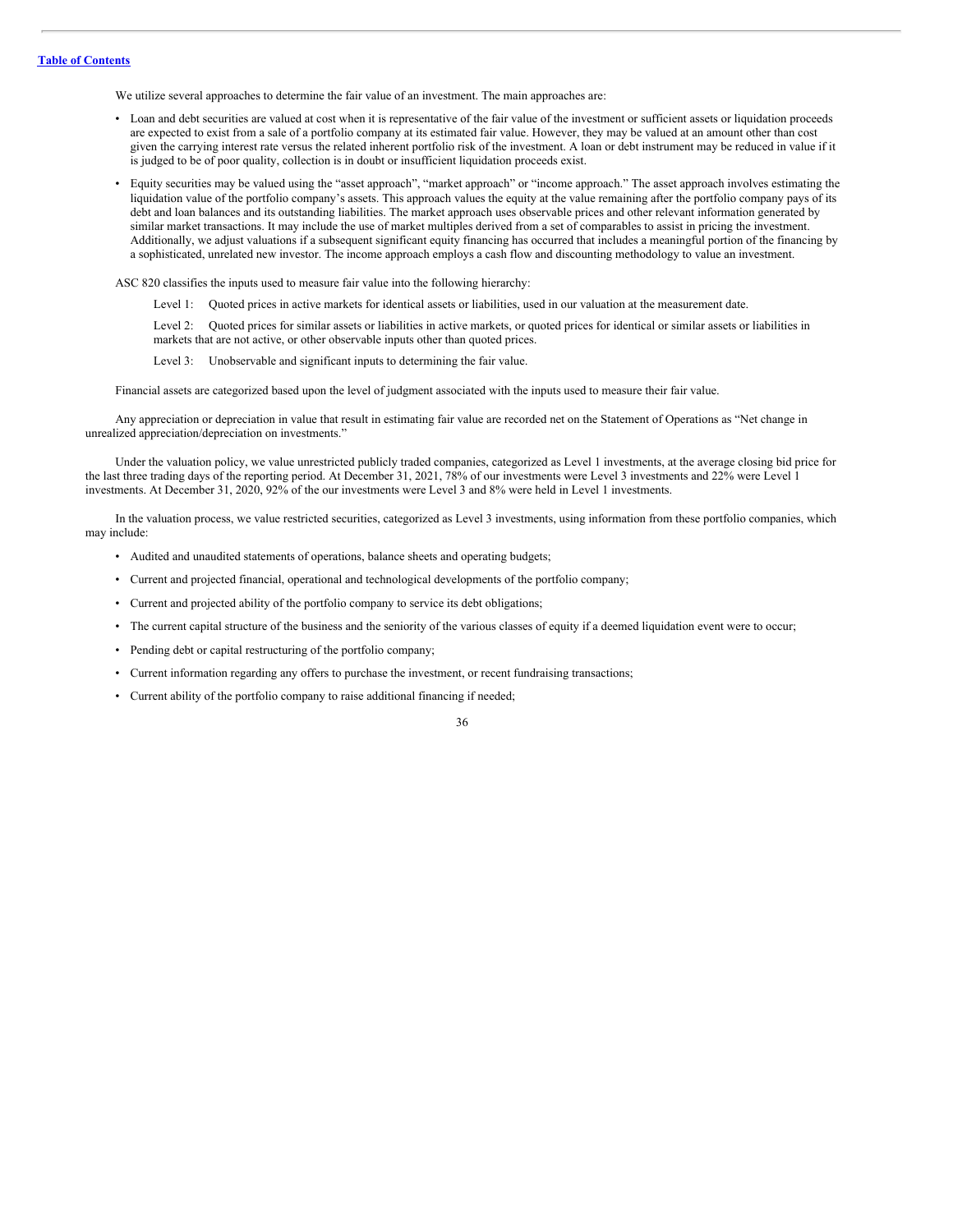- Changes in the economic environment which may have a material impact on the operating results of the portfolio company;
- Internal circumstances and events that may have an impact (both positive and negative) on the operating performance of the portfolio company;
- Qualitative assessment of key management;
- Contractual rights, obligations or restrictions associated with the investment; and
- Other factors deemed relevant to assess valuation.

The valuation may be reduced if a portfolio company's performance and potential have deteriorated significantly. If the factors that led to a reduction in valuation are overcome, the valuation may be readjusted.

#### *Equity Securities*

Equity securities may include preferred stock, common stock, warrants and limited liability company membership interests.

The significant unobservable inputs used in the fair value measurement of our equity investments are earnings before interest, taxes and depreciation and amortization (EBITDA) and revenue multiples, where applicable, the financial and operational performance of the business, and the senior equity preferences that may exist in a deemed liquidation event. Standard industry multiples may be used when available; however, our portfolio companies are typically small and in early stages of development and these industry standards may be adjusted to more closely match the specific financial and operational performance of the portfolio company. Due to the nature of certain investments, fair value measurements may be based on other criteria, which may include third party appraisals. Significant changes to the unobservable inputs, such as variances in financial performance from expectations, may result in a significantly higher or lower fair value measurement. Significant changes in any of these unobservable inputs may result in a significantly higher or lower fair value estimate.

Another key factor used in valuing equity investments is a significant recent arms-length equity transaction with a sophisticatednon-strategic unrelated new investor entered into by the portfolio company. The terms of these equity transactions may not be identical to the equity transactions between the portfolio company and us, and the impact of the difference in transaction terms on the market value of the portfolio company may be difficult or impossible to quantify.

When appropriate the Black-Scholes pricing model is used to estimate the fair value of warrants for accounting purposes. This model requires the use of highly subjective inputs including expected volatility and expected life, in addition to variables for the valuation of minority equity positions in small private and early stage companies. Significant changes in any of these unobservable inputs may result in a significantly higher or lower fair value estimate.

For recent investments, we generally rely on the cost basis, which is deemed to represent fair value, unless other fair market value inputs are identified causing us to depart from this basis.

#### *Loans and Debt Securities*

The significant unobservable inputs used in the fair value measurement of our loan and debt securities are the financial and operational performance of the portfolio company, similar debt with similar terms with other portfolio companies, current market rates for underlying risks associated with the particular company, as well as the market acceptance of the portfolio company's products or services and its future performance. These inputs will likely provide an indicator as to the probability of principal recovery of the investment. Our debt investments are often junior secured or unsecured debt securities. Fair value may also be determined based on other criteria where appropriate. Significant changes to the unobservable inputs may result in a change in fair value.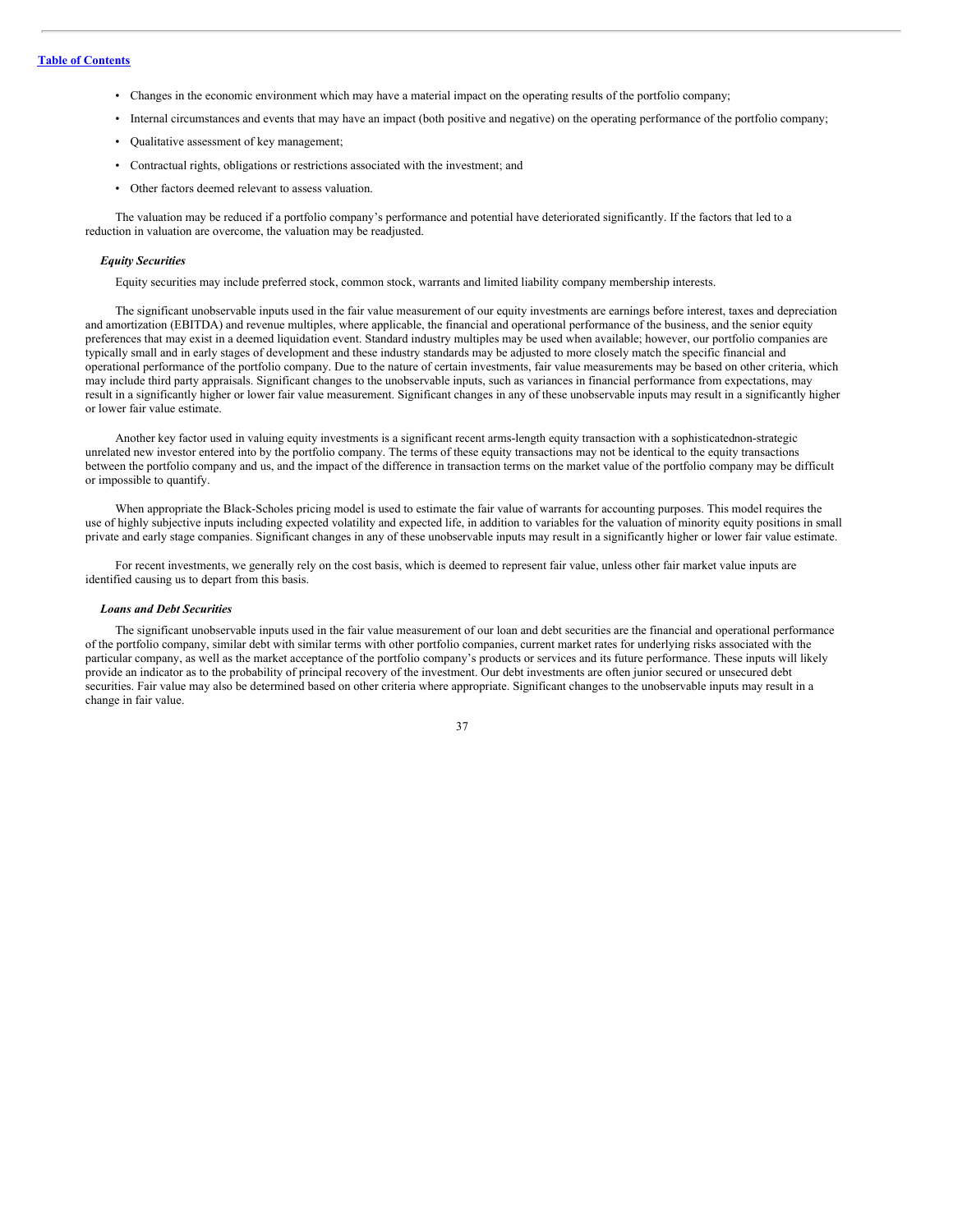For recent investments, we generally rely on the cost basis, which is deemed to represent the fair value, unless other fair market value inputs are identified causing us to depart from this basis.

## *Revenue Recognition*

Interest income generally is recognized on the accrual basis except where the investment is in default or otherwise presumed to be in doubt. In such cases, interest income is recognized at the time of receipt. A reserve for possible losses on interest receivable is maintained when appropriate.

Portfolio interest income cannot be recognized if collection is doubtful, and a 100% reserve must be established. The collection of interest is presumed to be in doubt when there is substantial doubt about a portfolio company's ability to continue as a going concern or the loan is in default more than 120 days. RCM also uses other qualitative and quantitative measures to determine the value of a portfolio investment and the collectability of any accrued interest.

We hold debt securities in our investment portfolio that containpayment-in-kind ("PIK") interest provisions. PIK interest, computed at the contractual rate specified in each debt agreement, is periodically added to the principal balance of the debt and is recorded as interest income. Thus, the actual collection of this interest may be deferred until the time of debt principal repayment.

We may receive distributions from portfolio companies that are limited liability companies or corporations. These distributions are classified as dividend income on the consolidated statement of operations. Dividend income is recognized on an accrual basis when it can be reasonably estimated.

We hold preferred equity securities that may contain cumulative dividend provisions. Cumulative dividends are recorded as dividend income when they are declared and deemed a contractual obligation. Any dividends in arrears are added to the balance of the preferred equity investment. The actual collection of these dividends in arrears may be deferred until such time as the preferred security is redeemed.

#### **Financial Condition**

*Overview:*

|                   |              |                     | Increase     | % Increase |
|-------------------|--------------|---------------------|--------------|------------|
|                   | 12/31/21     | 12/31/20            | (Decrease)   | (Decrease) |
| Total assets      | \$65,644,854 | \$60,966,942        | \$4.677.912  | 7.7%       |
| Total liabilities | 4.899.438    | 14.862.112          | (9.962.674)  | $(67.0\%)$ |
| Net assets        | \$60,745,416 | \$46,104,830<br>- 1 | \$14,640,586 | 31.8%      |

Net asset value (NAV) was \$23.54 per share at December 31, 2021 versus \$17.86 per share at December 31, 2020.

Our gross outstanding SBA debentures at December 31, 2021 and 2020 were \$0 and \$11,000,000, respectively. Cash approximated 1% of net assets at December 31, 2021 compared to 44% at December 31, 2020.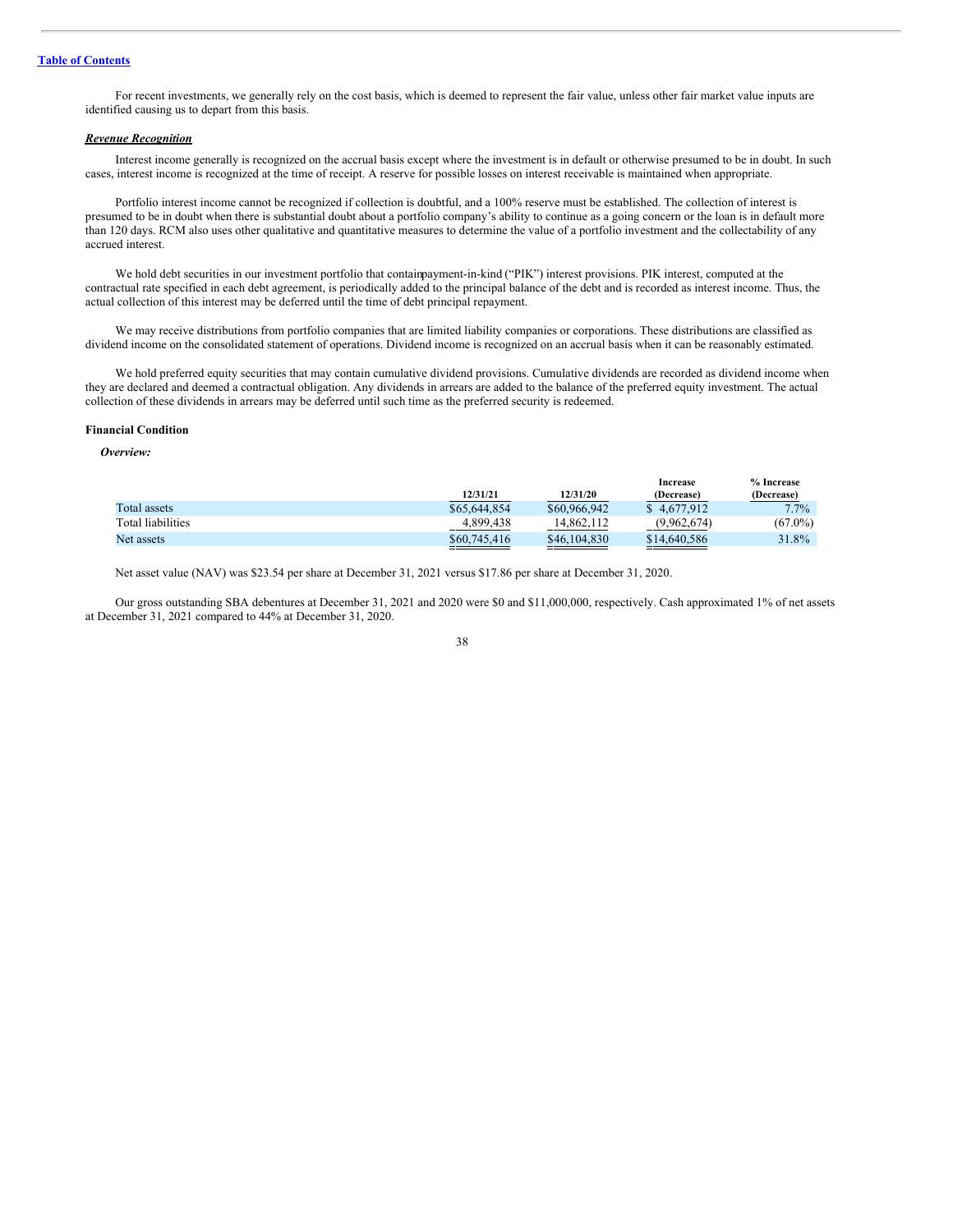# **Composition of the Investment Portfolio**

Our financial condition is dependent on the success of our portfolio holdings, which are investments in small companies. The following summarizes our investment portfolio at the year ends indicated.

|                                           | 12/31/21     | 12/31/20     | Change       | % Change |
|-------------------------------------------|--------------|--------------|--------------|----------|
| Investments, at cost                      | \$52,370,668 | \$40,720,313 | \$11,650,355 | 28.6%    |
| Unrealized appreciation/depreciation, net | 11,697,794   | (671, 812)   | 12,369,606   | NΜ       |
| Investments, at fair value                | \$64,068,462 | \$40,048,501 | \$24,019,961 | $60.0\%$ |
| Number of Active Portfolio Companies      | 34           | 36           |              |          |

NM – Not meaningful

Our total investments at fair value, approved by our Board of Directors, approximated 106% of net assets at December 31, 2021 and 87% of net assets at December 31, 2020.

Our investment objective is to maximize total return to our shareholders with current income and, capital appreciation, when possible. As a result, we are focused on investing in higher yielding debt instruments and related equity investments in privately held, lower middle market companies with a committed and experienced management team in a broad variety of industries. We may invest in publicly traded shares of other business development companies that provide income through dividends and have more liquidity that our private company equity investments.

The change in investments, at cost, during the year ended December 31, 2021, is comprised of the following:

|                                                   | <b>Cost Increase</b> |
|---------------------------------------------------|----------------------|
|                                                   | (Decrease)           |
| <b>New investments:</b>                           |                      |
| ITA Acquisition, LLC (ITA)                        | \$ 3,900,000         |
| DSD Operating, LLC (DSD)                          | 3,812,500            |
| Seybert's Billiards Corporation (Seybert's)       | 3,300,000            |
| Nailbiter, Inc. (Nailbiter)                       | 2,250,000            |
| BMP Swanson Holdco, LLC (Swanson)                 | 1,833,333            |
| Applied Image, Inc. (Applied Image)               | 1,750,000            |
| Mattison Avenue Holdings, LLC (Mattison)          | 667,130              |
| TCG BDC, Inc. (TCG)                               | 522,753              |
| PennantPark Investment Corporation (Pennant Park) | 522,082              |
| Apollo Investment Corporation (Apollo)            | 518,080              |
| FS KKR Capital Corp. (FS KKR)                     | 510,458              |
| Filterworks Acquisition USA, LLC (Filterworks)    | 63,743               |
| Total of new investments                          | 19.650.079           |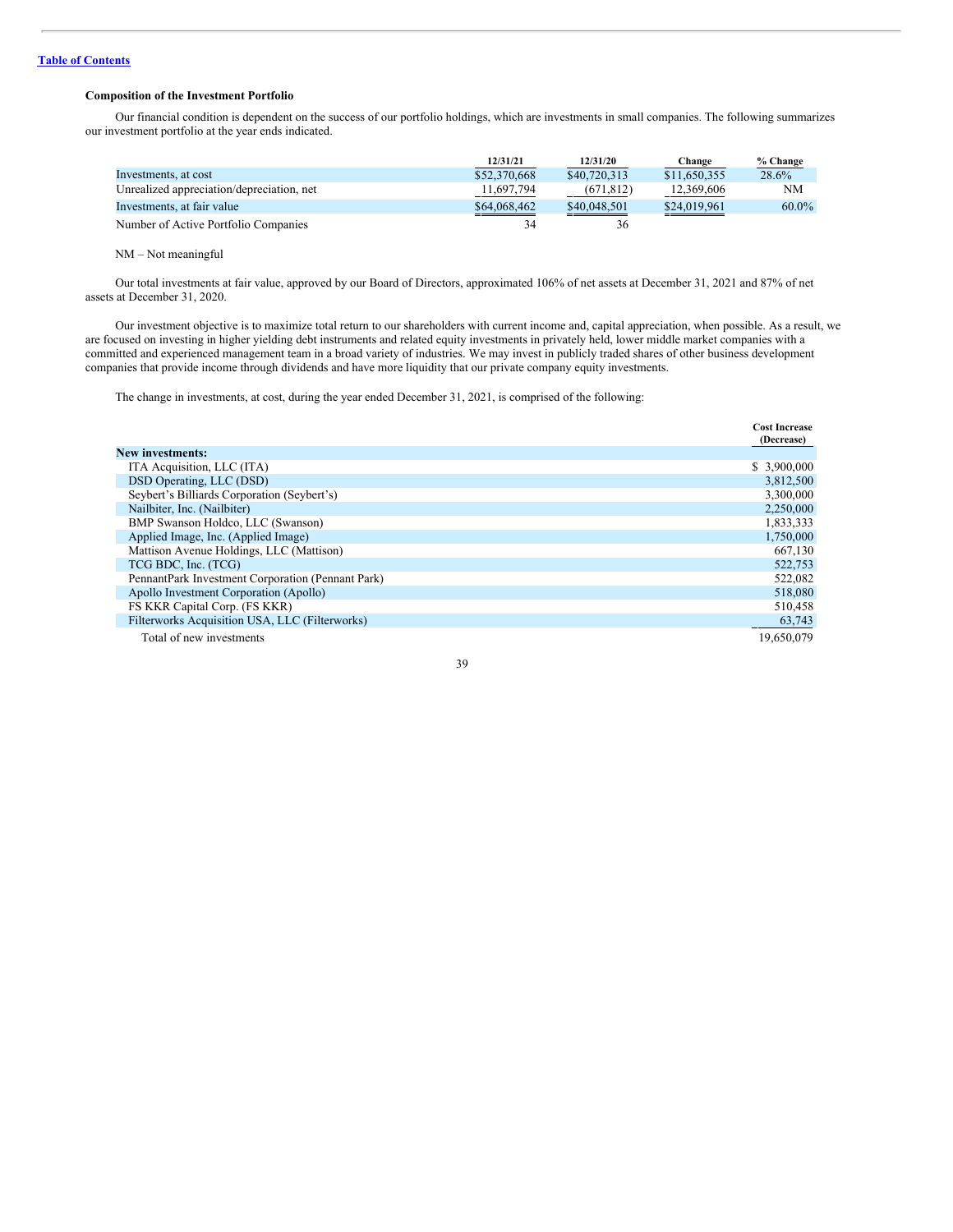|                                                            | <b>Cost Increase</b><br>(Decrease) |
|------------------------------------------------------------|------------------------------------|
| Other changes to investments:                              |                                    |
| Filterworks interest conversion                            | 96,786                             |
| Microcision LLC (Microcision) OID amortization             | 88,003                             |
| Caitec, Inc. (Caitec) interest conversion                  | 71,854                             |
| Seybert's interest conversion                              | 55,294                             |
| ITA interest conversion                                    | 36,611                             |
| Mattison interest conversion                               | 30,028                             |
| HDI Acquisition LLC (Hilton Displays) interest conversion  | 26,055                             |
| GoNoodle, Inc. (GoNoodle) interest conversion              | 15,234                             |
| SciAps, Inc. (Sciaps) OID amortization                     | 15,000                             |
| <b>DSD</b> interest conversion                             | 14,183                             |
| Seybert's OID amortization                                 | 9,172                              |
| Total of other changes to investments                      | 458,220                            |
| Investments repaid, sold, liquidated or converted:         |                                    |
| Science and Medicine Group, Inc. (SMG) repayment           | (1,900,000)                        |
| Microcision repayment                                      | (1,500,000)                        |
| Mercantile Adjustment Bureau, LLC (Mercantile) repayment   | (1,446,665)                        |
| Apollo sale                                                | (882, 164)                         |
| Centivo Corporation (Centivo) sale                         | (801, 342)                         |
| First Wave Technologies, Inc. (First Wave) sale            | (661, 563)                         |
| GiveGab, Inc. (GiveGab) sale                               | (616, 221)                         |
| Empire Genomics, Corp. (Empire Genomics) realized loss     | (308,676)                          |
| ClearView Social Inc. (ClearView) sale                     | (200,000)                          |
| Advantage 24/7 LLC (Advantage) repayment                   | (55,000)                           |
| GoNoodle repayment                                         | (44, 972)                          |
| ACV Auctions, Inc. (ACV) sale                              | (41, 341)                          |
| Total of investments repaid, sold, liquidated or converted | (8, 457, 944)                      |
| Net change in investments, at cost                         | \$11,650,355                       |

Our top five portfolio companies represented 47% of total assets at December 31, 2021:

| Company                                     | Industry                     |    | <b>Fair Value at</b><br>December 31, 2021 | % of Total Assets<br>at December 31,<br>2021 |
|---------------------------------------------|------------------------------|----|-------------------------------------------|----------------------------------------------|
| Tilson Technology Management, Inc. (Tilson) | <b>Professional Services</b> | S  | 8.925.015                                 | $14\%$                                       |
| <b>ACV</b>                                  | Software                     | S  | 8,333,065                                 | 13%                                          |
| Open Exchange, Inc.                         | Software                     | \$ | 5,570,000                                 | $8\%$                                        |
| Caitec                                      | <b>Consumer Product</b>      | S  | 3,882,556                                 | 6%                                           |
| <b>DSD</b>                                  | Automotive                   | S  | 3,826,683                                 | $6\%$                                        |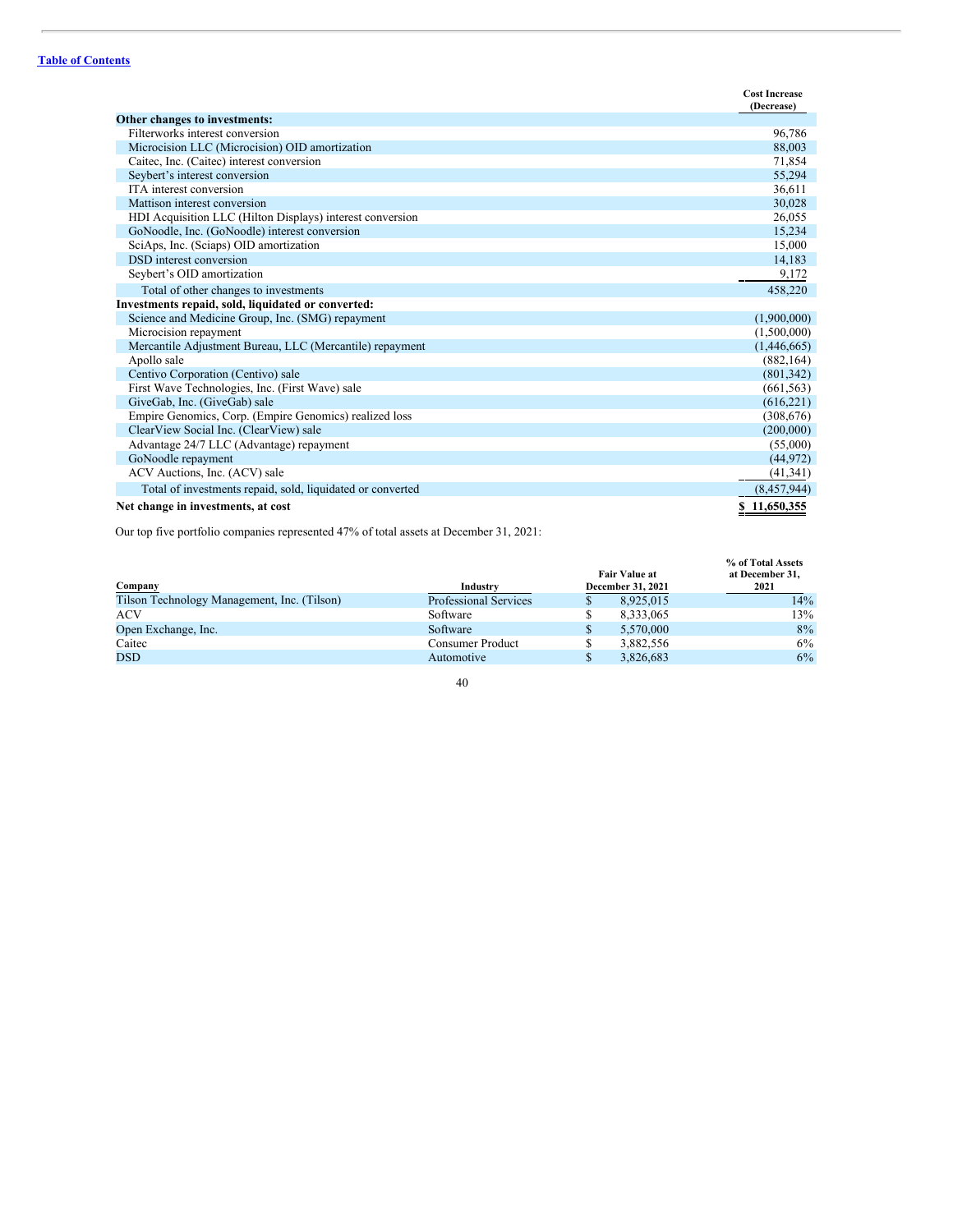Our top five portfolio companies represented 33% of total assets at December 31, 2020:

| Company     | Industry                |    | <b>Fair Value at</b><br>December 31, 2020 | % of Total Assets<br>at December 31,<br>2020 |
|-------------|-------------------------|----|-------------------------------------------|----------------------------------------------|
| <b>ACV</b>  | Software                | ۰D | 6,531,815                                 | $11\%$                                       |
| Tilson      | Professional Services   |    | 4,710,015                                 | 8%                                           |
| Caitec      | <b>Consumer Product</b> |    | 3,810,702                                 | $6\%$                                        |
| Filterworks | Automotive              |    | 2.912.331                                 | $5\%$                                        |
| <b>SMG</b>  | <b>Health Care</b>      |    | 1.900.000                                 | $3\%$                                        |

Below is the geographic breakdown of our investments using fair value as of December 31, 2021 and 2020:

|                                             | % of Net Asset Value<br>at December 31. | % of Net Asset Value<br>at December 31. |
|---------------------------------------------|-----------------------------------------|-----------------------------------------|
| <b>Geographic Region</b>                    | 2021                                    | 2020                                    |
| $USA - East$                                | 83%                                     | 69%                                     |
| $USA - South$                               | 23%                                     | 18%                                     |
| Total investments as a % of net asset value | 106%                                    | 87%                                     |

As of December 31, 2021, and 2020, our investment portfolio consisted of the following types of investments:

|                                        |              | Percentage of          |                   | Percentage of          |
|----------------------------------------|--------------|------------------------|-------------------|------------------------|
|                                        | Cost         | <b>Total Portfolio</b> | <b>Fair Value</b> | <b>Total Portfolio</b> |
| December 31, 2021:                     |              |                        |                   |                        |
| Subordinated Debt and Promissory Notes | \$29,583,482 | 57%                    | \$29,583,482      | 46%                    |
| Convertible Debt                       |              |                        |                   |                        |
| Equity and Membership Interests        | 18,441,276   | 35                     | 20,498,872        | 32                     |
| <b>Equity Warrants</b>                 | 155,063      |                        | 85,063            |                        |
| Publicly traded stock                  | 4,190,847    | 8                      | 13,901,045        | 22                     |
| Total                                  | \$52,370,668 | $100\%$                | \$64,068,462      | $100\%$                |
| December 31, 2020:                     |              |                        |                   |                        |
| Subordinated Debt and Promissory Notes | \$17,262,145 | 42%                    | \$16,413,105      | 41%                    |
| Convertible Debt                       | 1,308,675    | ٩                      | 157,654           |                        |
| Equity and Membership Interests        | 19,018,826   | 47                     | 20,086,342        | 50                     |
| <b>Equity Warrants</b>                 | 252,688      |                        | 95,063            | 0                      |
| Publicly traded stock                  | 2,877,979    |                        | 3,296,337         | 8                      |
| Total                                  | \$40,720,313 | 100%                   | \$40,048,501      | 100%                   |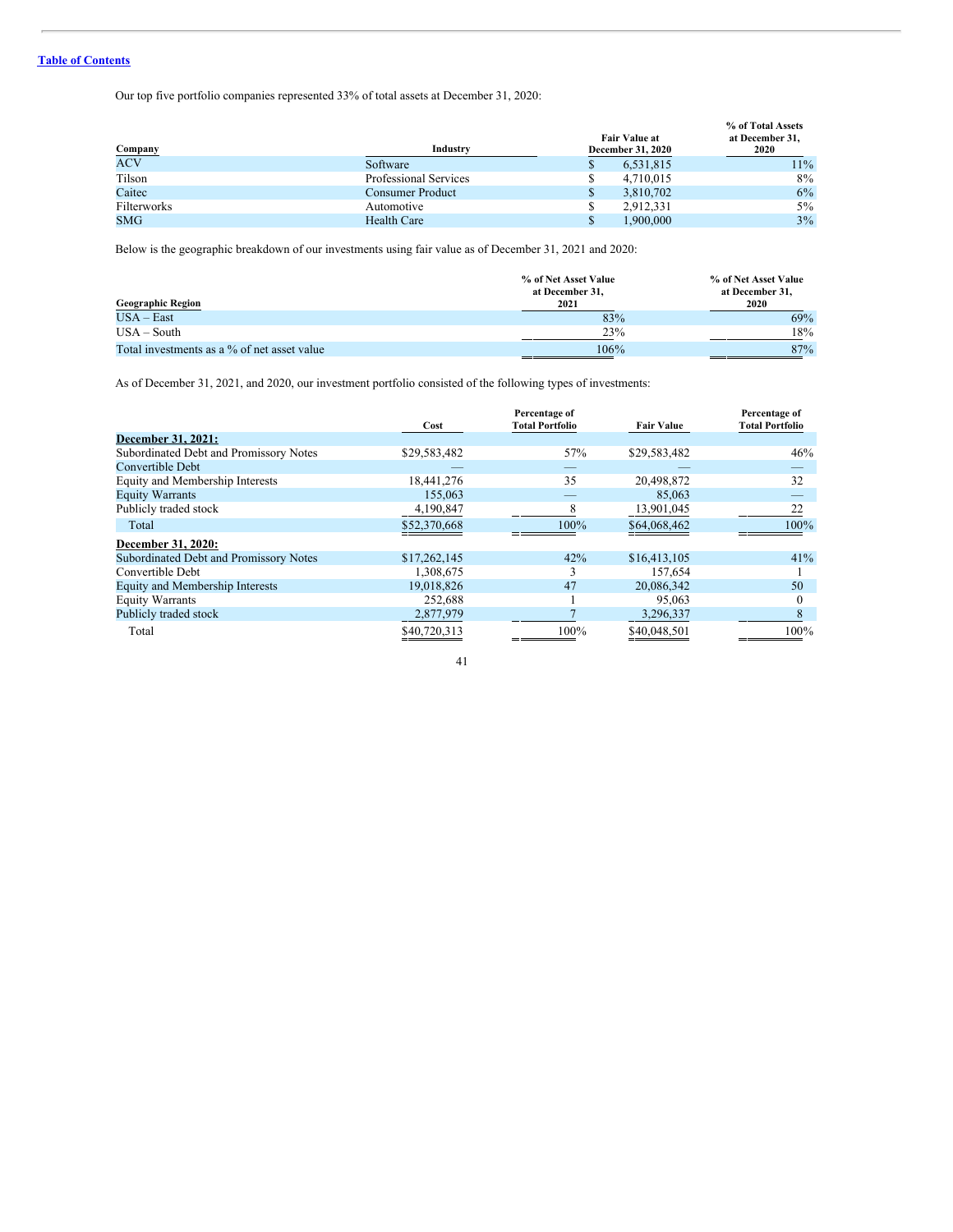## **Table of [Contents](#page-1-0)**

#### **Results of Operations**

## **Investment Income**

*Comparison of the years ended December 31, 2021 and 2020*

| December 31, | December 31, | Increase   | % Increase |
|--------------|--------------|------------|------------|
| 2021         | 2020         | (Decrease) | (Decrease) |
| \$ 3,017,634 | \$2.461,943  | \$555,691  | 22.6%      |
| 13.876       | 87.784       | (73.908)   | $(84.2\%)$ |
| 888,179      | 428,081      | 460,098    | 107.5%     |
| 156,614      | 125.111      | 31,503     | $25.2\%$   |
| \$4,076,303  | \$ 3,102,919 | \$973,384  | 31.4%      |
|              |              |            | ________   |

Investment income was received, on a current basis, during the year ended December 31, 2021 from 29 portfolio companies. This is an increase from the 23 portfolio companies generating current investment income for the year ended December 31, 2020. This increase can be attributed to our increased focus on investing in higher yielding debt investments.

Interest from portfolio companies — Interest from portfolio companies was approximately 23% higher for the year ended December 31, 2021 versus the same period in 2020 due to the fact that we originated more income-producing debt investments during the last twelve months. The new debt instruments were originated from BMP Swanson Holdco, LLC (Swanson), Caitec, Inc. (Caitec), DSD Operating, LLC (DSD), ITA Acquisition, LLC (ITA), Nailbiter, Inc. (Nailbiter) and Seybert's Billiards Corporation (Seybert's). In addition, interest income was higher due to an approximately \$88,000 increase in OID income during the year ended December 31, 2021 due to a first quarter 2021 loan payoff.

Interest from other investments — The decrease in interest from other investments is due to lower average cash balances and lower interest rates during the year ended December 31, 2021 versus the same period in 2020.

Dividend and other investment income — Dividend income is comprised of cash distributions from limited liability companies (LLCs) and corporations in which we have invested. Our investment agreements with certain LLCs require those LLCs to distribute funds to us for payment of income taxes on our allocable share of the LLC's profits. These portfolio companies may also elect to make additional discretionary distributions. Dividend income will fluctuate based upon the profitability of these LLCs and corporations and the timing of the distributions or the impact of new investments or divestitures. The dividend distributions for the respective years ended were:

|                                                   | December 31.<br>2021 | December 31.<br>2020 |
|---------------------------------------------------|----------------------|----------------------|
| Carolina Skiff LLC (Carolina Skiff)               | 214,265              | 66,230               |
| FS KKR Capital Corp. (FS KKR)                     | 133,380              | 64,000               |
| TCB BDC, Inc. (TCB)                               | 129,000              | 29,200               |
| PennantPark Investment Corporation (Pennant Park) | 93,600               | 24,000               |
| Knoa Software, Inc. (Knoa)                        | 87,771               |                      |
| Tilson Technology Management, Inc. (Tilson)       | 52,500               | 52,500               |
| Ares Capital Corporation (Ares)                   | 43,740               | 32,400               |
| Owl Rock Capital Corporation (Owl Rock)           | 37,200               | 46,800               |
| Golub Capital BDC, Inc. (Golub)                   | 36.563               | 27,189               |
| Barings BDC, Inc. (Barings)                       | 32,800               | 13,200               |
| Apollo                                            | 27,360               | 56,700               |
| Somerset Gas Transmission Company, LLC (Somerset) |                      | 15,862               |
| Total dividend and other investment income        | 888.179              | 428.081              |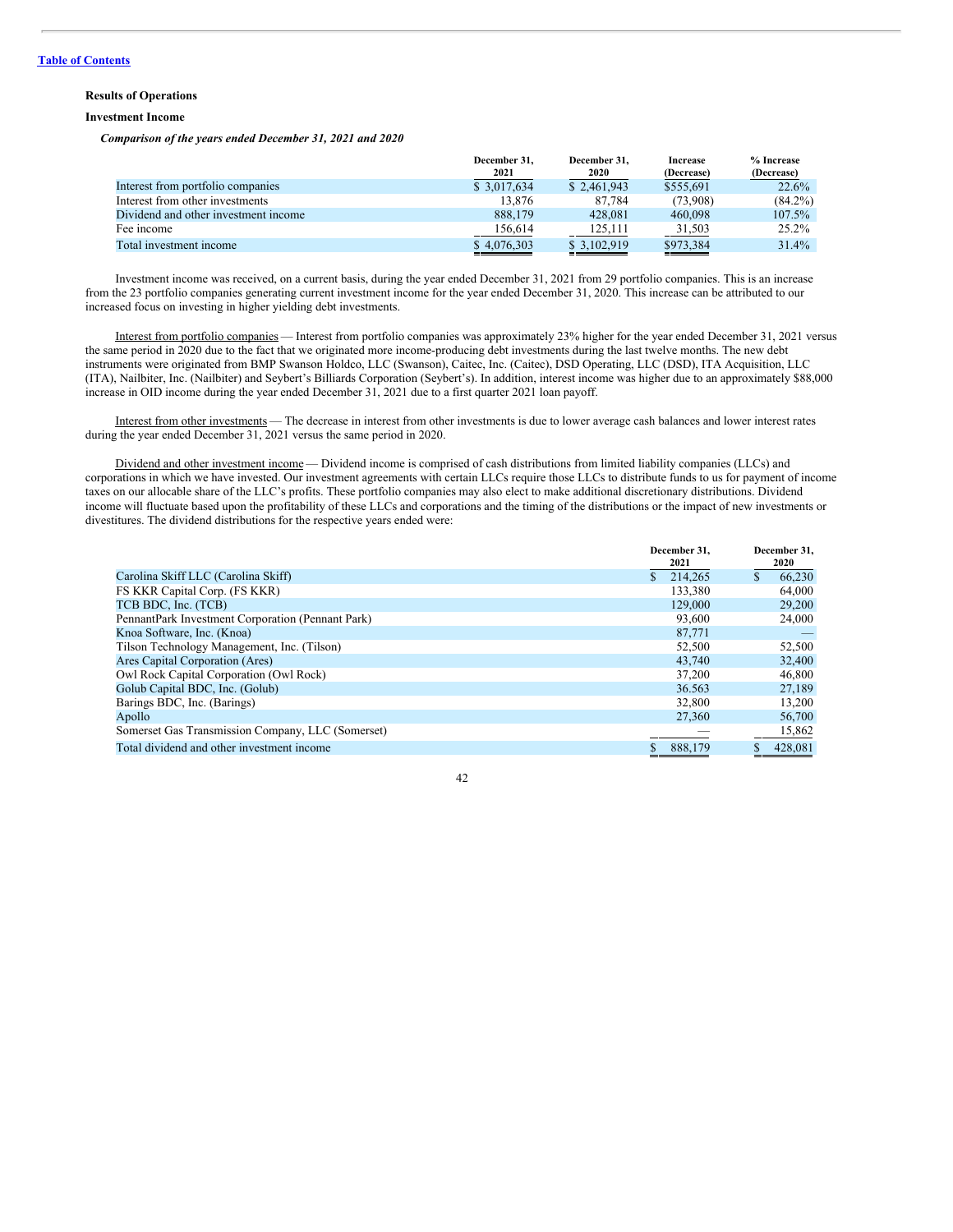Fee income — Fee income generally consists of the revenue associated with the amortization of financing fees charged to the portfolio companies upon successful closing of financings, income from portfolio company board attendance fees and other miscellaneous fees. The financing fees are amortized ratably over the life of the instrument associated with the fees. The unamortized fees are carried on the balance sheet under the line item "Deferred revenue."

The income associated with the amortization of financing fees was \$87,018 and \$29,188 for the years ended December 31, 2021 and 2020, respectively. During the year ended December 31, 2021, we recognized a one-time fee of \$30,000 in conjunction with the repayment of the Microcision loan instrument and \$25,500 in other one-time fees associated with the loan monitoring and application fees. During the year ended December 31, 2020, we recognized a one-time pre-payment fee of \$91,423 on the repayment of the Andretti debt instrument and aone-time pre-payment fee of \$4,500 on the repayment of the Open Exchange debt instrument.

The board fees were \$14,096 and \$0 for the years ended December 31, 2021 and 2020, respectively.

# *Comparison of the years ended December 31, 2020 and 2019*

|                                      | December 31. | December 31. | Increase               | % Increase |
|--------------------------------------|--------------|--------------|------------------------|------------|
|                                      | 2020         | 2019         | (Decrease)             | (Decrease) |
| Interest from portfolio companies    | \$2,461,943  | \$1,520,540  | \$941,403              | 61.9%      |
| Interest from other investments      | 87.784       | 166.556      | (78, 772)              | $(47.3\%)$ |
| Dividend and other investment income | 428,081      | 579.848      | (151.767)              | $(26.2\%)$ |
| Fee income                           | 125,111      | 457,752      | (332, 641)             | (72.7%)    |
| Total investment income              | \$3,102,919  | \$2,724,696  | \$ 378,223<br>________ | 13.9%      |
|                                      |              |              |                        |            |

Investment income was received, on a current basis, during the year ended December 31, 2020 from 23 portfolio companies. This is an increase from the 17 portfolio companies generating current investment income for the year ended December 31, 2019.

Interest from portfolio companies — Interest from portfolio companies was approximately 62% higher for the year ended December 31, 2020 versus the same period in 2019 due to the fact that we had more income-producing debt investments in 2020. As part of the contributed assets received from East at the completion of the Transaction in November 2019, we received debt instruments from Andretti, Filterworks, Hilton Displays and Mattison. In addition, during the year ended December 31, 2020 we originated three loan instruments totaling \$7.2 million from Caitec, Sciaps, and SMG.

A portion of the Mercantile Adjustment Bureau, LLC (Mercantile) outstanding loan balance was onnon-accrual status at December 31, 2020 and 2019.

Interest from other investments — The decrease in interest from other investments is due to lower interest rates during the year ended December 31, 2020 versus the same period in 2019. This was partially offset by higher average cash balances during the year ended December 31, 2020 versus the same period in 2019.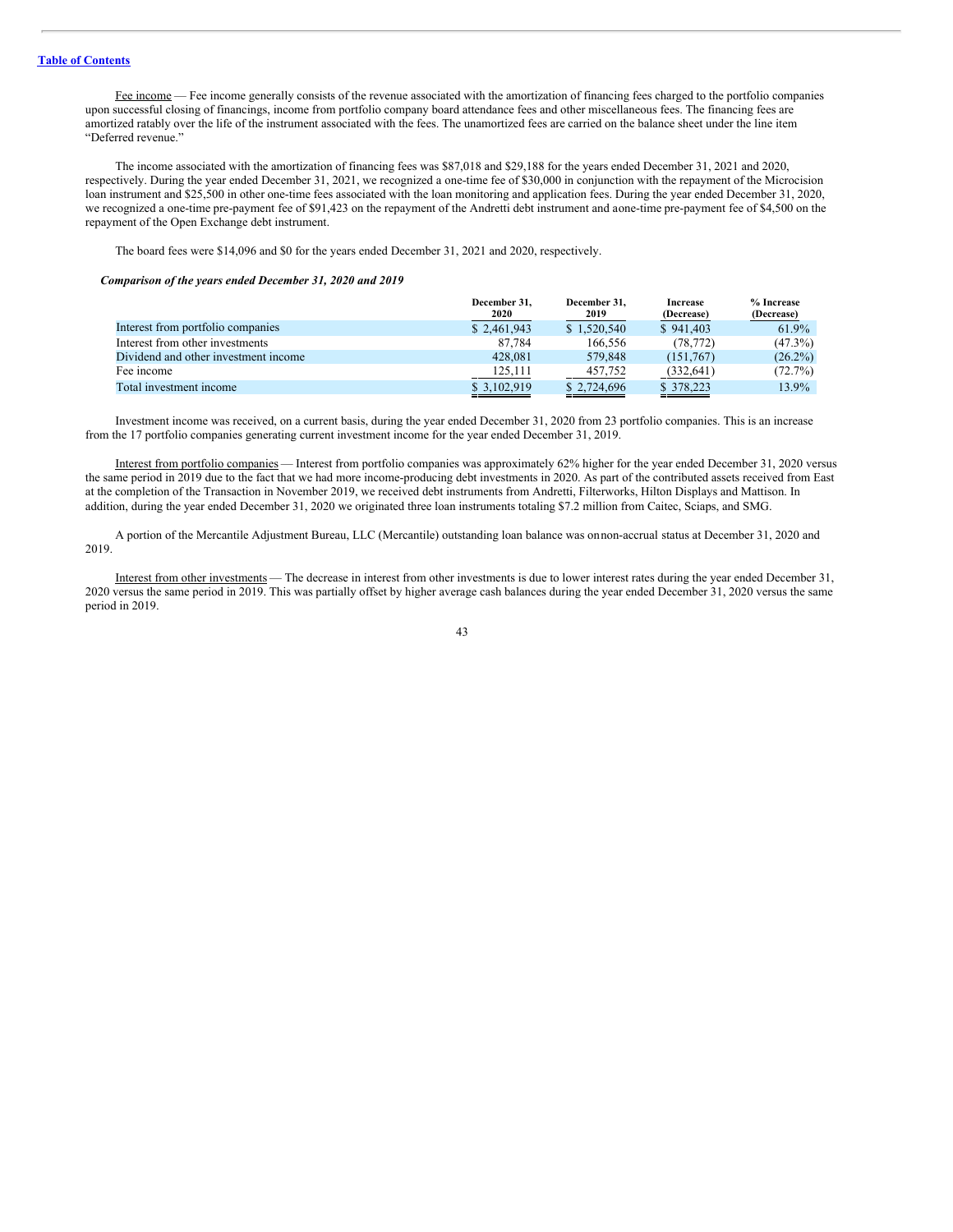# Dividend and other investment income

The dividend distributions for the respective years ended were:

|                                                   | December 31.<br>2020 | December 31,<br>2019 |
|---------------------------------------------------|----------------------|----------------------|
| Carolina Skiff LLC (Carolina Skiff)               | 66,230               | 76,914<br>S.         |
| <b>FS KKR</b>                                     | 64,000               |                      |
| Apollo                                            | 56,700               |                      |
| Tilson Technology Management, Inc. (Tilson)       | 52,500               | 49,958               |
| <b>Owl Rock</b>                                   | 46,800               |                      |
| Ares                                              | 32,400               |                      |
| <b>TCB</b>                                        | 29,200               |                      |
| Golub                                             | 27.189               |                      |
| <b>Pennant Park</b>                               | 24,000               |                      |
| Somerset Gas Transmission Company, LLC (Somerset) | 15,862               | 256,542              |
| <b>Barings</b>                                    | 13,200               |                      |
| Knoa Software, Inc. (Knoa)                        |                      | 193,934              |
| Advantage 24/7 LLC (Advantage 24/7)               |                      | 2,500                |
| Total dividend and other investment income        | 428,081              | 579,848              |

### Fee income

The income associated with the amortization of financing fees was \$29,188 and \$69,252 for the years ended December 31, 2020 and 2019, respectively. During the year ended December 31, 2020, we recognized a one-time pre-payment fee of \$91,423 on the repayment of the Andretti debt instrument and a one-time pre-payment fee of \$4,500 on the repayment of the Open Exchange debt instrument. During the year ended December 31, 2019, we recognized a one-time fee of \$225,000 in conjunction with the repayment of the eHealth Global Technologies, Inc. (eHealth) loan instrument, a one-time \$112,500 change of control fee from Open Exchange and aone-time loan modification fee of \$50,000 from GoNoodle, Inc. (GoNoodle).

The board fees were \$0 and \$1,000 for the years ended December 31, 2020 and 2019, respectively.

#### **Expenses**

## *Comparison of the years ended December 31, 2021 and 2020*

|                | December 31. | December 31. |             |                                  |
|----------------|--------------|--------------|-------------|----------------------------------|
|                | 2021         | 2020         | Increase    | $\frac{0}{2}$<br><b>Increase</b> |
| Total expenses | \$6.670.315  | 4.978<br>Q74 | \$4,695,337 | 237.7%                           |

Total expenses increased approximately \$4,700,000 for the year ended December 31, 2021 compared to the year ended December 31, 2020. The increase in expenses was primarily due to a \$4,200,000 increase in the capital gains incentive fee expense, an approximately \$269,000 increase in the base management fee payable to RCM, and an approximately \$201,000 increase in interest expense.

The increase in the capital gains incentive fee expense as shown on our Consolidated Statement of Operations, is due to the calculation at December 31, 2021 of the capital gains fee, per the Investment Management Agreement, currently payable to RCM of approximately \$652,000 and an accrual of a capital gains incentive fee of approximately \$3,548,000, per a GAAP requirement. The Investment Management Agreement does not allow the use of unrealized gains in calculating the amount of the capital gains incentive fee payable under that agreement to RCM. However, as required by GAAP, the Corporation must accrue capital gains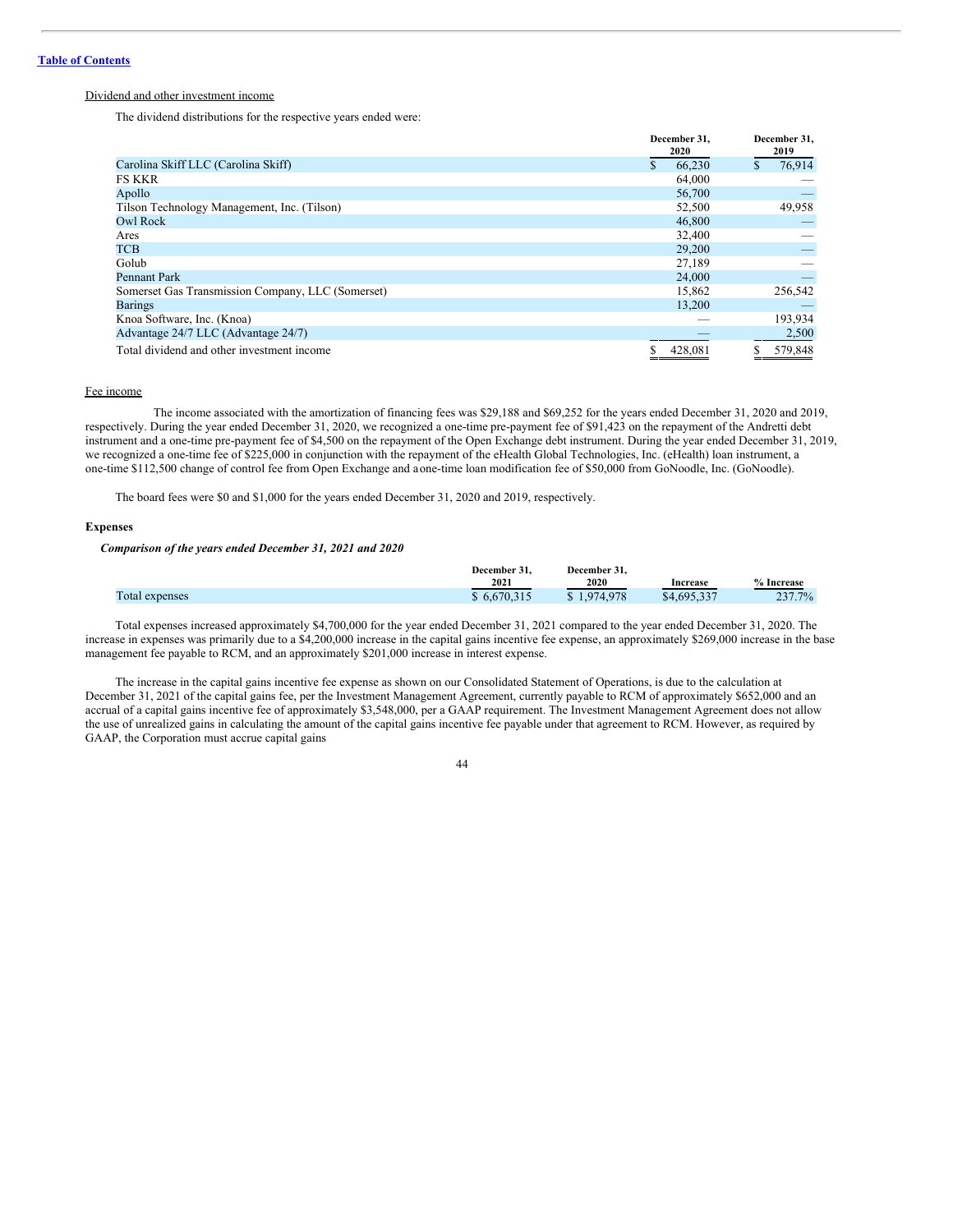incentive fees on the basis of unrealized gains. Our capital gains incentive fee accrual reflects the capital gains incentive fees that would be payable to RCM if our entire investment portfolio was liquidated at its fair value as of the balance sheet date even though RCM is not entitled to this capital gains incentive fee with respect to unrealized gains unless and until such gains are actually realized. There were no capital gains incentive fees accrued or expensed for the year ended December 31, 2020.

The base management fee, payable to RCM, is calculated based upon total assets less cash, and, as we deploy more capital into investments, the base management fee, payable to RCM, will increase accordingly.

During the fourth quarter of 2021 we repaid, in full, the \$11,000,000 of outstanding SBA debentures, using cash on hand. As a condition of the repayment, the SBA required that we pre-pay the interest expense that would have been paid on March 1, 2022. We, therefore, recognized two additional months of SBA interest during the year ended December 31, 2021. In addition, we expensed approximately \$144,000 of remaining SBA deferred commitment and leverage fees after the repayment of the SBA debentures.

## *Comparison of the years ended December 31, 2020 and 2019*

|                       | December 31.   | December 31. |            |            |
|-----------------------|----------------|--------------|------------|------------|
|                       | 2020           | 2019         | Decrease   | % Decrease |
| <b>Total expenses</b> | .974.978<br>G. | \$2.770.716  | (S795.738) | (28.7%)    |

Expenses decreased approximately \$796,000 or 29% for the year ended December 31, 2020 compared to the year ended December 31, 2019. The decrease in operating expenses was primarily due to an approximately \$299,000 or 54% decrease in shareholders and office operating expenses. Shareholders and office operating expenses were higher during the year ended December 31, 2019 due to the fact that we held a special meeting of shareholders to approve all proposals related to the Transaction during this period. The decrease in expense can also be attributed to the absence of salary, bonus and benefits expense during the year ended December 31, 2020. The salary, bonus and benefit expense for the year ended December 31, 2019 was approximately \$925,000. These decreases were offset by the \$504,000 increase in the base management fee payable to RCM, under the Investment Management Agreement, during the year ended December 31, 2020 compared to the year ended December 31, 2019. There were no incentive fees earned by RCM during the year ended December 31, 2020.

Because it was our intention to elect RIC status as of January 1, 2020, a net deferred tax asset of \$1,451,658 was eliminated in accordance with GAAP, resulting in deferred tax expense for the year ended December 31, 2020. In addition, certain portfolio investments, that generate non-qualifying income for a RIC, and their related deferred tax liabilities of \$247,460, were contributed to blocker corporations in December 2019. These blocker corporations are subject to federal and state income taxes.

#### **Net Investment Income**

The excess of investment income over total expenses represents net investment income (or loss). The net investment (loss) income for the years ended December 31, 2021, 2020 and 2019 were (\$2,604,908), \$1,756,128 and (\$85,697), respectively.

### **Net Realized Gains and Losses on Investments**

|                                                                         | December 31. | December 31. | December 31. |
|-------------------------------------------------------------------------|--------------|--------------|--------------|
|                                                                         | 2021         | 2020         | 2019         |
| Net realized gain (loss) on sales and dispositions, before income taxes | \$ 5,820,354 | (S5.983.279) | \$1.117.761  |

During the year ended December 31, 2021, we sold our investment in Givegab and recognized a gain of \$1.8 million, sold our investment in Centivo Corporation and recognized a gain of \$1.6 million, sold our investment in ClearView Social, Inc. and recognized a gain of approximately \$135,000 and sold our investment in Mercantile Adjustment Bureau, Inc. and recognized a gain of \$36,000. The realized gain from the sale of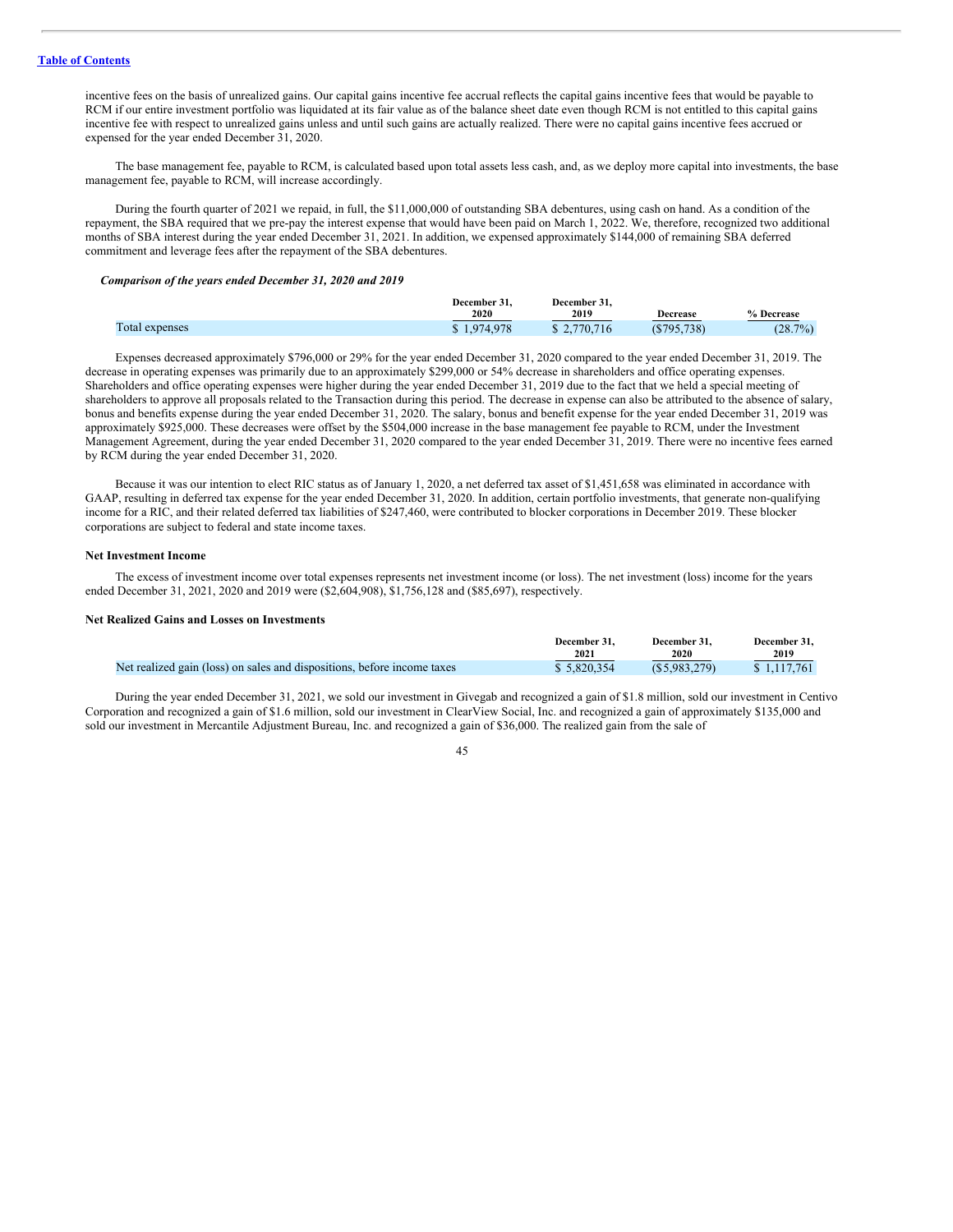Clearview included \$35,766 that will be held in escrow and is expected to be received in 2022. The escrow holdback is recorded in "Other Assets" on the Corporation's Balance Sheet.

We also received additional proceeds of approximately \$57,000 from Microcision LLC (Microcision) related to the 2019 sale of our equity interest in Microcision. We sold our investment in First Wave Technologies, Inc. and recognized a loss of approximately (\$662,000). In addition, we restructured our notes in Empire Genomics, LLC, and converted our equity holdings into a debt instrument. As part of that restructuring, we recognized a realized loss of approximately (\$309,000).

In addition, during the year ended December 31, 2021 we recognized a net realized gain of \$2.9 million on the sale of 147,646 shares of Class A common stock of ACV Auctions, Inc. (ACV). ACV trades on the NASDAQ Global Select Market under the symbol "ACVA". At December 31, 2021, we owned 442,934 shares of ACV. During the year ended December 31, 2021, we also sold our shares in Apollo Investment Corporation and recognized a gain of approximately \$175,000.

During year ended December 31, 2020, we realized a \$2.3 million gain when we exited our investment in Outmatch as part of a strategic majority investment from Rubicon Technology Partners. We also received additional proceeds of approximately \$117,000 from Microcision LLC (Microcision) related to the 2019 sale of our equity interest in Microcision and approximately \$37,000 in additional gain from Advantage 24/7. We recognized a realized loss of \$5.1 million on Genicon, Inc. following its senior creditor liquidation. In addition, we recognized a \$1.6 million loss in Teleservices Solutions Holdings, LLC, a \$0.9 million loss in BeetNPath, LLC, a \$0.4 million loss in G-TEC Natural Gas Systems, and a \$0.3 million loss in Dataview, Inc. following the sale and/or liquidation of the investment securities.

During the year ended December 31, 2019, we sold our equity interest in Microcision LLC (Microcision) and recognized a gain of \$1,510,000. In addition, we realized a loss of \$472,632 on our investment in SOMS Technologies, LLC after the company ceased doing business. We also recognized a \$40,500 gain on our investment in Advantage 24/7 LLC after the Corporation converted its equity into a debt instrument, and we received a final distribution of proceeds of \$39,893 from Gemcor II, LLC, a portfolio company we exited in 2016.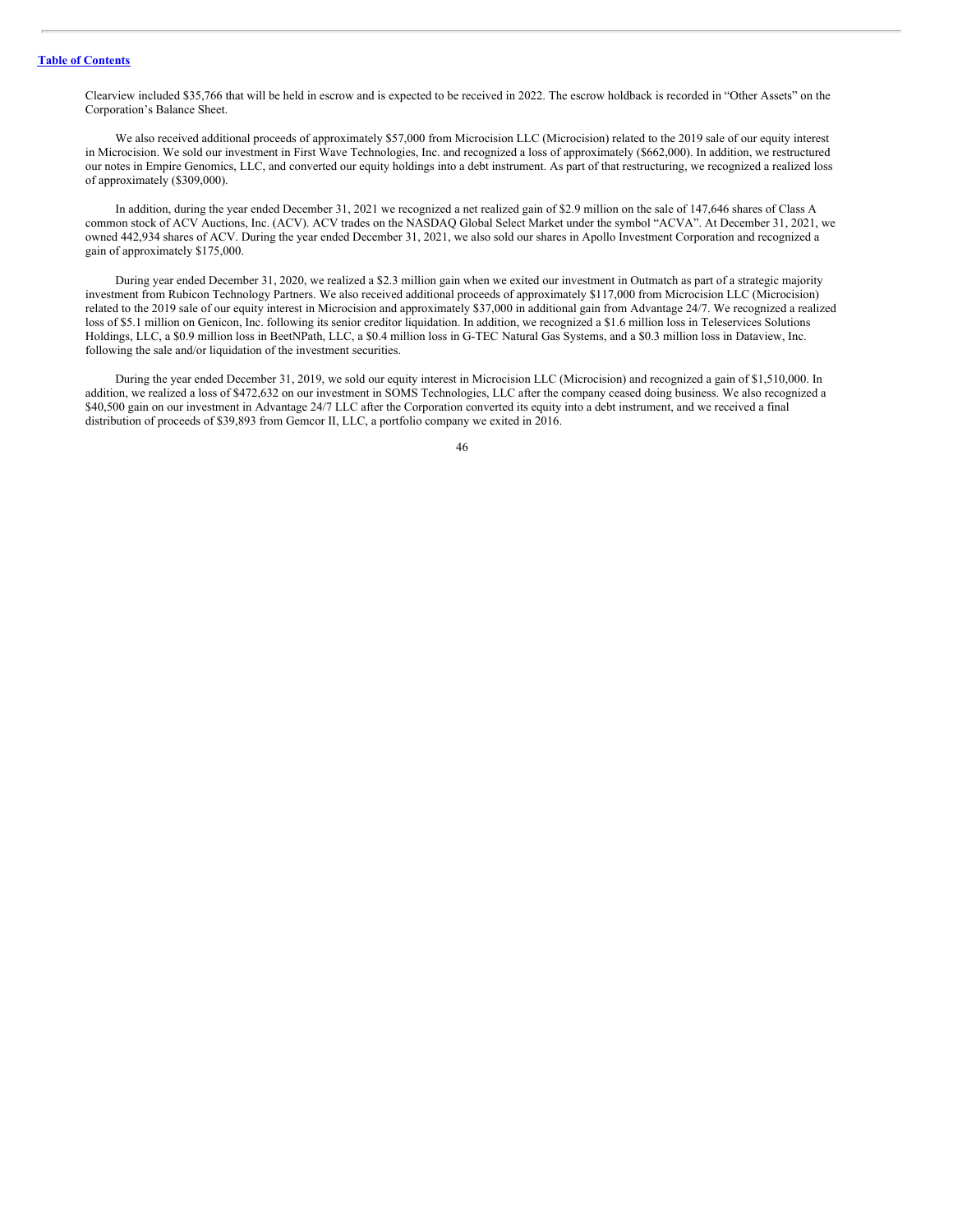# **Net Change in Unrealized Appreciation or Depreciation on Investments**

The change in net unrealized appreciation or depreciation, before income taxes, for the year ended December 31, 2021 was comprised of the following:

|                                                                                                |               | <b>Year ended</b>    |
|------------------------------------------------------------------------------------------------|---------------|----------------------|
|                                                                                                |               | December 31.<br>2021 |
| Open Exchange Inc. (Open Exchange)                                                             | $\mathcal{S}$ | 4,918,061            |
| Tilson Technology Management, Inc. (Tilson)                                                    |               | 4,215,000            |
| ACV Auctions, Inc. (ACV)                                                                       |               | 1,842,591            |
| Empire Genomics, Corp. (Empire Genomics)                                                       |               | 1,151,021            |
| Mercantile Adjustment Bureau, LLC (Mercantile)                                                 |               | 946,665              |
| SciAps, Inc. (Sciaps)                                                                          |               | 721,000              |
| First Wave Technologies, Inc. (First Wave)                                                     |               | 628,563              |
| PennantPark Investment Corporation (Pennant Park)                                              |               | 364,751              |
| TCG BDC, Inc. (TCG)                                                                            |               | 239,914              |
| FS KKR Capital Corp. (FS KKR)                                                                  |               | 204,285              |
| Ares Capital Corporation (Ares)                                                                |               | 115,290              |
| Barings BDC, Inc. (Barings)                                                                    |               | 71,067               |
| Owl Rock Capital Corporation (Owl Rock)                                                        |               | 46,700               |
| Golub Capital BDC, Inc. (Golub)                                                                |               | 46,043               |
| Apollo Investment Corporation (Apollo)                                                         |               | (7,616)              |
| Microcision LLC (Microcision)                                                                  |               | (10,000)             |
| New Monarch Machine Tool, Inc. (New Monarch)                                                   |               | (22, 841)            |
| PostProcess Technologies, Inc. (Post Process)                                                  |               | (122, 728)           |
| Carolina Skiff LLC (Carolina Skiff)                                                            |               | (200,000)            |
| Social Flow Inc. (Social Flow)                                                                 |               | (201, 487)           |
| Filterworks Acquisition USA, LLC (Filterworks)                                                 |               | (369, 249)           |
| ITA Acquisition, LLC (ITA)                                                                     |               | (375,000)            |
| Knoa Software, Inc. (Knoa)                                                                     |               | (544, 860)           |
| Centivo Corporation (Centivo)                                                                  |               | (584, 832)           |
| Rheonix Inc. (Rheonix)                                                                         |               | (702, 732)           |
| Total change in net unrealized appreciation or depreciation of investments before income taxes |               | 12,369,606           |

Ares, Barings, FS KKR, Golub, Owl Rock and Pennant Park are all publicly traded stocks, and as such, are marked to market at the end of each quarter using the three-day average closing price. We sold our Apollo shares during year ended December 31, 2021.

ACV completed an Initial Public Offering (IPO) at a price of \$25.00 per share on March 23, 2021, and trades on the NASDAQ Global Select market under the symbol "ACVA". At December 31, 2021, we held 442,934 shares of unrestricted Class A common stock. Our holdings in the Class A common stock of ACV was valued, at December 31, 2021, using a price of \$18.81 per share, based upon the three-day average closing price. See footnote (p) on our Consolidated Schedule of Portfolio Investments for a discussion of ACV stock price subsequent to year end.

In accordance with the Corporation's valuation policy, we increased the value of our investments in Open Exchange and Tilson based on significant equity financings for each of these portfolio companies. In addition,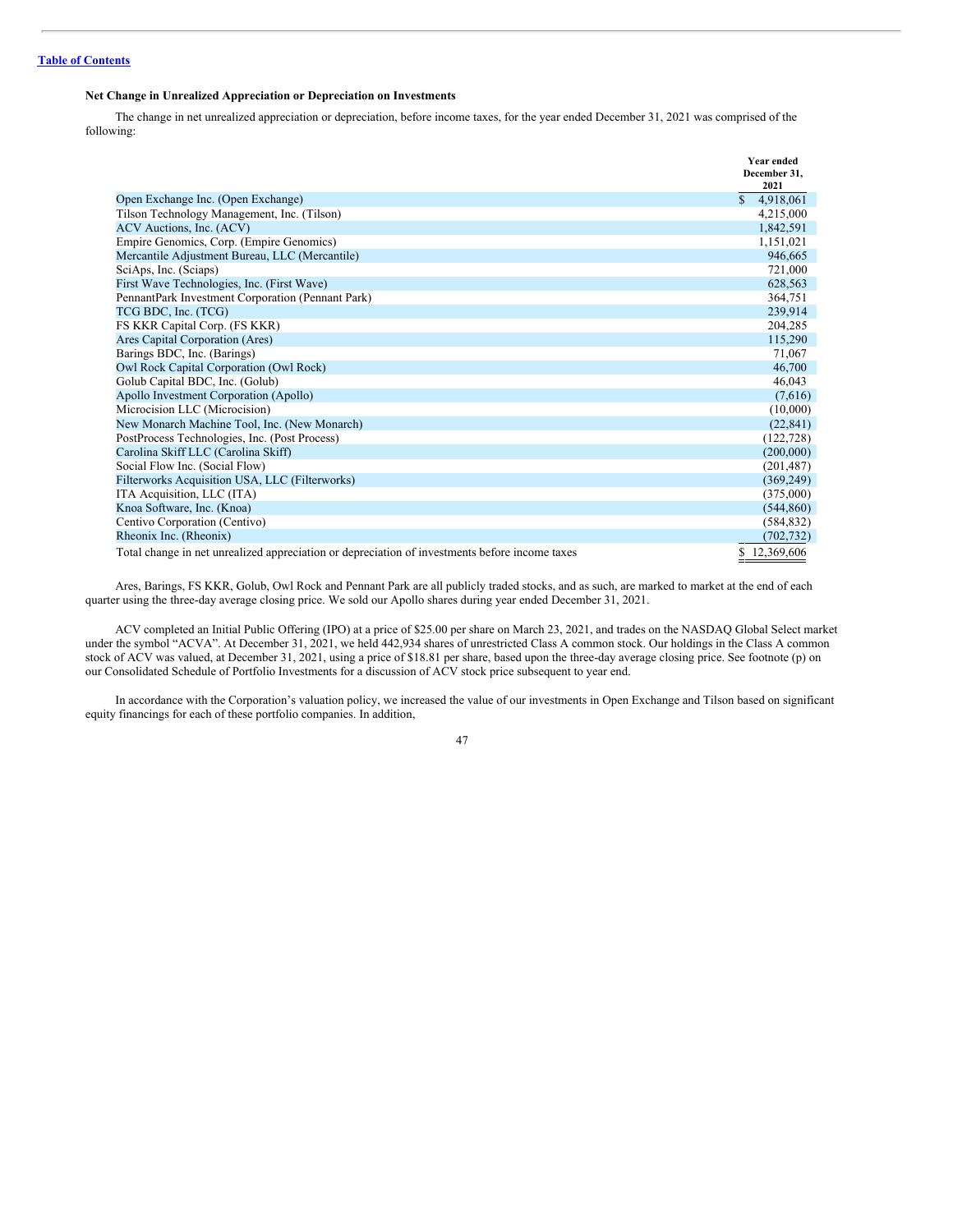we increased the value of our investments in Empire Genomics and SciAps after a financial analysis of each of the portfolio company's indicating continued improved performance.

During the year ended December 31, 2021, the valuation of our investments in Carolina Skiff, Filterworks, ITA, Knoa, New Monarch, Post Process, Rheonix and Social Flow were decreased after a review of their operations and financial condition.

The change in net unrealized appreciation or depreciation, before income taxes, for the year ended December 31, 2020 was comprised of the following:

|                                                                                                | Year ended   |
|------------------------------------------------------------------------------------------------|--------------|
|                                                                                                | December 31, |
|                                                                                                | 2020         |
| Genicon, Inc. (Genicon)                                                                        | \$4,359,757  |
| Teleservices Solutions Holdings, LLC (Teleservices)                                            | 1,636,078    |
| BeetNPath, LLC (Beetnpath)                                                                     | 882,904      |
| Centivo Corporation (Centivo)                                                                  | 584,832      |
| G-Tec Natural Gas Systems (G-tec)                                                              | 400,000      |
| Dataview, LLC (Dataview)                                                                       | 310,357      |
| Ares                                                                                           | 108,340      |
| <b>USTec</b>                                                                                   | 100,500      |
| <b>Pennant Park</b>                                                                            | 88,537       |
| <b>FS KKR</b>                                                                                  | 73,437       |
| <b>TCG BDC</b>                                                                                 | 41,404       |
| Owl Rock                                                                                       | 33,833       |
| <b>Barings</b>                                                                                 | 33,581       |
| Golub                                                                                          | 31,610       |
| Apollo                                                                                         | 7,616        |
| Microcision LLC (Microcision)                                                                  | (15,000)     |
| Knoa Software, Inc. (Knoa)                                                                     | (205, 140)   |
| Carolina Skiff, LLC (Carolina Skiff)                                                           | (250,000)    |
| SocialFlow, Inc. (Socialflow)                                                                  | (426, 513)   |
| SciAps, Inc. (Sciaps)                                                                          | (869, 274)   |
| Total net change in unrealized appreciation or depreciation on investments before income taxes | \$6,926,859  |

The valuations of our investments in Carolina Skiff, Knoa, Sciaps, and Socialflow were decreased after we reviewed each portfolio company and its current and projected financial condition and determined that a valuation adjustment was appropriate.

In accordance with our valuation policy, we increased the value of our investment in Centivo based on a significant equity financing during 2020 with sophisticated new non-strategic outside investors at a higher valuation than their prior financing round valuation.

Beetnpath, Dataview, G-tec, Teleservices and USTec investments, previously deemed to have a zero value, were sold and we did not receive any proceeds.

Apollo, Ares, Barings, FS KKR, Golub, Owl Rock, Pennant Park and TCG are all publicly traded stocks, and as such, are marked to market at the end of each quarter.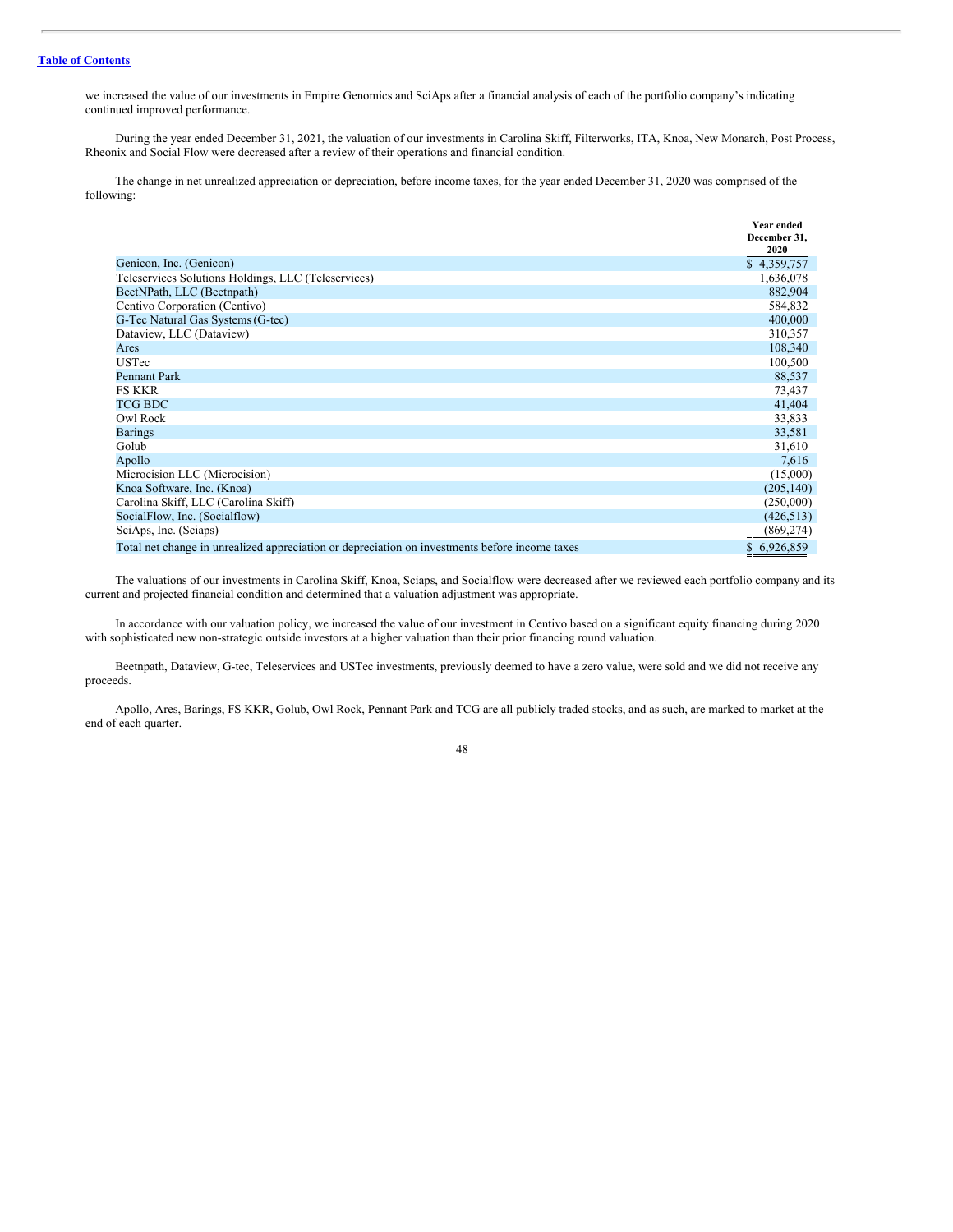## **Table of [Contents](#page-1-0)**

The change in net unrealized appreciation or depreciation, before income taxes, for the year ended December 31, 2019 was comprised of the following:

|                                                                                                | <b>Year ended</b><br>December 31,<br>2019 |
|------------------------------------------------------------------------------------------------|-------------------------------------------|
| ACV Auctions, Inc. (ACV)                                                                       | \$3,754,908                               |
| Tilson Technology Management, Inc. (Tilson)                                                    | 1,860,000                                 |
| SOMS Technologies, LLC (SOMS)                                                                  | 472,632                                   |
| PostProcess Technologies, Inc. (PostProcess)                                                   | 122,728                                   |
| Mercantile Adjustment Bureau, LLC (Mercantile)                                                 | (200,000)                                 |
| Open Exchange, Inc. (Open Exchange)                                                            | (200, 001)                                |
| Empire Genomics, LLC (Empire Genomics)                                                         | (249,661)                                 |
| Mezmeriz, Inc. (Mezmeriz)                                                                      | (351, 477)                                |
| BeetNPath, LLC (Beetnpath)                                                                     | (523, 904)                                |
| Microcision LLC (Microcision)                                                                  | (610,000)                                 |
| SciAps, Inc. (Sciaps)                                                                          | (950,000)                                 |
| SocialFlow, Inc. (Socialflow)                                                                  | (1,321,300)                               |
| Rheonix, Inc. (Rheonix)                                                                        | (1,500,000)                               |
| Genicon, Inc. (Genicon)                                                                        | (4,277,257)                               |
| Total net change in unrealized appreciation or depreciation on investments before income taxes | $(\$3,973,332)$                           |

The valuations of our investments in Beetnpath, Empire Genomics, Mercantile, Mezmeriz, Open Exchange, Rheonix, Sciaps, and Socialflow were decreased after each of the portfolio company's operations, commercial progress against their business plan, and past and projected financial condition were reviewed, and it was determined that a valuation adjustment was appropriate.

Our valuation of Genicon was decreased due to a recent round of financing and after a review of their financial condition.

In accordance with our valuation policy, we increased the value of our holdings in ACV, Post Process and Tilson based on significant equity financings for each of these companies, during 2019 with sophisticated new non-strategic outside investors at a higher valuation than their prior financing round valuation.

We recognized a realized gain on the sale of the Microcision equity during 2019 and reversed the previously recorded unrealized appreciation. We recognized a realized loss on our investment in SOMS during the year ended December 31, 2019.

All of the valuation adjustments resulted using the guidance set forth by ASC 820 and our established valuation policy.

#### **Net Increase (Decrease) in Net Assets from Operations**

We account for our operations under GAAP for investment companies. The principal measure of our financial performance is "Net increase (decrease) in net assets from operations" on our consolidated statements of operations. During the year ended December 31, 2021, the net increase in net assets from operations was \$15,797,428 as compared with of a net increase of \$743,766 for the year ended December 31, 2020 and a net decrease of (\$2,289,670) for the year ended December 31, 2019.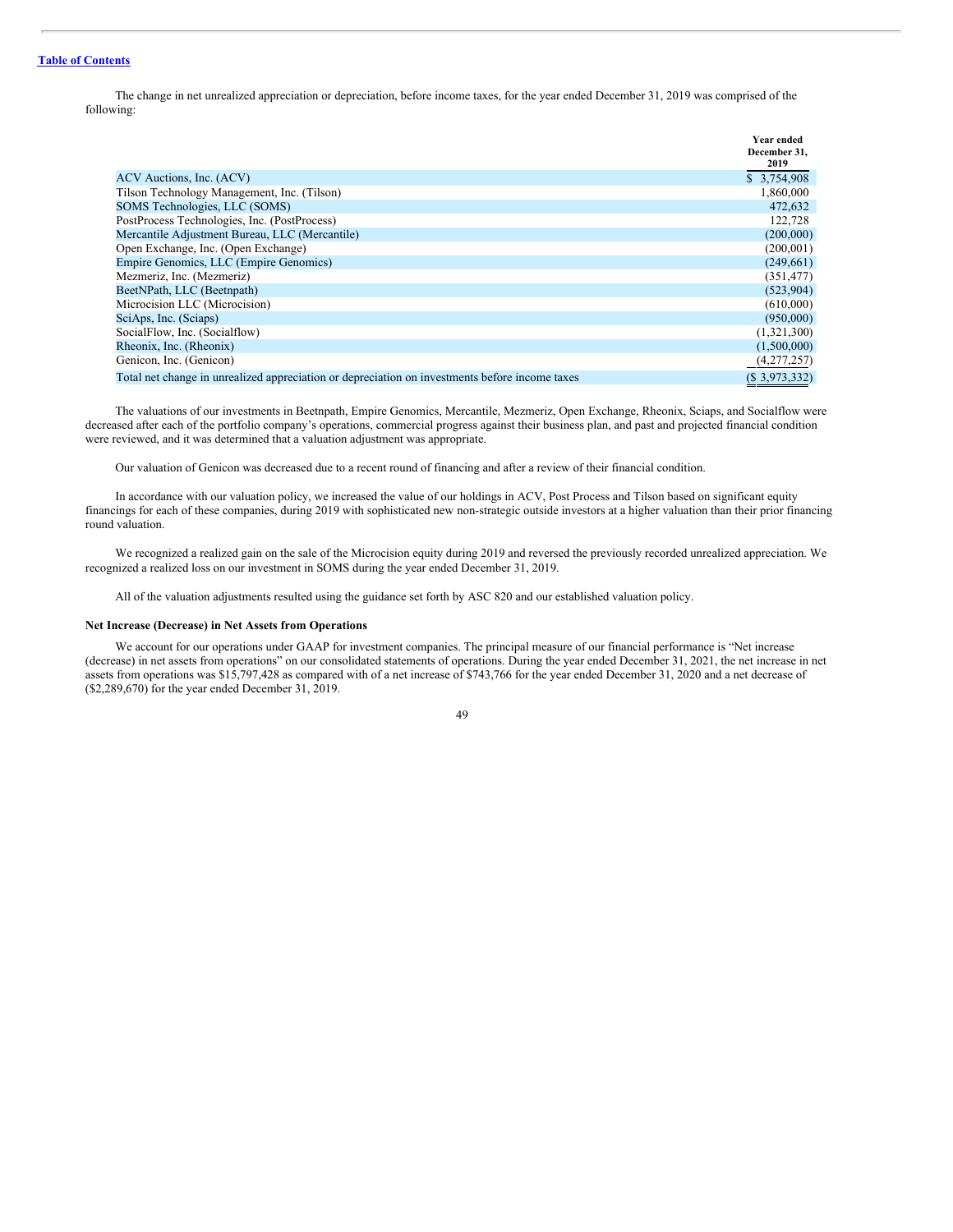## **Liquidity and Capital Resources**

Liquidity is a measure of our ability to meet anticipates cash requirements, fund new andfollow-on portfolio investments, pay distributions to our stockholders and other general business demands. As of December 31, 2021, our total liquidity consisted of approximately \$834,000 in cash and cash equivalents. In addition, we hold publicly traded equity securities of several BDCs and of ACV Auctions, which are available for future liquidity requirements.

For the year ended December 31, 2021, we experienced a net decrease in cash and cash equivalents in the amount of approximately \$19,500,000, which is a net effect of approximately \$3,900,000 of cash used in our operating activities and approximately \$15,600,000 used in our financing activities.

The \$3,900,000 of cash used in our operating activities during the year ended December 31, 2021, resulted primarily from cash used of approximately \$19,700,000 to fund new or follow-on portfolio company investments. This was partially offset by cash proceeds totaling approximately \$14,300,000 from the sales and repayments of debt investments and the return on capital of our equity investments.

Net cash flow used for financing activities during the year ended December 31, 2021 was approximately \$15,600,000. This is comprised of the repayment of \$11,000,000 in SBA debentures, the approximately \$4,600,000 in dividends paid to shareholders and the approximately \$21,000 used to repurchase shares.

We anticipate that we will continue to fund our investment activities through cash and cash flows generated through our ongoing operating activities and the sale of our publicly traded liquid investments. We anticipate that we will continue to exit investments. However, the timing of liquidation events within our privately held investments is difficult to project.

The following table summarizes the cash estimated to be received over the next five years from existing portfolio companies based on contractual obligations as of December 31, 2021. These payments represent scheduled principal and interest payments that are due under the terms of the investment securities we own in each portfolio company and are subject to change based on factors such as conversions and restructurings. It does not include any equity investments, which may provide additional proceeds upon exit of the investment.

|                                                                    |              |              | Cash Receipts due by year |              |                    |
|--------------------------------------------------------------------|--------------|--------------|---------------------------|--------------|--------------------|
|                                                                    | 2022         | 2023         | 2024                      | 2025         | 2026 and<br>bevond |
| Scheduled cash receipts from portfolio<br>companies                | \$ 3,950,000 | \$11,700,000 | \$ 5,305,000              | \$ 2,400,000 | 20,520,000         |
| Number of companies contributing to the<br>scheduled cash receipts | 14           |              |                           |              |                    |

#### **Regulated Investment Company (RIC) Status and Distributions**

We have elected U.S federal tax treatment as a RIC under Subchapter M of the Code. As long as we qualify as a RIC, we will not be subject to corporate-level U.S. federal income tax on our investment company taxable income or realized net capital gains, to the extent that such taxable income or gains are distributed, or deemed to be distributed, to stockholders on a timely basis.

Taxable income commonly differs from net income for financial reporting purposes due to temporary and permanent differences in the recognition of income and expenses, and generally excludes net unrealized appreciation or depreciation until realized. Dividends declared and paid by us in a year may differ from taxable income for that year as such dividends may include the distribution of current year taxable income or the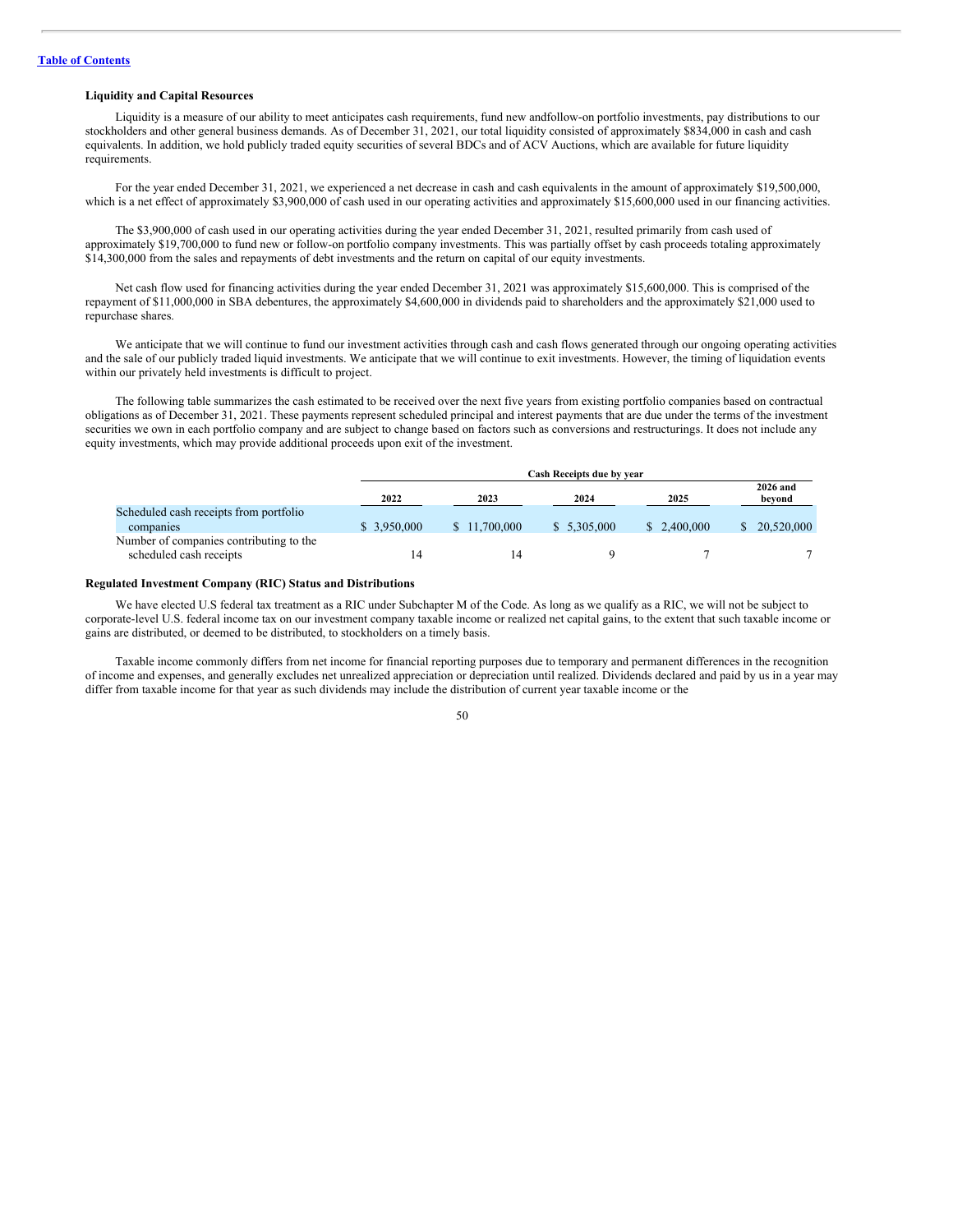distribution of prior year taxable income carried forward into and distributed in the current year. Distributions also may include returns of capital.

We intend to continue to declare and pay quarterly dividends to our shareholders. To avoid certain excise taxes imposed on RICs, we generally strive to distribute, during each calendar year, an amount at least equal to the sum of:

- 98% of our ordinary net taxable income for the calendar year;
- 98.2% of our capital gains, if any, in excess of capital losses for theone-year period ending on October 31 of the calendar year; and
- any net ordinary income and net capital gains for the preceding year that were not distributed during such year and on which we do not pay corporate tax.

The amount of our declared dividends, as estimated by RCM and approved by our Board, is based primarily on an evaluation of our net taxable income and our capital gains, in excess of capital losses.

Our ongoing liquidity is tied to the performance of our portfolio companies and, as such, it may be affected going forward based on the impact of the COVID-19 pandemic and its lasting impact on the capital markets, our portfolio companies, and the U.S. economy in general.

### **Contractual Obligations**

We do not have any capital lease obligations or long-term liabilities on our consolidated statement of financial position at December 31, 2021.

#### **Item 7A.** *Quantitative and Qualitative Disclosures about Market Risk*

Our investment activities contain elements of risk. The portion of our investment portfolio consisting of debt and equity securities in private companies is subject to valuation risk. Because there is typically no public market for the debt and equity securities in which we invest, the valuations of the debt and equity interests in the portfolio are stated at "fair value" as determined in good faith by RCM and approved by our Board. This is in accordance with our investment valuation policy. (The discussion of valuation policy contained in "Note 1- Summary of Significant Accounting Policies— Investments" in the consolidated financial statements contained in Item 8 of this report is incorporated herein by reference.) In the absence of readily ascertainable market values, the estimated value of the portfolio may differ significantly from the values that would be placed on the portfolio if a ready market for the investments existed. Any changes in valuation are recorded on the consolidated statement of operations as "Net change in unrealized appreciation or depreciation on investments."

At times, a portion of our portfolio may include marketable securities traded in theover-the-counter market or on a stock exchange. In addition, there may be a portion of the portfolio for which no regular trading market exists. In order to realize the full value of a security, the market must trade in an orderly fashion or a willing purchaser must be available when a sale is to be made. Should an economic or other event occur that would not allow markets to trade in an orderly fashion, we may not be able to realize the fair value of our marketable investments or other investments in a timely manner.

As of December 31, 2021, we did not have any off-balance sheet arrangements or hedging or similar derivative financial instrument investments.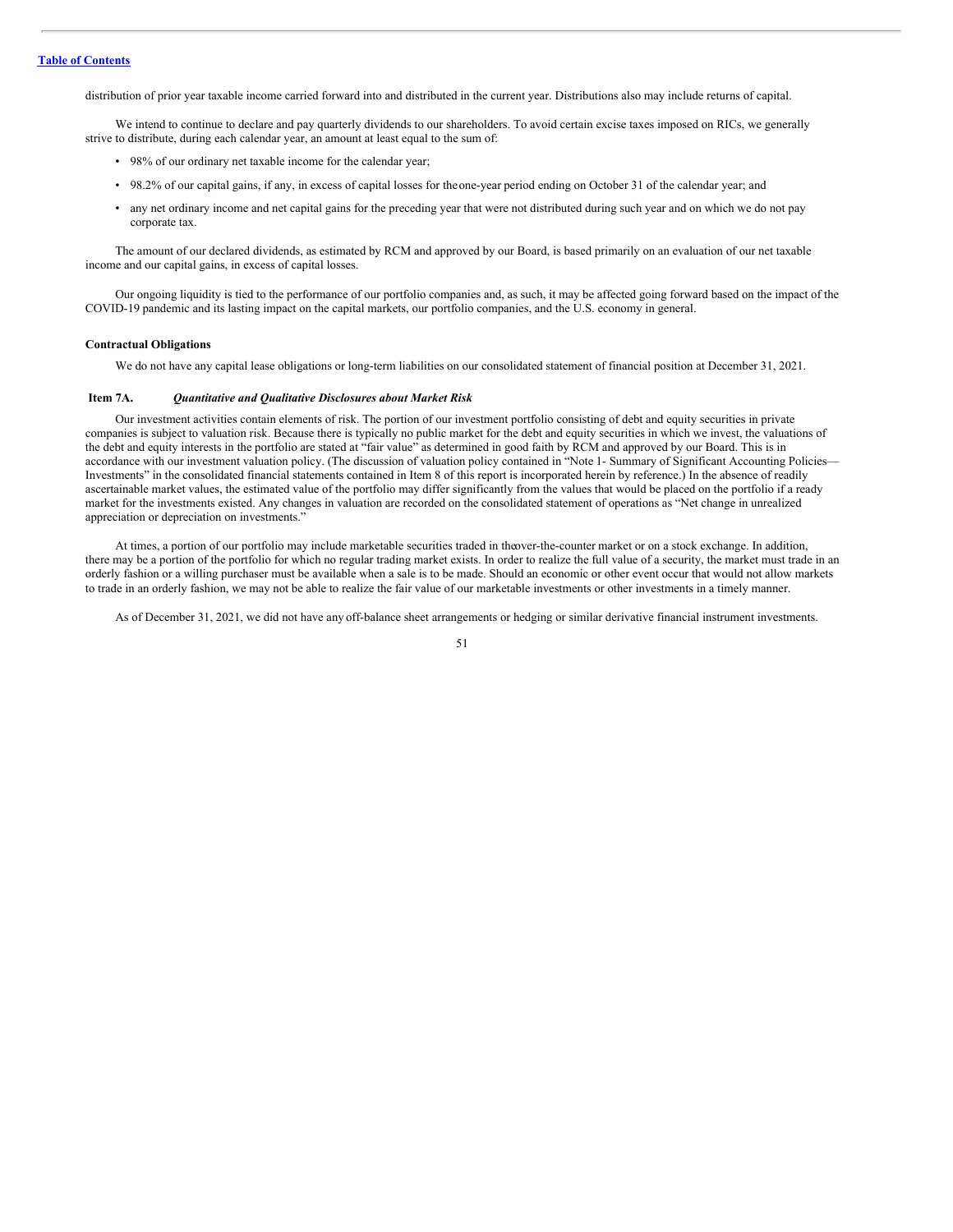# **Item 8.** *Financial Statements and Supplementary Data*

The following consolidated financial statements and consolidated supplemental schedule of the Corporation and report of Independent Registered Public Accounting Firm thereon are set forth below:

| Consolidated Statements of Financial Position as of December 31, 2021 and 2020                             | 53 |
|------------------------------------------------------------------------------------------------------------|----|
| Consolidated Statements of Operations for the three years in the period ended December 31, 2021            | 54 |
| Consolidated Statements of Changes in Net Assets for the three years in the period ended December 31, 2021 | 55 |
| Consolidated Statements of Cash Flows for the three years in the period ended December 31, 2021            | 56 |
| Consolidated Schedule of Portfolio Investments as of December 31, 2021                                     | 57 |
| Consolidated Schedule of Portfolio Investments as of December 31, 2020                                     | 65 |
| Financial Highlights Schedule for the five years in the period ended December 31, 2021                     | 73 |
| Notes to the Consolidated Financial Statements                                                             | 74 |
| Supplemental Schedule of Consolidated Changes in Investments at Cost and Realized Gain for the year ended  |    |
| December 31, 2021                                                                                          | 95 |
| Report of Independent Registered Public Accounting Firm                                                    | 96 |
|                                                                                                            |    |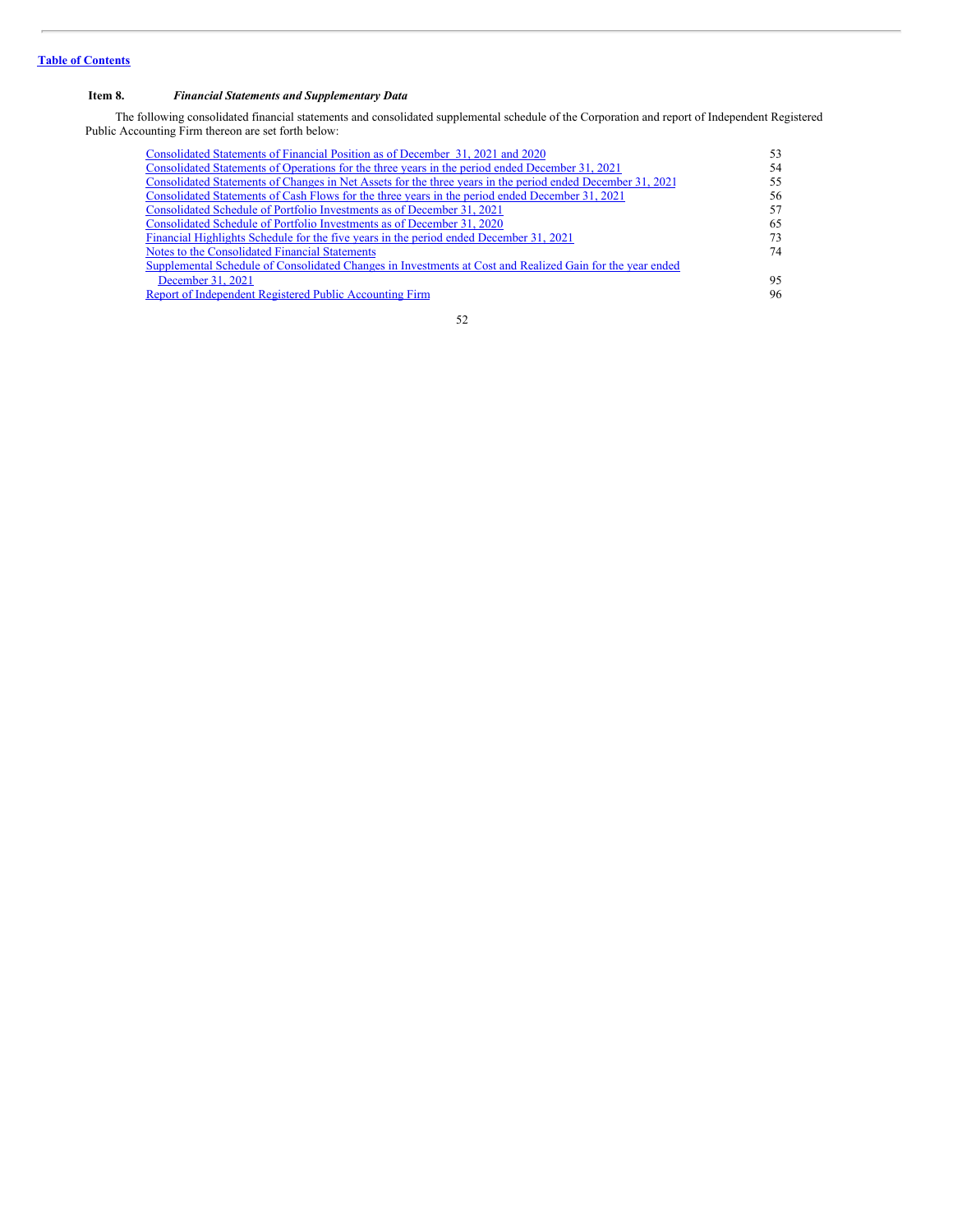# <span id="page-54-0"></span>**CONSOLIDATED STATEMENTS OF FINANCIAL POSITION**

|                                                                                                                  | 2021         | 2020          |
|------------------------------------------------------------------------------------------------------------------|--------------|---------------|
| <b>ASSETS</b>                                                                                                    |              |               |
| Investments at fair value:                                                                                       |              |               |
| Affiliate investments (cost of \$27,357,797 and \$14,835,885, respectively)                                      | \$30,279,873 | \$13,891,199  |
| Non-Control/Non-Affiliate investments (cost of \$25,012,871 and \$25,884,428, respectively)                      | 33,788,589   | 26,157,302    |
| Total investments, at fair value (cost of \$52,370,668 and \$40,720,313, respectively)                           | 64,068,462   | 40,048,501    |
| Cash and cash equivalents                                                                                        | 833,875      | 20,365,415    |
| Interest receivable (net of allowance of \$0 and \$15,000, respectively)                                         | 128,047      | 258,186       |
| Prepaid income taxes                                                                                             | 252,010      | 220,740       |
| Deferred tax asset                                                                                               | 181,003      |               |
| Other assets                                                                                                     | 181,457      | 74,100        |
| <b>Total assets</b>                                                                                              | \$65,644,854 | \$60,966,942  |
| <b>LIABILITIES AND STOCKHOLDERS' EQUITY (NET ASSETS)</b>                                                         |              |               |
| Liabilities:                                                                                                     |              |               |
| Due to investment adviser                                                                                        | S<br>891,102 | \$<br>156,999 |
| Accounts payable and accrued expenses                                                                            | 51,689       | 171,373       |
| Capital gains incentive fees                                                                                     | 3,547,760    |               |
| Deferred revenue                                                                                                 | 408,887      | 153,895       |
| Deferred tax payable                                                                                             |              | 121,141       |
| Debentures guaranteed by the SBA (net of debt issuance costs)                                                    |              | 10,824,587    |
| Dividend payable                                                                                                 |              | 3,434,117     |
| <b>Total liabilities</b>                                                                                         | 4,899,438    | 14,862,112    |
| Commitments and contingencies (See Note 8)                                                                       |              |               |
| Stockholders' equity (net assets):                                                                               |              |               |
| Common stock, \$0.10 par; shares authorized 100,000,000; shares issued: 2,648,916; shares outstanding: 2,581,021 |              |               |
| at 12/31/21 and 2,582,169 at 12/31/20                                                                            | 264,892      | 264,892       |
| Capital in excess of par value                                                                                   | 51,679,809   | 52,003,545    |
| Treasury stock, at cost: 67,895 shares at 12/31/21 and 66,747 shares at 12/31/20                                 | (1,566,605)  | (1,545,834)   |
| Total distributable earnings                                                                                     | 10,367,320   | (4,617,773)   |
| Total stockholders' equity (net assets) (per share - 2021: \$23.54, 2020: \$17.86)                               | 60,745,416   | 46,104,830    |
| Total liabilities and stockholders' equity (net assets)                                                          | \$65,644,854 | \$60,966,942  |

See accompanying notes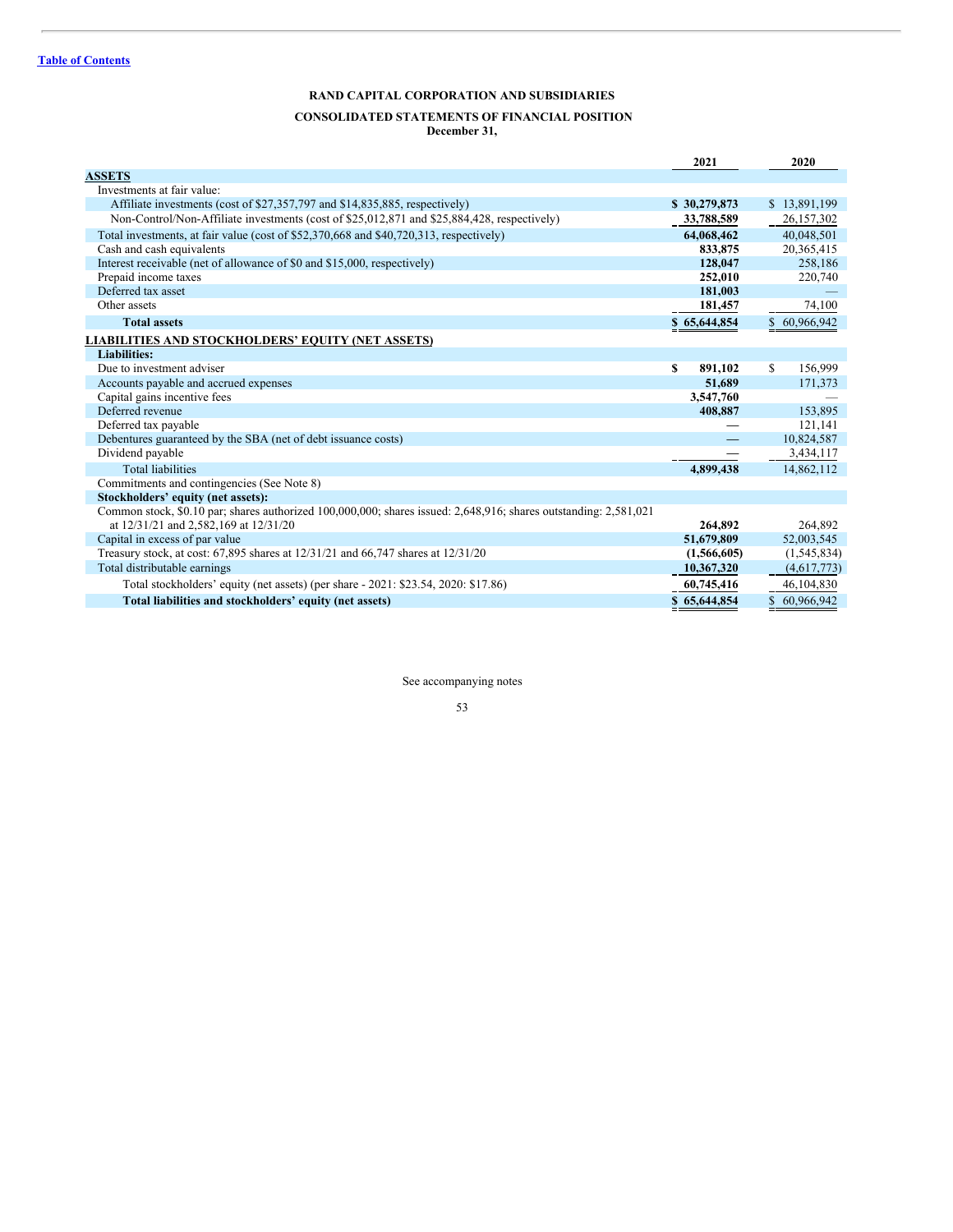### <span id="page-55-0"></span>**CONSOLIDATED STATEMENTS OF OPERATIONS For The Years Ended December 31, 2021, 2020 and 2019**

|                                                                                   | 2021         | 2020          | 2019          |
|-----------------------------------------------------------------------------------|--------------|---------------|---------------|
| <b>Investment income:</b>                                                         |              |               |               |
| Interest from portfolio companies:                                                |              |               |               |
| Control investments                                                               | S<br>23,068  | \$            | $\$$          |
| Affiliate investments                                                             | 1.541.507    | 666,969       | 823.565       |
| Non-Control/Non-Affiliate investments                                             | 1,453,059    | 1,794,974     | 696,975       |
| Total interest from portfolio companies                                           | 3,017,634    | 2,461,943     | 1,520,540     |
| Interest from other investments:                                                  |              |               |               |
| Non-Control/Non-Affiliate investments                                             | 13,876       | 87,784        | 166,556       |
| Total interest from other investments                                             | 13.876       | 87.784        | 166,556       |
| Dividend and other investment income:                                             |              |               |               |
| Affiliate investments                                                             | 354,536      | 118,730       | 320,806       |
| Non-Control/Non-Affiliate investments                                             | 533,643      | 309,351       | 259,042       |
| Total dividend and other investment income                                        | 888,179      | 428,081       | 579,848       |
| Fee income:                                                                       |              |               |               |
| Affiliate investments                                                             | 114.697      | 15,417        | 27,639        |
| Non-Control/Non-Affiliate investments                                             | 41,917       | 109,694       | 430,113       |
| Total fee income                                                                  | 156,614      | 125,111       | 457,752       |
| <b>Total investment income</b>                                                    | 4,076,303    | 3,102,919     | 2,724,696     |
| <b>Expenses:</b>                                                                  |              |               |               |
| Base management fee (see Note 11)                                                 | 858.144      | 589,519       | 85,483        |
| Capital gains incentive fees (see Note 11)                                        | 4,200,000    |               |               |
| Interest on SBA obligations                                                       | 617,270      | 416,760       | 408,039       |
| Professional fees                                                                 | 578,577      | 568,857       | 548,041       |
| Shareholders and office operating                                                 | 223,381      | 258,266       | 557,546       |
| Directors' fees                                                                   | 153,500      | 116,500       | 117,500       |
| Insurance                                                                         | 38,635       | 33,868        | 38,302        |
| Corporate development                                                             | 14.702       | 14,546        | 67,441        |
| Other operating                                                                   | 1,106        | 662           | 17,504        |
| Salaries                                                                          |              |               | 621,290       |
| <b>Bonuses</b>                                                                    |              |               | 115,000       |
| Employee benefits                                                                 |              |               | 189,157       |
| Bad debt (recovery) expense                                                       | (15,000)     | (24,000)      | 5,413         |
| Total expenses                                                                    | 6,670,315    | 1,974,978     | 2,770,716     |
| Net investment (loss) income before income taxes                                  | (2,594,012)  | 1,127,941     | (46, 020)     |
| Income tax expense (benefit)                                                      | 10,896       | (628, 187)    | 39,677        |
| Net investment (loss) income                                                      | (2,604,908)  | 1,756,128     | (85, 697)     |
| Net realized gain (loss) on sales and dispositions of investments:                |              |               |               |
| Control investments                                                               | (308, 676)   |               | 80.393        |
| Affiliate investments                                                             | 192,645      | (7,927,552)   | (472, 632)    |
| Non-Control/Non-Affiliate investments                                             | 5,936,385    | 1,944,273     | 1,510,000     |
| Net realized gain (loss) on sales and dispositions, before income taxes           | 5,820,354    | (5,983,279)   | 1,117,761     |
| Income tax expense                                                                |              |               | 255,923       |
| Net realized gain (loss) on sales and dispositions of investments                 | 5.820.354    | (5,983,279)   | 861,838       |
| Net change in unrealized appreciation/depreciation on investments:                |              |               |               |
| Control investments                                                               | 1,151,021    |               |               |
| Affiliate investments                                                             | 3,414,050    | 5,939,325     | (3,970,007)   |
| Non-Control/Non-Affiliate investments                                             | 7,804,535    | 987,534       | (3,325)       |
| Change in unrealized appreciation/depreciation before income taxes                | 12.369.606   | 6,926,859     | (3,973,332)   |
| Deferred income tax (benefit) expense                                             | (212, 376)   | 1,955,942     | (907, 521)    |
| Net change in unrealized appreciation/depreciation on investments                 | 12,581,982   | 4,970,917     | (3,065,811)   |
| Net realized and unrealized gains (losses) on investments                         | 18,402,336   | (1,012,362)   | (2,203,973)   |
|                                                                                   |              |               |               |
| Net increase (decrease) in net assets from operations                             | \$15,797,428 | \$<br>743,766 | (\$2,289,670) |
| Weighted average shares outstanding                                               | 2,581,707    | 2,268,356     | 836,893       |
| Basic and diluted net increase (decrease) in net assets from operations per share | s<br>6.12    | S<br>0.33     | (S<br>2.74)   |

See accompanying notes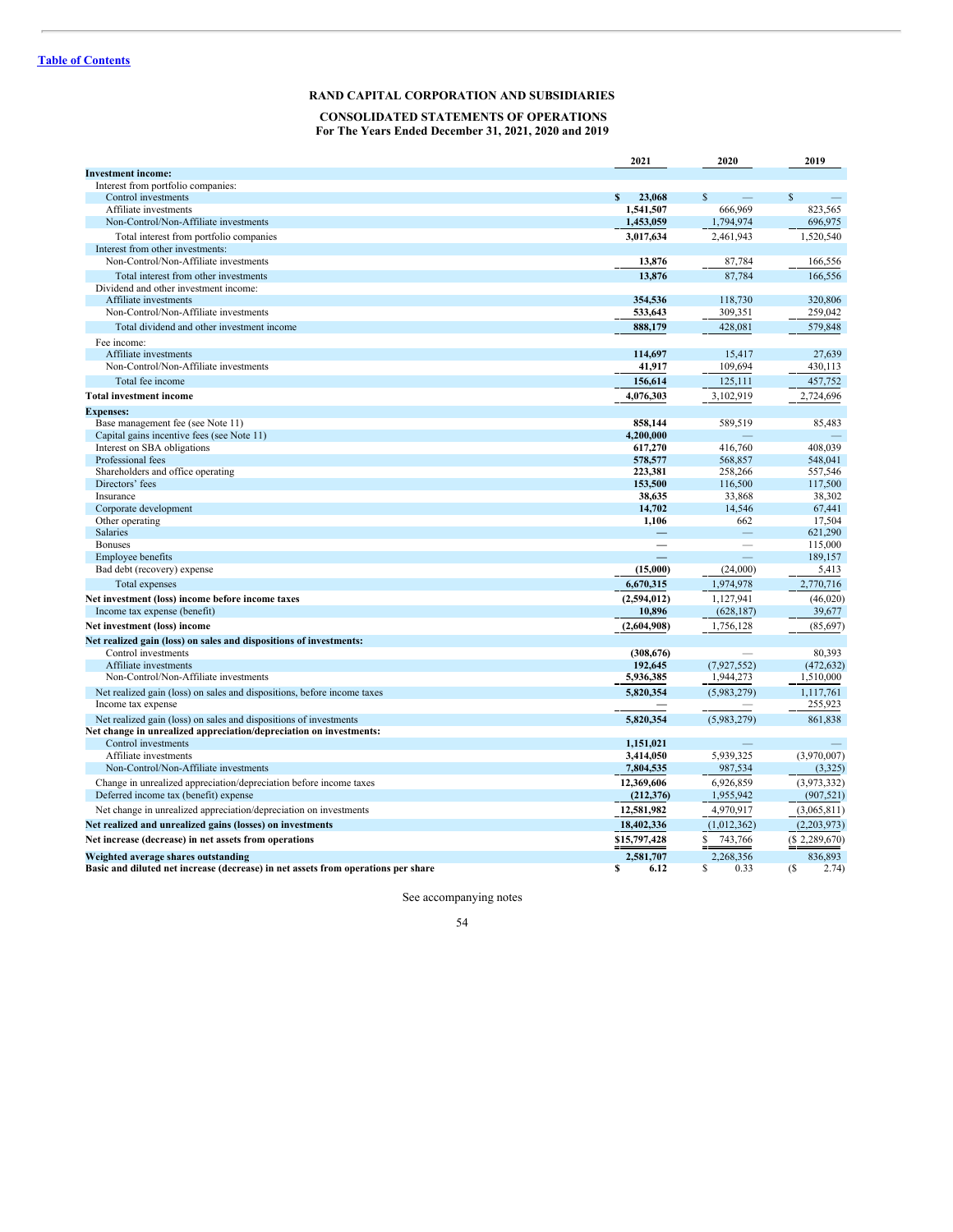# <span id="page-56-0"></span>**CONSOLIDATED STATEMENTS OF CHANGES IN NET ASSETS For The Years Ended December 31, 2021, 2020 and 2019**

| Net assets at beginning of year<br>\$46,104,830<br>\$53,628,516<br>\$ 31,524,187              |             |
|-----------------------------------------------------------------------------------------------|-------------|
| Net investment (loss) income<br>(2,604,908)<br>1,756,128                                      | (85,697)    |
| Net realized gain (loss) on sales and dispositions of investments<br>(5,983,279)<br>5,820,354 | 861,838     |
| Net change in unrealized appreciation/depreciation on investments<br>12,581,982<br>4,970,917  | (3,065,811) |
| Net increase (decrease) in net assets from operations<br>743,766<br>15,797,428                | (2,289,670) |
| Declaration of dividends<br>(1, 136, 071)<br>(8,190,723)                                      |             |
| Issuance of capital stock, net                                                                | 24,393,999  |
| Purchase of treasury shares<br>(20,771)<br>(76, 729)                                          |             |
| Net assets at end of year<br>\$60,745,416<br>53,628,516<br>\$46,104,830                       |             |

See accompanying notes.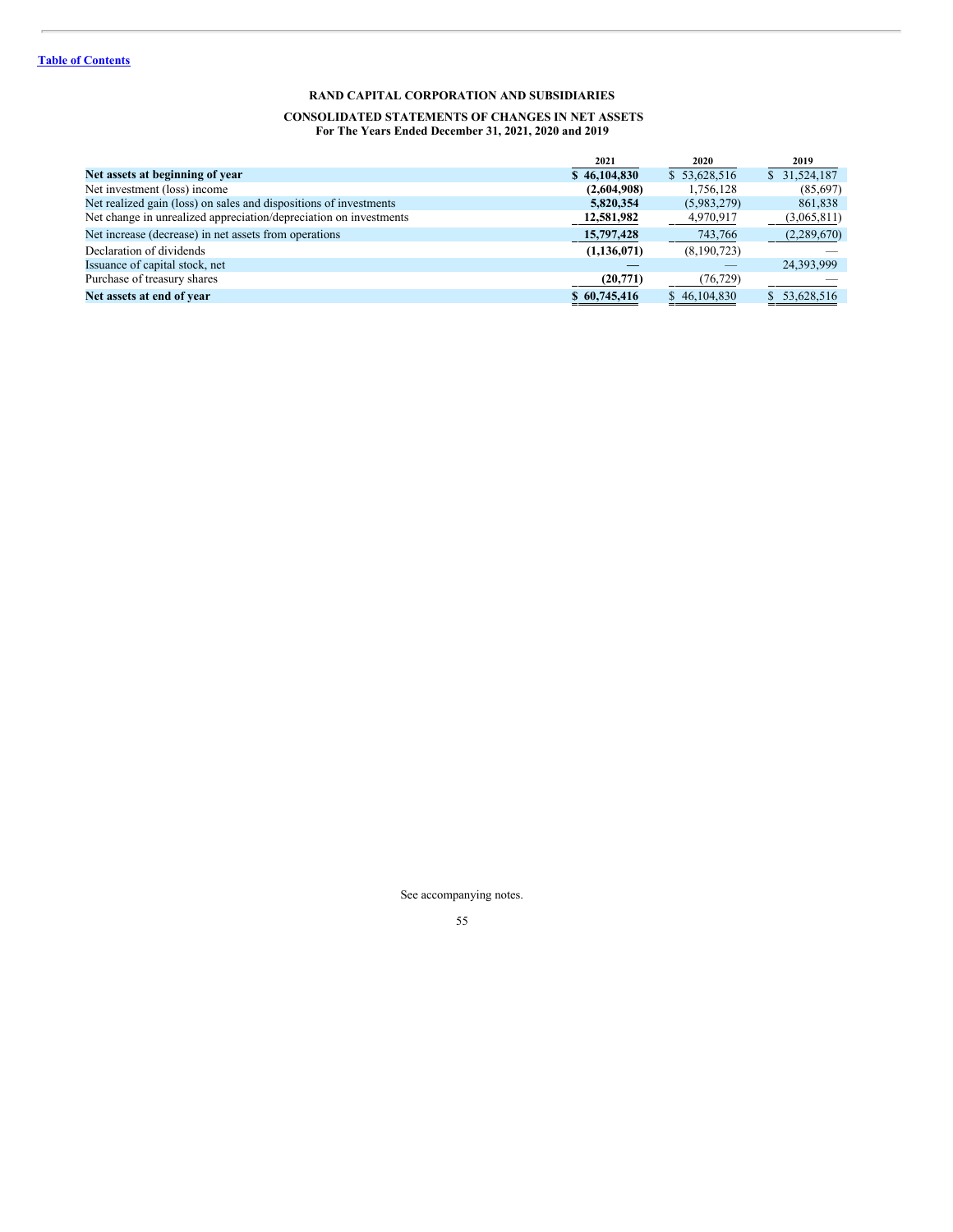## <span id="page-57-0"></span>**CONSOLIDATED STATEMENTS OF CASH FLOWS For The Years Ended December 31, 2021, 2020 and 2019**

|                                                                                               | 2021                    | 2020            | 2019                            |
|-----------------------------------------------------------------------------------------------|-------------------------|-----------------|---------------------------------|
| Cash flows from operating activities:                                                         |                         |                 |                                 |
| Net increase (decrease) in net assets from operations                                         | \$15,797,428            | S<br>743,766    | (S, 2,289,670)                  |
| Adjustments to reconcile net increase (decrease) in net assets to net cash (used in) provided |                         |                 |                                 |
| by operating activities:                                                                      |                         |                 |                                 |
| Investments originated                                                                        | (19,650,079)            | (11, 327, 982)  | (2,650,049)                     |
| Proceeds from sale of portfolio investments                                                   | 9,331,661               | 4,617,617       | 1,549,893                       |
| Proceeds from loan repayments                                                                 | 4,946,637               | 5,035,699       | 6,076,142                       |
| Net realized (gain) loss on portfolio investments                                             | (5,820,354)             | 5,983,279       | (1, 117, 761)                   |
| Change in unrealized appreciation/depreciation on investments                                 | (12,369,606)            | (6,926,859)     | 3,973,332                       |
| Deferred tax (benefit) expense                                                                | (302, 144)              | 1,325,339       | (679,000)                       |
| Depreciation and amortization                                                                 | 175,412                 | 37,675          | 37,295                          |
| Original issue discount accretion                                                             | (112, 175)              | (47, 801)       | (40, 767)                       |
| Change in interest receivable allowance                                                       | (15,000)                | (151, 413)      | 5,413                           |
| Non-cash conversion of debenture interest                                                     | (346, 045)              | (361,662)       | (595, 286)                      |
| Changes in operating assets and liabilities:                                                  |                         |                 |                                 |
| Decrease (increase) in interest receivable                                                    | 145,139                 | 35,492          | (2,146)                         |
| (Increase) decrease in other assets                                                           | (107, 358)              | 191,276         | (253,949)                       |
| (Increase) decrease in prepaid income taxes                                                   | (31,270)                | 122,356         | 795,612                         |
| Decrease in bonus payable                                                                     |                         | (80,000)        | (45,000)                        |
| (Decrease) in accounts payable and accrued liabilities                                        | (119, 684)              | (36,500)        | (37, 885)                       |
| Increase in due to investment adviser                                                         | 734,103                 | 106,435         | 50,564                          |
| Increase in capital gains incentive fees payable                                              | 3,547,760               |                 |                                 |
| Increase (decrease) in deferred revenue                                                       | 254,992                 | 116,313         | (34,751)                        |
| Total adjustments                                                                             | (19,738,011)            | (1,360,736)     | 7,031,657                       |
| Net cash (used in) provided by operating activities                                           | (3,940,583)             | (616,970)       | 4,741,987                       |
| <b>Cash flows from financing activities:</b>                                                  |                         |                 |                                 |
| Pay back debentures guaranteed by the SBA                                                     | (11,000,000)            |                 |                                 |
| Payment of cash dividend                                                                      | (4,570,186)             | (4,756,606)     |                                 |
| Purchase of treasury shares                                                                   | (20,771)                | (76, 729)       |                                 |
| Issue capital stock (net)                                                                     |                         |                 | 14,844,504                      |
| Proceeds from SBA debentures                                                                  |                         |                 | 2,250,000                       |
| Origination costs to SBA                                                                      |                         | $\qquad \qquad$ | (54, 563)                       |
| Net cash (used in) provided by financing activities                                           | (15,590,957)            | (4, 833, 335)   | 17,039,941                      |
| Net (decrease) increase in cash and cash equivalents                                          | (19,531,540)            | (5,450,305)     | 21,781,928                      |
| Cash and cash equivalents:                                                                    |                         |                 |                                 |
| Beginning of year                                                                             | 20,365,415              | 25,815,720      | 4,033,792                       |
| End of year                                                                                   | \$<br>833,875           | \$20,365,415    | \$25,815,720                    |
| Supplemental disclosure of non-cash financing activities                                      |                         |                 |                                 |
| Fair value of common stock dividend paid                                                      |                         |                 |                                 |
|                                                                                               | $\overline{\mathbf{z}}$ | \$19,028,027    | $\frac{\mathsf{s}}{\mathsf{s}}$ |
| Receipt of contributed assets in exchange for issuance of common stock (see Note 1)           | $\mathbf{s}$            | \$              | $\mathbf S$<br>9.549.543        |

See accompanying notes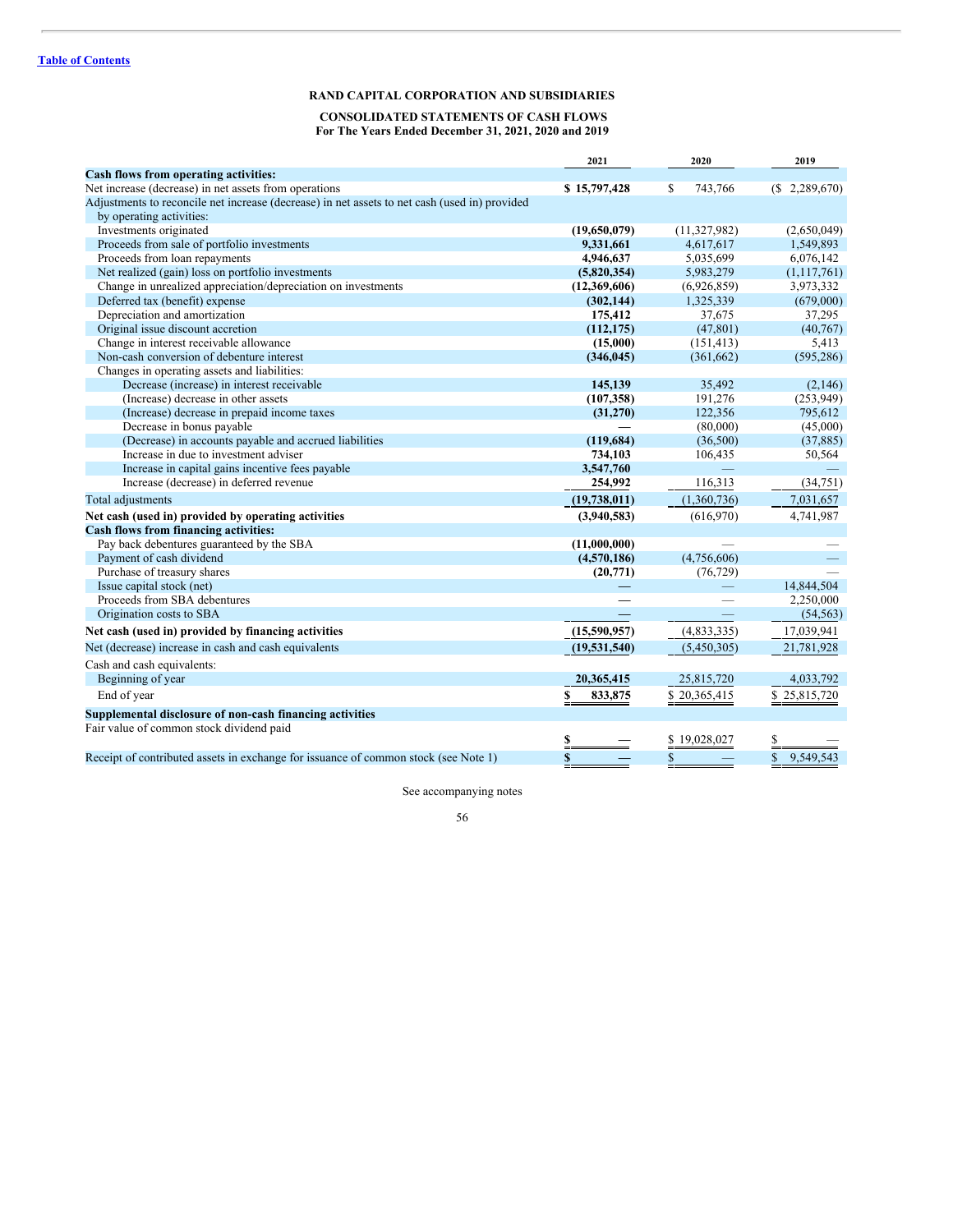# <span id="page-58-0"></span>**CONSOLIDATED SCHEDULE OF PORTFOLIO INVESTMENTS December 31, 2021**

**(Unaudited)**

| <b>Company, Geographic Location, Business</b><br>Description, (Industry)<br>and Website                                                                                                                                                    | (a)<br><b>Type of Investment</b>                                                                                                                                                                                                             | (b)<br>Date<br>Acquired                  | (c)<br><b>Equity</b> | Cost                                         | (d)(f)<br>Fair<br>Value                      | Percent<br>of Net<br>Assets |
|--------------------------------------------------------------------------------------------------------------------------------------------------------------------------------------------------------------------------------------------|----------------------------------------------------------------------------------------------------------------------------------------------------------------------------------------------------------------------------------------------|------------------------------------------|----------------------|----------------------------------------------|----------------------------------------------|-----------------------------|
| Non-Control/Non-Affiliate Investments - 55.6% of net<br>assets: (i)                                                                                                                                                                        |                                                                                                                                                                                                                                              |                                          |                      |                                              |                                              |                             |
| <b>ACV Auctions, Inc. NASDAQ:</b><br>ACVA(e)(g)(n)(p)<br>Buffalo, NY. Live mobile wholesale auctions for new and<br>used car dealers. (Software)<br>www.acvauctions.com                                                                    | 442,934 Class A Common stock<br>valued at \$18.81.                                                                                                                                                                                           | 8/12/16                                  | $<1\%$               | \$121,659 \$8,333,065                        |                                              | 13.7%                       |
| Ares Capital Corporation NASDAQ: ARCC(n)<br>New York, NY.<br>(BDC Investment Fund)                                                                                                                                                         | 27,000 shares.                                                                                                                                                                                                                               | 3/16/20                                  | $<1\%$               | 343,460                                      | 567,090                                      | 0.9%                        |
| Barings BDC, Inc. NYSE: BBDC(n)<br>New York, NY.<br>(BDC Investment Fund)                                                                                                                                                                  | 40,000 shares.                                                                                                                                                                                                                               | 8/13/20                                  | $<1\%$               | 333,352                                      | 438,000                                      | 0.7%                        |
| Caitec, Inc.<br>Halethorpe, MD. Pet product manufacturer and distributor.<br>(Consumer Goods)<br>www.caitec.com                                                                                                                            | \$1,750,000 Subordinated Secured<br>Promissory Note at 12% (+2% PIK) due<br>June 1, 2026.<br>150 Class A Units.<br>(g) \$1,750,000 Subordinated Secured<br>Promissory Note at 12% (+2% PIK) due<br>June 1, 2026.<br>$(g)$ 150 Class A Units. | 11/6/20<br>11/6/20<br>11/6/20<br>11/6/20 | 4%                   | 1,791,278<br>150,000<br>1,791,278<br>150,000 | 1,791,278<br>150,000<br>1,791,278<br>150,000 | 6.4%                        |
|                                                                                                                                                                                                                                            |                                                                                                                                                                                                                                              | <b>Total Caitec</b>                      |                      | 3,882,556                                    | 3,882,556                                    |                             |
| <b>Empire Genomics, Corp.(g)</b><br>Buffalo, NY. Molecular diagnostics company that offers a<br>comprehensive menu of assay services for diagnosing and<br>guiding patient therapeutic treatments. (Health Care)<br>www.empiregenomics.com | $$444,915 + $1,000,000$ Secured<br>Promissory Notes at 8% due<br>December 31, 2026.                                                                                                                                                          | 5/3/21                                   | 0%                   | 1,444,915                                    | 1,444,915                                    | 2.4%                        |
| FS KKR Capital Corp. NYSE: FSK(n)<br>Philadelphia, PA.<br>(BDC Investment Fund)                                                                                                                                                            | 54,000 shares.                                                                                                                                                                                                                               | 3/16/20                                  | $<1\%$               | 849,438                                      | 1,127,160                                    | 1.9%                        |
| Golub Capital BDC, Inc. NASDAQ: GBDC(n)<br>New York, NY.<br>(BDC Investment Fund)                                                                                                                                                          | 31,250 shares.                                                                                                                                                                                                                               | 3/16/20                                  | $<1\%$               | 403,910                                      | 481,563                                      | $0.8\%$                     |
| GoNoodle, Inc.(g)(h)(l)<br>Nashville, TN. Student engagement education software<br>providing core aligned physical activity breaks. (Software)<br>www.gonoodle.com                                                                         | \$1,500,000 Secured Note at 12%<br>(1% PIK) due September 30, 2024.<br>Warrant for 47,324 Series C<br>Preferred.<br>Warrant for 21,948 Series D<br>Preferred.                                                                                | 11/1/19<br>3/1/15<br>11/1/19             | $1\%$                | 1,487,801<br>25<br>38                        | 1,487,801<br>25<br>38                        | 2.5%                        |
|                                                                                                                                                                                                                                            |                                                                                                                                                                                                                                              | <b>Total GoNoodle</b>                    |                      | 1,487,864                                    | 1,487,864                                    |                             |
| <b>HDI Acquisition LLC (Hilton Displays)(I)</b><br>Greenville, NC. HDI is engaged in manufacturing,<br>installation and maintenance of signage and brands.<br>(Manufacturing)<br>www.hiltondisplays.com                                    | \$1,245,119 Term Loan at 12%<br>(+2% PIK) due June 20, 2023.                                                                                                                                                                                 | 11/8/19                                  | $0\%$                | 1,301,195                                    | 1,301,195                                    | 2.1%                        |
| Lumious (Tech 2000, Inc.)(g)<br>Herndon, VA. Develops and delivers IT training. (Software)<br>www.t2000inc.com                                                                                                                             | \$850,000 Replacement Term Note<br>at 14% due November 15, 2023.                                                                                                                                                                             | 11/16/18                                 | 0%                   | 860,777                                      | 860,777                                      | 1.4%                        |
| <b>Mattison Avenue Holdings LLC(I)</b><br>Dallas, TX. Provider of upscale salon spaces for lease.<br>(Professional Services)<br>www.mattisonsalonsuites.com                                                                                | \$1,794,944 Third Amended,<br>Restated and Consolidated<br>Promissory Note at 14% (2% PIK)<br>due December 9, 2023.<br>57                                                                                                                    | 6/23/21                                  | 0%                   | 1,819,362                                    | 1,819,362                                    | $3.0\%$                     |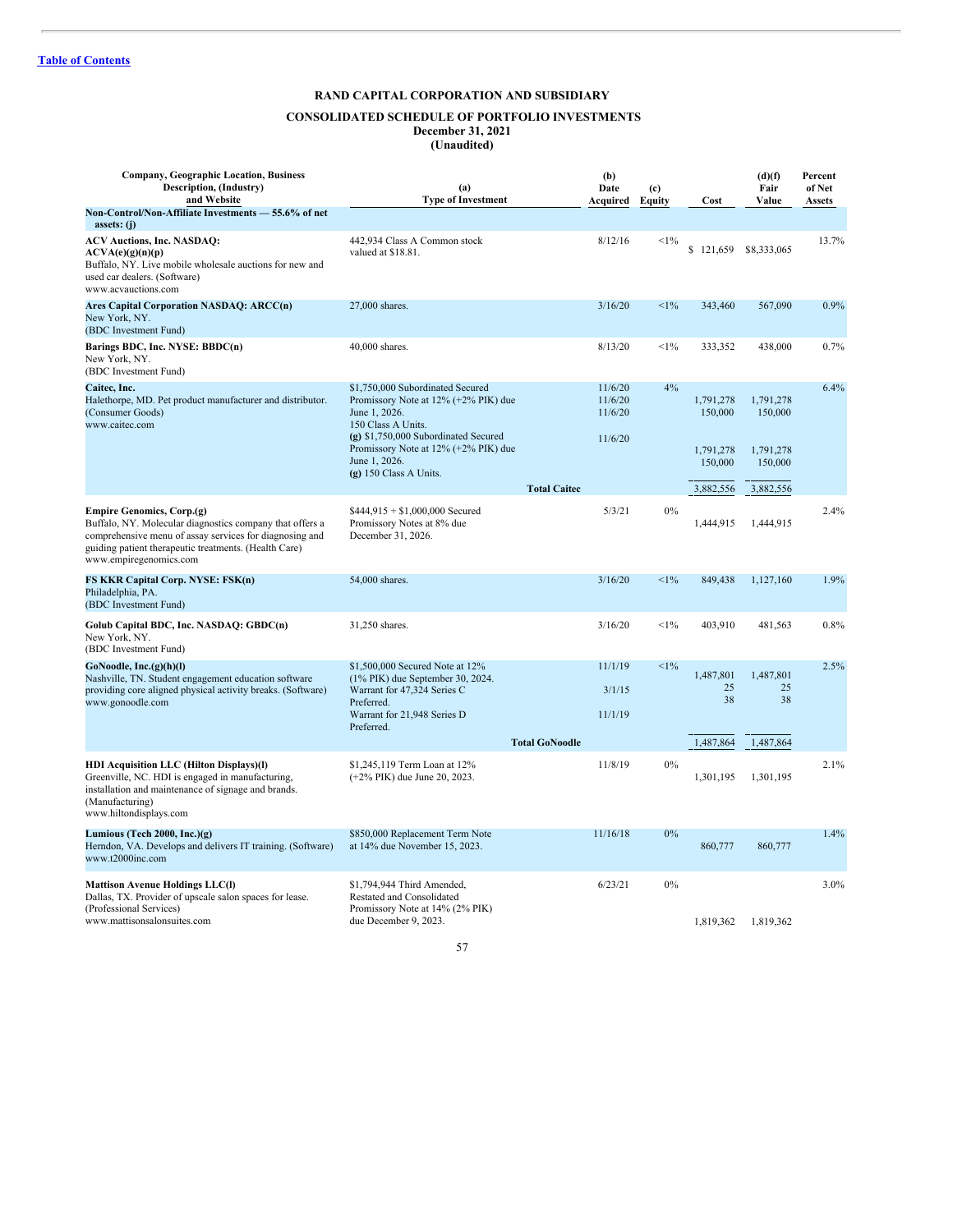# **CONSOLIDATED SCHEDULE OF PORTFOLIO INVESTMENTS December 31, 2021 (Continued)**

**(Unaudited)**

| <b>Company, Geographic Location, Business</b><br>Description, (Industry)<br>and Website                                                                                                          | (a)<br><b>Type of Investment</b>                                                                                                                                                                                                        | (b)<br>Date<br>Acquired                     | (c)<br><b>Equity</b> | Cost                              | (d)(f)<br>Fair<br>Value    | Percent<br>of Net<br><b>Assets</b> |
|--------------------------------------------------------------------------------------------------------------------------------------------------------------------------------------------------|-----------------------------------------------------------------------------------------------------------------------------------------------------------------------------------------------------------------------------------------|---------------------------------------------|----------------------|-----------------------------------|----------------------------|------------------------------------|
| Nailbiter, Inc.<br>Reston, VA. Video-metrics data analytics supporting name<br>brand consumer products groups (CPG) shopping<br>behavioral insight. (Professional Services)<br>www.nailbiter.com | \$2,250,000 Membership Interest of USB Focus<br>Fund Nailbiter I, LLC with economic interest of<br>\$2,250,000 Subordinated Secured Promissory Note<br>at 10% due November 23, 2024.<br>Warrants for Preferred stock of Nailbiter, Inc. | 11/22/21                                    | $<1\%$               | 2,250,000                         | 2,250,000                  | 3.7%                               |
| OnCore Golf Technology, Inc.(e)(g)<br>Buffalo, NY. Patented and proprietary golf balls utilizing<br>technology and innovation.<br>(Consumer Product)<br>www.oncoregolf.com                       | 300,483 Preferred AA.                                                                                                                                                                                                                   | 11/30/18                                    | 3%                   | 752,712                           | 300,000                    | 0.5%                               |
| Open Exchange, Inc.(e)(g)<br>(Formerly KnowledgeVision Systems, Inc.)                                                                                                                            | 397,899 Series C Preferred.<br>397,899 Common.                                                                                                                                                                                          | 11/13/13<br>10/22/19                        | 3%                   | 1,193,697<br>208,243              | 2,785,000<br>2,785,000     | 9.2%                               |
| Lincoln, MA. Online presentation and training software.<br>(Software)<br>www.openexc.com                                                                                                         | <b>Total Open Exchange</b>                                                                                                                                                                                                              |                                             |                      | 1,401,940                         | 5,570,000                  |                                    |
| <b>Owl Rock Capital Corporation NYSE:ORCC(n)</b><br>New York, NY.<br>(BDC Investment Fund)                                                                                                       | 30,000 shares.                                                                                                                                                                                                                          | 3/16/20                                     | $< 1\%$              | 347,067                           | 427,600                    | 0.7%                               |
| PennantPark Investment Corporation NASDAQ:<br>PNNT(n)<br>New York, NY.<br>(BDC Investment Fund)                                                                                                  | 195,000 shares.                                                                                                                                                                                                                         | 8/13/20                                     | $<1\%$               | 892,212                           | 1,345,500                  | 2.2%                               |
| PostProcess Technologies, Inc.(e)(g)<br>Buffalo, NY. Provides innovative solutions for the post-<br>processing of additive manufactured 3D parts.<br>(Manufacturing) www.postprocess.com         | 360,002 Series A1 Preferred.                                                                                                                                                                                                            | 11/1/19                                     | $<1\%$               | 348,875                           | 348,875                    | 0.6%                               |
| Rheonix, Inc.(e)<br>Ithaca, NY. Developer of fully automated microfluidic<br>based molecular assay and diagnostic testing devices.<br>(Health Care)<br>www.rheonix.com                           | 9,676 Common.<br>$(g)$ 1,839,422 Series A Preferred.<br>$(g)$ 50,593 Common.<br>$(g)$ 589,420 Series B Preferred.<br><b>Total Rheonix</b>                                                                                               | 10/29/09<br>12/12/13<br>10/24/09<br>9/29/15 | 4%                   | 2,099,999<br>702,732<br>2,802,731 | --                         | $0.0\%$                            |
| SocialFlow, Inc.(e)(g)<br>New York, NY. Provides instant analysis of social<br>networks using a proprietary, predictive analytic algorithm                                                       | 1.049.538 Series B Preferred.<br>1,204,819 Series B-1 Preferred.<br>717,772 Series C Preferred.                                                                                                                                         | 4/5/13<br>4/8/14<br>6/26/15                 | 4%                   | 500,000<br>750,000<br>500,000     | 35,000<br>52,000<br>35,000 | $0.2\%$                            |
| to optimize advertising and publishing. (Software)<br>www.socialflow.com                                                                                                                         | <b>Total Social Flow</b>                                                                                                                                                                                                                |                                             |                      | 1,750,000                         | 122,000                    |                                    |
| Somerset Gas Transmission Company, LLC(e)(m)<br>Columbus, OH. Natural gas transportation.<br>(Oil and Gas) www.somersetgas.com                                                                   | 26.5337 Units.                                                                                                                                                                                                                          | 4/1/05                                      | 3%                   | 719,097                           | 500,000                    | 0.8%                               |
| TCG BDC, Inc. NASDAQ: CGBD(n)<br>New York, NY.<br>(BDC Investment Fund)                                                                                                                          | 86,000 shares.                                                                                                                                                                                                                          | 8/13/20                                     | $<1\%$               | 899,749                           | 1,181,067                  | 1.9%                               |
| <b>Subtotal Non-Control/Non-Affiliate Investments</b>                                                                                                                                            |                                                                                                                                                                                                                                         |                                             |                      | \$25,012,871                      | \$33,788,589               |                                    |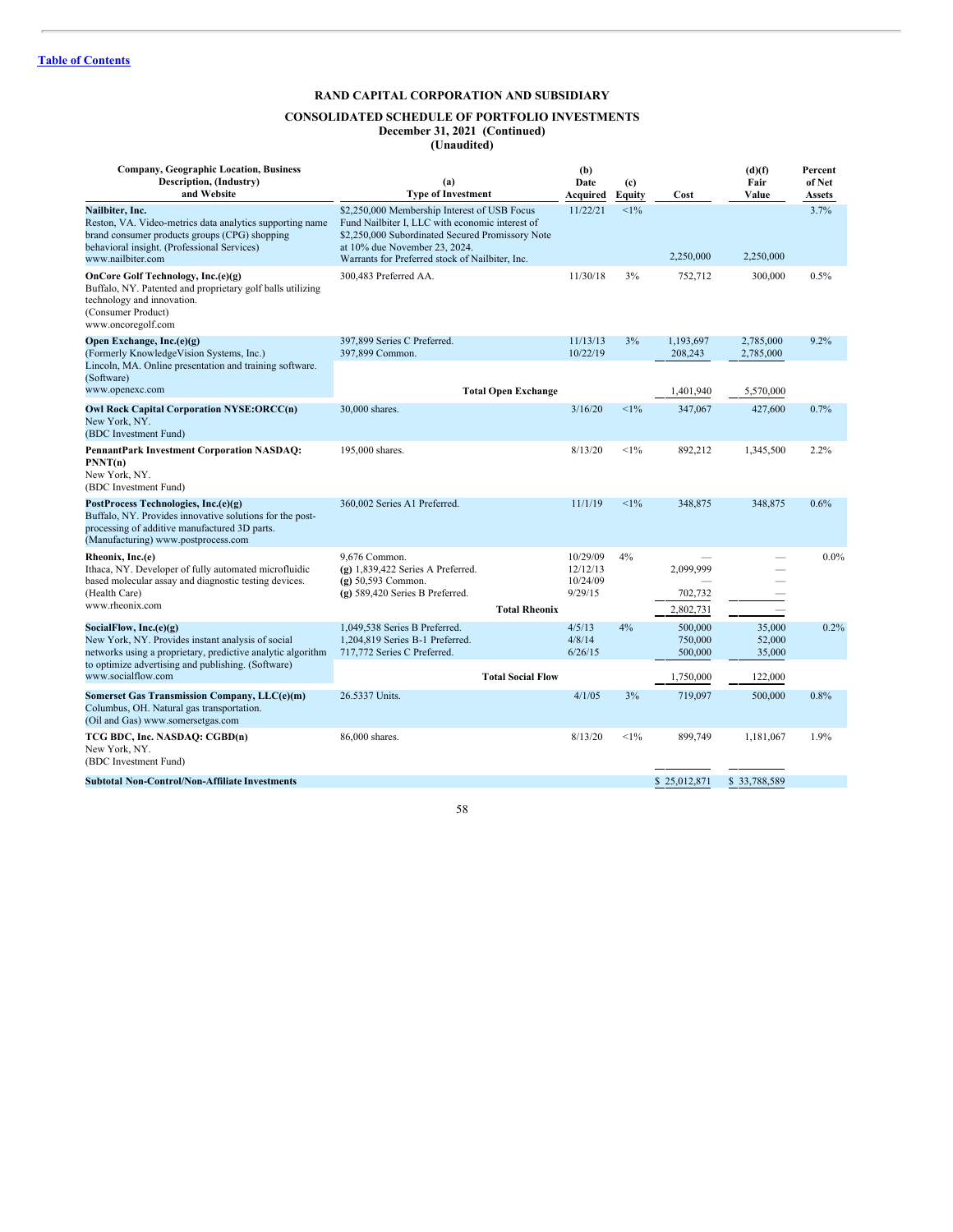#### **CONSOLIDATED SCHEDULE OF PORTFOLIO INVESTMENTS December 31, 2021 (Continued)**

**(Unaudited)**

| <b>Company, Geographic Location, Business</b><br>Description, (Industry)<br>and Website                                                                                                                                                        | (a)<br><b>Type of Investment</b>                                                                                                     | (b)<br>Date<br>Acquired | (c)<br>Equity | Cost                   | (d)(f)<br>Fair<br>Value | Percent<br>of Net<br><b>Assets</b> |
|------------------------------------------------------------------------------------------------------------------------------------------------------------------------------------------------------------------------------------------------|--------------------------------------------------------------------------------------------------------------------------------------|-------------------------|---------------|------------------------|-------------------------|------------------------------------|
| Affiliate Investments – 49.9% of net assets(k) Applied<br>Image, Inc.<br>Rochester NY. Global supplier of precision imaged optical<br>components and calibration standards for a wide range of<br>industries and applications. (Manufacturing) | \$1,750,000 Term Note at 10% due February 1, 2029.<br>Warrant for 1,167 shares.                                                      | 12/31/21<br>12/31/21    | 12%           | \$1,750,000            | \$1,750,000             | 2.9%                               |
| www.appliedimage.com                                                                                                                                                                                                                           | <b>Total Applied Imaging</b>                                                                                                         |                         |               | \$1,750,000            | \$1,750,000             |                                    |
| <b>BMP Swanson Holdco, LLC(g)(m)</b><br>Plano, TX. Designs, installs and maintains a variety of fire<br>protection systems.<br>(Professional Services)                                                                                         | \$1,600,000 Term Note at 12% due<br>September 4, 2026.<br>Preferred Membership Interest for 9.29%.                                   | 3/4/21<br>3/4/21        | 9%            | 1,600,000<br>233,333   | \$1,600,000<br>233,333  | 3.0%                               |
|                                                                                                                                                                                                                                                | <b>Total BMP Swanson</b>                                                                                                             |                         |               | 1,833,333              | 1,833,333               |                                    |
| Carolina Skiff LLC(g)(m)<br>Waycross, GA. Manufacturer of ocean fishing and pleasure<br>boats. (Manufacturing)<br>www.carolinaskiff.com                                                                                                        | 6.0825% Class A Common Membership Interest.                                                                                          | 1/30/04                 | 7%            | 15,000                 | 1,300,000               | 2.2%                               |
| <b>DSD Operating, LLC(m)</b><br>Duluth, GA. Design and renovate auto dealerships.<br>(Automotive)<br>www.dsdteam.com                                                                                                                           | \$2,745,000 Term Note at 12% (+2% PIK) due<br>September 30, 2026.<br>1,067 Class A Preferred shares.<br>1,067 Class B Common shares. | 9/30/21                 | 11%           | 2,759,183<br>1,067,500 | 2,759,183<br>1,067,500  | 6.3%                               |
|                                                                                                                                                                                                                                                | <b>Total DSD</b>                                                                                                                     |                         |               | 3,826,683              | 3,826,683               |                                    |
| Filterworks Acquisition USA, LLC DBA Autotality(l)(m)<br>Deerfield Beach, FL. Provides spray booth equipment, frame<br>repair machines and paint booth filter services for collision                                                           | \$2,283,702 Term Note at 12% (+2% PIK), modified to<br>$4\%$ (+10% PIK) through March 31,<br>2022 due December 4, 2023.              | 11/8/19<br>12/28/21     | 9%            | 2,446,617              | 2,446,617               | 4.5%                               |
| shops. (Automotive)<br>www.autotality.com                                                                                                                                                                                                      | 626 Class A Units.<br><b>Total Filterworks</b>                                                                                       |                         |               | 626,243<br>3,072,860   | 256,994                 |                                    |
| ITA Acquisition, LLC(m)                                                                                                                                                                                                                        | \$1,900,000 Term Note at 12% (+2% PIK) due                                                                                           | 6/22/21                 | 24%           |                        | 2,703,611               | 5.9%                               |
| Ormond Beach, FL. Blind and shade manufacturing.<br>(Manufacturing)<br>www.itainc.com                                                                                                                                                          | June 21, 2026.<br>(g) \$1,500,000 Term Note at $12\%$ (+2% PIK)<br>due June 21, 2026.                                                | 6/22/21                 |               | 1,920,459<br>1,516,152 | 1,920,459<br>1,516,152  |                                    |
|                                                                                                                                                                                                                                                | (g) 500 Class A Preferred Units and 500<br>Class B Common Units.                                                                     | 6/22/21                 |               | 500,000                | 125,000                 |                                    |
|                                                                                                                                                                                                                                                | <b>Total ITA</b>                                                                                                                     |                         |               | 3,936,611              | 3,561,611               |                                    |
| Knoa Software, Inc.(e)(g)<br>New York, NY. End user experience management and<br>performance (EMP) solutions<br>utilizing enterprise applications. (Software)                                                                                  | 973.533 Series A-1 Convertible Preferred.<br>1,876,922 Series B Preferred.                                                           | 11/20/12<br>6/9/14      | 7%            | 750,000<br>479,155     | 479,155                 | 0.8%                               |
| www.knoa.com                                                                                                                                                                                                                                   | <b>Total Knoa</b>                                                                                                                    |                         |               | 1,229,155              | 479,155                 |                                    |
| Mezmeriz, Inc.(e)(g)<br>Ithaca, NY. Technology company developing novel reality<br>capture tools for 3D mapping, reality modeling, object tracking<br>and classification. (Electronics Developer)<br>www.mezmeriz.com                          | 1,554,565 Series Seed Preferred.                                                                                                     | 5/14/15                 | 12%           | 742,850                |                         | $0.0\%$                            |
| Microcision LLC(g)<br>Pennsauken Township, NJ. Manufacturer of precision<br>machined medical implants, components and assemblies.<br>(Manufacturing)<br>www.microcision.com                                                                    | Membership Interest Purchase Warrant for 5%.                                                                                         | 1/10/20                 | 5%            | 110,000                | 85,000                  | 0.1%                               |
| New Monarch Machine Tool, Inc.(e)(g)<br>Cortland, NY. Manufactures and services vertical/horizontal<br>machining centers. (Manufacturing)<br>www.monarchmt.com                                                                                 | 22.84 Common.                                                                                                                        | 1/17/08                 | 15%           | 22,841                 |                         | $0.0\%$                            |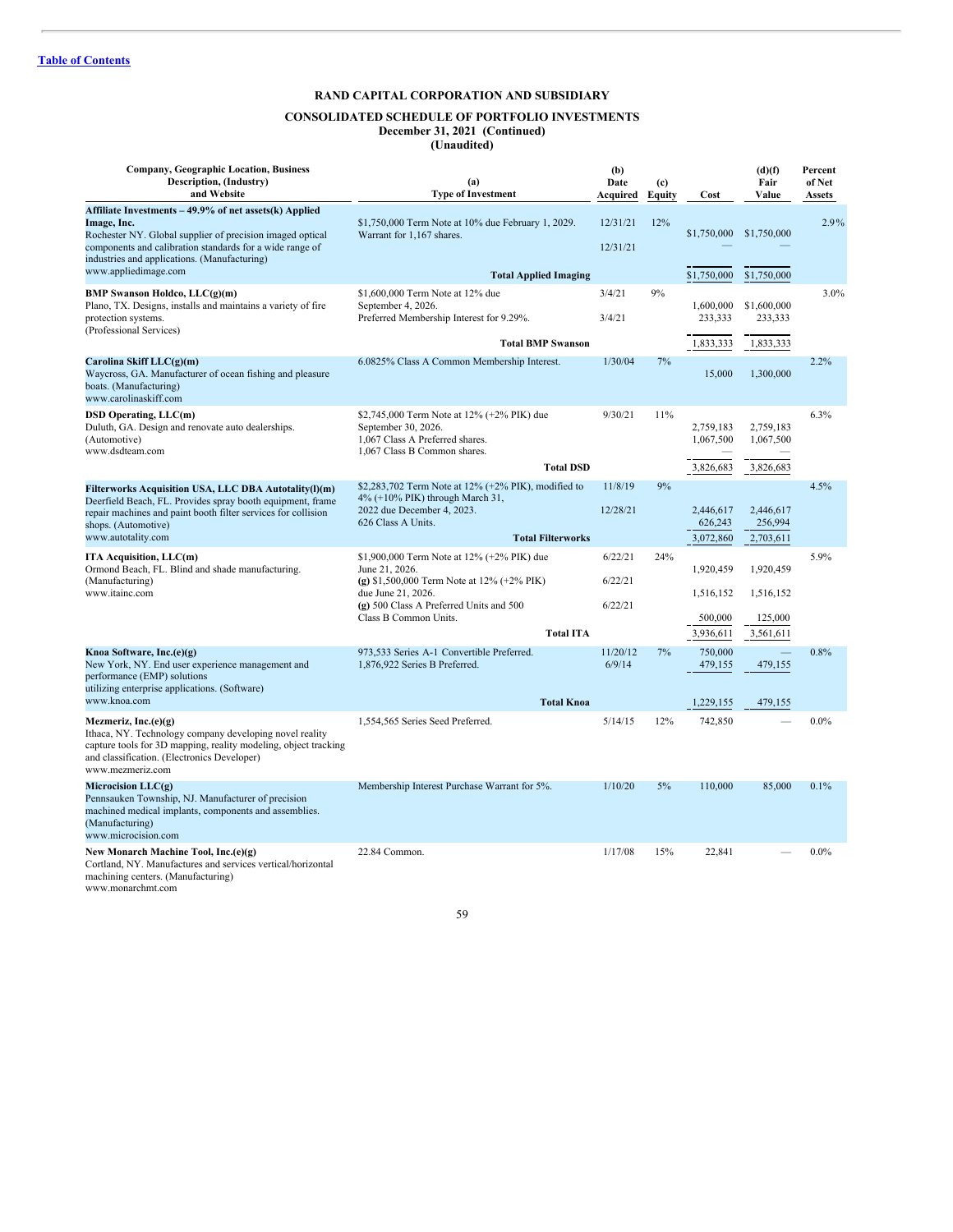## **CONSOLIDATED SCHEDULE OF PORTFOLIO INVESTMENTS December 31, 2021 (Continued) (Unaudited)**

**Company, Geographic Location, Business Description, (Industry) and Website (a) Type of Investment (b) Date Acquired (c) Equity Cost (d)(f) Fair Value Percent of Net Assets SciAps, Inc.(e)(g)** Woburn, MA. Instrumentation company producing portable analytical devices using XRF, LIBS and RAMAN spectroscopy to identify compounds, minerals, and elements. (Manufacturing) www.sciaps.com 187,500 Series A Preferred. 274,299 Series A1 Convertible Preferred. 117,371 Series B Convertible Preferred. 113,636 Series C Convertible Preferred. 369,698 Series C1 Convertible Preferred. 147,059 Series D Convertible Preferred. Warrant to purchase Series D-1 Preferred. \$1,500,000 Second Amended and Restated Secured Subordinated Promissory Note at 12% due August 20, 2024. 7/12/13 4/4/14 8/31/15 4/7/16 4/7/16 5/9/17 5/9/17 8/20/21 6% 1,500,000 504,710 250,000 175,000 399,274 250,000 45,000 1,480,000 210,000 96,000 124,000 84,000 207,000 250,000— 1,480,000 4.0% **Total SciAps** 4,603,984 2,451,000 **Seybert's Billiards Corporation** Coldwater, MI. Billiard supplies. (Consumer Product) www.seyberts.com \$1,900,000 Term Note at 12% (+2% PIK) due January 19, 2026. Warrant for 4%. **(g)** \$1,400,000 Term Note at 12% (+2% PIK) due January 19, 2026. Warrant for 4%. 11/22/21 1/19/21 1/19/21 1/19/21 8% 1,907,775 25,000 1,406,690 25,000 1,907,775 25,000 1,406,690 25,000 5.5% **Total Seybert's** 3,364,465 3,364,465 **Tilson Technology Management, Inc.(g)** Portland, ME. Provides network deployment construction and information system services management for cellular, fiber optic and wireless systems providers. Its affiliated entity, SQF, LLC is a CLEC supporting small cell 5G deployment. (Professional Services) www.tilsontech.com \*120,000 Series B Preferred. \*21,391 Series C Preferred. \*70,176 Series D Preferred. \*15,385 Series E Preferred. 211,567 SQF Hold Co. Common. 23,077 Series F Preferred. 1/20/15 9/28/16 9/29/17 3/15/19 3/15/19 6/15/20 9% 600,000 200,000 800,000 500,012— 750,003 3,900,000 695,000 2,280,000 500,012 800,000 750,003 14.7% **Total Tilson** 2,850,015 8,925,015 \*2.5% dividend payable quarterly. **Subtotal Affiliate Investments** \$27,357,797 \$30,279,873 **TOTAL INVESTMENTS – 105.5%** \$52,370,668 \$64,068,462 **LIABILITIES IN EXCESS OF OTHER ASSETS – (5.5%)** (3,323,046) **NET ASSETS – 100%** \$60,745,416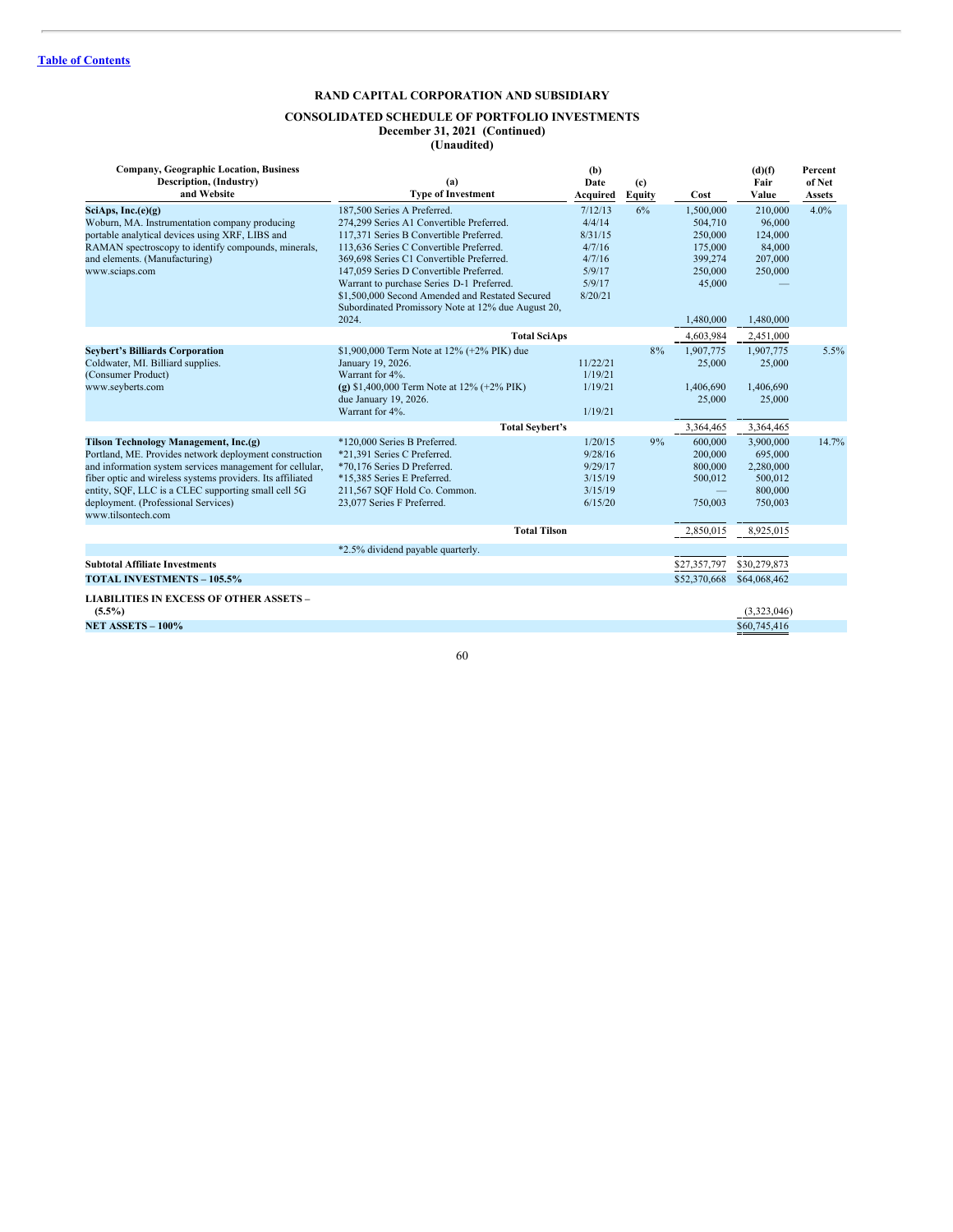### **CONSOLIDATED SCHEDULE OF PORTFOLIO INVESTMENTS December 31, 2021 (Continued) (Unaudited)**

#### **Notes to the Consolidated Schedule of Portfolio Investments**

- At December 31, 2021, restricted securities represented 78% of the fair value of the investment portfolio. Restricted securities are subject to one or more restrictions on resale and are not freely marketable. Type of investment for equity position is in the form of shares unless otherwise noted as units or interests, i.e., preferred shares, common shares.
- (b) The Date Acquired column indicates the date on which the Corporation first acquired an investment.
- (c) Each equity percentage estimates the Corporation's ownership interest in the applicable portfolio investment. The estimated ownership is calculated based on the percent of outstanding voting securities held by the Corporation or the potential percentage of voting securities held by the Corporation upon exercise of warrants or conversion of debentures, or other available data. If applicable, the symbol "<1%" indicates that the Corporation holds an equity interest of less than one percent.
- (d) The Corporation's investments are carried at fair value in accordance with Financial Accounting Standards Board (FASB) Accounting Standards Codification (ASC) 820 "Fair Value Measurements and Disclosures," which defines fair value and establishes guidelines for measuring fair value. At December 31, 2021, ASC 820 designates 78% of the Corporation's investments as "Level 3" assets. Under the valuation policy of the Corporation, unrestricted publicly traded securities are valued at the average closing price for these securities for the last three trading days of the reporting period. Restricted securities are subject to restrictions on resale and are valued at fair value as determined by our external investment advisor Rand Capital Management, LLC ("RCM") and submitted to the Board of Directors for approval. Fair value is considered to be the amount that the Corporation may reasonably expect to receive for portfolio securities when sold on the valuation date. Valuations as of any particular date, however, are not necessarily indicative of amounts which may ultimately be realized as a result of future sales or other dispositions of securities and these favorable or unfavorable differences could be material. Among the factors considered in determining the fair value of restricted securities are the financial condition and operating results, projected operations, and other analytical data relating to the investment. Also considered are the market prices for unrestricted securities of the same class (if applicable) and other matters which may have an impact on the value of the portfolio company (see Note 3. "Investments" to the Consolidated Financial Statements).
- (e) These investments are non-income producing. All other investments are income producing. Non-income producing investments have not generated cash payments of interest or dividends including LLC tax-related distributions within the last twelve months or are not expected to do so going forward. If a debt or a preferred equity investment fails to make its most recent payment, then the investment will also be classified as non-income producing.
- (f) As of December 31, 2021, the total cost of investment securities was approximately \$52.4 million. Net unrealized appreciation was approximately \$11.7 million, which was comprised of \$21.2 million of unrealized appreciation of investment securities and (\$9.5) million of unrealized depreciation of investment securities. At December 31, 2021, the aggregate gross unrealized gain for federal income tax purposes was \$20.6 million and the aggregate gross unrealized loss for federal income tax purposes was (\$9.6) million. The net unrealized gain for federal income tax purposes was \$11.0 million based on a tax cost of \$53.0 million.
- (g) Rand Capital investment held by Rand Capital Sub LLC.
- (h) Reduction in cost and value from previously reported balances reflects current principal repayment.
- (i) Represents interest due (amounts over \$50,000) from investments included as interest receivable on the Corporation's Consolidated Statements of Financial Position.
- (j) Non-Control/Non-Affiliate Investments are investments that are neither Control Investments nor Affiliate Investments.
- (k) Affiliate Investments are defined by the Investment Company Act of 1940, as amended ("1940 Act"), as those Non-Control investments in companies in which between 5% and 25% of the voting securities are owned by the Corporation.
- (l) Payment in kind (PIK) represents earned interest that is added to the cost basis of the investment and due at maturity. The amount of PIK earned is included in the interest rate detailed in the "Type of Investment" column, unless it has been noted with a  $(+)$ , in which case the PIK is in addition to the face amount of interest due on the security.
- (m) Equity holdings are held in a wholly owned (100%) "blocker corporation" of Rand Capital Corporation or Rand Capital Sub LLC for federal income tax and Regulated Investment Company (RIC) compliance.
- (n) Publicly traded company.
- (o) Control Investments are defined by the 1940 Act as investments in companies in which more than 25% of the voting securities are owned by the Corporation or where greater than 50% of the board representation is maintained.
- (p) Subsequent to December 31, 2021, ACV Auction's (ACVA) public market share price had a trading range on NASDAQ of \$10.30 to \$19.73 for the period of January 1st to February 28th, 2022. The Corporation's value per share on December 31, 2021 was \$18.81.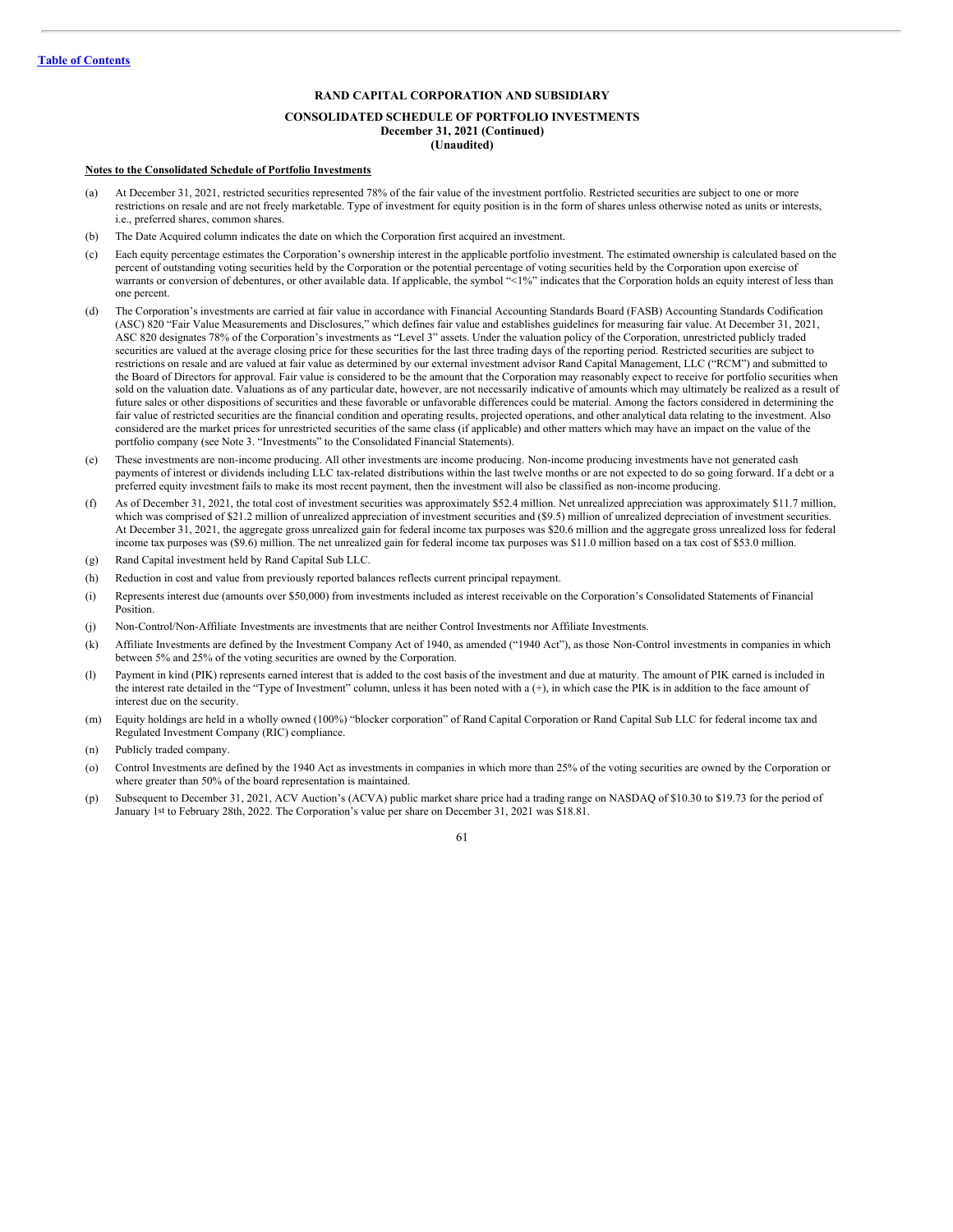## **CONSOLIDATED SCHEDULE OF PORTFOLIO INVESTMENTS December 31, 2021 (Continued)**

**(Unaudited)**

# **Investments in and Advances to Affiliates**

| Company                                                               | <b>Type of Investment</b>                                                                                                            | January 1,<br>2021, Fair<br>Value | Net<br>Change in<br>Unrealized<br>Appreciation<br>(Depreciation) | <b>Gross</b><br><b>Additions</b><br>(1) | <b>Gross</b><br><b>Reductions</b><br>(2)    | December 31.<br><b>2021 Fair</b><br>Value | Net<br><b>Realized</b><br>(Losses)<br>Gains | Amount of<br>Interest/<br>Dividend/<br>Fee<br>Income<br>(3) |
|-----------------------------------------------------------------------|--------------------------------------------------------------------------------------------------------------------------------------|-----------------------------------|------------------------------------------------------------------|-----------------------------------------|---------------------------------------------|-------------------------------------------|---------------------------------------------|-------------------------------------------------------------|
| <b>Control Investments:</b>                                           |                                                                                                                                      |                                   |                                                                  |                                         |                                             |                                           |                                             |                                                             |
| <b>Empire Genomics Corp.</b>                                          | \$444,915 Secured Promissory Note at 8% due<br>December 31, 2026.<br>1,576,499 common shares.<br><b>Total Empire</b>                 | S                                 | \$.                                                              | \$<br>444,915<br>157,655<br>602,570     | (S)<br>444,915)<br>(157, 655)<br>(602, 570) | s                                         | (\$308,676)<br>(308, 676)                   | s<br>23,068<br>23,068                                       |
|                                                                       | <b>Total Control Investments</b>                                                                                                     |                                   | S                                                                | 602,570<br>\$                           | (S)<br>602,570)                             | -                                         | (\$308,676)                                 | 23,068<br>s                                                 |
| <b>Affiliate Investments:</b>                                         |                                                                                                                                      |                                   |                                                                  |                                         |                                             |                                           |                                             |                                                             |
| <b>Applied Image Inc.</b>                                             | \$1,750,000 Term Note at 10% due<br>December 28, 2028.<br>Warrant for 1,167 shares.                                                  | S                                 | \$                                                               | \$1,750,000                             | S                                           | s<br>1,750,000                            | \$                                          | s<br>17,500                                                 |
|                                                                       | <b>Total Applied Image</b>                                                                                                           |                                   |                                                                  | 1,750,000                               |                                             | 1,750,000                                 |                                             | 17,500                                                      |
| <b>BMP Swanson Holdco, LLC</b>                                        | \$1,600,000 Term Note at 12% due<br>September 4, 2026.<br>Preferred Membership Interest for 9.29%.                                   |                                   |                                                                  | 1,600,000<br>233,333                    |                                             | 1,600,000<br>233,333                      |                                             | 166,623<br>$\overline{\phantom{a}}$                         |
|                                                                       | <b>Total BMP Swanson</b>                                                                                                             |                                   |                                                                  | 1,833,333                               |                                             | 1,833,333                                 |                                             | 166,623                                                     |
| Carolina Skiff LLC                                                    | 6.0825% Class A Common Membership<br>interest.                                                                                       | 1,500,000                         | (200,000)                                                        |                                         |                                             | 1,300,000                                 | $\overline{\phantom{0}}$                    | 214,265                                                     |
| ClearView Social, Inc.                                                | 312,500 Series Seed Plus Preferred.                                                                                                  | 200,000                           |                                                                  |                                         | (200,000)                                   |                                           | 135,430                                     |                                                             |
| <b>DSD Operating, LLC</b>                                             | \$2,745,000 Term Note at 12% (+2%<br>PIK) due September 30, 2026.<br>1,067 Class A Preferred shares.<br>1,067 Class B Common shares. |                                   |                                                                  | 2,759,183<br>1,067,500                  |                                             | 2,759,183<br>1,067,500                    |                                             | 103,089                                                     |
|                                                                       | <b>Total DSD</b>                                                                                                                     |                                   | ÷                                                                | 3,826,683                               |                                             | 3,826,683                                 | $\equiv$                                    | 103,089                                                     |
| <b>Filterworks Acquisition USA, LLC</b>                               | \$2,283,702 Term Note at 12%.<br>562.5 Class A Units.                                                                                | 2,349,831<br>562,500              | (369, 249)                                                       | 96,786<br>63,743                        |                                             | 2,446,617<br>256,994                      |                                             | 336,090                                                     |
|                                                                       | <b>Total Filterworks</b>                                                                                                             | 2,912,331                         | (369, 249)                                                       | 160,529                                 |                                             | 2,703,611                                 |                                             | 336,090                                                     |
| <b>ITA Acquisition LLC</b>                                            | \$1,900,000 Term Note at 12% (+2%<br>PIK) due June 22, 2026.<br>(g) \$1,500,000 Term Note at 12% (+2%)                               |                                   |                                                                  | 1,920,459                               |                                             | 1,920,459                                 |                                             | 147,049                                                     |
|                                                                       | PIK) due June 22, 2026.<br>(g) 500 Class A Preferred Units and 500<br>Class B Common Units.                                          |                                   |                                                                  | 1,516,152                               |                                             | 1,516,152<br>125,000                      |                                             | 118,220                                                     |
|                                                                       |                                                                                                                                      |                                   | (375,000)                                                        | 500,000                                 |                                             |                                           |                                             | 14,096                                                      |
|                                                                       | <b>Total ITA</b>                                                                                                                     |                                   | (375,000)                                                        | 3,936,611                               |                                             | 3,561,611                                 |                                             | 279,365                                                     |
| Knoa Software, Inc.                                                   | 973,533 Series A-1 Convertible Preferred.<br>1,876,922 Series B Preferred.                                                           | 544,860<br>479,155                | (544, 860)                                                       |                                         |                                             | 479,155                                   |                                             | 87,771                                                      |
|                                                                       | <b>Total Knoa</b>                                                                                                                    | 1,024,015                         | (544, 860)                                                       |                                         |                                             | 479,155                                   |                                             | 87,771                                                      |
| Mezmeriz, Inc.                                                        | 1,554,565 Series Seed Preferred.                                                                                                     |                                   |                                                                  |                                         |                                             |                                           |                                             |                                                             |
| <b>Microcision LLC</b>                                                | \$1,500,000 Subordinated Promissory<br>Note at 10%.<br>Membership Interest Purchase Warrant<br>for 5%.                               | 1,411,997                         |                                                                  | 88,003                                  | (1,500,000)                                 |                                           | 57,215                                      | 126,711                                                     |
|                                                                       |                                                                                                                                      | 95,000                            | (10,000)                                                         |                                         |                                             | 85,000                                    | $\qquad \qquad -$                           |                                                             |
|                                                                       | <b>Total Microcision</b>                                                                                                             | 1,506,997                         | (10,000)                                                         | 88,003                                  | (1,500,000)                                 | 85,000                                    | 57,215                                      | 126,711                                                     |
| New Monarch Machine Tool, Inc.<br><b>OnCore Golf Technology, Inc.</b> | 22.84 Common.<br>300,483 Series AA Preferred                                                                                         | 22,841<br>300,000                 | (22, 841)                                                        |                                         | (300,000)                                   |                                           |                                             |                                                             |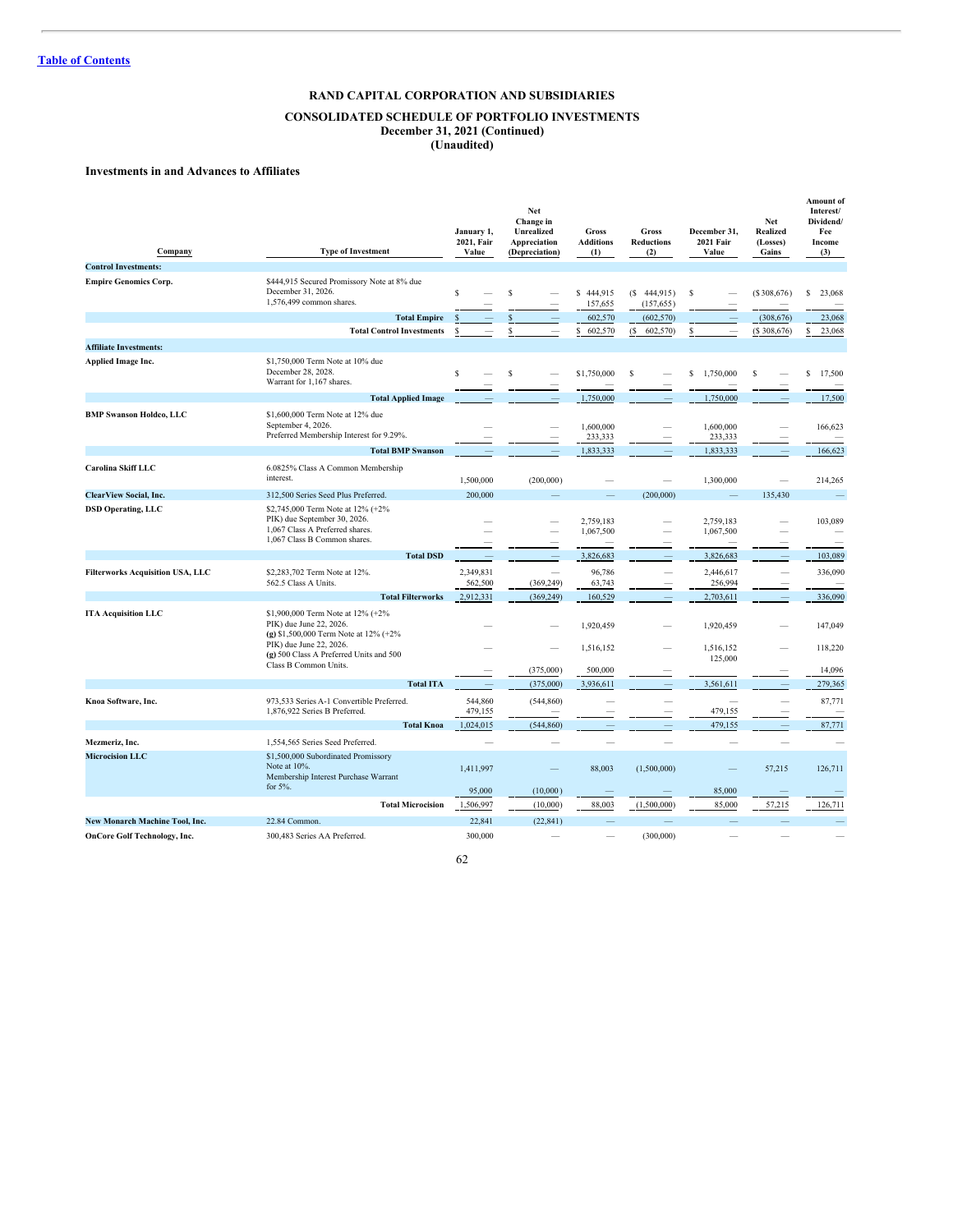## **CONSOLIDATED SCHEDULE OF PORTFOLIO INVESTMENTS December 31, 2021 (Continued) (Unaudited)**

| Company                                      | <b>Type of Investment</b>                                                                                                                                                                                                                                                                                                                               | January 1,<br>2021. Fair<br>Value                                 | Net<br>Change in<br>Unrealized<br>Appreciation<br>(Depreciation) | <b>Gross</b><br><b>Additions</b><br>(1)    | <b>Gross</b><br><b>Reductions</b><br>(2) | December 31,<br>2021 Fair<br>Value                                        | Net<br><b>Realized</b><br>(Losses)<br>Gains | <b>Amount</b> of<br>Interest/<br>Dividend/<br>Fee<br>Income<br>(3) |
|----------------------------------------------|---------------------------------------------------------------------------------------------------------------------------------------------------------------------------------------------------------------------------------------------------------------------------------------------------------------------------------------------------------|-------------------------------------------------------------------|------------------------------------------------------------------|--------------------------------------------|------------------------------------------|---------------------------------------------------------------------------|---------------------------------------------|--------------------------------------------------------------------|
| SciAps, Inc.                                 | 187,500 Series A Preferred.<br>274,299 Series A-1 Convertible Preferred.<br>117,371 Series B Convertible Preferred.<br>113.636 Series C Convertible Preferred.<br>369,698 Series C-1 Convertible Preferred.<br>147,059 Series D Convertible Preferred.<br>Warrant to Purchase Series D-1 Preferred.<br>\$1,500,000 Subordinated Promissory Note at 12%. | 250,000<br>1,465,000                                              | 210,000<br>96,000<br>124,000<br>84,000<br>207,000                | 15,000                                     |                                          | 210,000<br>96,000<br>124,000<br>84,000<br>207,000<br>250,000<br>1,480,000 |                                             | 215,000                                                            |
|                                              | <b>Total SciAps</b>                                                                                                                                                                                                                                                                                                                                     | 1,715,000                                                         | 721,000                                                          | 15,000                                     |                                          | 2,451,000                                                                 |                                             | 215,000                                                            |
| <b>Seybert's Billiards</b><br>Corporation    | \$1,400,000 Term Note at 12% (+2% PIK)<br>due January 19, 2026.<br>Warrant for 4%.<br>(g) \$1,400,000 Term Note at 12% $(+2\%$<br>PIK) due January 19, 2026.<br>Warrant for 4%.                                                                                                                                                                         |                                                                   |                                                                  | 1,907,774<br>25,000<br>1,406,690<br>25,000 |                                          | 1,907,774<br>25,000<br>1,406,690<br>25,000                                |                                             | 209,904<br>201,922                                                 |
|                                              | <b>Total Sevbert's</b>                                                                                                                                                                                                                                                                                                                                  |                                                                   |                                                                  | 3,364,464                                  |                                          | 3,364,464                                                                 |                                             | 411,826                                                            |
| <b>Tilson Technology</b><br>Management, Inc. | 120,000 Series B Preferred.<br>21.391 Series C Preferred.<br>70.176 Series D Preferred.<br>15,385 Series E Preferred.<br>23.077 Series F Preferred.<br>211,567 SQF Hold Co. Common.                                                                                                                                                                     | 1,950,000<br>347,604<br>1,140,360<br>500,012<br>750,003<br>22,036 | 1,950,000<br>347,396<br>1,139,640<br>777,964                     |                                            |                                          | 3,900,000<br>695,000<br>2,280,000<br>500,012<br>750,003<br>800,000        | $\overline{\phantom{0}}$                    | 52,500                                                             |
|                                              | <b>Total Tilson</b>                                                                                                                                                                                                                                                                                                                                     | 4,710,015                                                         | 4,215,000                                                        |                                            |                                          | 8,925,015                                                                 |                                             | 52,500                                                             |
|                                              | <b>Total Affiliate Investments</b>                                                                                                                                                                                                                                                                                                                      | \$13,891,199                                                      | 3,414,050<br>S                                                   | \$14,974,623                               | (S, 2,000,000)                           | \$30,279,872                                                              | 192,645<br>$\mathbf{s}$                     | \$2,010,740                                                        |
|                                              | Total Control and Affiliate Investments \$13,891,199                                                                                                                                                                                                                                                                                                    |                                                                   | 3,414,050<br>s                                                   | \$15,577,193 (\$2,602,570)                 |                                          | \$30,279,872 (\$116,031)                                                  |                                             | \$2,033,808                                                        |

This schedule should be read in conjunction with the Corporation's Consolidated Financial Statements, including the Notes to the Consolidated Financial Statements and the Consolidated Schedule of Portfolio Investments.

- (1) Gross additions include increases in the cost basis of investments resulting from new portfolio investments, follow on investments, capitalized interest and the accretion of discounts. Gross additions also include the movement of an existing portfolio company into this category and out of another category.
- (2) Gross reductions include decreases in the cost basis of investments resulting from principal repayments, sales, note conversions, the exchange of existing securities for new securities and the movement of an existing portfolio company out of this category and into another category.
- (3) Represents the total amount of interest, fees or dividends credited to income for the portion of the period an investment was included in "Control or Affiliate" categories, respectively.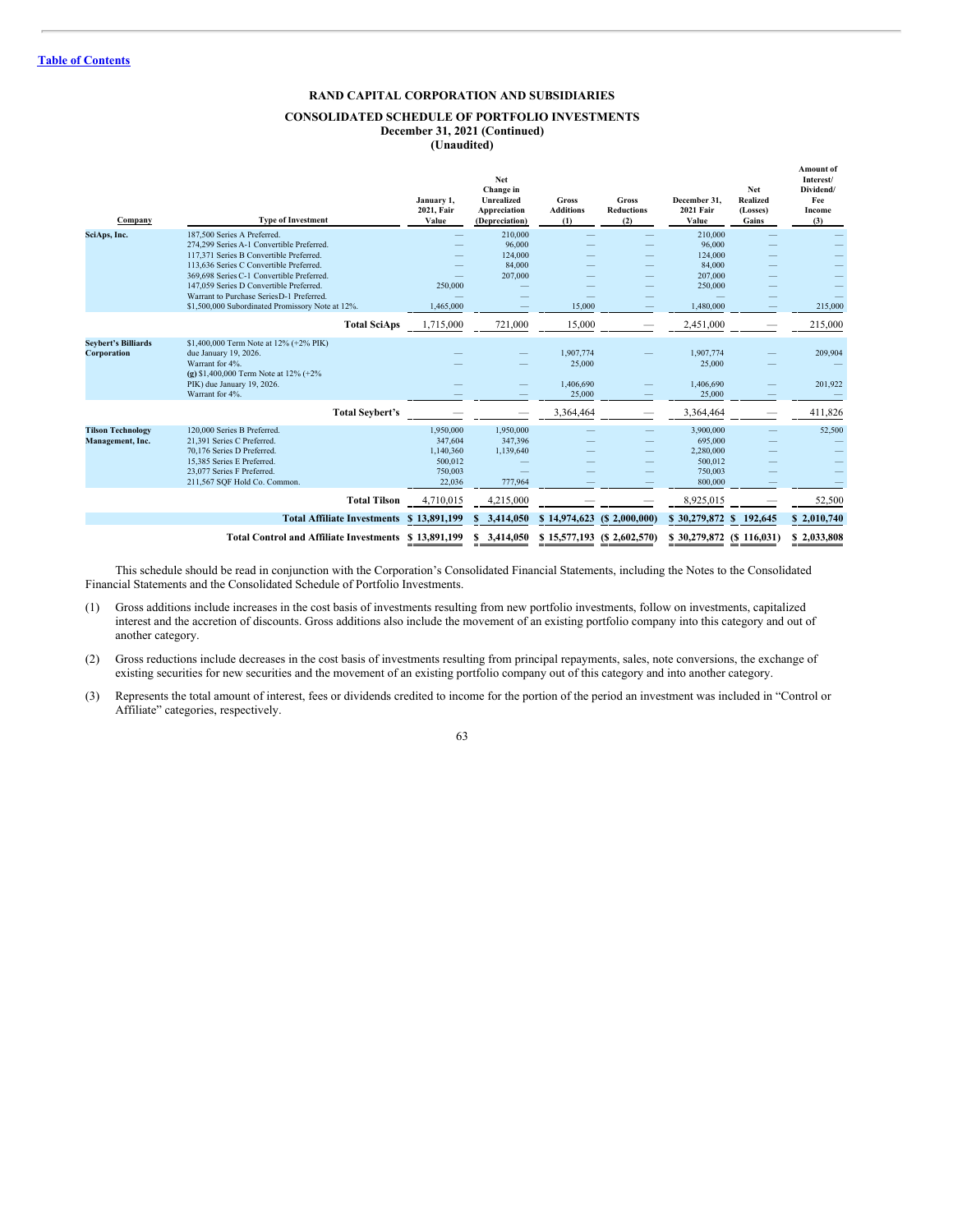# **CONSOLIDATED SCHEDULE OF PORTFOLIO INVESTMENTS December 31, 2021 (Continued)**

| <b>Percentage of Total</b>  |  |  |  |  |
|-----------------------------|--|--|--|--|
| Investments (at fair value) |  |  |  |  |
| as of December 31, 2021     |  |  |  |  |
| $26.3\%$                    |  |  |  |  |
| 23.1                        |  |  |  |  |
| 16.8                        |  |  |  |  |
| 11.8                        |  |  |  |  |
| 10.2                        |  |  |  |  |
| 8.7                         |  |  |  |  |
| 2.3                         |  |  |  |  |
| 0.8                         |  |  |  |  |
| $100\%$                     |  |  |  |  |
|                             |  |  |  |  |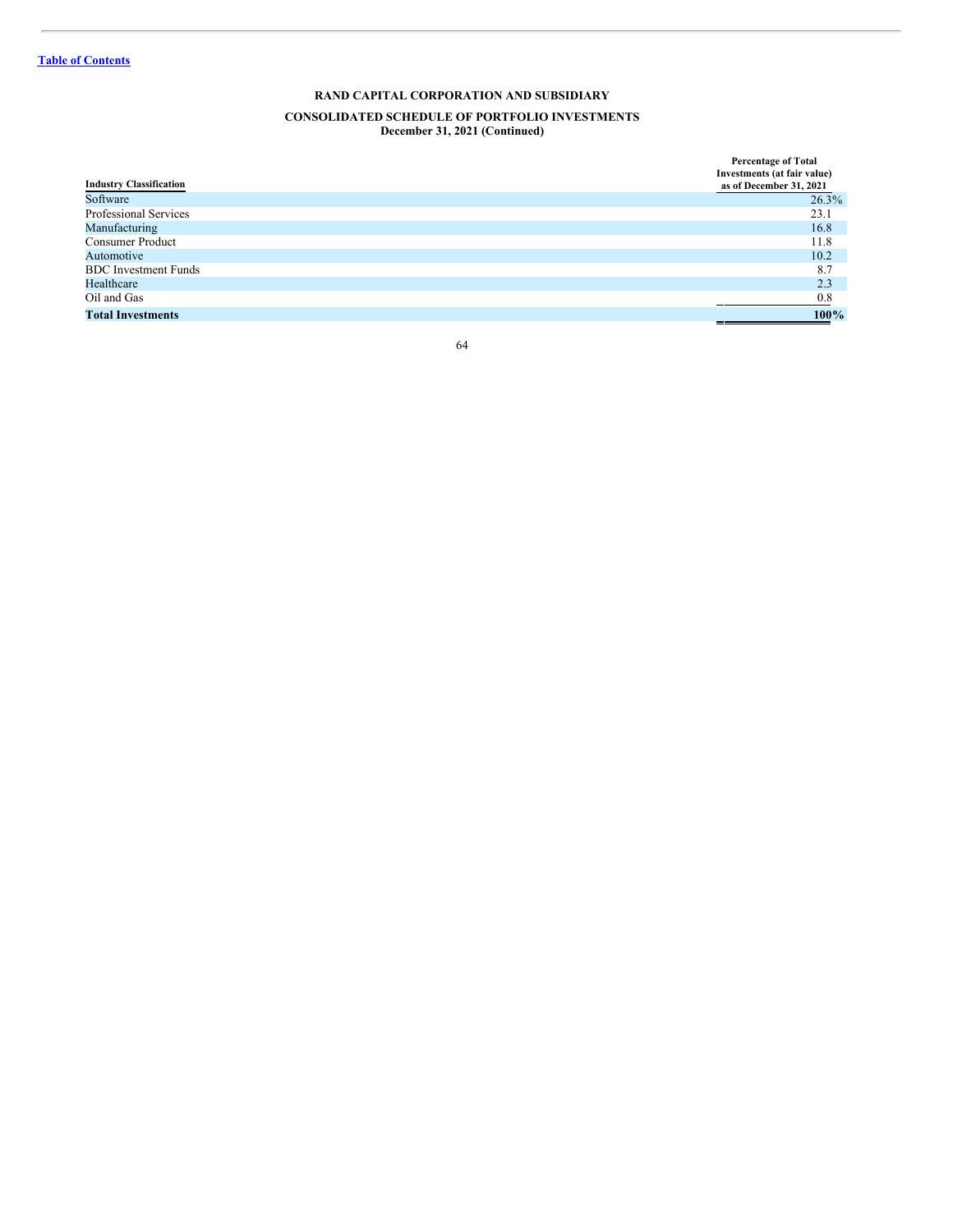## <span id="page-66-0"></span>**CONSOLIDATED SCHEDULE OF PORTFOLIO INVESTMENTS December 31, 2020**

| <b>Company, Geographic Location, Business</b><br>Description, (Industry)<br>and Website                                                                                                                                                  | (a)<br><b>Type of Investment</b>                                                                                                                                                                          | (b)<br>Date<br>Acquired       | (c)<br><b>Equity</b> | Cost                                     | (d)(f)<br>Fair<br>Value                    | Percent<br>of Net<br>Assets |
|------------------------------------------------------------------------------------------------------------------------------------------------------------------------------------------------------------------------------------------|-----------------------------------------------------------------------------------------------------------------------------------------------------------------------------------------------------------|-------------------------------|----------------------|------------------------------------------|--------------------------------------------|-----------------------------|
| Non-Control/Non-Affiliate Investments - 56.7% of net<br>asserts:(j)                                                                                                                                                                      |                                                                                                                                                                                                           |                               |                      |                                          |                                            |                             |
| ACV Auctions, Inc.(e)(g)<br>Buffalo, NY. Live mobile wholesale auctions for new and<br>used car dealers. (Software)<br>www.acvauctions.com                                                                                               | 1,181,160 Series A Preferred.                                                                                                                                                                             | 8/12/16                       | $1\%$                | \$163,000                                | \$6,531,815                                | 14.2%                       |
| Advantage $24/7$ LLC(g)<br>Williamsville, NY. Marketing program for wine and spirits<br>dealers. (Marketing Company)<br>www.advantage24-7.com                                                                                            | \$140,000 Term Note at 7% due January 1, 2022.                                                                                                                                                            | 1/1/19                        | $0\%$                | 55,000                                   | 55,000                                     | 0.1%                        |
| <b>Apollo Investment Corporation NASDAQ:</b><br>AINV(n) Public BDC<br>New York, NY.                                                                                                                                                      | 35,000 shares.                                                                                                                                                                                            | 3/16/20                       | $<1\%$               | 364,084                                  | 371,700                                    | 0.8%                        |
| Ares Capital Corporation NASDAQ: ARCC(n) Public<br>BDC<br>New York, NY.                                                                                                                                                                  | 27,000 shares.                                                                                                                                                                                            | 3/16/20                       | $<1\%$               | 343,460                                  | 451,800                                    | 1.0%                        |
| Barings BDC, Inc. NYSE:<br><b>BBDC(n)</b> Public BDC<br>New York, NY.                                                                                                                                                                    | 40,000 shares.                                                                                                                                                                                            | 8/13/20                       | $<1\%$               | 333,352                                  | 366,933                                    | 0.8%                        |
| Caitec Acquisition, Inc.<br>Halethorpe, MD. Pet product manufacturer. (Manufacturing)<br>www.caitec.com                                                                                                                                  | \$1,750,000 Subordinated Secured Promissory Note at<br>12% (+2% PIK) due June 1, 2026.<br>150 Class A Units.<br>(g) \$1,750,000 Subordinated Secured Promissory Note<br>at 12% (+2% PIK) due June 1, 2026 | 11/6/20<br>11/6/20<br>11/6/20 | 2%<br>2%             | 1,755,351<br>150,000                     | 1,755,351<br>150,000                       | 8.3%                        |
|                                                                                                                                                                                                                                          | $(g)$ 150 Class A Units.                                                                                                                                                                                  | 11/6/20                       |                      | 1,755,351<br>150,000                     | 1,755,351<br>150,000                       |                             |
|                                                                                                                                                                                                                                          | <b>Total Caitec</b>                                                                                                                                                                                       |                               |                      | 3,810,702                                | 3,810,702                                  |                             |
| Centivo Corporation(e)(g)<br>New York, NY. Tech-enabled health solutions company that<br>helps self-insured employers and their employees save<br>money and have a better experience. (Health Care)<br>www.centivo.com                   | 190,967 Series A-1 Preferred.<br>337,808 Series A-2 Preferred.<br>298,347 Series B Preferred.<br><b>Total Centivo</b>                                                                                     | 3/19/18<br>3/19/18<br>11/9/20 | $<1\%$               | 200,000<br>101,342<br>500,000<br>801,342 | 320,042<br>566,132<br>500,000<br>1,386,174 | 3.0%                        |
| <b>Empire Genomics, LLC(g)</b><br>Buffalo, NY. Molecular diagnostics company that offers a<br>comprehensive menu of assay services for diagnosing and<br>guiding patient therapeutic treatments. (Health Care)<br>www.empiregenomics.com | \$1,209,014 Senior Secured Convertible Term Notes at<br>10% due February 28, 2021.<br>\$444,915 Promissory Note at 9% due February 28,<br>2021.<br><b>Total Empire</b>                                    | 6/13/14<br>10/1/18            | $0\%$                | 1,308,675<br>444,915<br>1,753,590        | 157,654<br>444,915<br>602,569              | 1.3%                        |
| First Wave Technologies, Inc.(e)(g)<br>Batavia, NY. Sells First Crush automated pill crusher that<br>crushes and grinds pills for nursing homes and medical<br>institutions. (Health Care) www.firstwavetechnologies.com                 | 670,443.2 Class A Common.                                                                                                                                                                                 | 4/19/12                       | 2%                   | 661,563                                  | 33,000                                     | 0.1%                        |
| <b>FS KKR Capital Corp. NYSE:</b><br><b>FSK(n) Public BDC</b><br>Philadelphia, PA.                                                                                                                                                       | 25,000 shares.                                                                                                                                                                                            | 3/16/20                       | $<1\%$               | 338,980                                  | 412,417                                    | 0.9%                        |
| GiveGab, Inc.(e)(g)<br>Ithaca, NY. Nonprofit giving platform that provides an easy<br>and effective way for fundraising professionals to raise<br>money online. (Software)<br>www.givegab.com                                            | 5,084,329 Series Seed Preferred.                                                                                                                                                                          | 1/14/15                       | 4%                   | 616,221                                  | 616,221                                    | 1.3%                        |
| Golub Capital BDC, Inc. NASDAQ: GBDC(n) Public<br>BDC<br>New York, NY.                                                                                                                                                                   | 31,250 shares.                                                                                                                                                                                            | 3/16/20                       | $<1\%$               | 403,910                                  | 435,520                                    | 0.9%                        |
| GoNoodle, Inc.(g)(l)<br>Nashville, TN. Student engagement education software<br>providing core aligned physical activity breaks. (Software)<br>www.gonoodle.com                                                                          | \$1,500,000 Secured Note at 12% (1% PIK) due<br>September 30, 2024.<br>Warrant for 47,324 Series C Preferred.<br>Warrant for 21,948 Series D Preferred.<br><b>Total GoNoodle</b>                          | 11/1/19<br>3/1/15<br>11/1/19  | $<$ 1%               | 1,517,539<br>25<br>38<br>1,517,602       | 1,517,539<br>25<br>38<br>1,517,602         | 3.3%                        |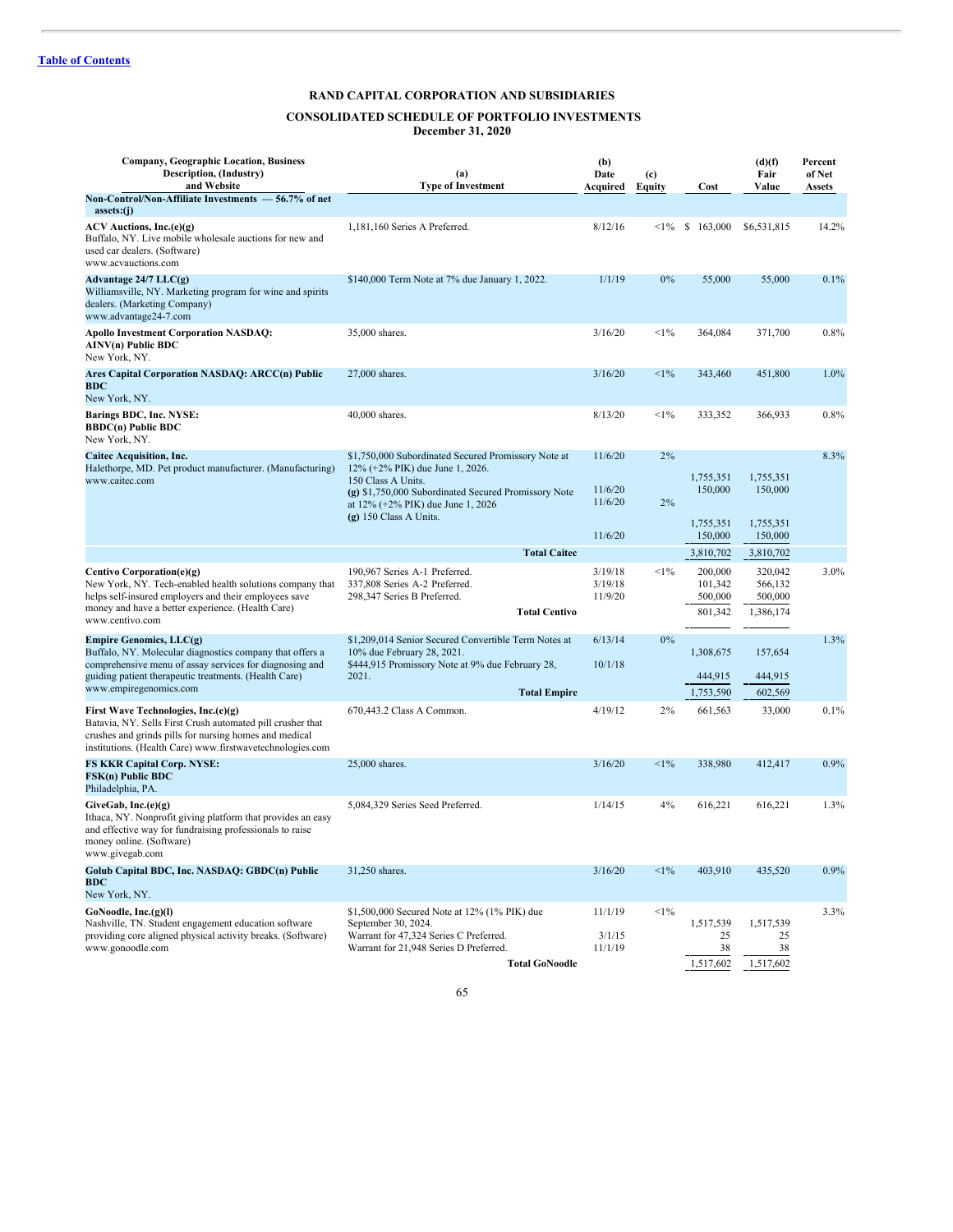## **CONSOLIDATED SCHEDULE OF PORTFOLIO INVESTMENTS December 31, 2020 (Continued)**

| <b>Company, Geographic Location, Business</b><br>Description, (Industry)<br>and Website                                                                                                                                                                  | (a)<br><b>Type of Investment</b>                                                                                                                                                                                                                            | (b)<br>Date<br>Acquired                     | (c)<br><b>Equity</b> | Cost                                       | (d)(f)<br>Fair<br>Value                | Percent<br>of Net<br><b>Assets</b> |
|----------------------------------------------------------------------------------------------------------------------------------------------------------------------------------------------------------------------------------------------------------|-------------------------------------------------------------------------------------------------------------------------------------------------------------------------------------------------------------------------------------------------------------|---------------------------------------------|----------------------|--------------------------------------------|----------------------------------------|------------------------------------|
| <b>HDI Acquisition LLC (Hilton Displays)(I)</b><br>Greenville, NC. HDI is engaged in manufacturing,<br>installation and maintenance of signage and brands.<br>(Manufacturing)<br>www.hiltondisplays.com                                                  | \$1,245,119 Term Loan at 12% (+2% PIK) due June 20,<br>2023.                                                                                                                                                                                                | 11/8/19                                     | 0%                   | 1,275,140                                  | 1,275,140                              | 2.8%                               |
| Lumious (Tech 2000, Inc.)(g)<br>Herndon, VA. Develops and delivers IT training. (Software)<br>www.t2000inc.com                                                                                                                                           | \$850,000 Replacement Term Note at 14% due<br>November 15, 2021.                                                                                                                                                                                            | 11/16/18                                    | $0\%$                | 860,777                                    | 860,777                                | 1.9%                               |
| <b>Mattison Avenue Holdings LLC(l)</b><br>Dallas, TX. Provider of upscale salon spaces for lease.<br>(Professional Services) www.mattisonsalonsuites.com                                                                                                 | \$1,031,406 Second Amended, Restated and<br>Consolidated Promissory Note at 14% (2% PIK) due<br>June 9, 2022.                                                                                                                                               | 11/8/19                                     | $0\%$                | 1,122,204                                  | 1,122,204                              | 2.5%                               |
| Mercantile Adjustment Bureau, LLC(g)<br>Williamsville, NY. Full-service accounts receivable<br>management and collections company. (Contact Center)<br>www.mercantilesolutions.com                                                                       | \$1,199,039 Subordinated Secured Note at 13% (8%<br>effective August 2020) due January 31, 2022.<br>(e) \$150,000 Subordinated Debenture at 8% due<br>January 31, 2022.<br>Warrant for 3.29% Membership Interests. Option for<br>1.5% Membership Interests. | 10/22/12<br>6/30/14<br>10/22/12             | 4%                   | 1,199,040<br>150,000<br>97,625             | 500,000                                | 1.1%                               |
|                                                                                                                                                                                                                                                          | <b>Total Mercantile</b>                                                                                                                                                                                                                                     |                                             |                      | 1,446,665                                  | 500,000                                |                                    |
| Open Exchange, Inc.(e)(g)<br>(Formerly KnowledgeVision Systems, Inc.)                                                                                                                                                                                    | 397,899 Series C Preferred.<br>397,899 Common.                                                                                                                                                                                                              | 11/13/13<br>10/22/19                        | 4%                   | 1,193,697<br>208,243                       | 543,283<br>108,656                     | 1.4%                               |
| Lincoln, MA. Online presentation and training software.<br>(Software) www.openexc.com                                                                                                                                                                    | <b>Total Open Exchange</b>                                                                                                                                                                                                                                  |                                             |                      | 1,401,940                                  | 651,939                                |                                    |
| <b>Owl Rock Capital Corporation NYSE: ORRC(n) Public</b><br><b>BDC</b><br>New York, NY.                                                                                                                                                                  | 30,000 shares.                                                                                                                                                                                                                                              | 3/16/20                                     | $<1\%$               | 347,067                                    | 380,900                                | 0.8%                               |
| <b>PennantPark Investment Corporation NASDAQ:</b><br><b>PNNT(n) Public BDC</b><br>New York, NY.                                                                                                                                                          | 100,000 shares.                                                                                                                                                                                                                                             | 8/13/20                                     | $<1\%$               | 370,130                                    | 458,667                                | 1.0%                               |
| PostProcess Technologies, Inc.(e)(g)<br>Buffalo, NY. Provides innovative solutions for the post-<br>processing of additive manufactured 3D parts.<br>(Manufacturing) www.postprocess.com                                                                 | 360,002 Series A1 Preferred.                                                                                                                                                                                                                                | 11/1/19                                     | $<1\%$               | 348,875                                    | 471,603                                | 1.0%                               |
| Rheonix, Inc.(e)<br>Ithaca, NY. Developer of fully automated microfluidic<br>based molecular assay and diagnostic testing devices.<br>(Health Care) www.rheonix.com                                                                                      | 9.676 Common.<br>$(g)$ 1,839,422 Series A Preferred.<br>$(g) 50,593$ Common.<br>$(g)$ 589,420 Series B Preferred.<br><b>Total Rheonix</b>                                                                                                                   | 10/29/09<br>12/12/13<br>10/24/09<br>9/29/15 | 4%                   | 2,099,999<br>702,732<br>2,802,731          | 702,732<br>702,732                     | 1.5%                               |
| Science and Medicine Group, Inc. (SMG)(g)<br>Arlington, VA. Research and advisory firm serving the life<br>science, analytical instrument, diagnostic, healthcare,<br>radiology, and dental industries. (Health Care)<br>www.scienceandmedicinegroup.com | \$1,900,000 Participation Agreement of \$5,000,000<br>Promissory Note at 12% due March 5, 2023.                                                                                                                                                             | 7/31/20                                     | 0%                   | 1,900,000                                  | 1,900,000                              | 4.1%                               |
| SocialFlow, $Inc.(e)(g)$<br>New York, NY. Provides instant analysis of social networks<br>using a proprietary, predictive analytic algorithm to<br>optimize advertising and publishing. (Software)<br>www.socialflow.com                                 | 1,049,538 Series B Preferred.<br>1,204,819 Series B-1 Preferred.<br>717,772 Series C Preferred.<br><b>Total Social Flow</b>                                                                                                                                 | 4/5/13<br>4/8/14<br>6/26/15                 | 4%                   | 500,000<br>750,000<br>500,000<br>1,750,000 | 92,425<br>138,637<br>92,425<br>323,487 | 0.7%                               |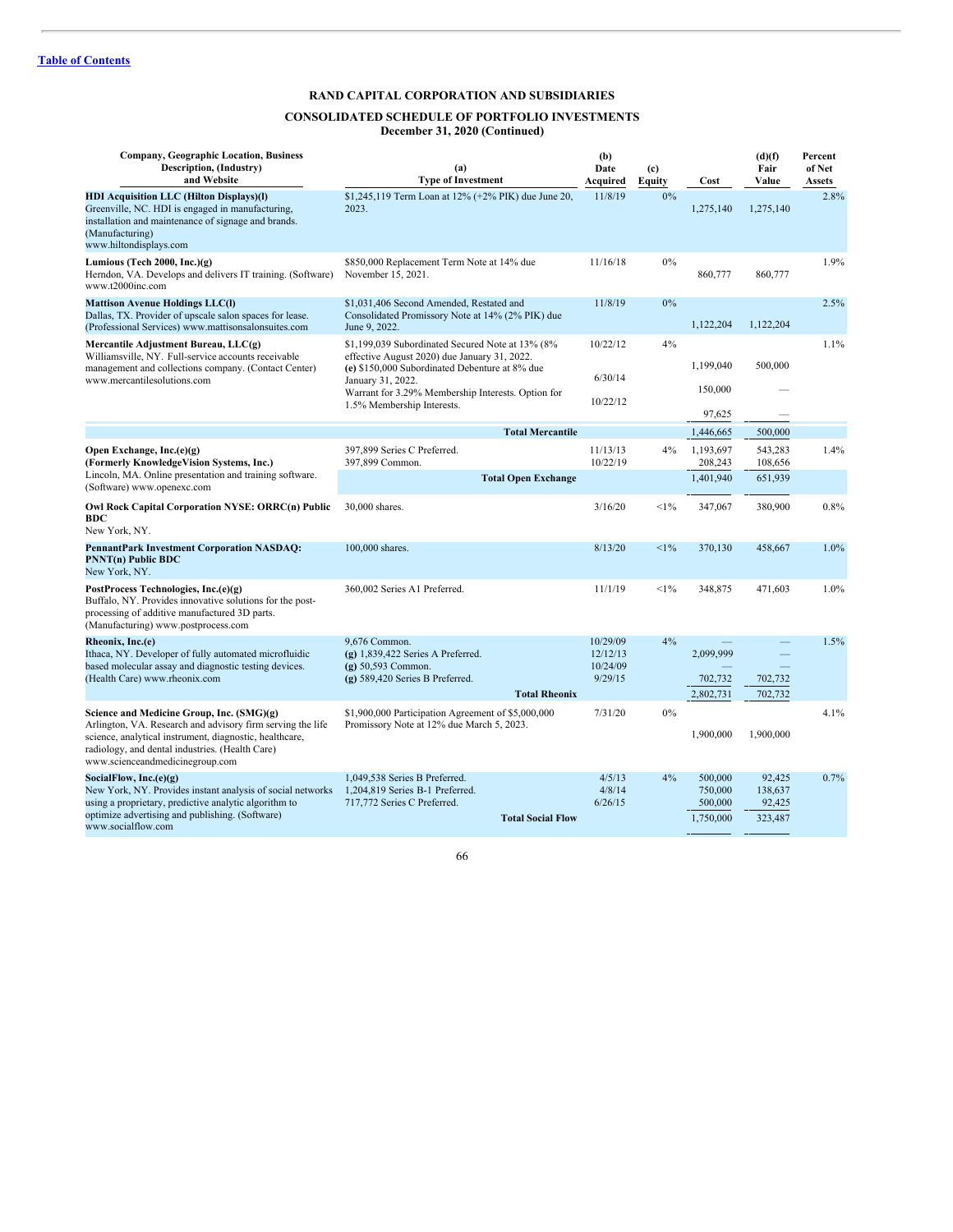## **CONSOLIDATED SCHEDULE OF PORTFOLIO INVESTMENTS December 31, 2020 (Continued)**

| <b>Company, Geographic Location, Business</b><br>Description, (Industry)<br>and Website                                                                                                                                       | (a)<br><b>Type of Investment</b>                                                                                         | (b)<br>Date<br>Acquired | (c)<br><b>Equity</b> | Cost                              | (d)(f)<br>Fair<br>Value           | Percent<br>of Net<br><b>Assets</b> |
|-------------------------------------------------------------------------------------------------------------------------------------------------------------------------------------------------------------------------------|--------------------------------------------------------------------------------------------------------------------------|-------------------------|----------------------|-----------------------------------|-----------------------------------|------------------------------------|
| Somerset Gas Transmission Company, LLC(e)(m)<br>Columbus, OH. Natural gas transportation.<br>(Oil and Gas) www.somersetgas.com                                                                                                | 26.5337 Units.                                                                                                           | 4/1/05                  | 3%                   | 719,097                           | 500,000                           | 1.1%                               |
| TCG BDC, Inc. NASDAQ:<br>CGBD(n) Public BDC<br>New York, NY.                                                                                                                                                                  | 40,000 shares.                                                                                                           | 8/13/20                 | $<1\%$               | 376,996                           | 418,400                           | 0.9%                               |
| <b>Subtotal Non-Control/Non-Affiliate Investments</b>                                                                                                                                                                         |                                                                                                                          |                         |                      | \$25,884,428                      | \$26,157,302                      |                                    |
| Affiliate Investments - 30.1% of net assets(k)                                                                                                                                                                                |                                                                                                                          |                         |                      |                                   |                                   |                                    |
| Carolina Skiff LLC(g)(m)<br>Waycross, GA. Manufacturer of ocean fishing and pleasure<br>boats. (Manufacturing)<br>www.carolinaskiff.com                                                                                       | 6.0825% Class A Common Membership Interest.                                                                              | 1/30/04                 | $7\%$                | -S<br>15,000                      | \$1,500,000                       | 3.2%                               |
| ClearView Social, Inc.(e)(g)<br>Buffalo, NY. Social media publishing tool for law, CPA<br>and professional firms. (Software)<br>www.clearviewsocial.com                                                                       | 312,500 Series Seed Plus Preferred.                                                                                      | 1/4/16                  | 6%                   | 200,000                           | 200,000                           | 0.4%                               |
| <b>Filterworks Acquisition USA,</b><br>LLC(l)(m)<br>Deerfield Beach, FL. Provides spray booth equipment,<br>frame repair machines and paint booth filter services for<br>collision shops. (Automotive) www.filterworksusa.com | \$2,283,702 Term Note at 12% (+2% PIK) due<br>December 4, 2023.<br>562.5 Class A Units.<br><b>Total Filterworks</b>      | 11/8/19                 | 9%                   | 2,349,831<br>562,500<br>2,912,331 | 2,349,831<br>562,500<br>2,912,331 | 6.3%                               |
|                                                                                                                                                                                                                               |                                                                                                                          |                         |                      |                                   |                                   |                                    |
| Knoa Software, Inc.(e)(g)<br>New York, NY. End user experience management and<br>performance (EMP) solutions utilizing enterprise<br>applications. (Software)                                                                 | 973,533 Series A-1 Convertible Preferred.<br>1,876,922 Series B Preferred.<br><b>Total Knoa</b>                          | 11/20/12<br>6/9/14      | 7%                   | 750,000<br>479,155<br>1,229,155   | 544,860<br>479,155<br>1,024,015   | $2.2\%$                            |
| www.knoa.com                                                                                                                                                                                                                  |                                                                                                                          |                         |                      |                                   |                                   |                                    |
| Mezmeriz, Inc.(e)(g)<br>Ithaca, NY. Technology company developing novel reality<br>capture tools for 3D mapping, reality modeling, object<br>tracking and classification. (Electronics Developer)<br>www.mezmeriz.com         | 1.554.565 Series Seed Preferred.                                                                                         | 5/14/15                 | 12%                  | 742,850                           |                                   | $0.0\%$                            |
| Microcision LLC(g)<br>Pennsauken Township, NJ. Manufacturer of precision<br>machined medical implants, components and assemblies.                                                                                             | \$1,500,000 Subordinated Promissory Note at 11% due<br>January 10, 2025.<br>Membership Interest Purchase Warrant for 5%. | 1/10/20<br>1/10/20      | 5%                   | 1,411,997                         | 1,411,997                         | 3.3%                               |
| (Manufacturing)<br>www.microcision.com                                                                                                                                                                                        | <b>Total Microcision</b>                                                                                                 |                         |                      | 110,000<br>1,521,997              | 95,000<br>1,506,997               |                                    |
|                                                                                                                                                                                                                               |                                                                                                                          |                         |                      |                                   |                                   |                                    |
| New Monarch Machine Tool, Inc.(e)(g)<br>Cortland, NY. Manufactures and services<br>vertical/horizontal machining centers. (Manufacturing)<br>www.monarchmt.com                                                                | 22.84 Common.                                                                                                            | 1/17/08                 | 15%                  | 22,841                            | 22,841                            | 0.1%                               |
| OnCore Golf Technology, Inc.(e)(g)<br>Buffalo, NY. Patented and proprietary golf balls utilizing<br>technology and innovation. (Consumer Product)<br>www.oncoregolf.com                                                       | 300,483 Preferred AA.                                                                                                    | 11/30/18                | $5\%$                | 752,712                           | 300,000                           | 0.7%                               |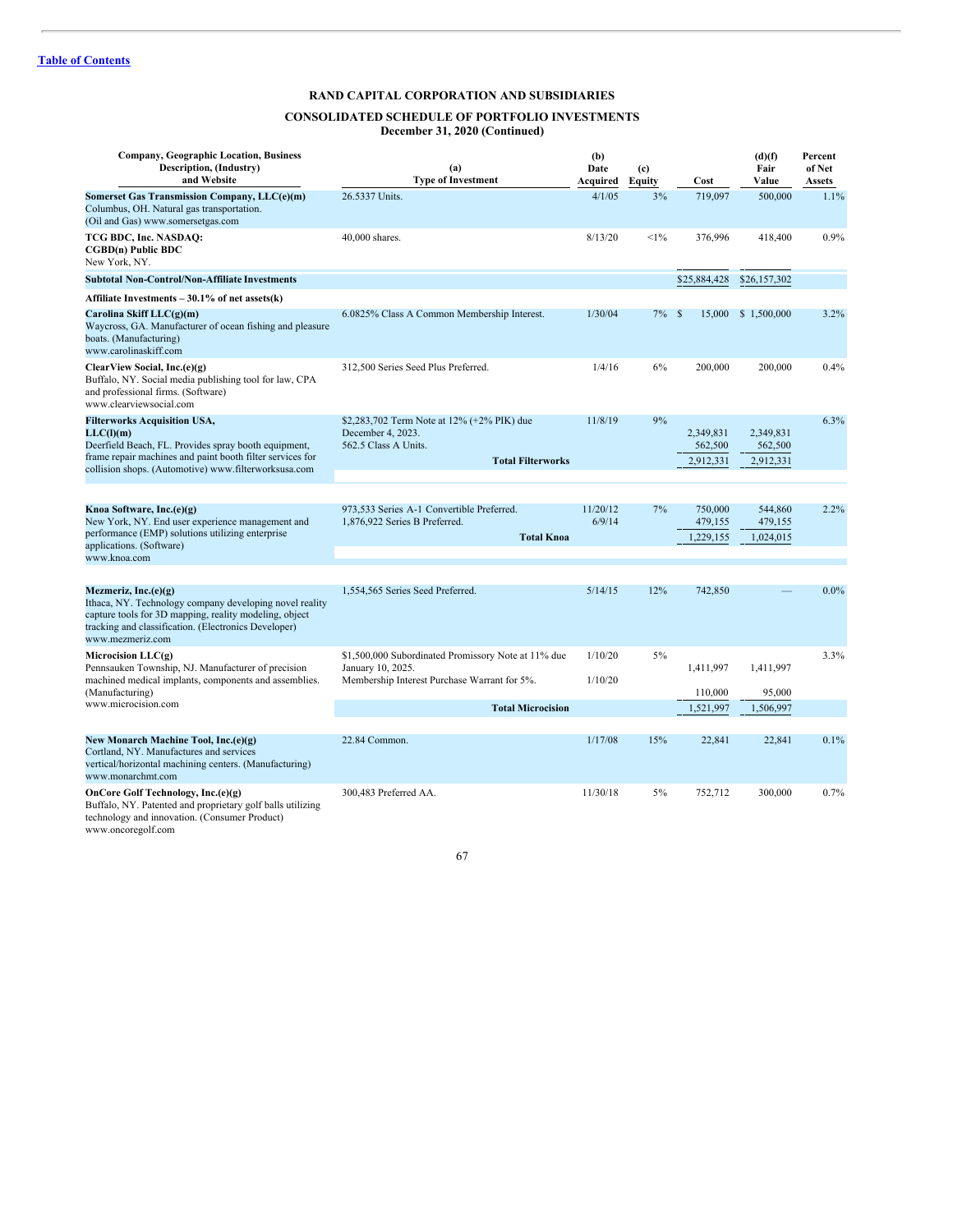## **CONSOLIDATED SCHEDULE OF PORTFOLIO INVESTMENTS December 31, 2020 (Continued)**

| <b>Company, Geographic Location, Business</b><br>Description, (Industry) |                                                                                | (b)              |                      |              | (d)(f)<br>Fair | Percent<br>of Net |
|--------------------------------------------------------------------------|--------------------------------------------------------------------------------|------------------|----------------------|--------------|----------------|-------------------|
| and Website                                                              | (a)<br><b>Type of Investment</b>                                               | Date<br>Acquired | (c)<br><b>Equity</b> | Cost         | Value          | <b>Assets</b>     |
| SciAps, $Inc.(e)(g)$                                                     | 187,500 Series A Preferred.                                                    | 7/12/13          | 6%                   | 1,500,000    |                | 3.7%              |
| Woburn, MA. Instrumentation company producing portable                   | 274,299 Series A1 Convertible Preferred.                                       | 4/4/14           |                      | 504,710      |                |                   |
| analytical devices using XRF, LIBS and RAMAN                             | 117,371 Series B Convertible Preferred.                                        | 8/31/15          |                      | 250,000      |                |                   |
| spectroscopy to identify compounds, minerals, and                        | 113.636 Series C Convertible Preferred.                                        | 4/7/16           |                      | 175,000      |                |                   |
| elements. (Manufacturing)                                                | 369,698 Series C1 Convertible Preferred.                                       | 4/7/16           |                      | 399,274      |                |                   |
| www.sciaps.com                                                           | 147,059 Series D Convertible Preferred.                                        | 5/9/17           |                      | 250,000      | 250,000        |                   |
|                                                                          | Warrant to purchase Series D-1 Preferred.                                      | 5/9/17           |                      | 45,000       |                |                   |
|                                                                          | \$1,500,000 Secured Subordinated Promissory Note at<br>12% due April 23, 2023. | 4/23/20          |                      | 1,465,000    | 1,465,000      |                   |
|                                                                          | <b>Total SciAps</b>                                                            |                  |                      | 4,588,984    | 1,715,000      |                   |
|                                                                          | (i) Interest receivable \$123,500.                                             |                  |                      |              |                |                   |
| Tilson Technology Management, Inc.(g)                                    | *120,000 Series B Preferred.                                                   | 1/20/15          | 9%                   | 600,000      | 1,950,000      | 10.2%             |
| Portland, ME. Provides network deployment construction                   | *21,391 Series C Preferred.                                                    | 9/28/16          |                      | 200,000      | 347,604        |                   |
| and information system services management for cellular,                 | *70.176 Series D Preferred.                                                    | 9/29/17          |                      | 800,000      | 1,140,360      |                   |
| fiber optic and wireless systems providers. Its affiliated               | *15,385 Series E Preferred.                                                    | 3/15/19          |                      | 500,012      | 500,012        |                   |
| entity, SQF, LLC is a CLEC supporting small cell 5G                      | 211,567 SQF Hold Co. Common.                                                   | 3/15/19          |                      |              | 22,036         |                   |
| deployment. (Professional Services)                                      | 23,077 Series F Preferred.                                                     | 6/15/20          |                      | 750,003      | 750,003        |                   |
| www.tilsontech.com                                                       | <b>Total Tilson</b>                                                            |                  |                      | 2,850,015    | 4,710,015      |                   |
|                                                                          | *2.5% dividend payable quarterly.                                              |                  |                      |              |                |                   |
| <b>Subtotal Affiliate Investments</b>                                    |                                                                                |                  |                      | \$14,835,885 | \$13,891,199   |                   |
| <b>TOTAL INVESTMENTS - 86.9%</b>                                         |                                                                                |                  |                      | \$40,720,313 | \$40,048,501   |                   |
| <b>OTHER ASSETS IN EXCESS OF LIABILITIES -</b>                           |                                                                                |                  |                      |              |                |                   |
| 13.1%                                                                    |                                                                                |                  |                      |              | \$6,056,329    |                   |
| <b>NET ASSETS - 100%</b>                                                 |                                                                                |                  |                      |              | \$46,104,830   |                   |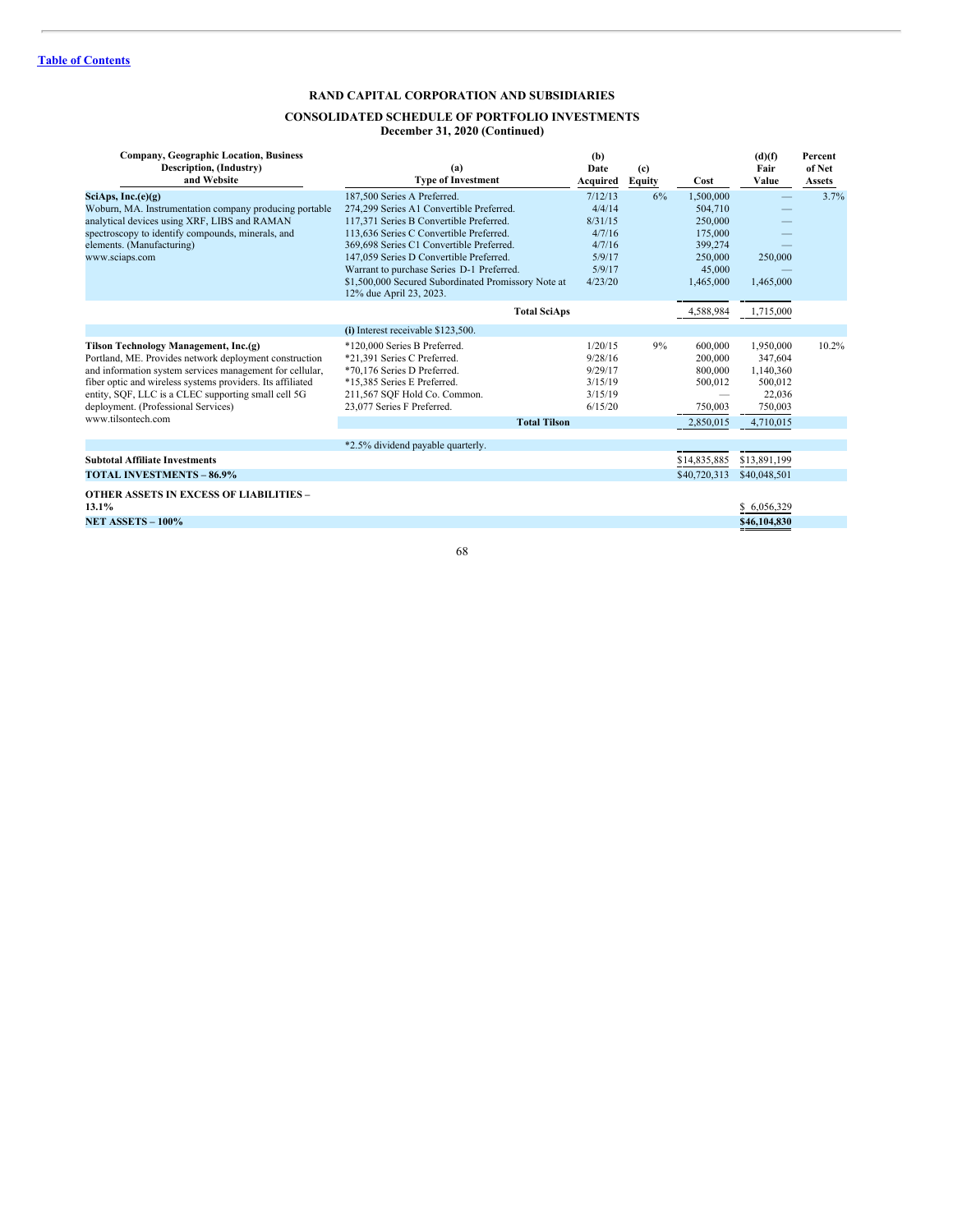# **CONSOLIDATED SCHEDULE OF PORTFOLIO INVESTMENTS December 31, 2020 (Continued)**

#### **Notes to the Consolidated Schedule of Portfolio Investments**

- (a) At December 31, 2020, restricted securities represented 92% of the fair value of the investment portfolio. Restricted securities are subject to one or more restrictions on resale and are not freely marketable. Type of investment for equity position is in the form of shares unless otherwise noted as units or interests, i.e., preferred shares, common shares.
- (b) The Date Acquired column indicates the date on which the Corporation first acquired an investment.
- (c) Each equity percentage estimates the Corporation's ownership interest in the applicable portfolio investment. The estimated ownership is calculated based on the percent of outstanding voting securities held by the Corporation or the potential percentage of voting securities held by the Corporation upon exercise of warrants or conversion of debentures, or other available data. If applicable, the symbol "<1%" indicates that the Corporation holds an equity interest of less than one percent.
- The Corporation's investments are carried at fair value in accordance with Financial Accounting Standards Board (FASB) Accounting Standards Codification (ASC) 820 "Fair Value Measurements and Disclosures," which defines fair value and establishes guidelines for measuring fair value. At December 31, 2020, ASC 820 designates 92% of the Corporation's investments as "Level 3" assets. Under the valuation policy of the Corporation, unrestricted publicly traded securities are valued at the average closing price for these securities for the last three trading days of the reporting period. Restricted securities are subject to restrictions on resale and are valued at fair value as determined by our external investment advisor Rand Capital Management, LLC ("RCM") and submitted to the Board of Directors for approval. Fair value is considered to be the amount that the Corporation may reasonably expect to receive for portfolio securities when sold on the valuation date. Valuations as of any particular date, however, are not necessarily indicative of amounts which may ultimately be realized as a result of future sales or other dispositions of securities and these favorable or unfavorable differences could be material. Among the factors considered in determining the fair value of restricted securities are the financial condition and operating results, projected operations, and other analytical data relating to the investment. Also considered are the market prices for unrestricted securities of the same class (if applicable) and other matters which may have an impact on the value of the portfolio company (see Note 3. "Investments" to the Consolidated Financial Statements).
- (e) These investments are non-income producing. All other investments are income producing. Non-income producing investments have not generated cash payments of interest or dividends including LLC tax-related distributions within the last twelve months or are not expected to do so going forward. However, if a debt or a preferred equity investment fails to make its most recent payment, then the investment will also be classified as non-income producing.
- (f) As of December 31, 2020, the total cost of investment securities was approximately \$40.7 million. Net unrealized depreciation was approximately (\$672) thousand, which was comprised of \$10.6 million of unrealized appreciation of investment securities and (\$11.3) million of unrealized depreciation of investment securities. At December 31, 2020, the aggregate gross unrealized gain for federal income tax purposes was \$10.1 million and the aggregate gross unrealized loss for federal income tax purposes was (\$11.3) million. The net unrealized loss for federal income tax purposes was (\$1.2) million based on a tax cost of \$40.9 million.
- (g) Rand Capital Sub LLC f/k/a Rand Capital SBIC, Inc. investment.
- (h) Reduction in cost and value from previously reported balances reflects current principal repayment.
- (i) Represents interest due (amounts over \$50,000) from investments included as interest receivable on the Corporation's Consolidated Statements of Financial Position.
- (j) Non-Control/Non-Affiliate Investments are investments that are neither Control Investments nor Affiliate Investments.
- (k) Affiliate Investments are defined by the 1940 Act, as thoseNon-Control investments in companies in which between 5% and 25% of the voting securities are owned by the Corporation.
- (l) Payment in kind (PIK) represents earned interest that is added to the cost basis of the investment and due at maturity. The amount of PIK earned is included in the interest rate detailed in the "Type of Investment" column, unless it has been noted with a (+), in which case the PIK is in addition to the face amount of interest due on the security.
- (m) Equity holdings are held in a wholly owned (100%) "blocker corporation" of Rand Capital Corporation or Rand Capital Sub LLC f/k/a Rand Capital SBIC, Inc. for federal income tax and Regulated Investment Company (RIC) compliance.
- (n) Publicly traded company.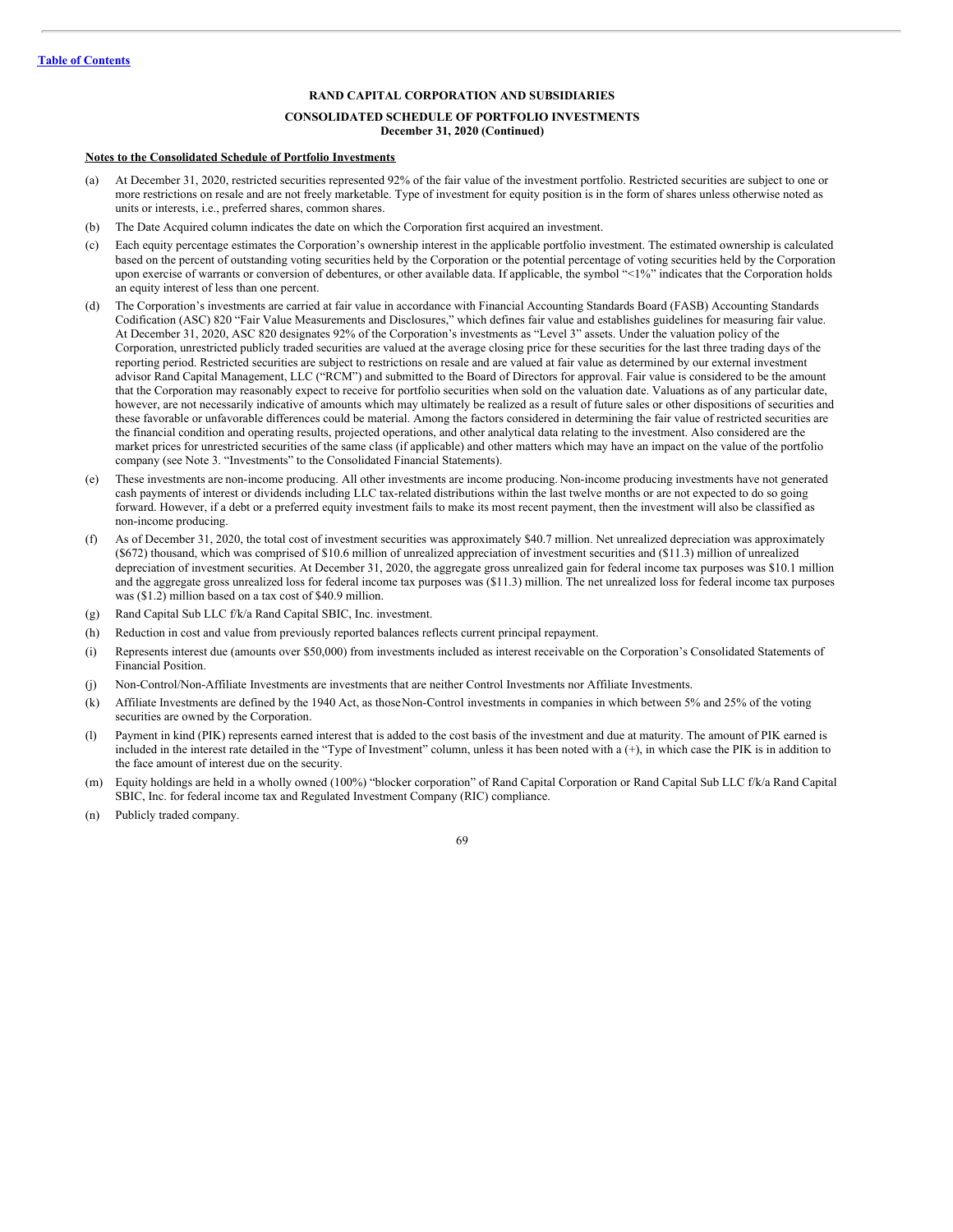# **CONSOLIDATED SCHEDULE OF PORTFOLIO INVESTMENTS December 31, 2020 (Continued)**

## **Investments in and Advances to Affiliates**

| Company                                           | <b>Type of Investment</b>                                                                                                                                                                                                                                           | December 31,<br><b>2019 Fair</b><br>Value | Net<br>Change in<br><b>Unrealized</b><br>(Depreciation) | <b>Gross</b><br><b>Additions</b><br>(1) | <b>Gross</b><br><b>Reductions</b><br>(2) | December 31,<br><b>2020 Fair</b><br>Value | Net<br><b>Realized</b><br>(Losses)<br>Gains           | Amount of<br>Interest/<br>Dividend/<br>Fee<br>Income<br>(3) |
|---------------------------------------------------|---------------------------------------------------------------------------------------------------------------------------------------------------------------------------------------------------------------------------------------------------------------------|-------------------------------------------|---------------------------------------------------------|-----------------------------------------|------------------------------------------|-------------------------------------------|-------------------------------------------------------|-------------------------------------------------------------|
| <b>Control Investments:</b>                       |                                                                                                                                                                                                                                                                     |                                           |                                                         |                                         |                                          |                                           |                                                       |                                                             |
| <b>Affiliate Investments:</b>                     | <b>Total Control Investments</b>                                                                                                                                                                                                                                    |                                           |                                                         |                                         |                                          |                                           |                                                       |                                                             |
| <b>BeetNPath, LLC</b>                             | 1,119,024 Series A-2 Preferred Membership Units.                                                                                                                                                                                                                    |                                           |                                                         |                                         |                                          |                                           |                                                       |                                                             |
|                                                   | 1,032,918 Series B Preferred Membership Units.<br>\$262,626.64 Convertible Secured Notes at 8%.                                                                                                                                                                     | S                                         | $\mathbb S$                                             | S                                       | $\mathbb S$                              | S                                         | (S)<br>359,000)<br>(261, 277)<br>(262, 627)           | $\mathsf{s}$                                                |
|                                                   | <b>Total BeetNPath</b>                                                                                                                                                                                                                                              |                                           |                                                         |                                         |                                          |                                           | (882, 904)                                            |                                                             |
| Carolina Skiff LLC                                | 6.0825% Class A Common Membership interest.                                                                                                                                                                                                                         | 1,750,000                                 | (250,000)                                               |                                         |                                          | 1,500,000                                 | $\overline{\phantom{0}}$                              | 66,230                                                      |
| <b>ClearView Social, Inc.</b>                     | 312,500 Series Seed Plus Preferred.                                                                                                                                                                                                                                 | 200,000                                   |                                                         |                                         |                                          | 200,000                                   |                                                       |                                                             |
| <b>Filterworks</b><br><b>Acquisition USA, LLC</b> | \$2,283,702 Term Note at 12%.<br>562.5 Class A Units.                                                                                                                                                                                                               | 2,302,653<br>562,500                      |                                                         | 47,178                                  |                                          | 2,349,831<br>562,500                      |                                                       | 330,251                                                     |
|                                                   | <b>Total Filterworks</b>                                                                                                                                                                                                                                            | 2,865,153                                 |                                                         | 47,178                                  |                                          | 2,912,331                                 |                                                       | 330,251                                                     |
| Genicon, Inc.                                     | 1,586,902 Series B Preferred.<br>\$3,250,000 Promissory Notes at 10%.<br>\$250,000 Promissory Note at 10%<br>Warrant for Common.                                                                                                                                    | 500,000<br>250,000                        | (500,000)<br>(250,000)                                  |                                         |                                          |                                           | (1,000,000)<br>(3,743,377)<br>(262, 184)<br>(120,000) | 17,054                                                      |
|                                                   | <b>Total Genicon</b>                                                                                                                                                                                                                                                | 750,000                                   | (750,000)                                               |                                         |                                          |                                           | (5,125,561)                                           | 17,054                                                      |
| <b>G-TEC Natural Gas</b><br><b>Systems</b>        | 16.639% Class A Membership Interest. 8% cumulative<br>dividend.                                                                                                                                                                                                     |                                           |                                                         |                                         |                                          |                                           | (400,000)                                             |                                                             |
| Knoa Software, Inc.                               | 973,533 Series A-1 Convertible Preferred.<br>1,876,922 Series B Preferred.                                                                                                                                                                                          | 750,000<br>479,155                        | (205, 140)                                              |                                         |                                          | 544,860<br>479,155                        |                                                       |                                                             |
|                                                   | <b>Total Knoa</b>                                                                                                                                                                                                                                                   | 1,229,155                                 | (205, 140)                                              |                                         |                                          | 1,024,015                                 |                                                       |                                                             |
| Mezmeriz, Inc.                                    | 1,554,565 Series Seed Preferred.                                                                                                                                                                                                                                    | $\overline{\phantom{0}}$                  |                                                         |                                         |                                          |                                           | -                                                     |                                                             |
| <b>Microcision LLC</b>                            | \$1,500,000 Subordinated Promissory Note at 10%.<br>Membership Interest Purchase Warrant for 5%                                                                                                                                                                     |                                           | (15,000)                                                | 1,500,000<br>110,000                    | (88,003)                                 | 1,411,997<br>95,000                       | 116,991                                               | 187,414                                                     |
|                                                   | <b>Total Microcision</b>                                                                                                                                                                                                                                            |                                           | (15,000)                                                | 1,610,000                               | (88,003)                                 | 1,506,997                                 | 116,991                                               | 187,414                                                     |
| <b>New Monarch Machine</b><br>Tool, Inc.          | 22.84 Common.                                                                                                                                                                                                                                                       | 22,841                                    |                                                         |                                         |                                          | 22,841                                    |                                                       |                                                             |
| <b>OnCore Golf Technology,</b><br>Inc.            | 300,483 Series AA Preferred.                                                                                                                                                                                                                                        | 300,000                                   |                                                         |                                         |                                          | 300,000                                   |                                                       |                                                             |
| SciAps, Inc.                                      | 187,500 Series A Preferred.                                                                                                                                                                                                                                         |                                           |                                                         |                                         |                                          |                                           |                                                       |                                                             |
|                                                   | 274,299 Series A-1 Convertible Preferred.<br>117,371 Series B Convertible Preferred.<br>113,636 Series C Convertible Preferred.<br>369,698 Series C-1 Convertible Preferred.<br>147,059 Series D Convertible Preferred.<br>Warrant to Purchase SeriesD-1 Preferred. | 250,000<br>175,000<br>399,274<br>250,000  | (250,000)<br>(175,000)<br>(399, 274)<br>(45,000)        | 45,000                                  | $\overline{\phantom{a}}$                 | 250,000                                   | -                                                     | $\overline{\phantom{a}}$                                    |
|                                                   | \$1,500,000 Subordinated Promissory Note at 12%.                                                                                                                                                                                                                    |                                           |                                                         |                                         | (35,000)                                 |                                           |                                                       | 147,667                                                     |
|                                                   | <b>Total SciAps</b>                                                                                                                                                                                                                                                 | 1,074,274                                 | (869, 274)                                              | 1,500,000<br>1,545,000                  | (35,000)                                 | 1,465,000<br>1,715,000                    |                                                       | 147,667                                                     |
| <b>Teleservices Solutions</b>                     | 250,000 Class B Preferred Units.                                                                                                                                                                                                                                    |                                           |                                                         |                                         |                                          |                                           | (250,000)                                             |                                                             |
| <b>Holdings, LLC</b>                              | 1,000,000 Class C Preferred Units.<br>80,000 Class D Preferred Units.<br>PIK Dividend for Series C and D at 12% and 14%,<br>respectively.                                                                                                                           |                                           |                                                         |                                         |                                          |                                           | (1,190,680)<br>(91,200)<br>(104, 198)                 | -                                                           |
|                                                   | <b>Total Teleservices</b>                                                                                                                                                                                                                                           |                                           |                                                         |                                         |                                          |                                           | (1,636,078)                                           |                                                             |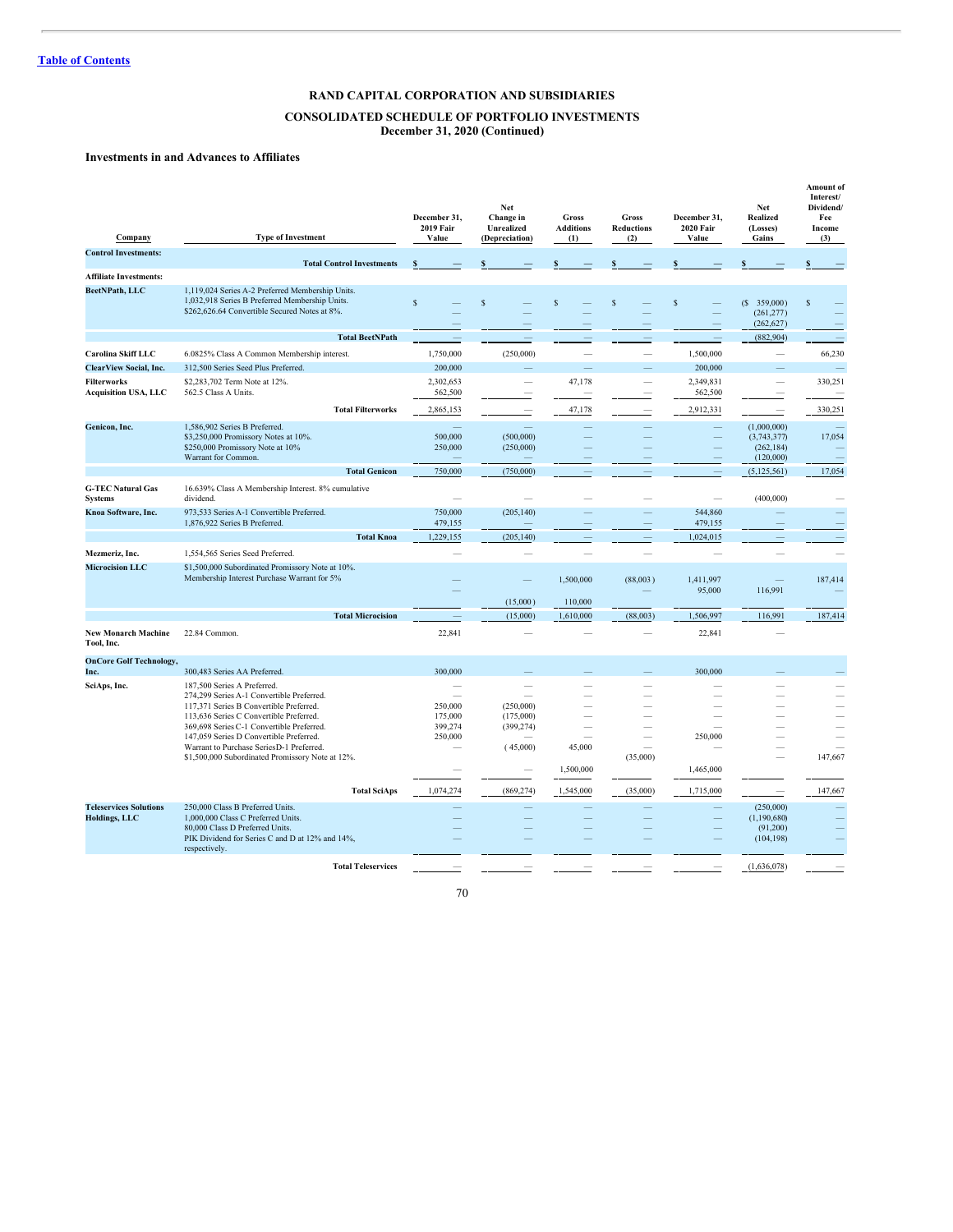## **CONSOLIDATED SCHEDULE OF PORTFOLIO INVESTMENTS December 31, 2020 (Continued)**

| Company                  |                              | <b>Type of Investment</b>                                 | December 31.<br><b>2019 Fair</b><br>Value | Net<br>Change in<br><b>Unrealized</b><br>Appreciation<br>(Depreciation) | Gross<br><b>Additions</b><br>(1) | Gross<br><b>Reductions</b><br>(2) | December 31.<br><b>2020 Fair</b><br>Value | Net<br>Realized<br>(Losses)<br>Gains | <b>Amount of</b><br>Interest/<br>Dividend/<br>Fee<br>Income<br>(3) |
|--------------------------|------------------------------|-----------------------------------------------------------|-------------------------------------------|-------------------------------------------------------------------------|----------------------------------|-----------------------------------|-------------------------------------------|--------------------------------------|--------------------------------------------------------------------|
| <b>Tilson Technology</b> | 120,000 Series B Preferred.  |                                                           | 1,950,000                                 | $-$                                                                     | $-$                              |                                   | 1,950,000                                 | $\qquad \qquad -$                    | 52,500                                                             |
| Management, Inc.         | 21,391 Series C Preferred.   |                                                           | 347,604                                   |                                                                         | _                                |                                   | 347,604                                   |                                      |                                                                    |
|                          | 70.176 Series D Preferred.   |                                                           | 1,140,360                                 | $-$                                                                     | $\overline{\phantom{0}}$         |                                   | 1,140,360                                 | $\qquad \qquad -$                    | $\overline{\phantom{m}}$                                           |
|                          | 15.385 Series E Preferred.   |                                                           | 500,012                                   |                                                                         |                                  |                                   | 500,012                                   |                                      |                                                                    |
|                          | 23.077 Series F Preferred.   |                                                           |                                           | $\qquad \qquad$                                                         | 750,003                          | $\qquad \qquad -$                 | 750,003                                   |                                      |                                                                    |
|                          | 211,567 SQF Hold Co. Common. |                                                           | 22,036                                    |                                                                         |                                  |                                   | 22,036                                    |                                      |                                                                    |
|                          |                              | <b>Total Tilson</b>                                       | 3,960,012                                 |                                                                         | 750,003                          |                                   | 4,710,015                                 | -                                    | 52,500                                                             |
|                          |                              | Total Affiliate Investments \$ 12,151,435 (\$             |                                           | 2,089,414)                                                              | \$3,952,181                      | $(S\ 123,003)$                    | \$13,891,199 (\$7,927,552)                |                                      | 801,116<br>s                                                       |
|                          |                              | Total Control and Affiliate Investments \$ 12,151,435 (\$ |                                           | 2,089,414)                                                              | \$3,952,181                      | $(S\ 123,003)$                    | \$13,891,199 (\$7,927,552)                |                                      | 801,116<br>s.                                                      |

This schedule should be read in conjunction with the Corporation's Consolidated Financial Statements, including the Notes to the Consolidated Financial Statements and the Consolidated Schedule of Portfolio Investments.

- (1) Gross additions include increases in the cost basis of investments resulting from new portfolio investments, follow on investments, capitalized interest and the accretion of discounts. Gross additions also include the movement of an existing portfolio company into this category and out of another category.
- (2) Gross reductions include decreases in the cost basis of investments resulting from principal repayments, sales, note conversions, the exchange of existing securities for new securities and the movement of an existing portfolio company out of this category and into another category.
- (3) Represents the total amount of interest, fees or dividends credited to income for the portion of the period an investment was included in "Control or Affiliate" categories, respectively.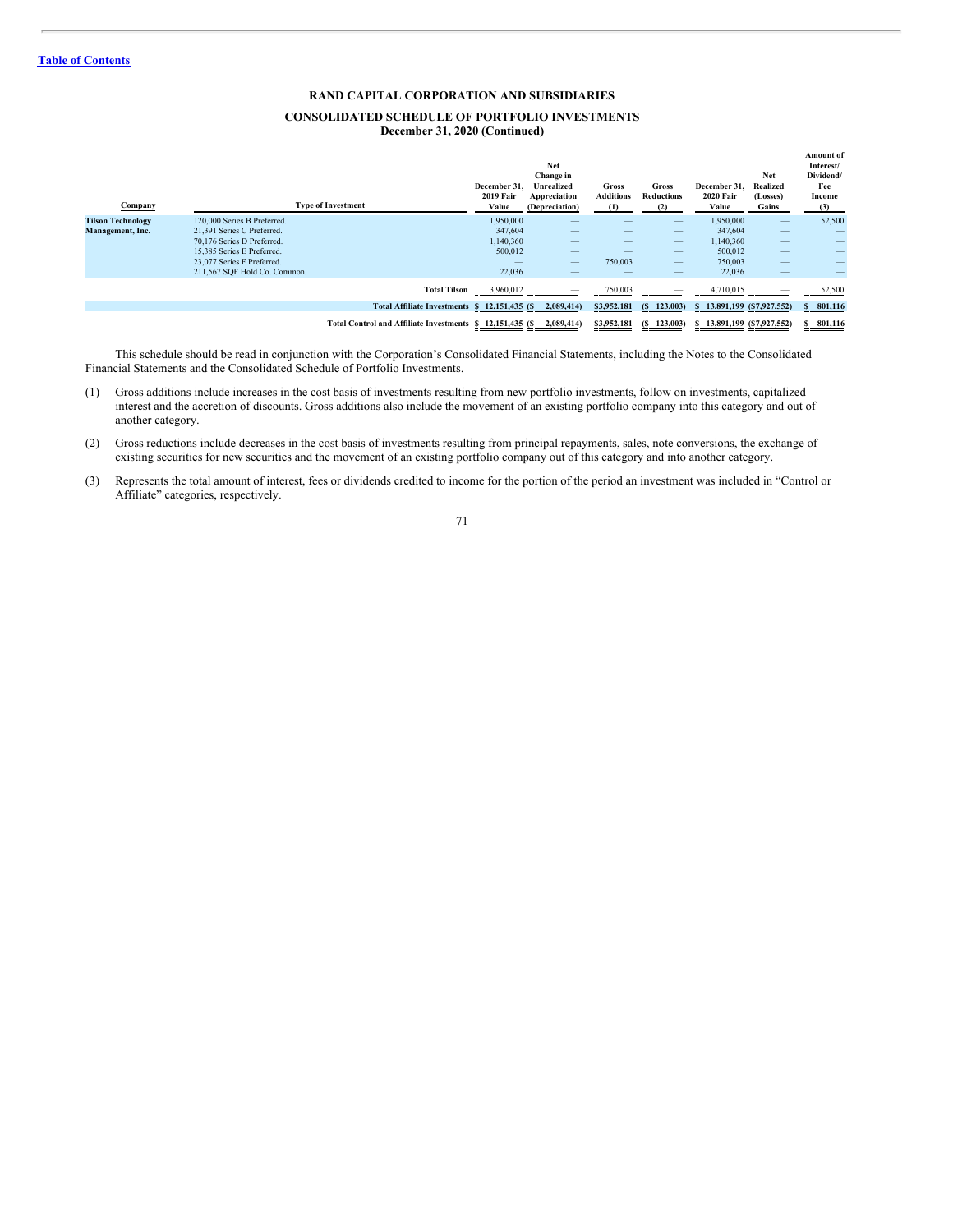# **CONSOLIDATED SCHEDULE OF PORTFOLIO INVESTMENTS December 31, 2020 (Continued)**

|                                | <b>Percentage of Total</b>  |
|--------------------------------|-----------------------------|
|                                | Investments (at fair value) |
| <b>Industry Classification</b> | as of December 31, 2020     |
| Software                       | 29.3%                       |
| Manufacturing                  | 16.2                        |
| <b>Professional Services</b>   | 14.6                        |
| Healthcare                     | 11.6                        |
| <b>Consumer Product</b>        | 10.3                        |
| <b>BDC</b> Investment Funds    | 8.2                         |
| Automotive                     | 7.3                         |
| Oil and Gas                    | 1.2                         |
| <b>Contact Center</b>          | 1.2                         |
| Marketing                      | 0.1                         |
| <b>Total Investments</b>       | $100\%$                     |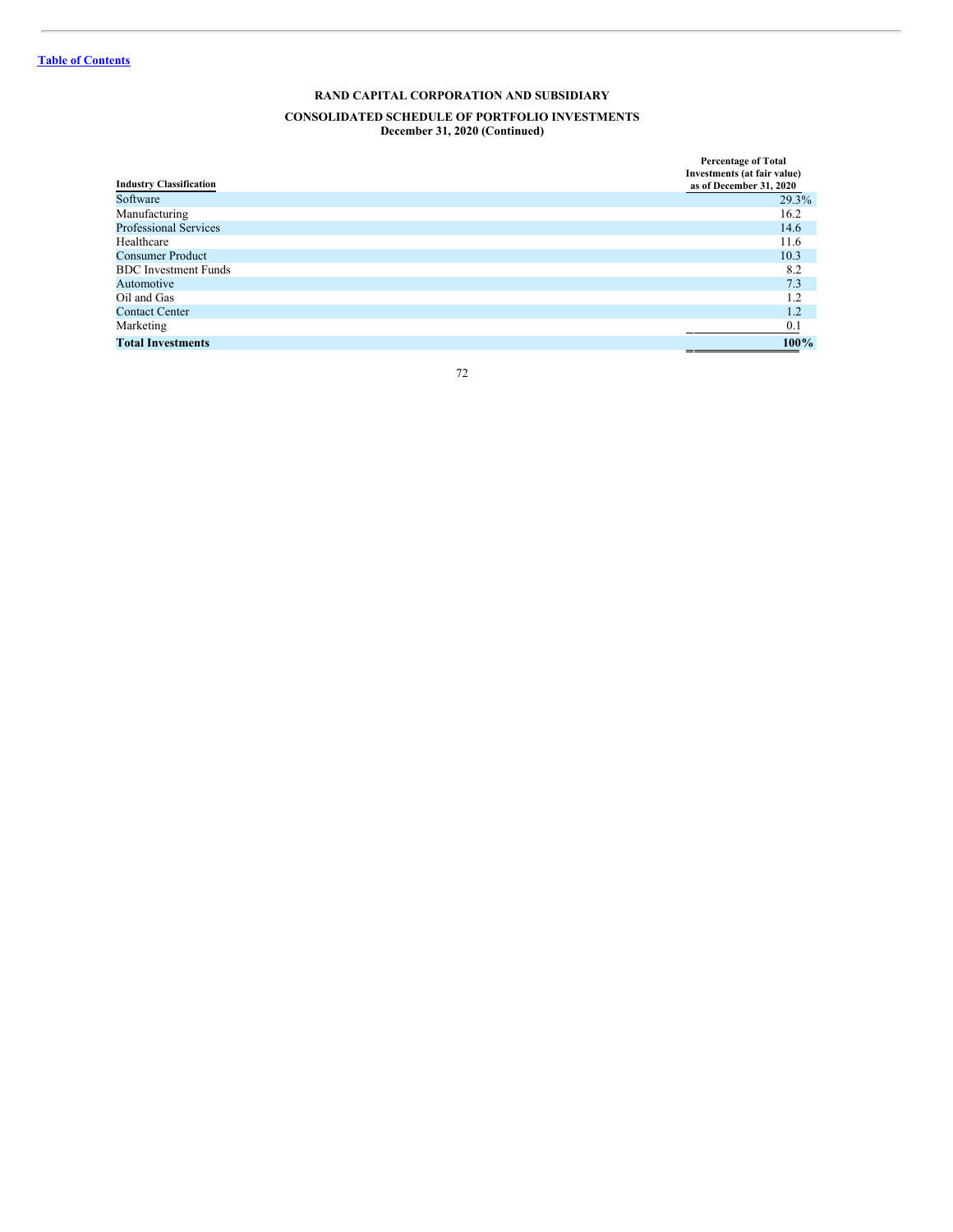#### **FINANCIAL HIGHLIGHTS SCHEDULE For the Five Years Ended December 31, 2021, 2020, 2019, 2018 and 2017**

The following is a schedule of financial highlights for the years ended:

|                                                             |             | 2021         |              | 2020         |             | 2019(2)(3)   |              | 2018(2)      |          | 2017(2)      |
|-------------------------------------------------------------|-------------|--------------|--------------|--------------|-------------|--------------|--------------|--------------|----------|--------------|
| Per Share Data: (1)                                         |             |              |              |              |             |              |              |              |          |              |
| Income from investment operations:                          |             |              |              |              |             |              |              |              |          |              |
| Investment income                                           | $\mathbf S$ | 1.58         | $\mathbb{S}$ | 1.20         | $\mathbf S$ | 1.67         | $\mathbb{S}$ | 3.00         | \$       | 2.07         |
| Expenses                                                    |             | 2.59         |              | 0.76         |             | 1.70         |              | 3.12         |          | 2.86         |
| Net investment (loss) income before income taxes            |             | (1.01)       |              | 0.44         |             | (0.03)       |              | (0.12)       |          | (0.79)       |
| Income tax (benefit) expense                                |             | 0.00         |              | (0.24)       |             | 0.03         |              | (0.02)       |          | (0.76)       |
| Net investment (loss) income                                |             | (1.01)       |              | 0.68         |             | (0.06)       |              | (0.10)       |          | (0.03)       |
| Net realized and unrealized gain (loss) on investments      |             | 7.13         |              | (0.39)       |             | (1.35)       |              | (0.46)       |          | (0.98)       |
| Increase (decrease) in net assets from operations           |             | 6.12         |              | 0.29         |             | (1.41)       |              | (0.56)       |          | (1.01)       |
| Purchase of treasury shares                                 |             | (0.00)       |              | (0.03)       |             | 0.00         |              | 0.00         |          | 0.00         |
| Payment of cash dividend                                    |             | (0.44)       |              | (3.17)       |             | 0.00         |              | 0.00         |          | 0.00         |
| Effect of the stock dividend                                |             | 0.00         |              | (12.16)      |             | 0.00         |              | 0.00         |          | 0.00         |
| Dilutive effect of issuance of common stock                 |             | 0.00         |              | 0.00         |             | (10.54)      |              | 0.00         |          | 0.00         |
| Increase (decrease) in net assets                           |             | 5.68         |              | (15.07)      |             | (11.95)      |              | (0.56)       |          | (1.01)       |
| Net asset value, beginning of year                          |             | 17.86        |              | 32.93        |             | 44.88        |              | 45.44        |          | 46.45        |
| Net asset value, end of year                                | \$          | 23.54        | \$           | 17.86        | S           | 32.93        | \$<br>--     | 44.88        | \$<br>÷- | 45.44        |
| Per share market value, end of year                         |             | 16.99        |              | 17.60        |             | 24.12        |              | 22.50        | \$       | 27.18        |
| Total return based on market value                          |             | $(3.47\%)$   |              | (27.03%)     |             | 7.20%        |              | $(17.22\%)$  |          | $(4.43\%)$   |
| Total shareholder return (includes dividends paid)          |             | 6.59%        |              | $(20.32\%)$  |             | 7.20%        |              | $(17.22\%)$  |          | $(4.43\%)$   |
| Total return based on net asset value                       |             | 31.81%       |              | (45.79%)     |             | $(14.11\%)$  |              | $(1.24\%)$   |          | $(2.18\%)$   |
| <b>Supplemental Data:</b>                                   |             |              |              |              |             |              |              |              |          |              |
| Ratio of expenses before income taxes to average net assets |             | 12.49%       |              | 3.96%        |             | 7.70%        |              | 6.92%        |          | 6.23%        |
| Ratio of expenses including taxes to average net assets     |             | 12.11%       |              | 6.62%        |             | $6.00\%$     |              | 5.73%        |          | $6.29\%$     |
| Ratio of net investment (loss) income to average net assets |             | $(4.88\%)$   |              | 3.52%        |             | $(0.24\%)$   |              | $(0.22\%)$   |          | $(0.06\%)$   |
| Portfolio turnover                                          |             | 37.8%        |              | 29.4%        |             | 8.8%         |              | 7.4%         |          | 18.1%        |
| Net assets end of year                                      |             | \$60,745,416 |              | \$46,104,830 |             | \$53,628,516 |              | \$31,524,187 |          | \$31,918,685 |

(1) Per share data are based on shares outstanding and results are rounded.

(2) Share and per share data included in this schedule has been retroactively restated to reflect the effect of the Reverse Stock Split in May 2020.

(3) Average net assets are computed on a quarterly basis for 2019.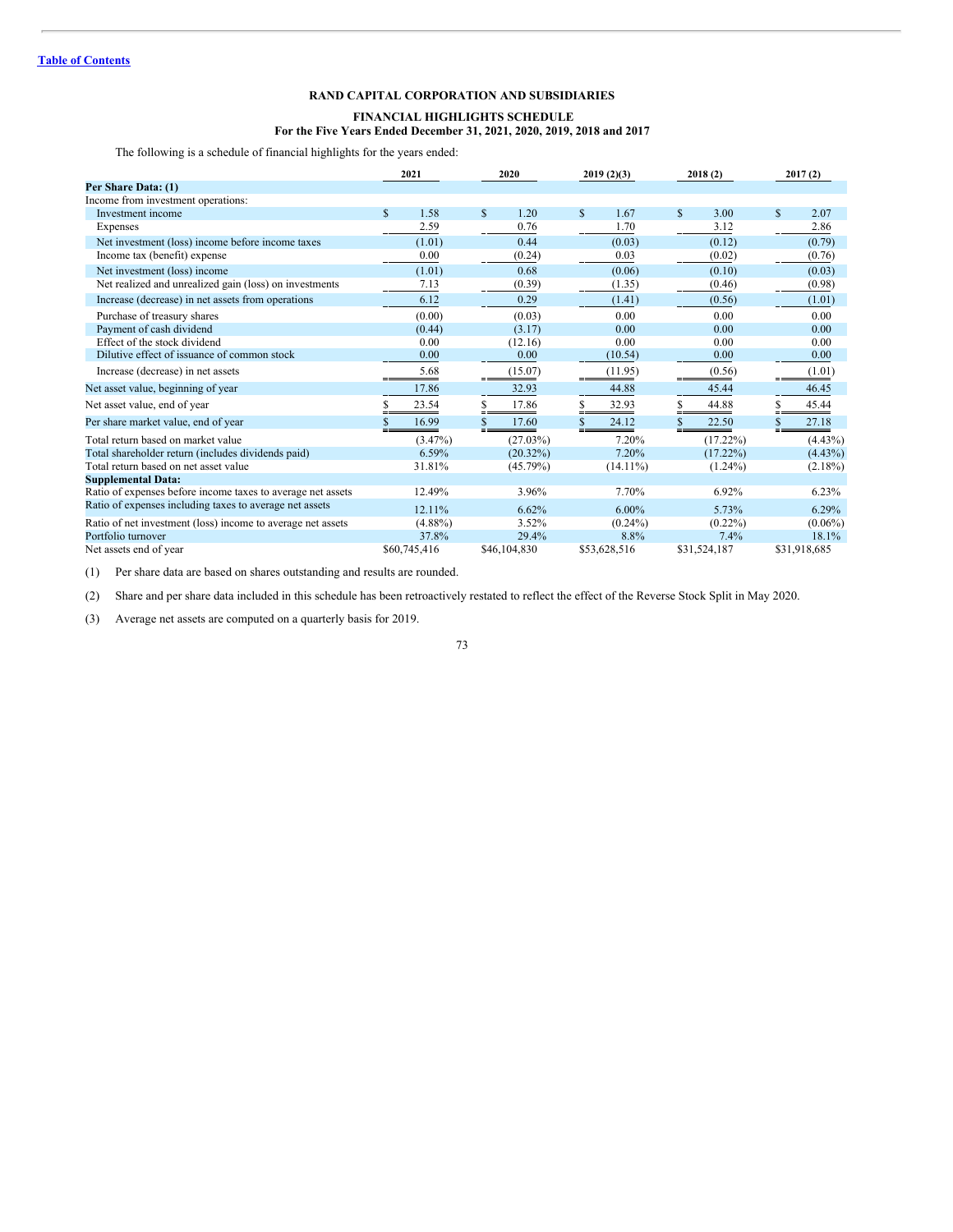## **NOTES TO THE CONSOLIDATED FINANCIAL STATEMENTS**

## **NOTE 1. – SUMMARY OF SIGNIFICANT ACCOUNTING POLICIES**

*Nature* of *Business* – Rand Capital Corporation ("Rand" or the "Corporation") was incorporated under the laws of New York in 1969. Beginning in 1971, Rand operated as a publicly traded, closed-end, diversified management company that was registered under Section 8 of the Investment Company Act of 1940 (the "1940 Act").

In 2001, Rand elected to be regulated as a business development company ("BDC") under the Investment Company Act of 1940, as amended (the "1940 Act"). As a BDC, Rand is required to comply with certain regulatory requirements specified in the 1940 Act. For instance, they generally have to invest at least 70% of our total assets in "qualifying assets" and provide managerial assistance to the portfolio companies in which they invest.

In 2002, Rand formed a wholly owned subsidiary Rand Capital SBIC, Inc. ("Rand SBIC") for the purpose of operating it as a small business investment company ("SBIC") licensed by the U.S. Small Business Administration ("SBA") and received an SBA license to operate as an SBIC in 2002. In 2012, the SEC granted an Order of Exemption for Rand with respect to the operations of Rand SBIC. At that time, although Rand SBIC was operated as if it were a BDC, it was registered as an investment company under the 1940 Act. Upon Rand's receipt of the order granting the exemptions, Rand SBIC filed an election to be regulated as a BDC under the 1940 Act. In November 2021, Rand SBIC repaid its \$11,000,000 in outstanding debentures to the SBA. In addition, in November 2021, Rand SBIC received approval from the SBA to surrender its SBA license. This subsidiary was renamed Rand Capital Sub, Inc., and merged with and into Rand Capital Sub LLC ("Rand Sub"). All of Rand's investments going forward, are expected to be made out of Rand Capital Corporation.

In November 2019, Rand completed (the "Closing") a stock sale transaction with East Asset Management ("East"). The transaction consisted of a \$25 million investment in Rand by East, in exchange for approximately 8.3 million shares of Rand common stock. The consideration paid by East for the shares of Rand common stock was comprised of approximately \$15.5 million of cash and a contribution of \$9.5 million of portfolio assets (the "Contributed Assets"). Concurrent with the Closing, Rand's management and staff became employees of Rand Capital Management, LLC ("RCM"), a registered investment adviser that has been retained by Rand as its external investment adviser. In connection with retaining RCM as our investment adviser, on November 8, 2019, Rand entered into an investment advisory and management agreement (the "Prior Investment Management Agreement") and an administration agreement (the "Prior Administration Agreement") with RCM pursuant to which RCM serves as Rand's investment adviser and administrator (the Closing and the retention of RCM as our investment adviser and administrator are collectively referred to herein as the "Transaction"). In connection with a change of control of RCM, Rand's shareholders were asked to approve a new investment advisory and management agreement (the "Investment Management Agreement") with RCM at a special meeting of shareholders held on December 16, 2020 (the "Special Meeting"). The terms of the Investment Management Agreement are identical to those contained in the Prior Investment Management Agreement, with RCM continuing to provide investment advisory and management services to Rand. Following approval by Rand's shareholders at the Special Meeting, Rand, on December 31, 2020, entered into the Investment Management Agreement and a new administration agreement (the "Administration Agreement") with RCM and terminated the Prior Administration Agreement. Pursuant to the terms of the Investment Management Agreement, Rand pays RCM a base management fee and may pay an incentive fee, if specified benchmarks are met.

After the completion of the Transaction, Rand is an externally managed,closed-end, diversified management investment company. In connection with the completion of the Transaction, Rand shifted to an investment strategy focused on higher yielding debt investments and elected U.S. Federal tax treatment as a regulated investment company ("RIC") as of January 1, 2020 on its U.S. Federal tax return for the 2020 tax year. As required for the RIC election, Rand paid a special dividend to shareholders to distribute all of its accumulated earnings and profits since inception to 2019. Rand's Board of Directors declared a special dividend of \$23.7 million, or approximately \$1.62 per share, on March 3, 2020. The cash and shares of Rand's common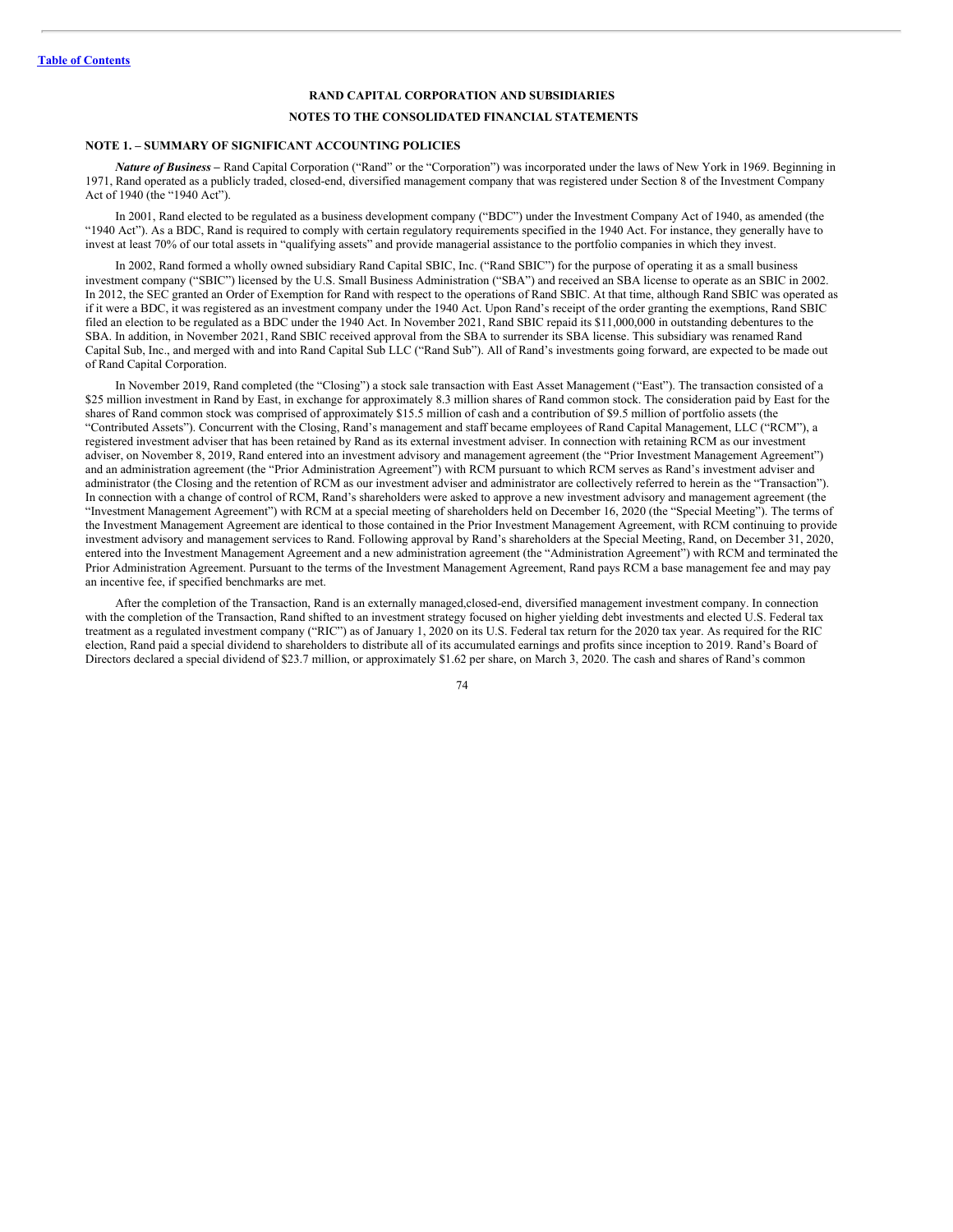## **NOTES TO THE CONSOLIDATED FINANCIAL STATEMENTS (Continued)**

stock comprising the special dividend were distributed on May 11, 2020 to shareholders. In addition, Rand's Board of Directors declared a 2020 cash dividend of \$1.33 per share on December 21, 2020. This cash dividend was paid on January 19, 2021 to shareholders of record as of December 31, 2020. The cash dividend represented over 90% of Rand's estimated investment company taxable income for 2020.

The Board of Directors declared the following quarterly cash dividends during the year ended December 31, 2021:

|                 | Dividend/Share |                    |                     |
|-----------------|----------------|--------------------|---------------------|
| Ouarter         | Amount         | <b>Record Date</b> | <b>Payment Date</b> |
| 1st             | \$0.10         | March 15, 2021     | March 29, 2021      |
| 2 <sub>nd</sub> | \$0.10         | June 2, 2021       | June 16, 2021       |
| 3rd             | \$0.10         | September 2, 2021  | September 16, 2021  |
| 4th             | \$0.14         | December 20, 2021  | December 31, 2021   |

In order to qualify to make the RIC election, Rand placed several of its equity investments in newly formed holding companies that facilitate a tax structure that is advantageous to the RIC election. Rand has the following wholly-owned blocker companies in place at December 31, 2021: Rand Somerset Holdings Corp., Rand Carolina Skiff Holdings Corp., Rand DSD Holdings Corp., Rand Filterworks Holdings Corp., Rand ITA Holdings Corp., and Rand BMP Swanson Hold Co., LLC (the "Blocker Corps"). These subsidiaries are consolidated using United States generally accepted accounting principles ("GAAP") for financial reporting purposes.

The following discussion describes the operations of Rand and its wholly owned subsidiaries Rand Sub, Rand Somerset Holdings Corp., Rand Carolina Skiff Holdings Corp., Rand DSD Holdings Corp., Rand Filterworks Holdings Corp., Rand ITA Holdings Corp., and Rand BMP Swanson Hold Co., LLC. (collectively, the "Corporation").

Rand effected a 1-for-9 reverse stock split of its common stock effective May 21, 2020. The reverse stock split affected all issued and outstanding shares of Rand's common stock, including shares held in treasury. The reverse stock split reduced the number of issued and outstanding shares of Rand's common stock from 23,845,470 shares and 23,304,424 shares, respectively, to 2,648,916 shares and 2,588,800 shares, respectively. The reverse stock split affected all shareholders uniformly and did not alter any shareholder's percentage interest in Rand's outstanding common stock, except for adjustments for fractional shares.

On October 7, 2020, Rand, RCM and certain of their affiliates received exemptive relief from the Securities and Exchange Commission ("SEC") to permit Rand to co-invest in portfolio companies with certain other funds, including other BDCs and registered investment companies, managed by RCM and certain of its affiliates in a manner consistent with Rand's investment objective, positions, policies, strategies and restrictions as well as regulatory requirements, subject to compliance with certain conditions (the "Order"). Pursuant to the Order, Rand is generally permitted to co-invest with affiliated funds if a "required majority" (as defined in Section 57(o) of the 1940 Act) of Rand's independent directors make certain conclusions in connection with a co-investment transaction, including that (1) the terms of the transaction, including the consideration to be paid, are reasonable and fair to Rand and its shareholders and do not involve overreaching in respect to Rand or its shareholders on the part of any person concerned and (2) the transaction is consistent with the interests of Rand's shareholders and is consistent with Rand's investment objective and strategies. On March 29, 2021, the SEC granted approval for a new exemptive relief order (the "New Order") that supersedes the Order and permits the Corporation to co-invest with affiliates of RCM and Callodine Group, LLC ("Callodine").

*Principles of Consolidation* – The consolidated financial statements include the accounts of Rand and its wholly owned subsidiaries. All intercompany accounts and transactions have been eliminated in consolidation.

*Fair Value of Financial Instruments* – The carrying amounts reported in the consolidated statement of financial position of cash and cash equivalents, interest receivable, accounts payable and accrued expenses approximate fair value because of the immediate or short-term maturity of these financial instruments.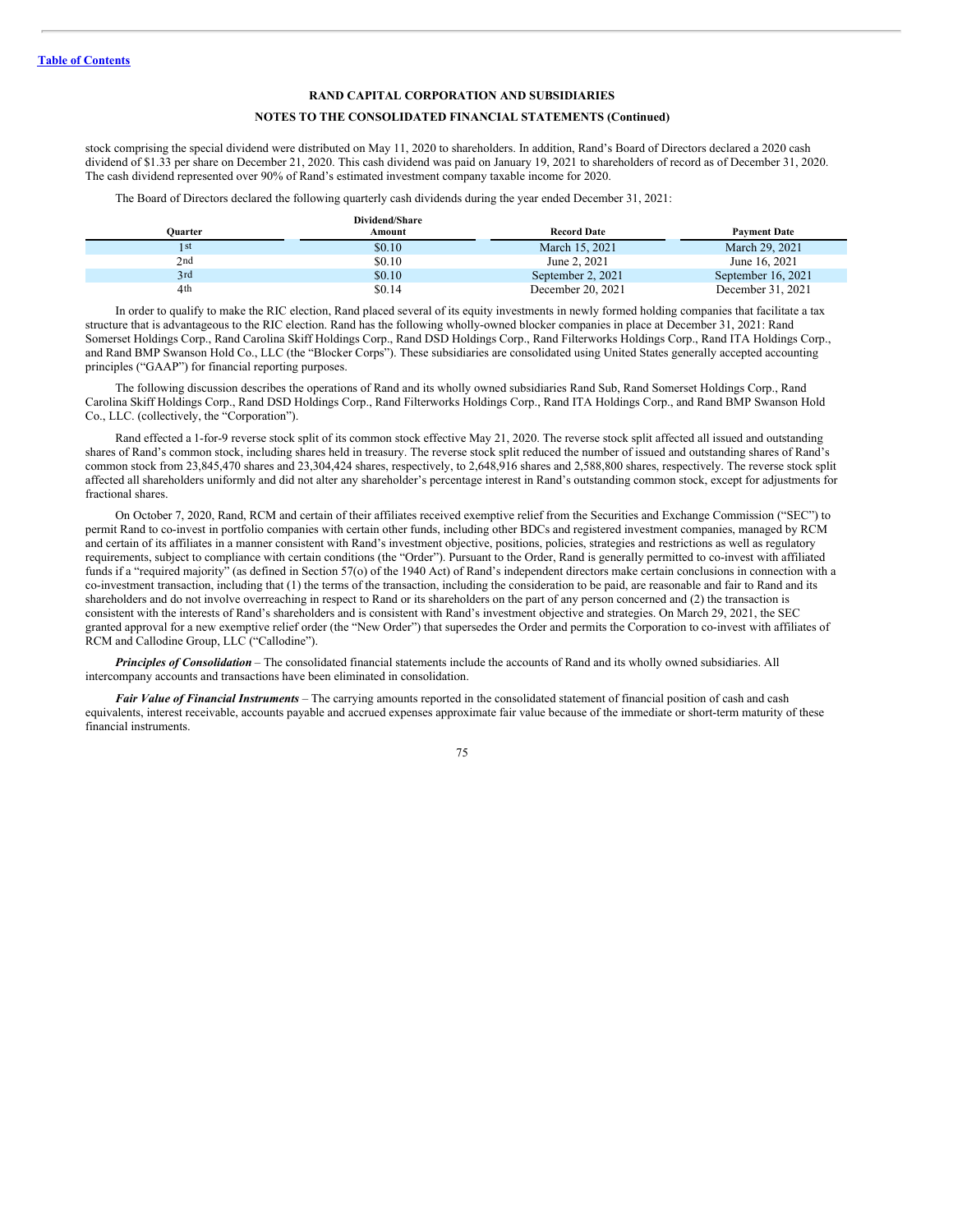#### **NOTES TO THE CONSOLIDATED FINANCIAL STATEMENTS (Continued)**

*Investment Classification –* In accordance with the provisions of the 1940 Act, the Corporation classifies its investments by level of control. Under the 1940 Act "Control Investments" are investments in companies that the Corporation is deemed to "Control" if it owns more than 25% of the voting securities of the company or has greater than 50% representation on the company's board. "Affiliate Investments" are companies in which the Corporation owns between 5% and 25% of the voting securities. "Non-Control/Non-Affiliate Investments" are those companies that are neither Control Investments nor Affiliate Investments.

*Investments* – Investments are valued at fair value as determined in good faith by RCM and approved by Rand's Board of Directors. The Corporation invests in loan instruments, debt instruments, and equity instruments. There is no single standard for determining fair value in good faith. As a result, determining fair value requires that judgment be applied to the specific facts and circumstances of each portfolio investment while employing a consistent valuation process. The Corporation analyzes and values each investment quarterly and records unrealized depreciation for an investment that it believes has become impaired, including where collection of a loan or debt security or realization of the recorded value of an equity security is doubtful. Conversely, the Corporation will record unrealized appreciation if it believes that an underlying portfolio company has appreciated in value and, therefore, its equity securities have also appreciated in value. These estimated fair values may differ from the values that would have been used had a ready market for the investments existed and these differences could be material if RCM's assumptions and judgments differ from results of actual liquidation events. (See Note 2 "Investments.")

*Qualifying Assets* – The Corporation's portfolio of investments includes both qualifying andnon-qualifying assets. A majority of the Corporation's investments represent qualifying investments in privately held businesses, principally based in the United States, and represent qualifying assets as defined by Section 55(a) of the 1940 Act. The non-qualifying assets generally include investments in other publicly traded BDC investment companies and other publicly traded securities.

*Cash and Cash Equivalents* – Temporary cash investments having a maturity of less than a year when purchased are considered to be cash equivalents.

*Revenue Recognition* – *Interest Income* – Interest income is recognized on the accrual basis except where the investment is in default or otherwise presumed to be in doubt. In such cases, interest is recognized at the time of receipt. A reserve for possible losses on interest receivable is maintained when appropriate. Interest income is not recognized if collection is doubtful, and a 100% reserve is established. The collection of interest is presumed to be in doubt when there is substantial doubt about a portfolio company's ability to continue as a going concern or a loan is in default for more than 120 days. RCM also uses other qualitative and quantitative measures to determine the value of a portfolio investment and the collectability of any accrued interest.

The Corporation holds debt securities in its investment portfolio that containpayment-in-kind ("PIK") interest provisions. PIK interest, computed at the contractual rate specified in each debt agreement, is periodically added to the principal balance of the debt and is recorded as interest income. Thus, the actual collection of this interest may be deferred until the time of debt principal repayment.

*Revenue Recognition – Dividend Income –*The Corporation may receive cash distributions from portfolio companies that are limited liability companies or corporations, and these distributions are classified as dividend income on the consolidated statement of operations. Dividend income is recognized on an accrual basis when it can be reasonably estimated.

The Corporation may hold preferred equity securities that contain cumulative dividend provisions. Cumulative dividends are recorded as dividend income, if declared and deemed collectible, and any dividends in arrears are recognized into income and added to the balance of the preferred equity investment. The actual collection of these dividends in arrears may be deferred until such time as the preferred equity is redeemed.

*Revenue Recognition – Fee Income* – Consists of the revenue associated with the amortization of financing fees charged to the portfolio companies upon successful closing of a financing and income associated with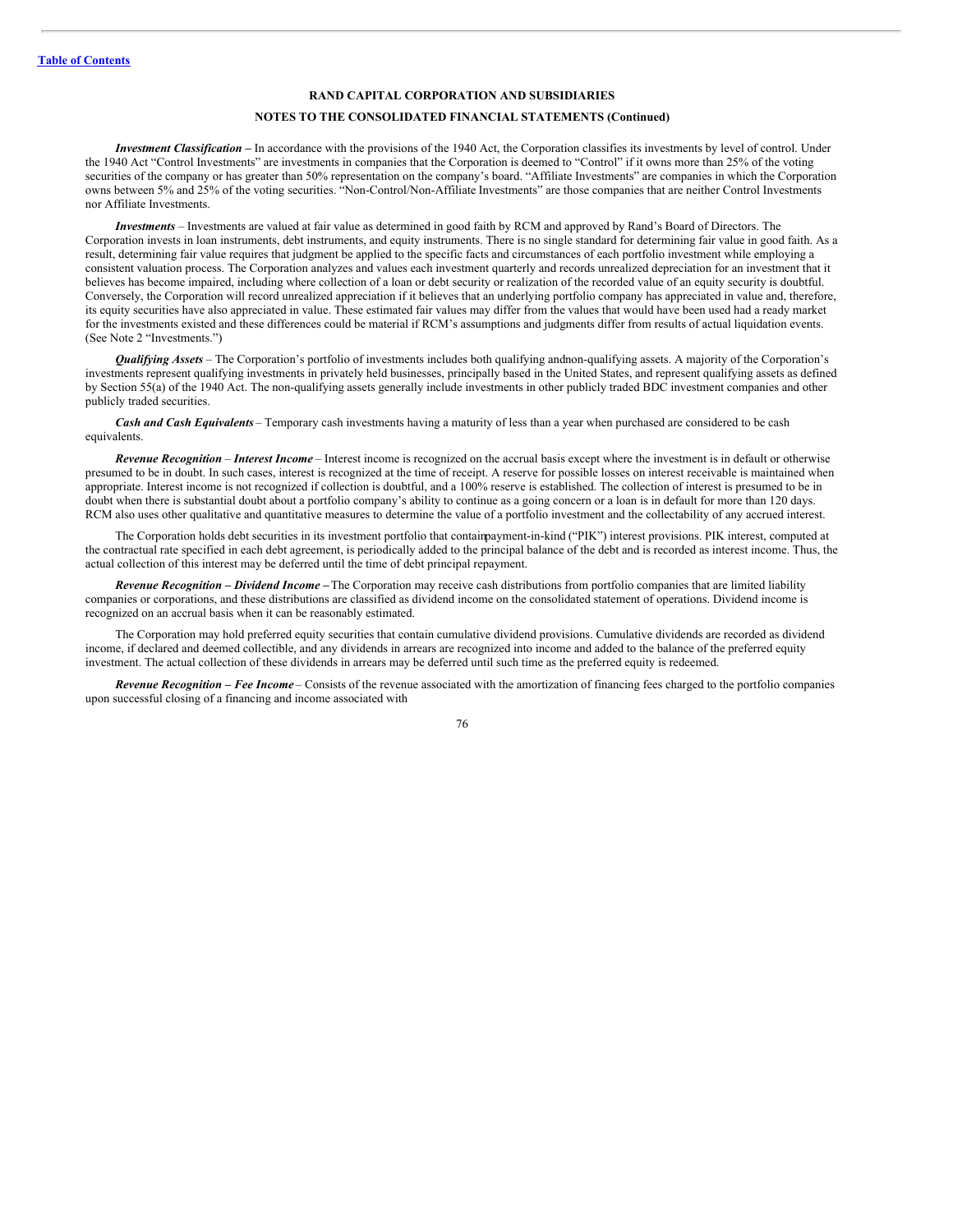#### **NOTES TO THE CONSOLIDATED FINANCIAL STATEMENTS (Continued)**

portfolio company board attendance fees. The income associated with the amortization of financing fees was \$87,018, \$29,188 and \$69,252, for the years ended December 31, 2021, 2020 and 2019, respectively, and is estimated to be approximately \$112,000 in 2022, \$91,000 in 2023 and \$81,000 in 2024. The board fees earned were \$14,096, \$0 and \$1,000 for the years ended December 31, 2021, 2020 and 2019, respectively. During the year ended December 31, 2021, the Corporation recorded \$55,500 in non-recurring fees related to prepayment fees, application fees and loan monitoring fees. During the year ended December 31, 2020, the Corporation recorded non-recurring fees of approximately \$96,000 that represented prepayment fees. During the year ended December 31, 2019, the Corporation recorded non-recurring fees in the amount of \$387,500 that represented closing and incentive fees and a change of control fee.

*Realized Gain or Loss and Unrealized Appreciation or Depreciation of Investments –*Amounts reported as realized gains and losses are measured by the difference between the proceeds from the sale or exchange and the cost basis of the investment without regard to unrealized gains or losses recorded in prior periods. Proceeds held in escrow are reported in other assets. The cost of securities that have, in management's judgment, become worthless are written off and reported as realized losses when appropriate. Unrealized appreciation or depreciation reflects the difference between the valuation of the investments and the cost basis of the investments.

*Original Issue Discount* – Investments may include "original issue discount", or OID, income. This occurs, for example, when the Corporation purchases a warrant and a note from a portfolio company simultaneously, which requires an allocation of a portion of the purchase price to the warrant and reduces the purchase price allocated to the note by an equal amount in the form of a note discount or OID. The note is reported net of the OID and the OID is accreted into interest income over the life of the loan. The Corporation recognized \$112,175, \$47,801 and \$40,767 in OID income for the years ended December 31, 2021, 2020 and 2019, respectively. OID income is estimated to be approximately \$25,000 for 2022.

*Deferred Debenture Costs* – SBA debenture origination and commitment costs, which are netted against the debenture obligation (See Note 5 "SBA Debenture Obligations"), are amortized ratably over the term of the SBA debentures. In November 2021, Rand SBIC repaid its \$11,000,000 in outstanding debentures to the SBA and expensed all remaining SBA debenture origination and commitment costs. In addition, in November 2021, Rand SBIC received approval from the SBA to surrender its SBA license. Amortization expense was approximately \$175,400, \$37,700, and \$37,000 for the years ended December 31, 2021, 2020 and 2019, respectively.

*Net Assets Per Share*–Net assets per share are based on the number of shares of common stock outstanding. There are no common stock equivalents outstanding.

*Supplemental Cash Flow Information* – Income taxes refunded during the years ended December 31, 2021, 2020 and 2019 amounted to \$131,934, \$121,277 and \$728,523, respectively. Interest paid during the years ended December 31, 2021, 2020 and 2019 was \$567,070, \$380,124 and \$339,605, respectively. During 2021, 2020 and 2019, the Corporation converted \$346,045, \$361,662, and \$595,286, respectively, of interest receivable and payment-in-kind (PIK) interest into debt investments.

*Concentration of Credit and Market Risk* – The Corporation's financial instruments potentially subject it to concentrations of credit risk. Cash is invested with banks in amounts which, at times, exceed insured limits. Management does not anticipate non-performance by the banks.

As of December 31, 2021, 48% of the Corporation's total investment value was held in debt and equity securities of five portfolio companies. As of December 31, 2020, 50% of the Corporation's total investment value was held in debt and equity securities in five portfolio companies.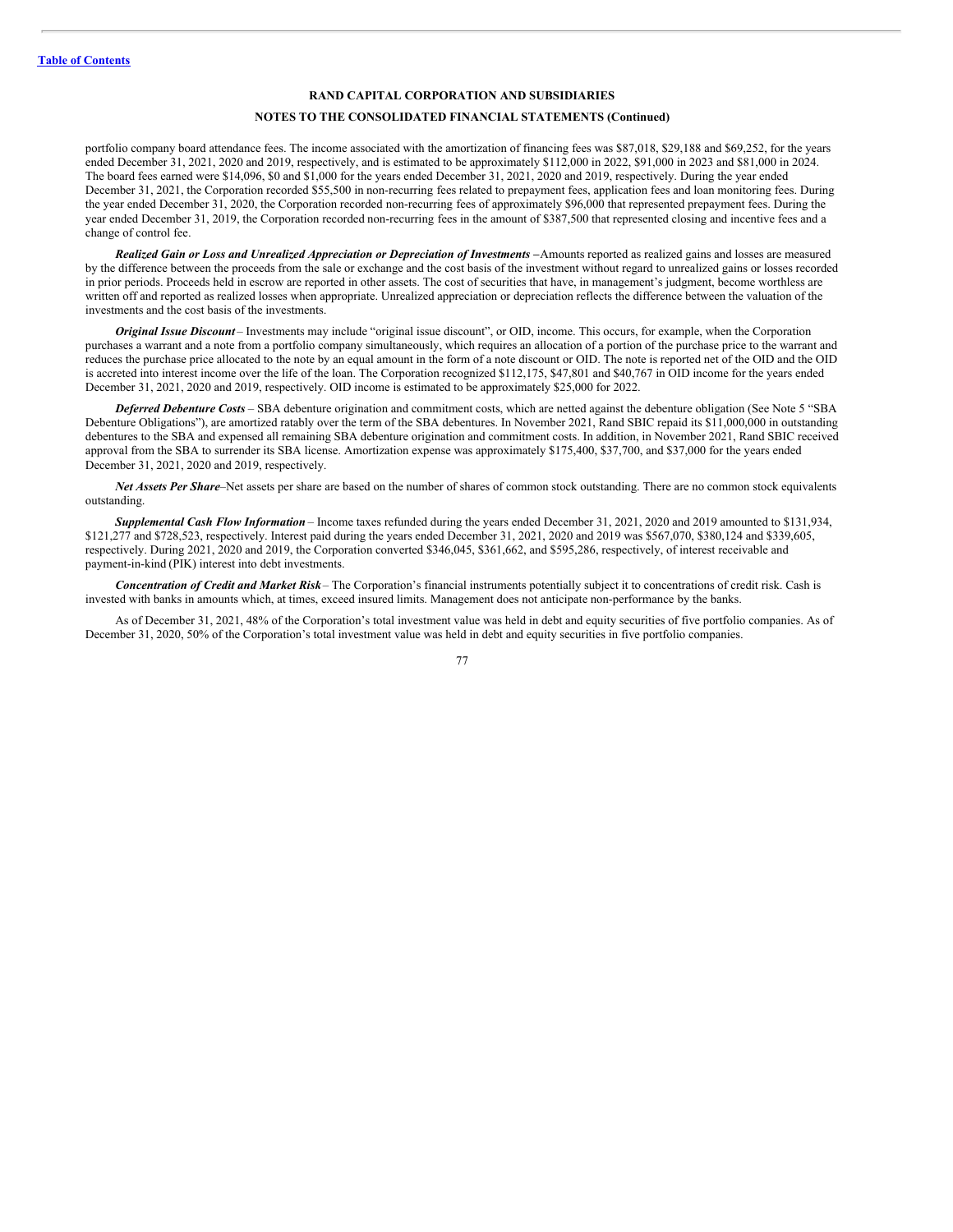#### **NOTES TO THE CONSOLIDATED FINANCIAL STATEMENTS (Continued)**

The following are the concentrations of the top five portfolio company values to the fair value of the Corporation's total investment portfolio:

|                                             | December 31, |
|---------------------------------------------|--------------|
|                                             | 2021         |
| Tilson Technology Management, Inc. (Tilson) | 14%          |
| ACV Auctions, Inc. (ACV)                    | 13%          |
| Open Exchange, Inc. (Open Exchange)         | 9%           |
| Caitec, Inc. (Caitec)                       | $6\%$        |
| DSD Operating, LLC (DSD)                    | 6%           |

| December 31, |  |
|--------------|--|
|--------------|--|

|                                                | 2020   |
|------------------------------------------------|--------|
| ACV Auctions, Inc. (ACV)                       | 16%    |
| Tilson Technology Management, Inc. (Tilson)    | $12\%$ |
| Caitec Acquisition, Inc. (Caitec)              | 10%    |
| Filterworks Acquisition USA, LLC (Filterworks) | $7\%$  |
| Science and Medicine Group, Inc. (SMG Group)   | $5\%$  |

*Income Taxes –* The Corporation reviews the tax positions it has taken to determine if they meet the "more likely than not threshold" for the benefit of the tax position to be recognized in the financial statements. A tax position that fails to meet the more likely than not recognition threshold will result in either a reduction of a current or deferred tax asset or receivable, or the recording of a current or deferred tax liability. (See Note 4 "Income Taxes.")

*Accounting Estimates* – The preparation of financial statements in conformity with accounting principles generally accepted in the United States of America (GAAP) requires management to make

estimates and assumptions that affect the reported amounts of assets and liabilities and disclosure of contingent assets and liabilities at the date of the financial statements and the reported amounts of revenues and expenses during the reporting period. Actual results could differ from those estimates.

*SBA Debenture –* The Corporation had \$0 and \$11,000,000 in outstanding SBA debentures at December 31, 2021 and December 31, 2020, respectively, with a weighted average interest rate of 3.45% as of December 31, 2020. In November 2021, Rand SBIC repaid its \$11,000,000 in outstanding debentures to the SBA. In connection with the payoff of the outstanding SBA debentures in November 2021, the Corporation expensed approximately \$144,000 in remaining SBA commitment and draw fees.

#### **NOTE 2. – INVESTMENTS**

The Corporation's investments are carried at fair value in accordance with FASB Accounting Standards Codification (ASC) 820, "Fair Value Measurements and Disclosures", which defines fair value, establishes a framework for measuring fair value in accordance with GAAP, and expands disclosures about fair value measurements.

Loan investments are defined as traditional loan financings with no equity features. Debt investments are defined as debt financings that include one or more equity features such as Payment in Kind ("PIK") feature, conversion rights, stock purchase warrants, and/or stock purchase options. A financing may also be categorized as a debt financing if it is accompanied by the direct purchase of an equity interest in the company.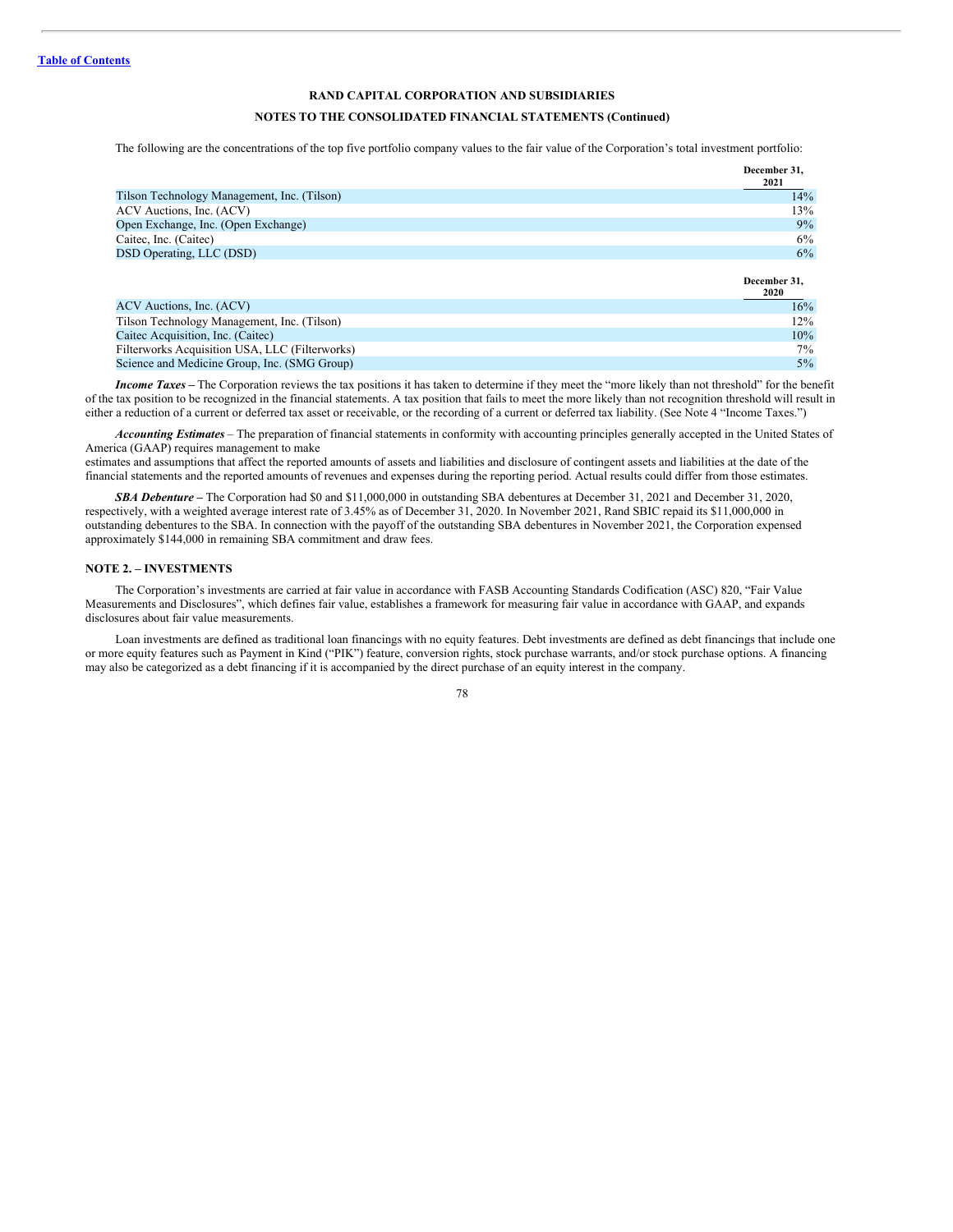#### **NOTES TO THE CONSOLIDATED FINANCIAL STATEMENTS (Continued)**

The Corporation uses several approaches to determine the fair value of an investment. The main approaches are:

- Loan and debt securities are valued at cost when it is representative of the fair value of the investment or sufficient assets or liquidation proceeds are expected to exist from a sale of a portfolio company at its estimated fair value. However, they may be valued at an amount other than cost given the carrying interest rate versus the related inherent portfolio risk of the investment. A loan or debt instrument may be reduced in value if it is judged to be of poor quality, collection is in doubt or insufficient liquidation proceeds exist.
- Equity securities may be valued using the "asset approach", "market approach" or "income approach." The asset approach involves estimating the liquidation value of the portfolio company's assets. To the extent the value exceeds the remaining principal amount of the debt or loan securities of the portfolio company, the fair value of such securities is generally estimated to be their cost. However, where value is less than the remaining principal amount of the loan and debt securities, the Corporation may discount the value of an equity security. The market approach uses observable prices and other relevant information generated by similar market transactions. It may include the use of market multiples derived from a set of comparables to assist in pricing the investment. Additionally, the Corporation adjusts valuations if a subsequent significant equity financing has occurred that includes a meaningful portion of the financing by a sophisticated, unrelated new investor. The income approach employs a cash flow and discounting methodology to value an investment.

ASC 820 classifies the inputs used to measure fair value into the following hierarchy:

Level 1: Quoted prices in active markets for identical assets or liabilities, used in the Corporation's valuation at the measurement date. Under the valuation policy, the Corporation values unrestricted publicly traded companies, categorized as Level 1 investments, at the average closing bid price for the last three trading days of the reporting period.

Level 2: Quoted prices for similar assets or liabilities in active markets, or quoted prices for identical or similar assets or liabilities in markets that are not active, or other observable inputs other than quoted prices.

Level 3: Unobservable and significant inputs to determining the fair value.

Financial assets are categorized based upon the level of judgment associated with the inputs used to measure their fair value. Any changes in estimated fair value are recorded in the statement of operations.

At December 31, 2021, 22% of the Corporation's investments were Level 1 investments and 78% were Level 3 investments. At December 31, 2020, 8% of the Corporation's investments were Level 1 investments and 92% were Level 3 investments. There were no Level 2 investments at December 31, 2021 and 2020.

In the valuation process, the Corporation values restricted securities, categorized as Level 3 investments, using information from these portfolio companies, which may include:

- Audited and unaudited statements of operations, balance sheets and operating budgets;
- Current and projected financial, operational and technological developments of the portfolio company;
- Current and projected ability of the portfolio company to service its debt obligations;
- The current capital structure of the business and the seniority of the various classes of equity if a deemed liquidation event were to occur;
- Pending debt or capital restructuring of the portfolio company;
- Current information regarding any offers to purchase the investment, or recent fundraising transactions;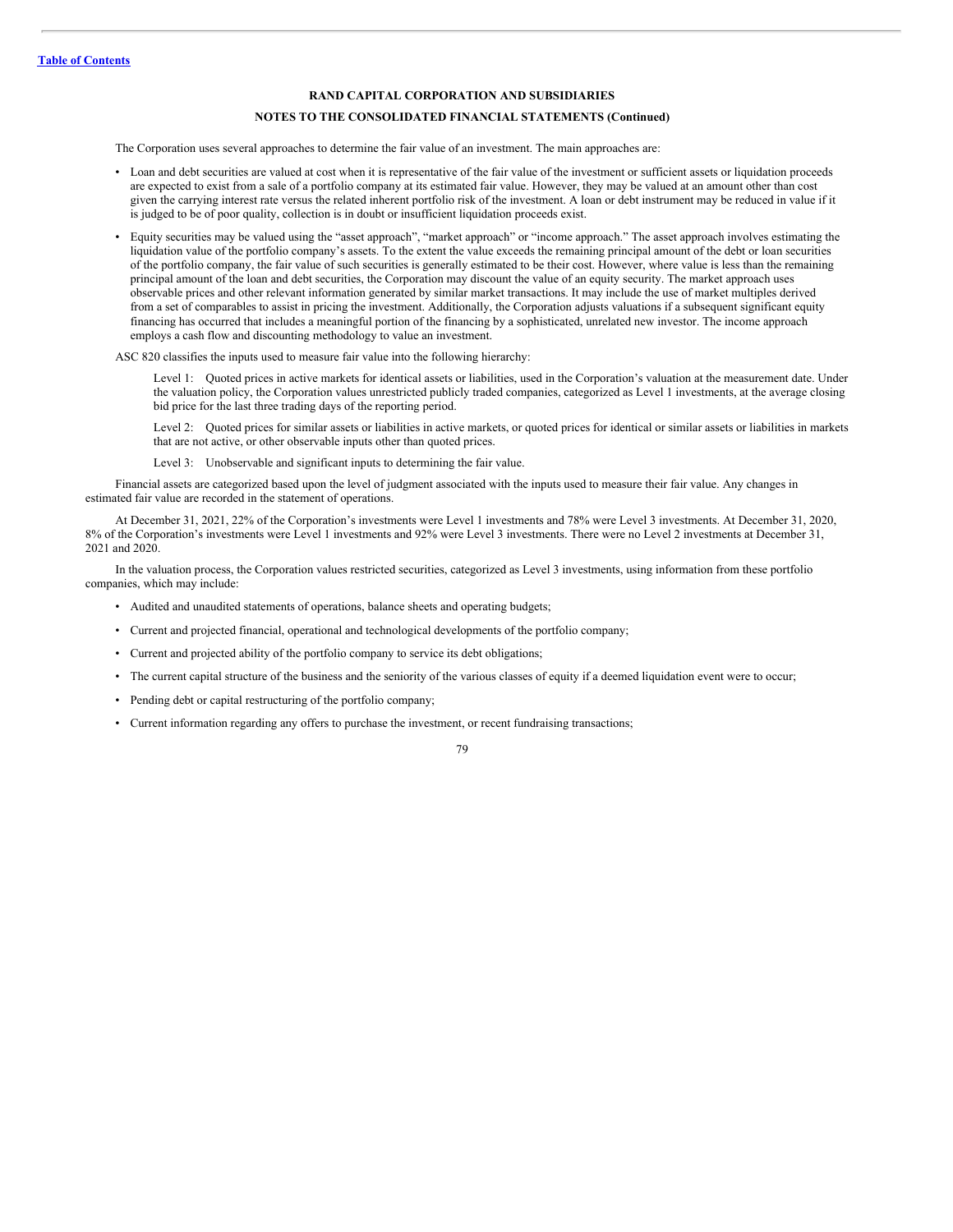## **NOTES TO THE CONSOLIDATED FINANCIAL STATEMENTS (Continued)**

- Current ability of the portfolio company to raise additional financing if needed;
- Changes in the economic environment which may have a material impact on the operating results of the portfolio company;
- Internal circumstances and events that may have an impact (both positive and negative) on the operating performance of the portfolio company;
- Qualitative assessment of key management;
- Contractual rights, obligations or restrictions associated with the investment; and
- Other factors deemed relevant to assess valuation.

The valuation may be reduced if a portfolio company's performance and potential have deteriorated significantly. If the factors that led to a reduction in valuation are overcome, the valuation may be readjusted.

#### *Equity Securities*

Equity securities may include preferred stock, common stock, warrants and limited liability company membership interests.

The significant unobservable inputs used in the fair value measurement of the Corporation's equity investments are earnings before interest, tax and depreciation and amortization (EBITDA) and revenue multiples, where applicable, the financial and operational performance of the business, and the debt and senior equity preferences that may exist in a deemed liquidation event. Standard industry multiples may be used when available; however, the Corporation's portfolio companies are typically small and in early stages of development and these industry standards may be adjusted to more closely match the specific financial and operational performance of the portfolio company. Due to the nature of certain investments, fair value measurements may be based on other criteria, which may include third party appraisals. Significant changes in any of these unobservable inputs may result in a significantly higher or lower fair value estimate.

Another key factor used in valuing equity investments is a significant recent arms-length equity transaction entered into by the portfolio company with a sophisticated, non-strategic, unrelated, new investor. The terms of these equity transactions may not be identical to the equity transactions between the portfolio company and the Corporation, and the impact of the difference in transaction terms on the market value of the portfolio company may be difficult or impossible to quantify.

When appropriate the Black-Scholes pricing model is used to estimate the fair value of warrants for accounting purposes. This model requires the use of highly subjective inputs including expected volatility and expected life, in addition to variables for the valuation of minority equity positions in small private and early stage companies. Significant changes in any of these unobservable inputs may result in a significantly higher or lower fair value estimate.

For investments made within the last year, the Corporation generally relies on the cost basis, which is deemed to represent the fair value, unless other fair value inputs are identified causing the Corporation to depart from this basis.

#### *Loan and Debt Securities*

The significant unobservable inputs used in the fair value measurement of the Corporation's loan and debt securities are the financial and operational performance of the portfolio company, similar debt with similar terms with other portfolio companies, as well as the market acceptance for the portfolio company's products or services. These inputs will likely provide an indicator as to the probability of principal recovery of the investment. The Corporation's loan and debt investments are often junior secured or unsecured securities. Fair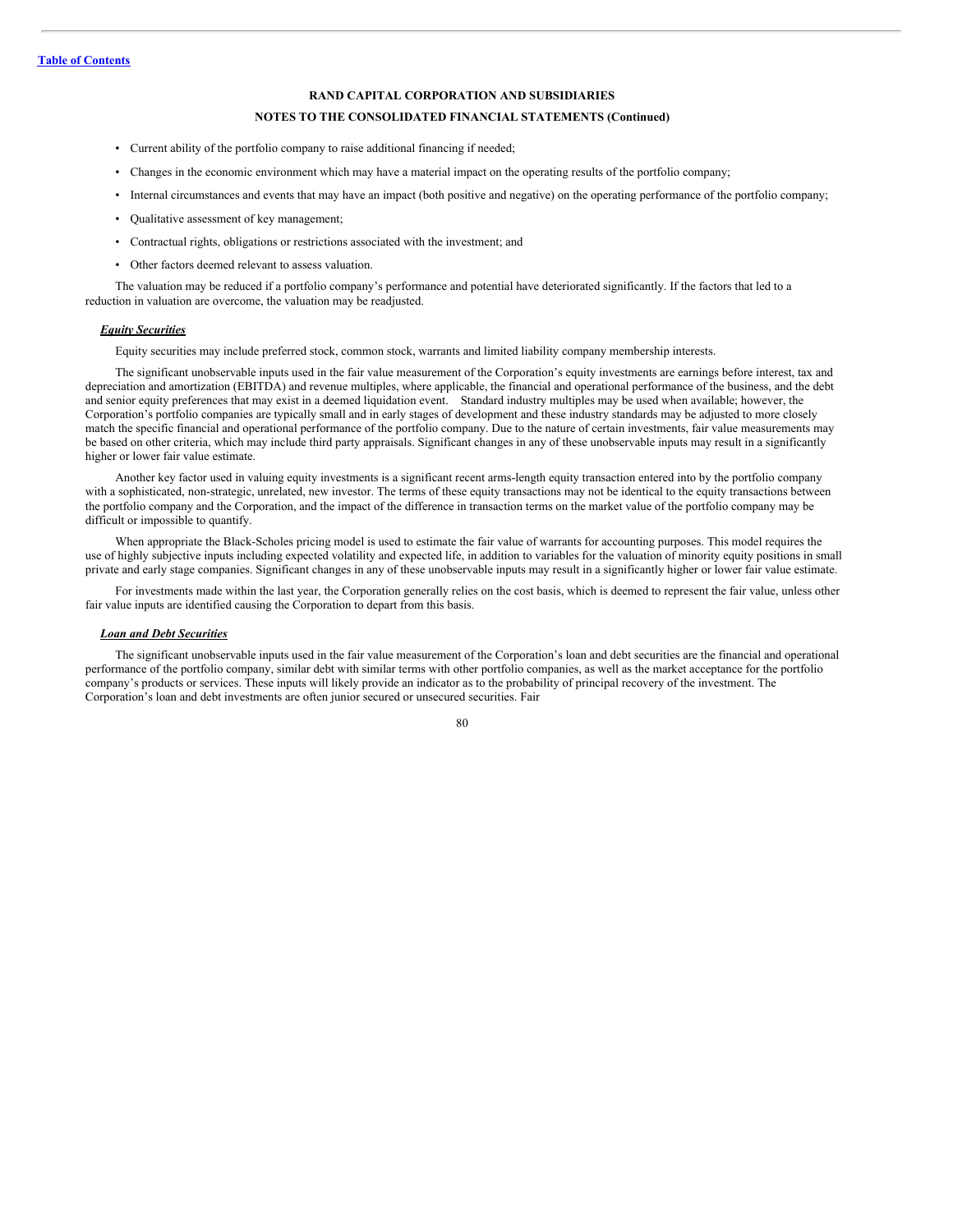# **NOTES TO THE CONSOLIDATED FINANCIAL STATEMENTS (Continued)**

value may also be determined based on other criteria where appropriate. Significant changes to the unobservable inputs may result in a change in fair value. For recent investments, the Corporation generally relies on the cost basis, which is deemed to represent the fair value, unless other fair value inputs are identified causing the Corporation to depart from this basis.

The following table provides a summary of the significant unobservable inputs used to determine the fair value of the Corporation's Level 3 portfolio investments as of December 31, 2021:

|                                         | Market<br>Approach<br><b>EBITDA</b> | Market<br>Approach<br>Liquidation | Market<br>Approach<br>Revenue | Market<br>Approach<br>Transaction |                  |
|-----------------------------------------|-------------------------------------|-----------------------------------|-------------------------------|-----------------------------------|------------------|
| <b>Investment Type</b>                  | <b>Multiple</b>                     | <b>Seniority</b>                  | Multiple                      | Pricing                           | <b>Totals</b>    |
| Non-Control/Non-Affiliate Equity        |                                     | 500,000                           |                               | 6,640,938                         | 7,140,938<br>\$. |
| Non-Control/Non-Affiliate Loan and Debt | 3,120,557                           | 2,348,578                         |                               | 7,277,471                         | 12,746,606       |
| <b>Total Non-Control/</b>               |                                     |                                   |                               |                                   |                  |
| <b>Non-Affiliate</b>                    | \$3,120,557                         | \$2,848,578                       | S                             | 13,918,409<br>S                   | 19,887,544<br>\$ |
| Affiliate Equity                        | \$1,681,994                         | \$<br>-                           | \$1,450,155                   | 10,360,848<br>S                   | 13,492,997<br>S  |
| Affiliate Loan and Debt                 | 2,446,617                           |                                   |                               | 14,340,259                        | 16,786,876       |
| <b>Total Affiliate</b>                  | \$4,128,611                         | S                                 | \$1,450,155                   | 24,701,107                        | 30,279,873<br>S  |
| <b>Control Equity</b>                   | $\mathbb{S}$                        | \$                                |                               | $\mathbf{s}$                      | S                |
| Control Debt                            |                                     |                                   |                               |                                   |                  |
|                                         |                                     |                                   |                               |                                   |                  |
| <b>Total Level 3 Investments</b>        | \$7,249,168                         | \$2,848,578                       | \$1,450,155                   | 38,619,516                        | \$<br>50,167,417 |
| Range                                   | $5 - 5.5X$                          | 1X                                | $1.5X-5X$                     | Not Applicable                    |                  |
| Unobservable Input                      | <b>EBITDA</b>                       | Asset                             | Revenue                       | Transaction                       |                  |
|                                         | Multiple                            | Value                             | Multiple                      | Price                             |                  |
| <b>Weighted Average</b>                 | 5.4X                                | 1X                                | 2.7X                          | Not Applicable                    |                  |

The following table provides a summary of the components of Level 1, 2 and 3 Assets Measured at Fair Value at December 31, 2021:

|                    |              | <b>Fair Value Measurements at Reported Date Using</b> |                   |                          |  |  |
|--------------------|--------------|-------------------------------------------------------|-------------------|--------------------------|--|--|
|                    |              | <b>Ouoted Prices in</b>                               | Significant       | <b>Other Significant</b> |  |  |
|                    |              | <b>Active Markets for</b>                             | <b>Observable</b> | Unobservable             |  |  |
|                    | December 31, | <b>Identical Assets</b>                               | Inputs            | Inputs                   |  |  |
| Description        | 2021         | (Level 1)                                             | (Level 2)         | (Level 3)                |  |  |
| Loan investments   | \$15,503,404 |                                                       | _                 | 15,503,404               |  |  |
| Debt investments   | 14,030,078   |                                                       |                   | 14,030,078               |  |  |
| Equity investments | 34,534,980   | 13,901,045                                            | _                 | 20,633,935               |  |  |
| Total              | \$64,068,462 | 13,901,045                                            | $-$               | 50,167,417               |  |  |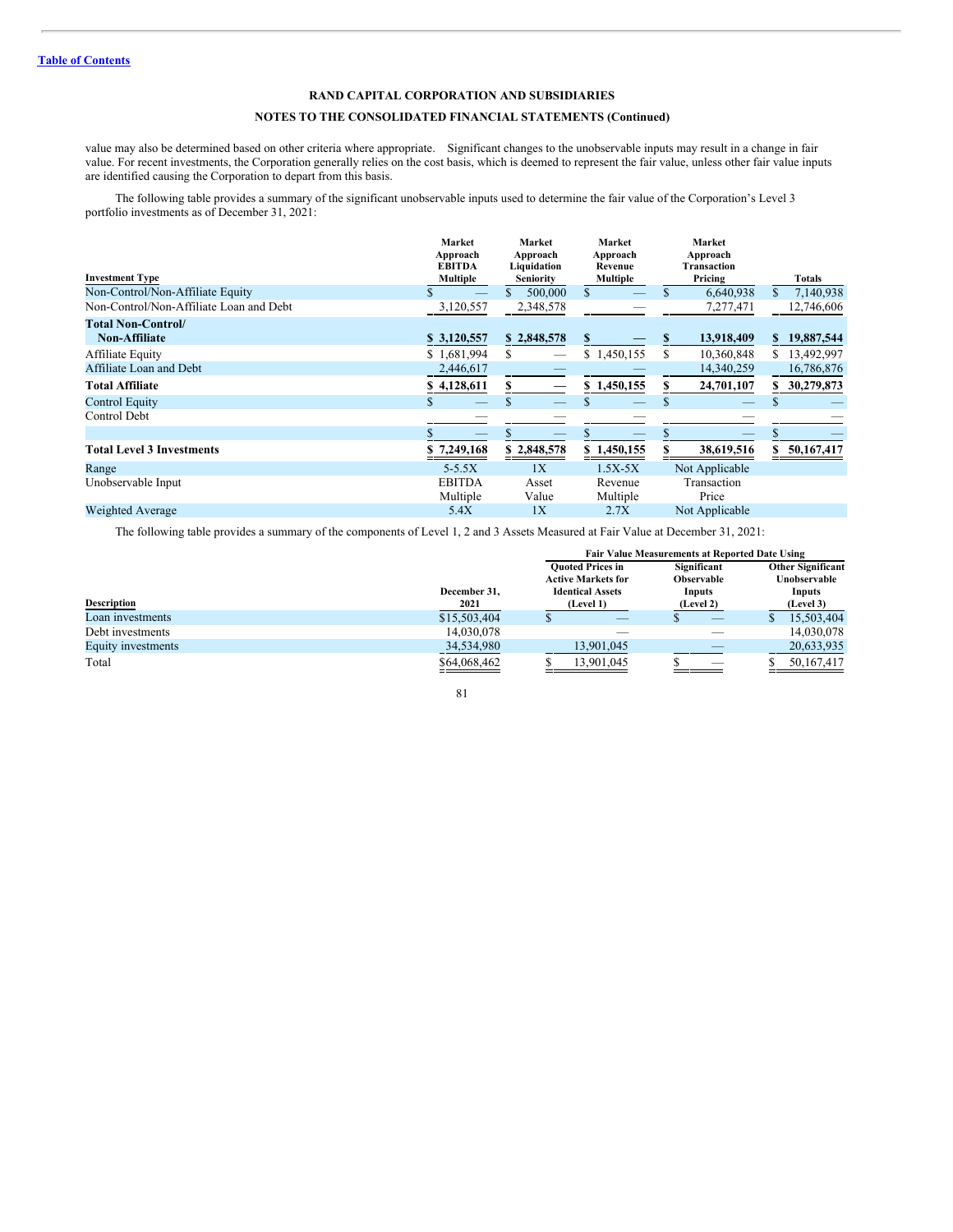# **NOTES TO THE CONSOLIDATED FINANCIAL STATEMENTS (Continued)**

The following table provides a summary of changes in Assets Measured at Fair Value Using Significant Unobservable Inputs (Level 3) for the year ended December 31, 2021:

|                                                                                 | <b>Fair Value Measurements Using Significant</b> |                          |                    |              |  |  |  |
|---------------------------------------------------------------------------------|--------------------------------------------------|--------------------------|--------------------|--------------|--|--|--|
|                                                                                 | Unobservable Inputs (Level 3)                    |                          |                    |              |  |  |  |
|                                                                                 | Loan                                             | Debt                     | Equity             |              |  |  |  |
| <b>Description</b>                                                              | <b>Investments</b>                               | <b>Investments</b>       | <b>Investments</b> | <b>Total</b> |  |  |  |
| Ending Balance December 31, 2020, of Level 3 Assets                             | \$6,771,394                                      | \$9.799.365              | \$20,181,405       | \$36,752,164 |  |  |  |
| Realized gains (losses)included in net change in net assets from operations:    |                                                  |                          |                    |              |  |  |  |
| Centivo Corporation (Centivo)                                                   |                                                  |                          | 1,614,433          | 1,614,433    |  |  |  |
| ClearView Social, Inc. (Clearview Social)                                       |                                                  |                          | 135,430            | 135,430      |  |  |  |
| Empire Genomics, Corp. (Empire Genomics)                                        |                                                  |                          | (308, 676)         | (308, 676)   |  |  |  |
| First Wave Technologies, Inc. (First Wave)                                      |                                                  |                          | (661, 563)         | (661, 563)   |  |  |  |
| GiveGab, Inc. (GiveGab)                                                         |                                                  |                          | 1,846,705          | 1,846,705    |  |  |  |
| Mercantile Adjustment Bureau, LLC (Mercantile)                                  |                                                  | $\qquad \qquad$          | 36,000             | 36,000       |  |  |  |
| Microcision, LLC (Microcision)                                                  |                                                  | $\qquad \qquad -$        | 57,215             | 57,215       |  |  |  |
| <b>Total realized gains</b>                                                     | $\frac{1}{2}$                                    | $\qquad \qquad$          | 2,719,544          | 2,719,544    |  |  |  |
| Unrealized gains/(losses) included in net change in net assets from operations: |                                                  |                          |                    |              |  |  |  |
| Carolina Skiff LLC (Carolina Skiff)                                             |                                                  |                          | (200,000)          | (200,000)    |  |  |  |
| Centivo                                                                         |                                                  | $\overline{\phantom{0}}$ | (584, 832)         | (584, 832)   |  |  |  |
| <b>Empire Genomics</b>                                                          |                                                  | $\qquad \qquad$          | 1,151,021          | 1,151,021    |  |  |  |
| Filterworks Acquisition USA, LLC (Filterworks)                                  |                                                  |                          | (369, 249)         | (369, 249)   |  |  |  |
| <b>First Wave</b>                                                               |                                                  | $\overline{\phantom{m}}$ | 628,563            | 628,563      |  |  |  |
| ITA Acquisition, LLC (ITA)                                                      |                                                  | $\overline{\phantom{0}}$ | (375,000)          | (375,000)    |  |  |  |
| Knoa Software, Inc. (Knoa)                                                      | $\overline{\phantom{0}}$                         | $\qquad \qquad$          | (544, 860)         | (544, 860)   |  |  |  |
| Mercantile                                                                      |                                                  | 849,040                  | 97,625             | 946,665      |  |  |  |
| Microcision                                                                     |                                                  |                          | (10,000)           | (10,000)     |  |  |  |
| New Monarch Machine Tool, Inc. (New Monarch)                                    |                                                  | $\overline{\phantom{0}}$ | (22, 841)          | (22, 841)    |  |  |  |
| Open Exchange, Inc. (Open Exchange)                                             |                                                  | $\overline{\phantom{0}}$ | 4,918,061          | 4,918,061    |  |  |  |
| Post Process Technologies, Inc. (Post Process)                                  |                                                  | $\qquad \qquad -$        | (122, 728)         | (122, 728)   |  |  |  |
| Rheonix, Inc. (Rheonix)                                                         |                                                  |                          | (702, 732)         | (702, 732)   |  |  |  |
| SciAps, Inc. (Sciaps)                                                           |                                                  | $\overline{\phantom{0}}$ | 721,000            | 721,000      |  |  |  |
| SocialFlow, Inc. (Socialflow)                                                   | $\overline{\phantom{0}}$                         | $\qquad \qquad$          | (201, 487)         | (201, 487)   |  |  |  |
| Tilson Technology Management, Inc. (Tilson)                                     |                                                  |                          | 4,215,000          | 4,215,000    |  |  |  |
| Total unrealized gains (losses)                                                 | $\qquad \qquad$                                  | 849,040                  | 8,597,541          | 9,446,581    |  |  |  |
| Purchases of securities/changes to securities/non-cash conversions:             |                                                  |                          |                    |              |  |  |  |
| Applied Image, Inc. (Applied Image)                                             |                                                  | 1,750,000                |                    | 1,750,000    |  |  |  |
| Caitec, Inc. (Caitec)                                                           | 71.854                                           |                          |                    | 71,854       |  |  |  |
| DSD Operating, LLC (DSD)                                                        | 2,759,183                                        |                          | 1,067,500          | 3,826,683    |  |  |  |
| Filterworks                                                                     |                                                  | 96,786                   | 63,743             | 160,529      |  |  |  |
| GoNoodle, Inc. (GoNoodle)                                                       |                                                  | 15,234                   |                    | 15,234       |  |  |  |
| HDI Acquisition LLC (Hilton Displays)                                           | $\qquad \qquad -$                                | 26,055                   | $\qquad \qquad -$  | 26,055       |  |  |  |
| <b>ITA</b>                                                                      | 3,436,611                                        | $\qquad \qquad$          | 500,000            | 3,936,611    |  |  |  |
| Mattison Avenue Holdings LLC (Mattison)                                         | 691,547                                          | 5,611                    |                    | 697,158      |  |  |  |
| Microcision                                                                     |                                                  | 88,003                   |                    | 88,003       |  |  |  |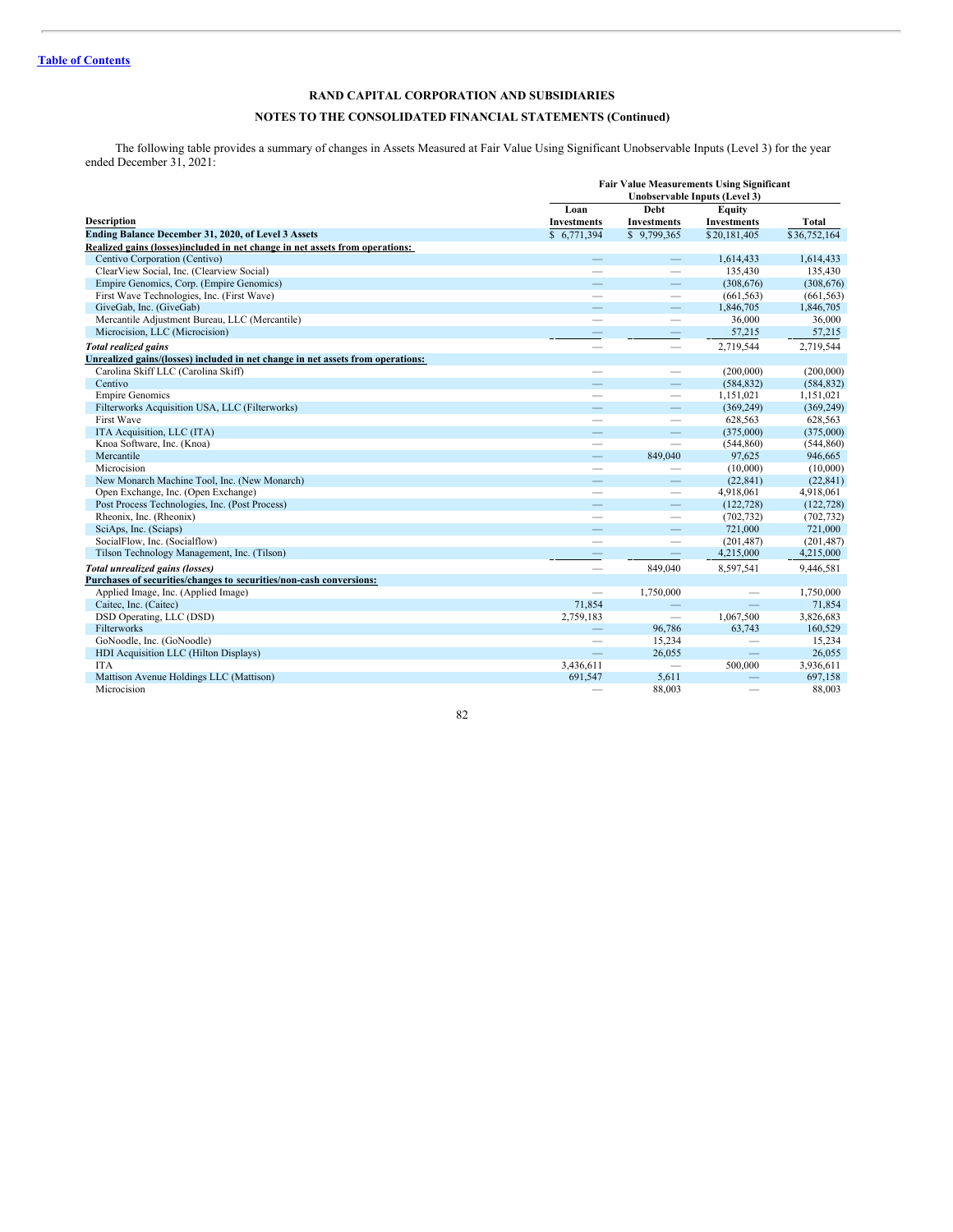# **NOTES TO THE CONSOLIDATED FINANCIAL STATEMENTS (Continued)**

|                                                                                                                | <b>Fair Value Measurements Using Significant</b> |              |               |                 |  |  |
|----------------------------------------------------------------------------------------------------------------|--------------------------------------------------|--------------|---------------|-----------------|--|--|
|                                                                                                                | Unobservable Inputs (Level 3)                    |              |               |                 |  |  |
|                                                                                                                | Loan                                             | Debt         | Equity        |                 |  |  |
| <b>Description</b>                                                                                             | Investments                                      | Investments  | Investments   | Total           |  |  |
| Nailbiter, Inc. (Nailbiter)                                                                                    |                                                  | 2,250,000    |               | 2,250,000       |  |  |
| Seybert's Billiards Corporation (Seybert's)                                                                    |                                                  | 3,314,466    | 50,000        | 3,364,466       |  |  |
| SciAps, Inc. (Sciaps)                                                                                          |                                                  | 15,000       |               | 15,000          |  |  |
| BMP Swanson Holdco, LLC (Swanson)                                                                              | 1,600,000                                        |              | 233,333       | 1,833,333       |  |  |
| Total purchases of securities/changes to securities/non-cash conversions                                       | 8,559,195                                        | 7,561,155    | 1,914,576     | 18,034,926      |  |  |
| Repayments and sale of securities:                                                                             |                                                  |              |               |                 |  |  |
| Advantage 24/7, LLC (Advantage 24/7)                                                                           | (55,000)                                         |              |               | (55,000)        |  |  |
| Centivo                                                                                                        |                                                  |              | (2,415,775)   | (2,415,775)     |  |  |
| Clearview Social                                                                                               |                                                  |              | (335, 430)    | (335, 430)      |  |  |
| Givegab                                                                                                        |                                                  |              | (2,462,926)   | (2,462,926)     |  |  |
| GoNoodle                                                                                                       |                                                  | (44, 972)    |               | (44, 972)       |  |  |
| Mercantile                                                                                                     | --                                               | (1,349,040)  | (133, 625)    | (1,482,665)     |  |  |
| Microcision                                                                                                    |                                                  | (1,500,000)  | (57,215)      | (1, 557, 215)   |  |  |
| Science and Medicine Group, Inc. (SMG)                                                                         | (1,900,000)                                      |              |               | (1,900,000)     |  |  |
| Total repayments and sale of securities                                                                        | (1,955,000)                                      | (2,894,012)  | (5,404,971)   | (10, 253, 983)  |  |  |
| <b>Transfers within Level 3</b>                                                                                | 2,127,815                                        | (1,285,470)  | (842, 345)    |                 |  |  |
| <b>Transfers out of Level 3</b>                                                                                |                                                  |              | (6, 531, 815) | (6, 531, 815)   |  |  |
| Ending Balance December 31, 2021, of Level 3 Assets                                                            | \$15,503,404                                     | \$14,030,078 | \$20,633,935  | 50,167,417      |  |  |
| Change in unrealized appreciation/depreciation on investments for the period included in changes in net assets |                                                  |              |               | \$12,369,606    |  |  |
| Net realized gain on investments for the period included in changes in net assets                              |                                                  |              |               | 5,820,354<br>-- |  |  |

The following table provides a summary of the significant unobservable inputs used to determine the fair value of the Corporation's Level 3 portfolio investments as of December 31, 2020:

| <b>Investment Type</b>                            | Market<br>Approach<br><b>EBITDA</b><br><b>Multiple</b> | Market<br>Approach<br>Liquidation<br>Seniority | <b>Market</b><br>Approach<br>Revenue<br><b>Multiple</b> | Market<br>Approach<br>Transaction<br>Pricing | <b>Totals</b>     |
|---------------------------------------------------|--------------------------------------------------------|------------------------------------------------|---------------------------------------------------------|----------------------------------------------|-------------------|
| Non-Control/Non-Affiliate Equity                  |                                                        | 500,000                                        | \$1,026,219                                             | 9,990,815                                    | 11,517,034<br>S   |
| Non-Control/Non-Affiliate Loan and Debt           | 2,897,344                                              | 2,378,316                                      | 602,569                                                 | 5,465,702                                    | 11,343,931        |
| <b>Total Non-Control/</b><br><b>Non-Affiliate</b> | \$2,897,344                                            | \$2,878,316                                    | \$1,628,788                                             | 15,456,517<br>S                              | 22,860,965<br>\$. |
| Affiliate Equity                                  | \$2,062,500                                            | 22,841<br>S                                    | \$1,474,015                                             | 5,105,015<br>S                               | 8,664,371<br>S.   |
| Affiliate Loan and Debt                           | 2,349,831                                              |                                                |                                                         | 2,876,997                                    | 5,226,828         |
| <b>Total Affiliate</b>                            | \$4,412,331                                            | 22,841                                         | \$1,474,015                                             | 7,982,012<br>э                               | 13,891,199        |
| <b>Total Level 3 Investments</b>                  | \$7,309,675                                            | \$2,901,157                                    | \$3,102,803                                             | 23,438,529                                   | 36,752,164        |
| Range                                             | $5 - 5.5X$                                             | 1X                                             | $1X-4X$                                                 | Not Applicable                               |                   |
| Unobservable Input                                | <b>EBITDA</b>                                          | Asset                                          | Revenue                                                 | Transaction                                  |                   |
|                                                   | Multiple                                               | Value                                          | Multiple                                                | Price                                        |                   |
| Weighted Average                                  | 5.3X                                                   | 1X                                             | 2.6X                                                    | Not Applicable                               |                   |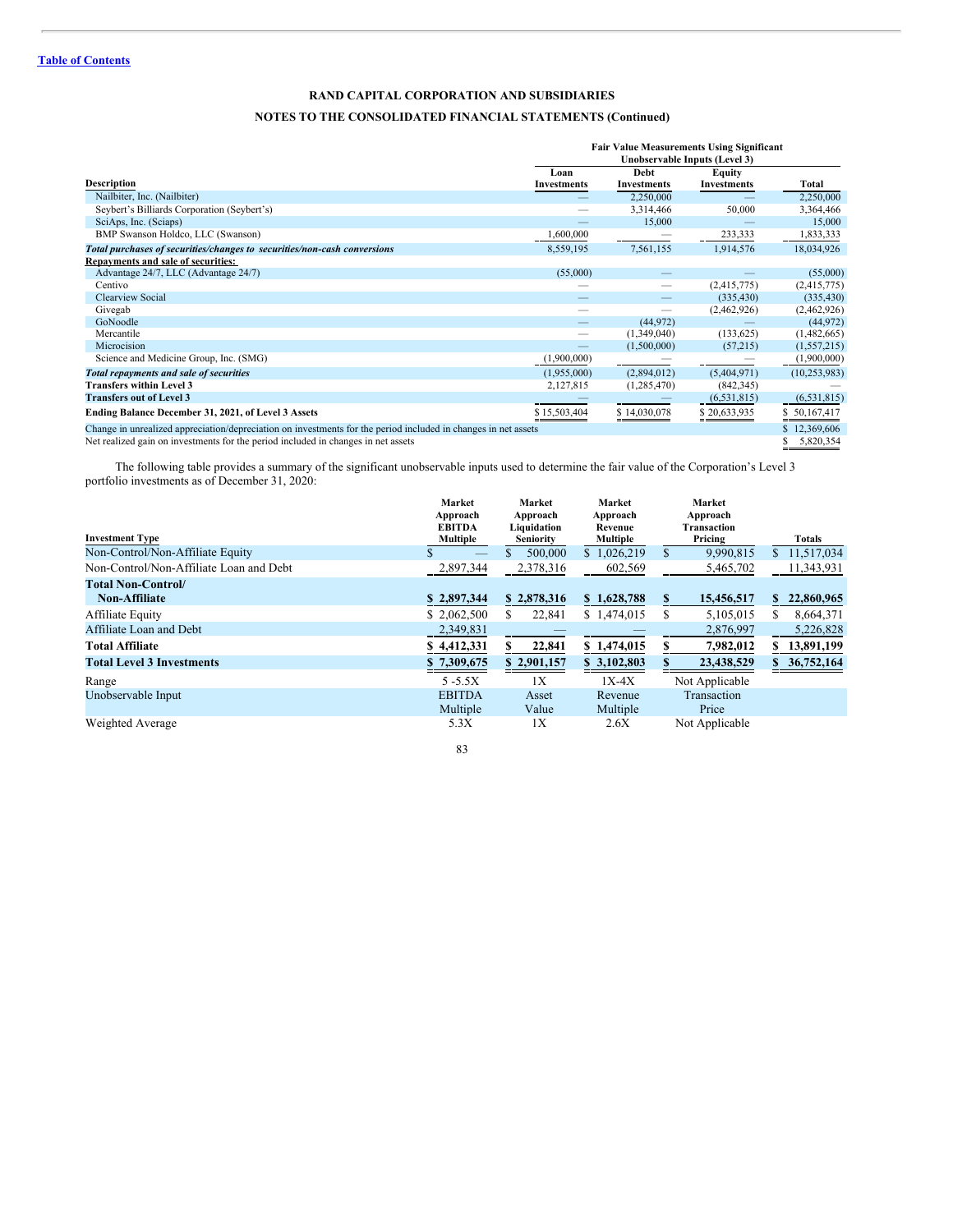# **RAND CAPITAL CORPORATION AND SUBSIDIARIES NOTES TO THE CONSOLIDATED FINANCIAL STATEMENTS (Continued)**

The following table provides a summary of the components of Level 1, 2 and 3 Assets Measured at Fair Value at December 31, 2020:

|                    |              | Fair Value Measurements at Reported Date Using                                  |                                            |                                                    |
|--------------------|--------------|---------------------------------------------------------------------------------|--------------------------------------------|----------------------------------------------------|
|                    | December 31, | <b>Ouoted Prices in</b><br><b>Active Markets for</b><br><b>Identical Assets</b> | Significant<br><b>Observable</b><br>Inputs | <b>Other Significant</b><br>Unobservable<br>Inputs |
| Description        | 2020         | (Level 1)                                                                       | (Level 2)                                  | (Level 3)                                          |
| Loan investments   | \$ 6,771,394 |                                                                                 | $\overline{\phantom{a}}$                   | 6,771,394                                          |
| Debt investments   | 9,799,365    |                                                                                 |                                            | 9,799,365                                          |
| Equity investments | 23,477,742   | 3,296,337                                                                       |                                            | 20, 181, 405                                       |
| Total              | \$40,048,501 | 3,296,337                                                                       | $\overline{\phantom{a}}$                   | 36,752,164                                         |

The following table provides a summary of changes in Assets Measured at Fair Value Using Significant Unobservable Inputs (Level 3) for the year ended December 31, 2020:

|                                                                                 |                    | <b>Fair Value Measurements Using Significant</b><br>Unobservable Inputs (Level 3)<br><b>Venture Capital Investments</b> |                    |               |  |
|---------------------------------------------------------------------------------|--------------------|-------------------------------------------------------------------------------------------------------------------------|--------------------|---------------|--|
|                                                                                 | Loan               | Debt                                                                                                                    | <b>Equity</b>      |               |  |
| <b>Description</b>                                                              | <b>Investments</b> | <b>Investments</b>                                                                                                      | <b>Investments</b> | Total         |  |
| Ending Balance, December 31, 2019, of Level 3 Assets                            | \$1,570,692        | \$13,647,107                                                                                                            | \$21,802,993       | \$37,020,792  |  |
| Realized gains (losses) included in net change in net assets from operations:   |                    |                                                                                                                         |                    |               |  |
| Advantage 24/7 LLC (Advantage 24/7)                                             | 36,877             |                                                                                                                         |                    | 36,877        |  |
| BeetNPath, LLC (Beetnpath)                                                      |                    | (262, 627)                                                                                                              | (620, 277)         | (882,904)     |  |
| DataView, LLC (Dataview)                                                        |                    |                                                                                                                         | (310, 357)         | (310, 357)    |  |
| Genicon, Inc. (Genicon)                                                         |                    | (4,005,561)                                                                                                             | (1,120,000)        | (5, 125, 561) |  |
| G-TEC Natural Gas Systems (G-tec)                                               |                    |                                                                                                                         | (400,000)          | (400,000)     |  |
| Microcision LLC (Microcision)                                                   |                    | 116,991                                                                                                                 |                    | 116,991       |  |
| Outmatch Holdings, LLC (Outmatch)                                               |                    |                                                                                                                         | 2.318.253          | 2,318,253     |  |
| Teleservices Solutions Holdings, LLC (Teleservices)                             |                    |                                                                                                                         | (1,636,078)        | (1,636,078)   |  |
| USTec/Wi3 (Ustec)                                                               |                    |                                                                                                                         | (100, 500)         | (100, 500)    |  |
| <b>Total Realized Gains (Losses)</b>                                            | 36,877             | (4,151,197)                                                                                                             | (1,868,959)        | (5,983,279)   |  |
| Unrealized gains (losses) included in net change in net assets from operations: |                    |                                                                                                                         |                    |               |  |
| Beetnpath                                                                       |                    | 262,627                                                                                                                 | 620,277            | 882,904       |  |
| Carolina Skiff LLC (Carolina Skiff)                                             |                    |                                                                                                                         | (250,000)          | (250,000)     |  |
| Centivo Corporation (Centivo)                                                   |                    |                                                                                                                         | 584,832            | 584,832       |  |
| Dataview                                                                        |                    |                                                                                                                         | 310,357            | 310,357       |  |
| Genicon                                                                         |                    | 3,239,757                                                                                                               | 1,120,000          | 4,359,757     |  |
| G-tec                                                                           |                    |                                                                                                                         | 400,000            | 400,000       |  |
| Knoa Software, Inc. (Knoa)                                                      |                    |                                                                                                                         | (205, 140)         | (205, 140)    |  |
| Microcision                                                                     |                    |                                                                                                                         | (15,000)           | (15,000)      |  |
| SciAps, Inc. (Sciaps)                                                           |                    |                                                                                                                         | (869, 274)         | (869, 274)    |  |
| SocialFlow, Inc. (Socialflow)                                                   |                    |                                                                                                                         | (426, 513)         | (426, 513)    |  |
| Teleservices                                                                    |                    |                                                                                                                         | 1,636,078          | 1,636,078     |  |
| Ustec                                                                           |                    |                                                                                                                         | 100,500            | 100,500       |  |
| <b>Total Unrealized Gains (Losses)</b>                                          |                    | 3,502,384                                                                                                               | 3,006,117          | 6,508,501     |  |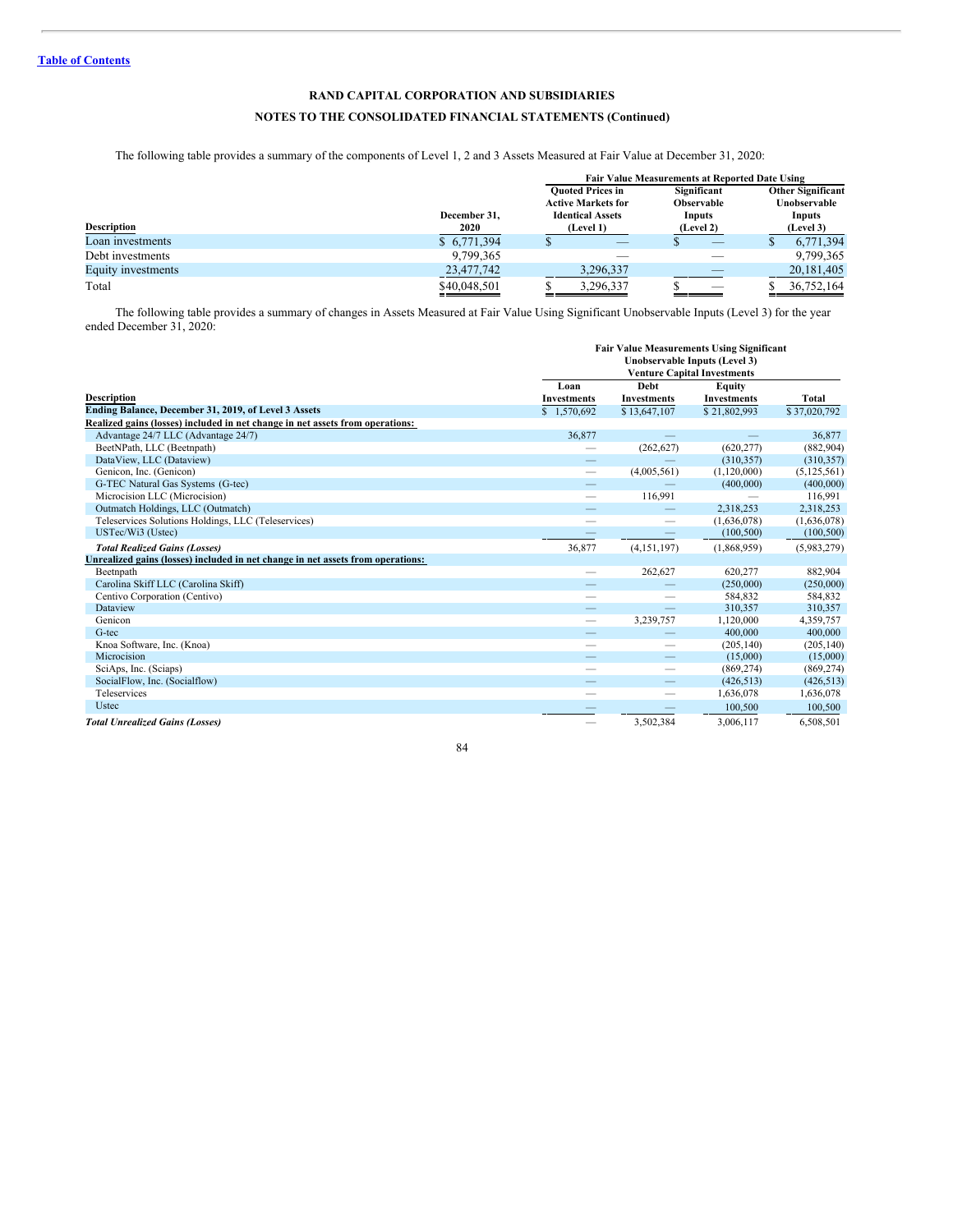# **NOTES TO THE CONSOLIDATED FINANCIAL STATEMENTS (Continued)**

|                                                                                                                |                    | Unobservable Inputs (Level 3)<br><b>Venture Capital Investments</b> | <b>Fair Value Measurements Using Significant</b> |               |
|----------------------------------------------------------------------------------------------------------------|--------------------|---------------------------------------------------------------------|--------------------------------------------------|---------------|
|                                                                                                                | Loan               | Debt                                                                | <b>Equity</b>                                    |               |
| <b>Description</b>                                                                                             | <b>Investments</b> | <b>Investments</b>                                                  | <b>Investments</b>                               | <b>Total</b>  |
| Purchases of Securities/Changes to Securities/Non-cash conversions:                                            |                    |                                                                     |                                                  |               |
| AIKG LLC (Andretti)                                                                                            |                    | 177,574                                                             |                                                  | 177,574       |
| Caitec Acquisition, Inc.                                                                                       | 3,510,702          |                                                                     | 300,000                                          | 3,810,702     |
| Centivo                                                                                                        |                    |                                                                     | 500,000                                          | 500,000       |
| Filterworks Acquisition USA, LLC                                                                               |                    | 47,178                                                              |                                                  | 47,178        |
| Genicon                                                                                                        |                    | 15,804                                                              |                                                  | 15,804        |
| GoNoodle, Inc. (GoNoodle)                                                                                      |                    | 15,081                                                              |                                                  | 15,081        |
| HDI Acquisition LLC (Hilton Displays)                                                                          |                    | 25,601                                                              |                                                  | 25,601        |
| Mattison Avenue Holdings LLC (Mattison)                                                                        |                    | 85,526                                                              |                                                  | 85,526        |
| Microcision                                                                                                    |                    | (88,003)                                                            | 110,000                                          | 21,997        |
| SciAps, Inc. (Sciaps)                                                                                          |                    | 1,465,000                                                           | 45,000                                           | 1,510,000     |
| Science and Medicine Group, Inc. (SMG)                                                                         | 1,900,000          |                                                                     |                                                  | 1,900,000     |
| Tilson Technology Management, Inc. (Tilson)                                                                    |                    |                                                                     | 750,003                                          | 750,003       |
| Total Purchases of Securities/Changes to Securities/Non-cash conversions                                       | 5,410,702          | 1,743,761                                                           | 1,705,003                                        | 8,859,466     |
| <b>Repayments and Sale of Securities:</b>                                                                      |                    |                                                                     |                                                  |               |
| Advantage 24/7                                                                                                 | (46, 877)          |                                                                     |                                                  | (46,877)      |
| Andretti                                                                                                       |                    | (4,575,699)                                                         |                                                  | (4,575,699)   |
| Microcision LLC (Microcision)                                                                                  |                    | (116,991)                                                           | —                                                | (116,991)     |
| Open Exchange, Inc. (Open Exchange)                                                                            | (450,000)          |                                                                     |                                                  | (450,000)     |
| Outmatch Holdings, LLC (Outmatch)                                                                              |                    |                                                                     | (4, 463, 749)                                    | (4, 463, 749) |
| <b>Total Repayments and Sale of Securities</b>                                                                 | (496, 877)         | (4,692,690)                                                         | (4,463,749)                                      | (9,653,316)   |
| <b>Transfers within Level 3</b>                                                                                | 250,000            | (250,000)                                                           |                                                  |               |
| Ending Balance December 31, 2020, of Level 3 Assets                                                            | 6,771,394<br>S.    | 9,799,365<br>S.                                                     | \$20,181,405                                     | \$36,752,164  |
| Change in unrealized appreciation/depreciation on investments for the period included in changes in net assets |                    |                                                                     |                                                  | \$6,926,859   |

Net realized (loss) on investments for the period included in changes in net assets (\$5,983,279)

# **NOTE 3. – OTHER ASSETS**

Other assets was comprised of the following at December 31:

|                      | 2021                 | 2020                     |
|----------------------|----------------------|--------------------------|
| Dividend receivables | \$99.720             | \$65,700                 |
| Escrow receivables   | 71,765               | $\overline{\phantom{a}}$ |
| Prepaid expenses     | 9.972                | 8,400                    |
| Total other assets   | \$181,457<br>_______ | \$74,100<br>_____        |

## **NOTE 4. – INCOME TAXES**

The Corporation elected to be treated, for income tax purposes, as a RIC for the 2021 and 2020 tax years under Subchapter M of the Code. As a result, the Corporation did not pay corporate-level federal income taxes on any net ordinary income or capital gains that the Corporation distributed to its stockholders as dividends. The Corporation must distribute substantially all of its respective investment company taxable income each tax year as dividends to its stockholders to maintain its RIC status. Accordingly, no provision for federal income tax has been made in the financial statements for the years ended December 31, 2021 or 2020, respectively.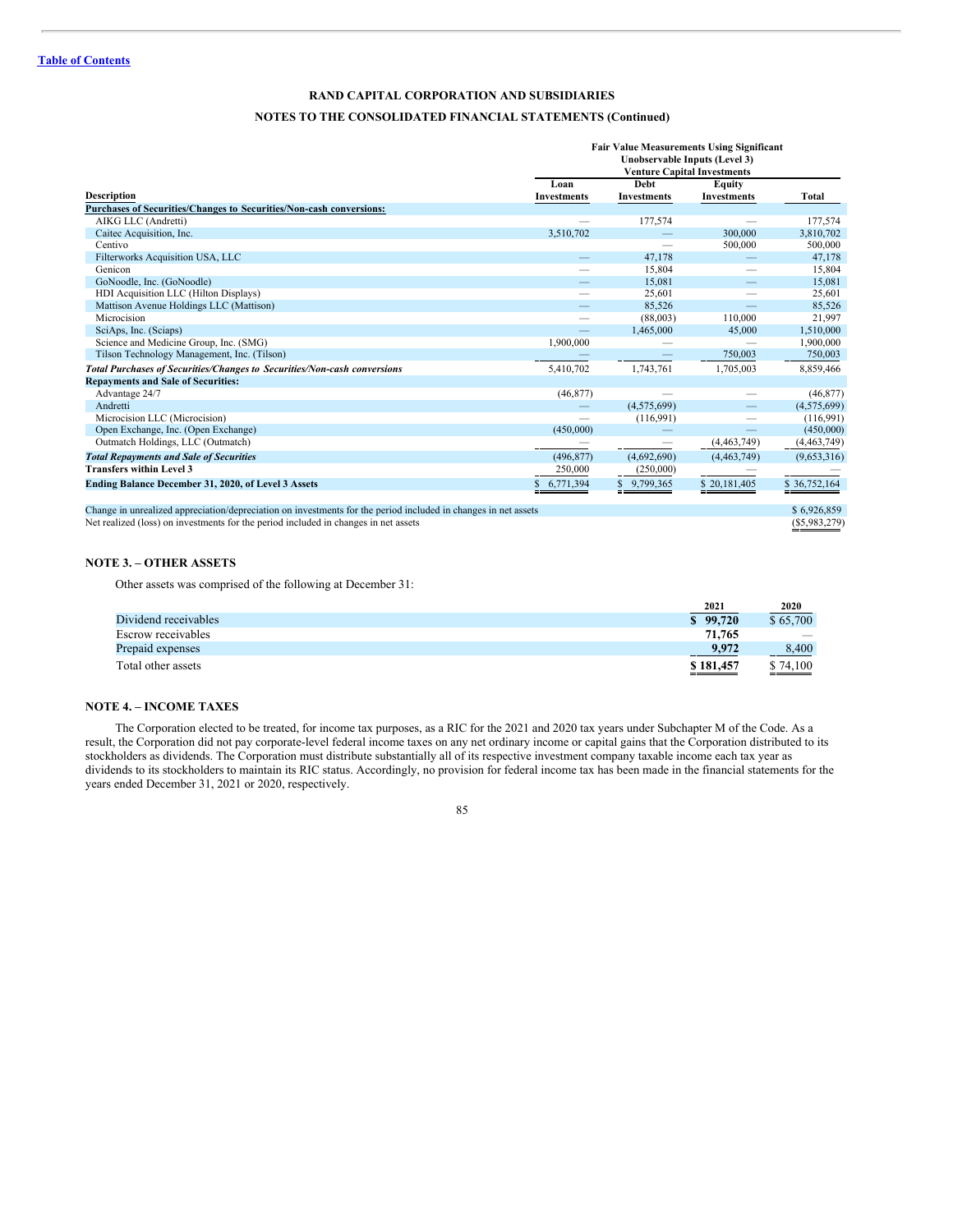#### **NOTES TO THE CONSOLIDATED FINANCIAL STATEMENTS (Continued)**

Distributions from net investment income and distributions from net realized capital gains are determined in accordance with U.S. federal tax regulations, which may differ from amounts determined in accordance with GAAP and those differences could be material. These book-to-tax differences are either temporary or permanent in nature. Reclassifications due to permanent book-tax differences, including the offset of net operating losses against short-term gains and nondeductible meals and entertainment, have no impact on net assets.

The following differences were reclassified for tax purposes for the years ended December 31, 2021 and December 31, 2020:

|                                                   | 2021       | 2020           |
|---------------------------------------------------|------------|----------------|
| Decrease in capital in excess of par value        | (S323.736) | (S2, 421, 682) |
| Increase in total distributable earnings (losses) | 323.736    | \$2.421.682    |

Taxable income generally differs from net increase (decrease) in net assets for financial reporting purposes due to temporary and permanent differences in the recognition of income and expenses and generally excludes unrealized appreciation (depreciation) on investments, as investment gains and losses are not included in taxable income until they are realized.

The following table reconciles net increase in net assets resulting from operations to taxable income for the years ended December 31, 2021 and December 31, 2020:

|                                                                   | 2021           | 2020         |
|-------------------------------------------------------------------|----------------|--------------|
| Net increase in net assets resulting from operations              | \$15,797,428   | 743,766      |
| Net change in unrealized appreciation/depreciation on investments | (12, 581, 982) | (4,970,917)  |
| Net change in deferred tax liability                              | (89,768)       | (60, 620)    |
| GAAP versus tax basis consolidation of subsidiaries               | (214,965)      | 4,864,442    |
| Distribution from Rand SBIC subsidiary                            |                | 2.547.500    |
| Other permanent book income and tax income differences            | 102.462        | (13, 833)    |
| Temporary book income and tax income differences                  | (2,266,409)    | 402,042      |
| Taxable income <sup>2</sup>                                       | 746,766        | \$ 3,512,380 |

For tax purposes, distributions paid to stockholders are reported as ordinary income, long term capital gains and return of capital, or a combination thereof. The tax character of distributions paid and deemed paid during the years ended December 31, 2021 and December 31, 2020 was as follows:

|                         | 2021                            | 2020          |
|-------------------------|---------------------------------|---------------|
| Ordinary income         | 825,029                         | \$ 24,806,704 |
| Long-term capital gains | $\hspace{0.1mm}-\hspace{0.1mm}$ | 2,412,046     |
| Return of Capital       | 311.042                         |               |
| Total                   | \$1,136,071                     | \$ 27,218,750 |

<sup>1</sup> The Corporation's permanent book-to-tax reclassifications for 2021 are an estimate and will not be finalized until the Corporation files its 2021

federal income tax returns in 2022. Therefore, the Corporation's actual permanent book-to tax reclassifications may be different than this estimate. 2 The Corporation's taxable income for 2021 is an estimate and will not be finalized until the Corporation files its 2021 federal income tax returns in 2022. Therefore, the Corporation's actual taxable income and the Corporation's actual taxable income that was earned in 2021 and carried forward for distribution in 2022 may be different than this estimate.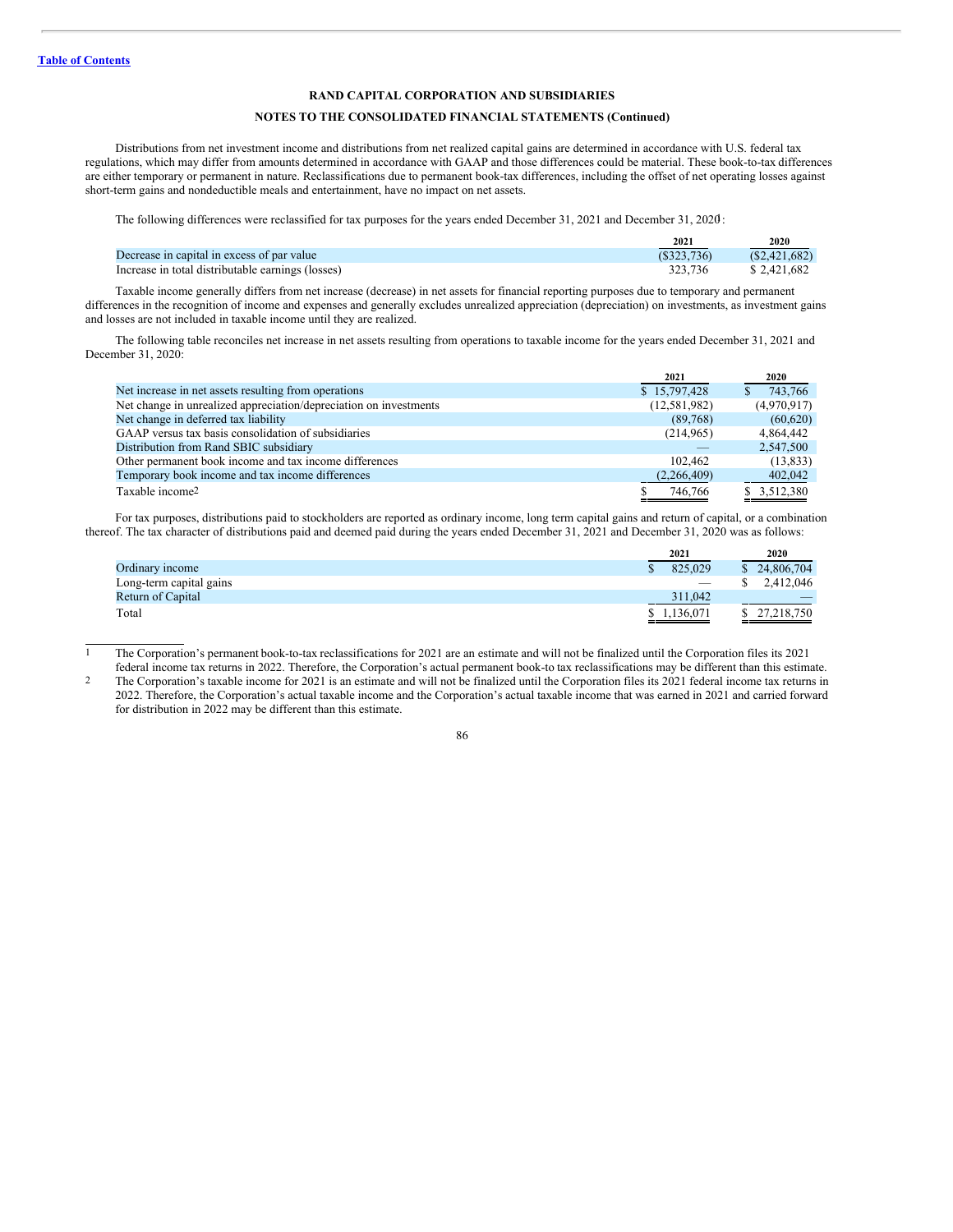#### **NOTES TO THE CONSOLIDATED FINANCIAL STATEMENTS (Continued)**

The determination of the tax attributes of the Corporation's distributions is made annually as of the end of the Corporation's fiscal year based upon the Corporation's taxable income for the full year and distributions paid for the full year. The actual tax characteristics of distributions to shareholders are reported to shareholders annually on Form 1099-DIV.

The tax basis components of distributable earnings/(accumulated losses) and reconciliation to accumulated earnings/(deficit) on a book basis for the years ended December 31, 2021 and December 31, 2020 were as follows:

|                                                      | 2021         | 2020        |
|------------------------------------------------------|--------------|-------------|
| Undistributed ordinary income – tax basis            |              | 78.263      |
| Net change in unrealized appreciation on investments | 12.011.534   | 570,448     |
| GAAP vs tax basis consolidation of subsidiaries      | 214,965      | (4,864,442) |
| Other temporary differences                          | 3,573,476    | (402, 042)  |
| Total accumulated earnings – book basis              | \$15,799,975 | (4,617,773) |

The differences between components of distributable earnings on a tax basis and the amounts reflected in the consolidated statement of changes in net assets are primarily due to temporary book-tax differences that will reverse in subsequent periods.

At December 31, 2021, the Corporation had a deferred tax asset of \$181,003 that related to unrealized appreciation on investments held in the blocker corporations. At December 31, 2020, the Corporation had a deferred tax liability of \$121,141 pertaining to the unrealized depreciation on investments held in the blocker corporations.

#### *Income Taxes on Blocker Corporations*

Deferred tax assets and liabilities are recorded for temporary differences between the financial statement and tax bases of assets and liabilities using the tax rate expected to be in effect when the taxes are actually paid or recovered.

The tax effect of the major temporary differences and carryforwards that give rise to the Corporation's net deferred tax asset (liability) at December 31, 2021 and 2020 are approximately as follows:

|                                     | 2021             |        | 2020 |               |
|-------------------------------------|------------------|--------|------|---------------|
| <b>Operations</b>                   |                  | 0      |      |               |
| Investments                         | 116,810          |        |      | (140, 789)    |
| NOL & tax credit carryforwards      |                  | 64.193 |      | 31,789        |
| Valuation allowance                 |                  |        |      | (12, 141)     |
| Deferred tax asset (liability), net | <u>\$181,003</u> |        |      | $(S$ 121,141) |
|                                     |                  |        |      |               |

The major temporary differences cited above include differences in the book and tax bases of the Corporation's portfolio company investments, as well as unrealized gains and losses on corporate investments that will be taxed when realized in future years. The Corporation assesses the recoverability of its deferred tax assets annually to determine if a valuation allowance is necessary. In performing this assessment, it considers estimated future taxable income and ongoing tax planning strategies.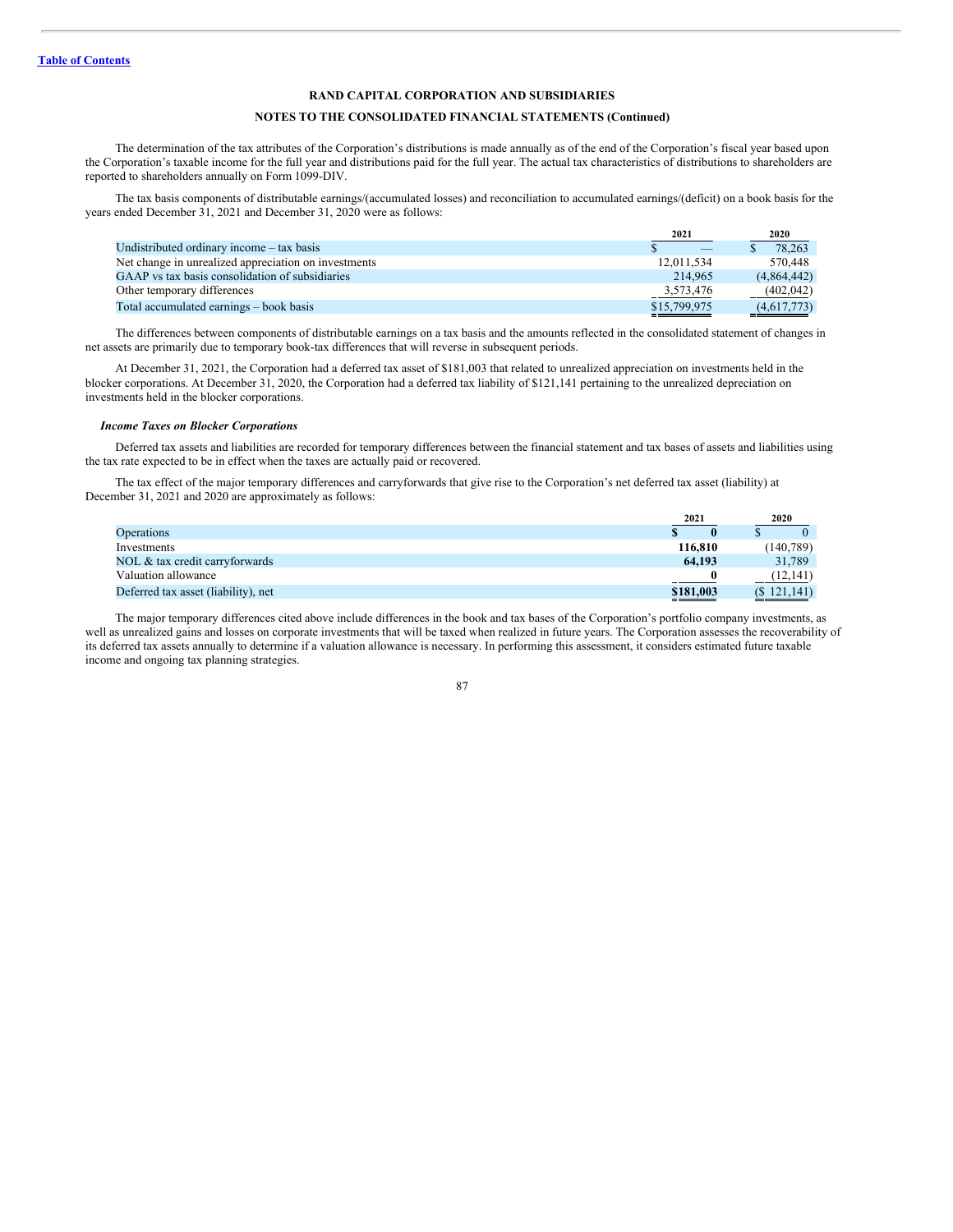31:

# **RAND CAPITAL CORPORATION AND SUBSIDIARIES**

## **NOTES TO THE CONSOLIDATED FINANCIAL STATEMENTS (Continued)**

The components of income tax expense (benefit) reported in the consolidated statements of operations are as follows for the years ended December

|              | 2021        | 2020          | 2019          |
|--------------|-------------|---------------|---------------|
| Current:     |             |               |               |
| Federal      | 85,829<br>S | 2,743)<br>(\$ | 55,677<br>S   |
| <b>State</b> | 14,835      | 5,159         | 11,402        |
|              | 100,664     | 2,416         | 67,079        |
| Deferred:    |             |               |               |
| Federal      | (279, 167)  | 1,234,069     | (633, 735)    |
| <b>State</b> | (22, 977)   | 91,270        | (45,265)      |
|              | (302, 144)  | 1,325,339     | (679,000)     |
| Total        | (S 201,480) | \$1,327,755   | (\$ 611, 921) |

A reconciliation of the (benefit) expense from income taxes at the federal statutory rate to the expense reported is as follows:

|                                                                                         | 2021           | 2020          | 2019            |
|-----------------------------------------------------------------------------------------|----------------|---------------|-----------------|
| Net investment gain (loss) gain, realized (loss) gain and unrealized gain (loss) before |                |               |                 |
| income taxes                                                                            | \$15,595,948   | \$2,071,521   | $(\$2,901,591)$ |
| Expected tax benefit at statutory rate                                                  | 3,275,149<br>S | 435,019<br>S. | 609,334)<br>(S  |
| State - net of federal effect                                                           | 7.652          | 76,179        | (27,920)        |
| Pass-through (benefit) expense from portfolio investment                                | (46,210)       |               | 20,251          |
| Dividend received deduction                                                             |                |               | (10, 491)       |
| Tax effect of change to RIC                                                             |                | 1,335,251     |                 |
| Valuation allowance                                                                     |                | 12.141        |                 |
| Tax benefit of RIC status                                                               | (3,442,529)    | (417,780)     |                 |
| Carryback benefit from tax law change                                                   |                | (90, 141)     |                 |
| Other                                                                                   | 4,458          | (22, 914)     | 15,573          |
| Total                                                                                   | 201,480)       | \$1,327,755   | 611,921)<br>(\$ |

At December 31, 2021 and 2020, the Corporation had \$258,774 and \$215,307, respectively, of federal net operating loss carryforwards and no capital loss carryforwards. For state tax purposes, there were various state net operating loss carryforwards totaling \$226,681 and \$215,307 at December 31, 2021 and 2020, respectively. Other than the \$215,307 reported for December 31,2020, all state net operating losses were forfeited with the change to a RIC.

Under the provisions of Section 382 of the Internal Revenue Code ("IRC"), net operating loss and credit carryforwards and other tax attributes may be subject to limitations if there has been a significant change in ownership in the Corporation, as defined by the IRC. Prior to the completion of the transaction with East in November 2019, the Corporation was able to utilize the remaining federal net operating losses. However, state net operating losses may be subject to similar limitations.

The Corporation is currently open to audit under the statute of limitations by the Internal Revenue Service for the years ended December 31, 2018 through 2021. In general, the Corporation's state income tax returns are open to audit under the statute of limitations for the years ended December 31, 2017 through 2021.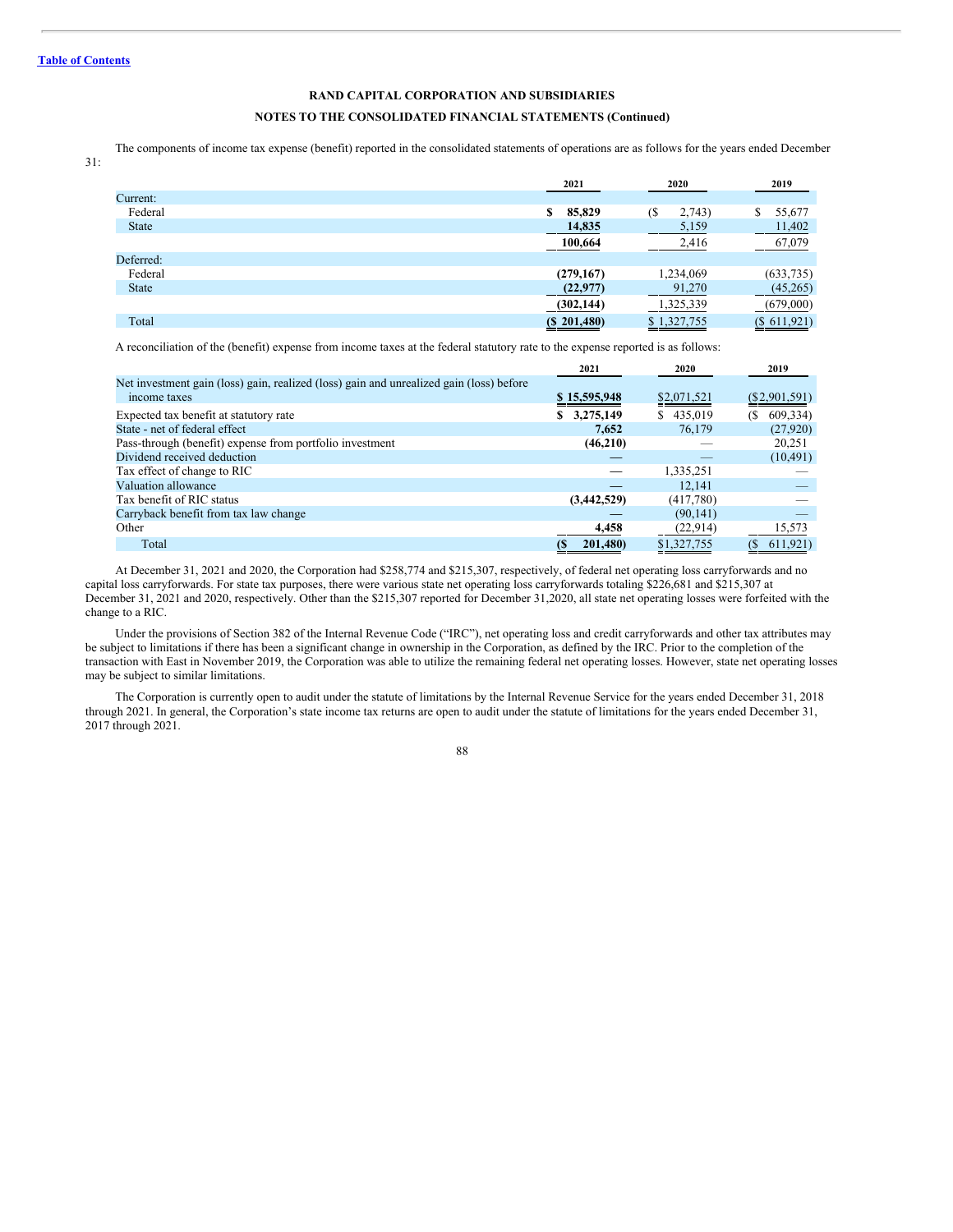#### **NOTES TO THE CONSOLIDATED FINANCIAL STATEMENTS (Continued)**

It is the Corporation's policy to include interest and penalties related to income tax liabilities in income tax expense on the Statement of Operations. In addition, the Corporation records uncertain tax positions in accordance with ASC 740, "Income Taxes", ("ASC 740"). ASC 740 provides guidance for how uncertain tax positions should be recognized, measured, presented, and disclosed in the financial statements. The uncertain tax benefits for the years ended December 31, 2021, 2020 and 2019 were de minimis. No amounts were recorded for interest and penalties related to unrecognized tax positions for the years ended December 31, 2021 and 2020 and \$2,627 was recorded in interest for the year ended December 31, 2021 for a late payment of federal taxes owing.

## **NOTE 5. – SBA DEBENTURE OBLIGATIONS**

In November 2021, Rand SBIC repaid its \$11,000,000 in outstanding debentures to the SBA and the balance was \$0 at December 31, 2021. In addition, in November 2021, Rand SBIC received approval from the SBA to surrender its SBA license. At December 31, 2020, Rand SBIC had debentures payable to and guaranteed by the SBA totaling \$11,000,000.

Pursuant to Accounting Standard Update (ASU) 2015-03, the debt origination costs directly associated with the SBA debt obligations are presented as a direct deduction from the related debt liability.

|                                       | December 31.<br>2021 | December 31.<br>2020 |
|---------------------------------------|----------------------|----------------------|
| Debentures guaranteed by the SBA      |                      | \$11,000,000         |
| Less unamortized issue costs          |                      | (175, 413)           |
| Debentures guaranteed by the SBA, net |                      | \$10,824,587         |

#### **NOTE 6. – STOCKHOLDERS' EQUITY (NET ASSETS)**

At December 31, 2021 and 2020, there were 500,000 shares of \$10.00 par value preferred stock authorized and unissued.

On April 22, 2021, the Board of Directors approved a new share repurchase plan, which authorizes the Corporation to repurchase shares of the Corporation's outstanding common stock with an aggregate cost of up to \$1,500,000 at prices per share of common stock no greater than the then current net asset value per share. This new share repurchase authorization lasts for a period of 12 months from the authorization date until April 22, 2022. This new share repurchase plan replaces the share repurchase authorization that was previously approved by the Board of Directors in April 2020. During the year ended December 31, 2021, the Corporation repurchased 1,148 shares of common stock for the treasury at a cost of \$20,771. The Corporation purchased 6,631 shares of common stock for the treasury at a total cost of \$76,729 during the year ended December 31, 2020.

The Corporation paid a special dividend to shareholders, as a means to distribute all of the Corporation's accumulated earnings and profits from inception to 2019, in May 2020, in preparation for the Corporation's RIC election. The Corporation's Board of Directors declared a special dividend of \$23.7 million, or approximately \$1.62 per share, on March 3, 2020. The cash and shares of Rand's common stock representing the special dividend were distributed on May 11, 2020 to shareholders. In addition, the Corporation's Board of Directors declared a 2020 cash dividend of \$1.33 per share on December 21, 2020. The 2020 cash dividend was paid on January 19, 2021 to shareholders of record as of December 31, 2020. The cash 2020 dividend represents over 90% of Rand's estimated investment company taxable income for 2020.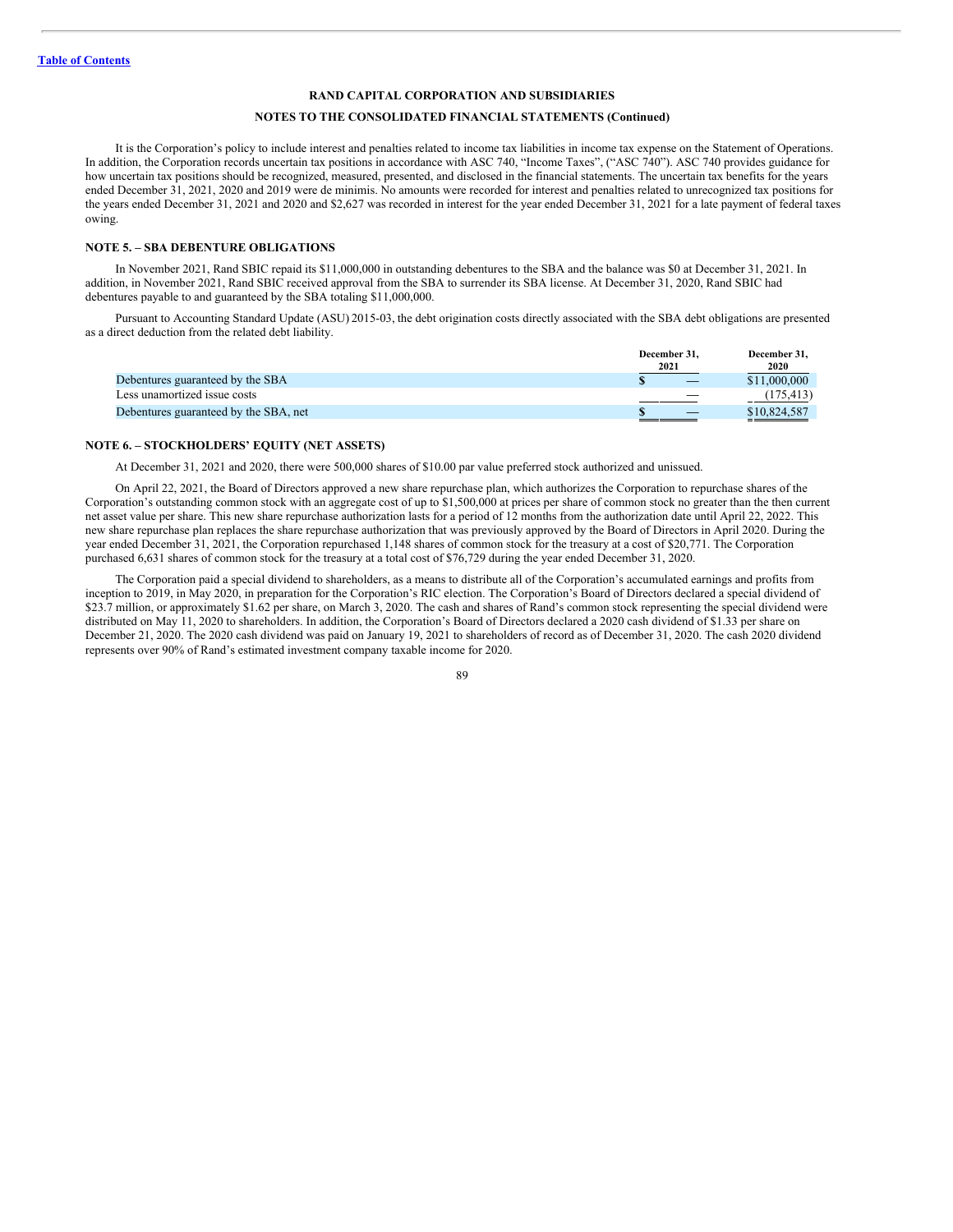## **NOTES TO THE CONSOLIDATED FINANCIAL STATEMENTS (Continued)**

The Corporation's Board of Directors declared the following quarterly cash dividends during the year ended December 31, 2021:

|                 | Dividend/Share |                    |                     |
|-----------------|----------------|--------------------|---------------------|
| Ouarter         | Amount         | <b>Record Date</b> | <b>Payment Date</b> |
| 1st             | \$0.10         | March 15, 2021     | March 29, 2021      |
| 2 <sub>nd</sub> | \$0.10         | June 2, 2021       | June 16, 2021       |
| 3rd             | \$0.10         | September 2, 2021  | September 16, 2021  |
| 4th             | \$0.14         | December 20, 2021  | December 31, 2021   |

On May 21, 2020, the Corporation effected a 1-for-9 reverse stock split of its common stock (the "Reverse Stock Split"). The Reverse Stock Split affected all issued and outstanding shares of its common stock, including shares held in treasury. The Reverse Stock Split reduced the number of issued and outstanding shares of the Corporation's common stock from 23,845,470 shares and 23,304,424 shares, respectively, to 2,648,916 shares and 2,588,800 shares, respectively. The Reverse Stock Split did not change the authorized number of shares or the par value of the common stock. Share and per share data included herein has been retroactively restated to reflect the effect of the Reverse Stock Split, as applicable. The Reverse Stock Split affected all shareholders uniformly and did not alter any shareholder's percentage interest in the Corporation's outstanding common stock, except for minor adjustments resulting from the cash payment received for any fractional shares that would have been received as a result of the Reverse Stock Split.

**Total**

Summary of changes in equity accounts:

| <b>January 1, 2020</b><br>\$1,519,637<br>\$34,142,455<br>(\$1,469,105)<br>19,435,529<br>S.       | \$53,628,516  |
|--------------------------------------------------------------------------------------------------|---------------|
|                                                                                                  |               |
| Dividend declaration<br>864,910<br>(27, 218, 750)<br>18, 163, 117                                | (8,190,723)   |
| Tax reclassification of stockholders' equity in<br>accordance with generally accepted accounting |               |
| (2,421,682)<br>2,421,682<br>principles                                                           |               |
| Reclassification for par value<br>(2,119,655)<br>2,119,655                                       |               |
| Purchase of treasury shares<br>(76, 729)                                                         | (76, 729)     |
| Net increase in net assets from operations<br>743,766                                            | 743,766       |
| <b>December 31, 2020</b><br>264,892<br>(\$1,545,834)<br>4,617,773)<br>\$52,003,545<br>65         | \$46,104,830  |
| 264,892<br>\$52,003,545<br>4,617,773)<br>(\$1,545,834)<br>(S<br><b>January 1, 2021</b>           | \$46,104,830  |
| Dividend declaration<br>(1,136,071)                                                              | (1, 136, 071) |
| Tax reclassification of stockholders' equity in<br>accordance with generally accepted accounting |               |
| (323, 736)<br>323,736<br>principles                                                              |               |
| Purchase of treasury shares<br>(20,771)                                                          | (20, 771)     |
| Net increase in net assets from operations<br>15,797,428                                         | 15,797,428    |
| 264,892<br>\$51,679,809<br>(\$1,566,605)<br><b>December 31, 2021</b><br>10,367,320               | \$60,745,416  |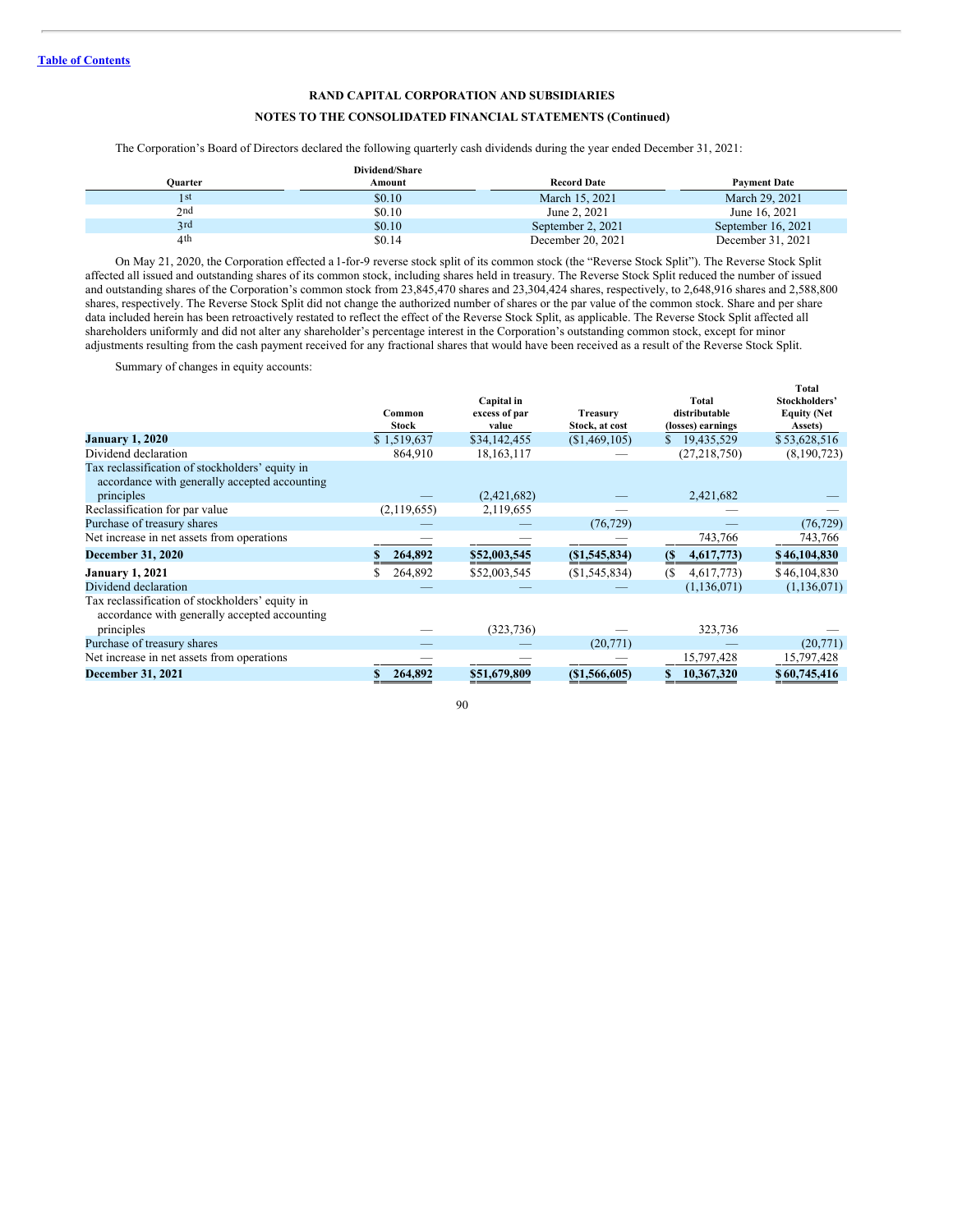#### **NOTES TO THE CONSOLIDATED FINANCIAL STATEMENTS (Continued)**

### **NOTE 7. – EMPLOYEE BENEFIT PLANS**

Prior to the completion of the Transaction, the Corporation had a defined contribution 401(k) Plan (the "401K Plan"). The 401K Plan provided a base contribution of 1% for eligible employees and also provided up to 5% matching contributions. The Corporation's contributions to the 401K Plan amounted to \$45,077 for the year ended December 31, 2019. Effective November 8, 2019, the Corporation entered into the Prior Investment Management Agreement and the Prior Administration Agreement with Rand Capital Management, LLC ("RCM") and, all employees transferred to RCM as of this date. As a result, RCM assumed the obligations for the 401K Plan expenses on a going forward basis as all employees became employees of RCM.

## **NOTE 8. – COMMITMENTS AND CONTINGENCIES**

The Corporation had no commitments at December 31, 2021 or 2020.

In addition, the Corporation analyzed the new Financial Accounting Standards Board (FASB) Accounting Standards Codification (ASC) 842 standard, Leases, and deemed the effect on the Corporation's consolidated financial statements to be immaterial.

#### **NOTE 9. – QUARTERLY OPERATIONS AND EARNINGS DATA – UNAUDITED**

|                                                                                      |            | 4 <sup>th</sup> |    | 3rd            |     | 2nd         |    | 1 <sub>st</sub> |
|--------------------------------------------------------------------------------------|------------|-----------------|----|----------------|-----|-------------|----|-----------------|
|                                                                                      |            | <b>Quarter</b>  |    | <b>Quarter</b> |     | Ouarter     |    | <b>Quarter</b>  |
| 2021                                                                                 |            |                 |    |                |     |             |    |                 |
| Investment income                                                                    |            | 1,236,531       |    | \$1,012,343    | \$  | 811.037     |    | \$1,016,392     |
| Net increase in net assets from operations                                           |            | 944,635         |    | \$2,321,200    |     | \$4,500,834 |    | \$ 8,030,759    |
| Basic and diluted net increase in net assets from operations per weighted share      |            |                 |    |                |     |             |    |                 |
| outstanding                                                                          | S          | 0.37            | S  | 0.90           | \$  | 1.74        | S  | 3.11            |
| 2020                                                                                 |            |                 |    |                |     |             |    |                 |
| Investment income                                                                    |            | 1,055,680       | S  | 736,868        | \$  | 674,545     | S  | 635,826         |
| Net (decrease) increase in net assets from operations                                | $\sqrt{5}$ | 372,465)        | S. | 262,523        | \$. | 423.571     |    | 430,137         |
| Basic and diluted net (decrease) increase in net assets from operations per weighted |            |                 |    |                |     |             |    |                 |
| share outstanding                                                                    | (\$        | 0.14)           | S  | 0.10           | S   | 0.20        | -S | 0.26            |

#### **NOTE 10. – ALLOWANCE FOR DOUBTFUL ACCOUNTS**

The Corporation maintains an allowance for doubtful accounts for estimated uncollectible interest payments due from portfolio investments. The allowance for doubtful accounts is based on a review of the overall condition of the receivable balances and a review of past due amounts. Changes in the allowance for doubtful accounts consist of the following:

|                              | 2021      | 2020          | 2019         |
|------------------------------|-----------|---------------|--------------|
| Balance at beginning of year | (S15,000) | (S166, 413)   | (\$161,000)  |
| Provision for losses         |           |               | (5, 413)     |
| Write offs/Recoveries        | 15,000    | 151.413       |              |
| Balance at end of year       |           | 15,000)<br>(S | (\$166, 413) |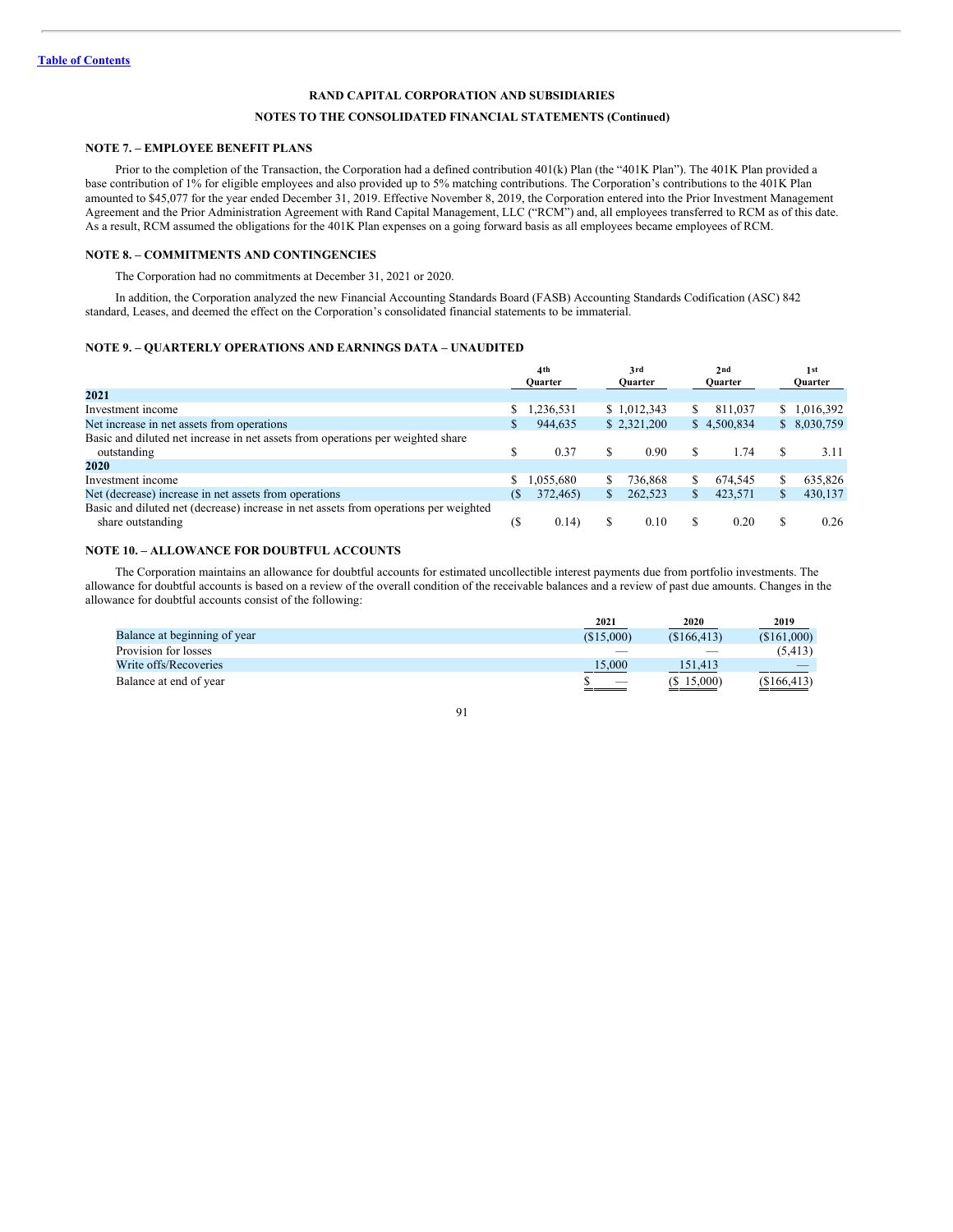## **NOTES TO THE CONSOLIDATED FINANCIAL STATEMENTS (Continued)**

#### **NOTE 11. – RELATED PARTY TRANSACTIONS**

#### **Investment Management Agreement**

Effective with the Closing, RCM, a registered investment adviser, has been retained by the Corporation as its external investment adviser and administrator. Under the terms of the Investment Management Agreement, the Corporation pays RCM, as compensation for the investment advisory and management services, fees consisting of two components: (i) the Base Management Fee and (ii) the Incentive Fee.

The "Base Management Fee" is calculated at an annual rate of 1.50% of the Corporation's total assets (other than cash or cash equivalents but including assets purchased with borrowed funds). For the years ended December 31, 2021, 2020 and 2019, the Base Management Fees earned by RCM were \$858,144, \$589,519 and \$85,483, respectively. As of December 31, 2021, and 2020, the Corporation had \$238,862 and \$155,318, respectively, payable for the Base Management Fees on its Consolidated Statements of Financial Position. In addition, at December 31, 2021 and 2020, the Corporation had \$0 and \$1,681, respectively, payable to RCM for the expenses associated with the Administration Agreement.

The "Incentive Fee" is comprised of two parts: (1) the "Income Based Fee" and (2) the "Capital Gains Fee". The Income Based Fee is calculated and payable quarterly in arrears based on the "Pre-Incentive Fee Net Investment Income" (as defined in the agreement) for the immediately preceding calendar quarter, subject to a hurdle rate of 1.75% per quarter (7% annualized) and is payable promptly following the filing of the Corporation's financial statements for such quarter.

The Corporation pays RCM an Incentive Fee with respect to itsPre-Incentive Fee Net Investment Income in each calendar quarter as follows:

(i) no Income Based Fee in any quarter in which thePre-Incentive Fee Net Investment Income for such quarter does not exceed the hurdle rate of 1.75% (7.00% annualized);

(ii) 100% of the Pre-Incentive Fee Net Investment Income for any calendar quarter with respect to that portion of thePre-Incentive Fee Net Investment Income for such calendar quarter, if any, that exceeds the hurdle rate of 1.75% (7.00% annualized) but is less than 2.1875% (8.75% annualized); and

(iii) 20% of the amount of the Pre-Incentive Fee Net Investment Income for any calendar quarter with respect to that portion of the Pre-Incentive Fee Net Investment Income for such calendar quarter, if any, that exceeds 2.1875% (8.75% annualized).

The Income Based Fee paid to RCM for any calendar quarter that begins more than two years and three months after the effective date of the Prior Investment Management Agreement shall not be in excess of the Incentive Fee Cap. The "Incentive Fee Cap" for any quarter is an amount equal to (1) 20.0% of the Cumulative Net Return (as defined below) during the relevant Income Based Fee Calculation Period (as defined below) minus (2) the aggregate Income Based Fee that was paid in respect of the calendar quarters included in the relevant Income Based Fee Calculation Period.

For purposes of the calculation of the Income Based Fee, "Income Based Fee Calculation Period" is defined as, with reference to a calendar quarter, the period of time consisting of such calendar quarter and the additional quarters that comprise the lesser of  $(1)$  the number of quarters immediately preceding such calendar quarter that began more than two years after November 8, 2019 or (2) the eleven calendar quarters immediately preceding such calendar quarter.

For purposes of the calculation of the Income Based Fee, "Cumulative Net Return" is defined as (1) the aggregate net investment income in respect of the relevant Income Based Fee Calculation Period minus (2) any Net Capital Loss, if any, in respect of the relevant Income Based Fee Calculation Period. If, in any quarter, the Incentive Fee Cap is zero or a negative value, we pay no Income Based Fee to RCM for such quarter. If, in any quarter, the Incentive Fee Cap for such quarter is a positive value but is less than the Income Based Fee that is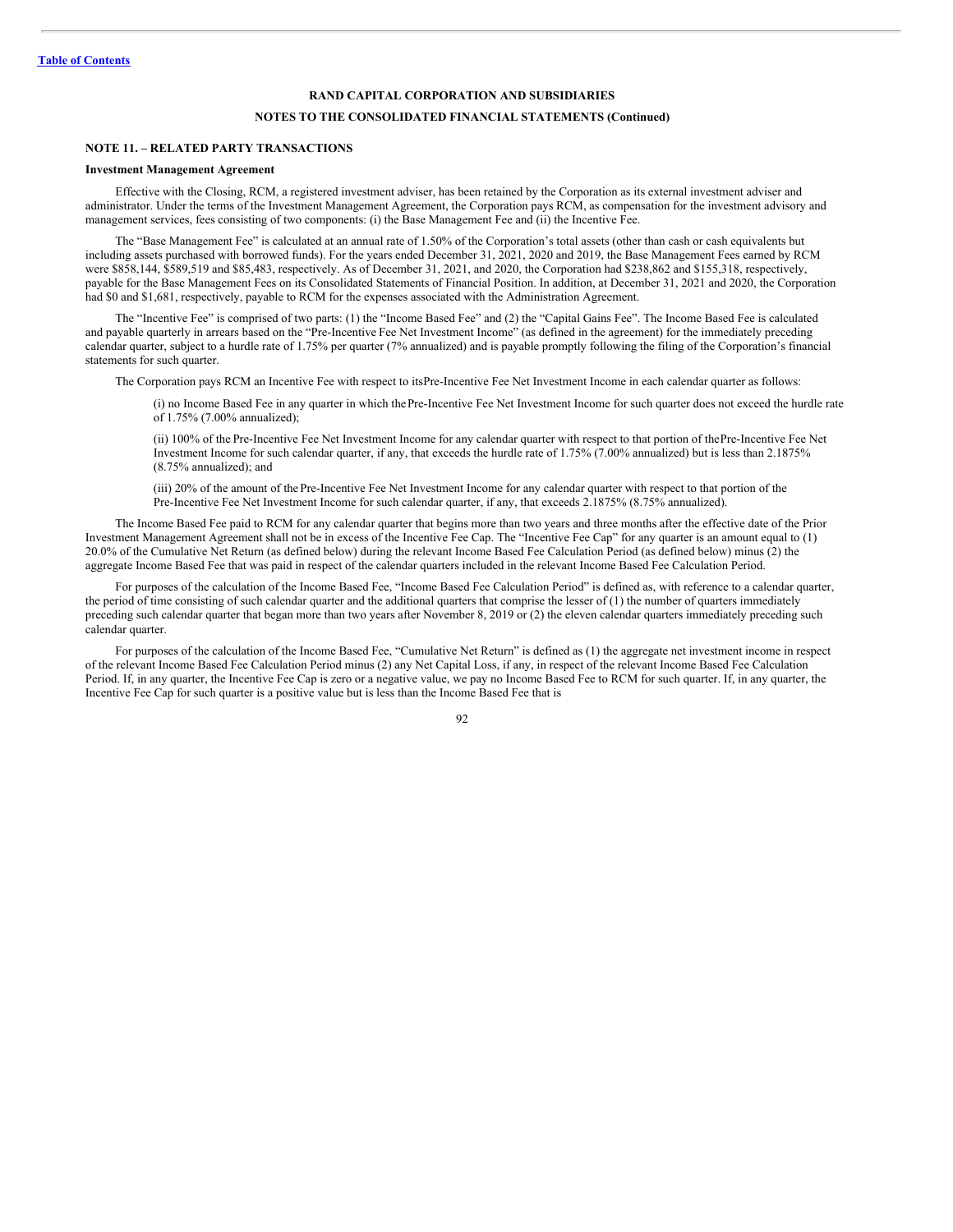#### **NOTES TO THE CONSOLIDATED FINANCIAL STATEMENTS (Continued)**

payable to RCM for such quarter (before giving effect to the Incentive Fee Cap) calculated as described above, we pay an Income Based Fee to RCM equal to the Incentive Fee Cap for such quarter. If, in any quarter, the Incentive Fee Cap for such quarter is equal to or greater than the Income Based Fee that is payable to RCM for such quarter (before giving effect to the Incentive Fee Cap) calculated as described above, we pay an Income Based Fee to the Adviser equal to the Income Based Fee calculated as described above for such quarter without regard to the Incentive Fee Cap.

For purposes of the calculation of the Income Based Fee, "Net Capital Loss," in respect of a particular period, means the difference, if positive, between (1) aggregate capital losses, whether realized or unrealized, in such period and (2) aggregate capital gains, whether realized or unrealized, in such period.

Any Income Based Fee otherwise payable under the Investment Management Agreement with respect to Accrued Unpaid Income (such fees being the "Accrued Unpaid Income Based Fees") shall be deferred, on a security by security basis, and shall become payable to RCM only if, as, when and to the extent cash is received by us in respect of any Accrued Unpaid Income. Any Accrued Unpaid Income that is subsequently reversed by us in connection with a write-down, write-off, impairment or similar treatment of the investment giving rise to such Accrued Unpaid Income will, in the applicable period of reversal, (1) reduce Pre-Incentive Fee Net Investment Income and (2) reduce the amount of Accrued Unpaid Income Based Fees. Subsequent payments of Accrued Unpaid Income Based Fees deferred pursuant to this paragraph shall not reduce the amounts otherwise payable for any quarter as an Income Based Fee.

For the years ended December 31, 2021 and 2020, there were no Income Based Fees earned under the Investment Management Agreement.

The second part of the Incentive Fee is the "Capital Gains Fee". This fee is determined and payable in arrears as of the end of each calendar year. Under the terms of the Investment Management Agreement, the Capital Gains Fee is calculated at the end of each applicable year by subtracting (1) the sum of the cumulative aggregate realized capital losses and aggregate unrealized capital depreciation from (2) the cumulative aggregate realized capital gains, in each case calculated from November 8, 2019. If this amount is positive at the end of any calendar year, then the Capital Gains Fee for such year is equal to 20.0% of such amount, less the cumulative aggregate amount of Capital Gains Fees paid in all prior years. If such amount is negative, then there is no Capital Gains Fee payable for that calendar year. If the Investment Management Agreement is terminated as of a date that is not a calendar year end, the termination date shall be treated as though it were a calendar year end for purposes of calculating and paying the Capital Gains Fee.

For purposes of the Capital Gains Fee:

- The cumulative aggregate realized capital gains are calculated as the sum of the differences, if positive, between (a) the net sales price of each investment in the Corporations portfolio when sold minus (b) the accreted or amortized cost basis of such investment.
- The cumulative aggregate realized capital losses are calculated as the sum of the amounts by which (a) the net sales price of each investment in the portfolio when sold is less than (b) the accreted or amortized cost basis of such investment.
- The aggregate unrealized capital depreciation is calculated as the sum of the amount, if negative, between (a) the valuation of each investment in the portfolio as of the applicable Capital Gains Fee calculation date minus (b) the accreted or amortized cost basis of such investment.

No capital gains incentive fees were earned by the Corporation's investment adviser, RCM, as calculated under the Investment Management Agreement, for the year ended December 31, 2020.

Realized gains during the year ended December 31, 2021, resulted in approximately \$4,200,000 of net eligible realized capital gains, of which \$652,240 is payable to RCM as a Capital Gains Fee under the formula for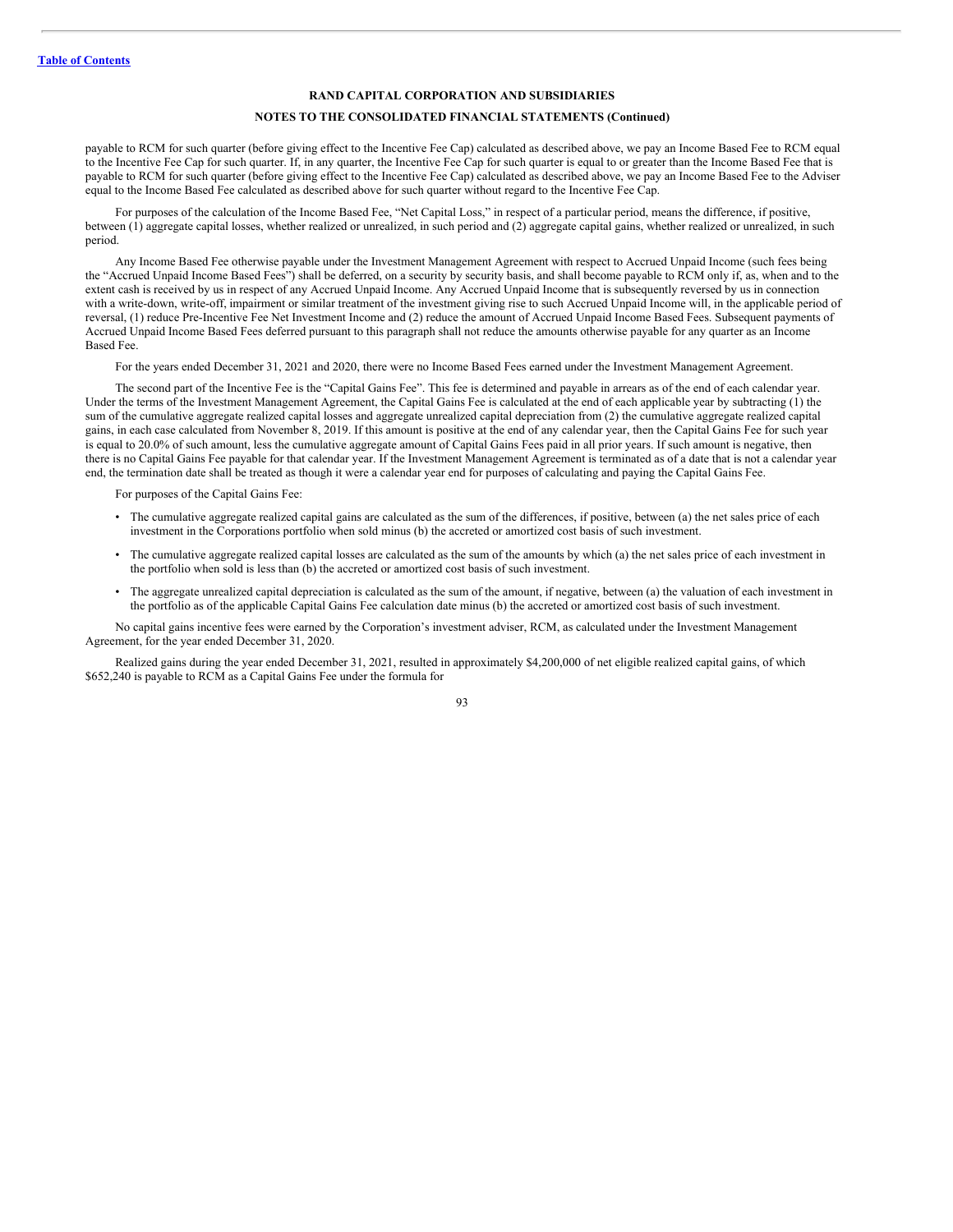#### **NOTES TO THE CONSOLIDATED FINANCIAL STATEMENTS (Continued)**

the year ended December 31, 2021. In accordance with U.S. generally accepted accounting principles (GAAP), the Corporation is required to cumulatively accrue a capital gains incentive fee on all realized and unrealized gains and losses, which resulted in an accrual in the amount of \$4,200,000 as of December 31, 2021, which represents both the Capital Gains Fee earned of \$652,240 and \$3,547,760 that would be due based on net portfolio appreciation. The Capital Gains Fee earned of \$652,240 is included in the "Due to investment adviser" line on the Consolidated Statements of Financial Position and the \$3,547,760 cumulative accrued capital gains incentive fee is recorded in the line item "Capital gains incentive fees" on the Consolidated Statements of Financial Position at December 31, 2021.

In determining whether a capital gains incentive fee accrual is necessary, GAAP requires a company to consider the amount of cumulative aggregate unrealized capital appreciation that such company has with respect to its investments, as a capital gains incentive fee would be payable if such unrealized capital appreciation were realized, despite the fact that such unrealized capital appreciation is not used by the Corporation in determining the amount of Capital Gains Fee actually payable under the Investment Management Agreement. A capital gains incentive fee accrual under GAAP is calculated using the cumulative aggregate realized capital gains and losses and the aggregate net change in unrealized capital appreciation/depreciation at the close of the period. If the calculated amount is positive, GAAP requires the Corporation to record a capital gains incentive fee accrual equal to 20% of this cumulative amount, less the aggregate amount of actual capital gains incentive fees paid, or capital gains incentive fees accrued under GAAP, for all prior periods. There can be no guarantee that the Corporation will realize the unrealized capital appreciation, upon which this accrual has been calculated, in the future.

#### **Administration Agreement**

Under the terms of the Administration Agreement, RCM agreed to perform (or oversee, or arrange for, the performance of) the administrative services necessary for the Corporation's operations, including, but not limited to, office facilities, equipment, clerical, bookkeeping, finance, accounting, compliance and record keeping services at such office facilities and such other services as RCM, subject to review by the Corporation's Board of Directors, will from time to time determine to be necessary or useful to perform its obligations under the Administration Agreement. RCM shall also, arrange for the services of, and oversee, custodians, depositories, transfer agents, dividend disbursing agents, other shareholder servicing agents, accountants, attorneys, underwriters, brokers and dealers, corporate fiduciaries, insurers, banks and such other persons in any such other capacity deemed to be necessary or desirable.

RCM is responsible for our financial and other records that are required to be maintained and prepares all reports and other materials required to be filed with the SEC or any other regulatory authority, including reports to shareholders. In addition, RCM assists us in determining and publishing the Corporation's net asset value (NAV), overseeing the preparation and filing of our tax returns, and the printing and dissemination of reports to shareholders, and generally overseeing the payment of our expenses and the performance of administrative and professional services rendered by others. RCM provides, on the Corporation's behalf, managerial assistance to those portfolio companies that have accepted its offer to provide such assistance.

#### **NOTE 12. – SUBSEQUENT EVENT**

Subsequent to year end, on February 28, 2022, Rand's Board of Directors declared a quarterly cash dividend of \$0.15 per share. The cash dividend will be paid on or about March 28, 2022 to shareholders of record as of March 14, 2022.

 $Q_{A}$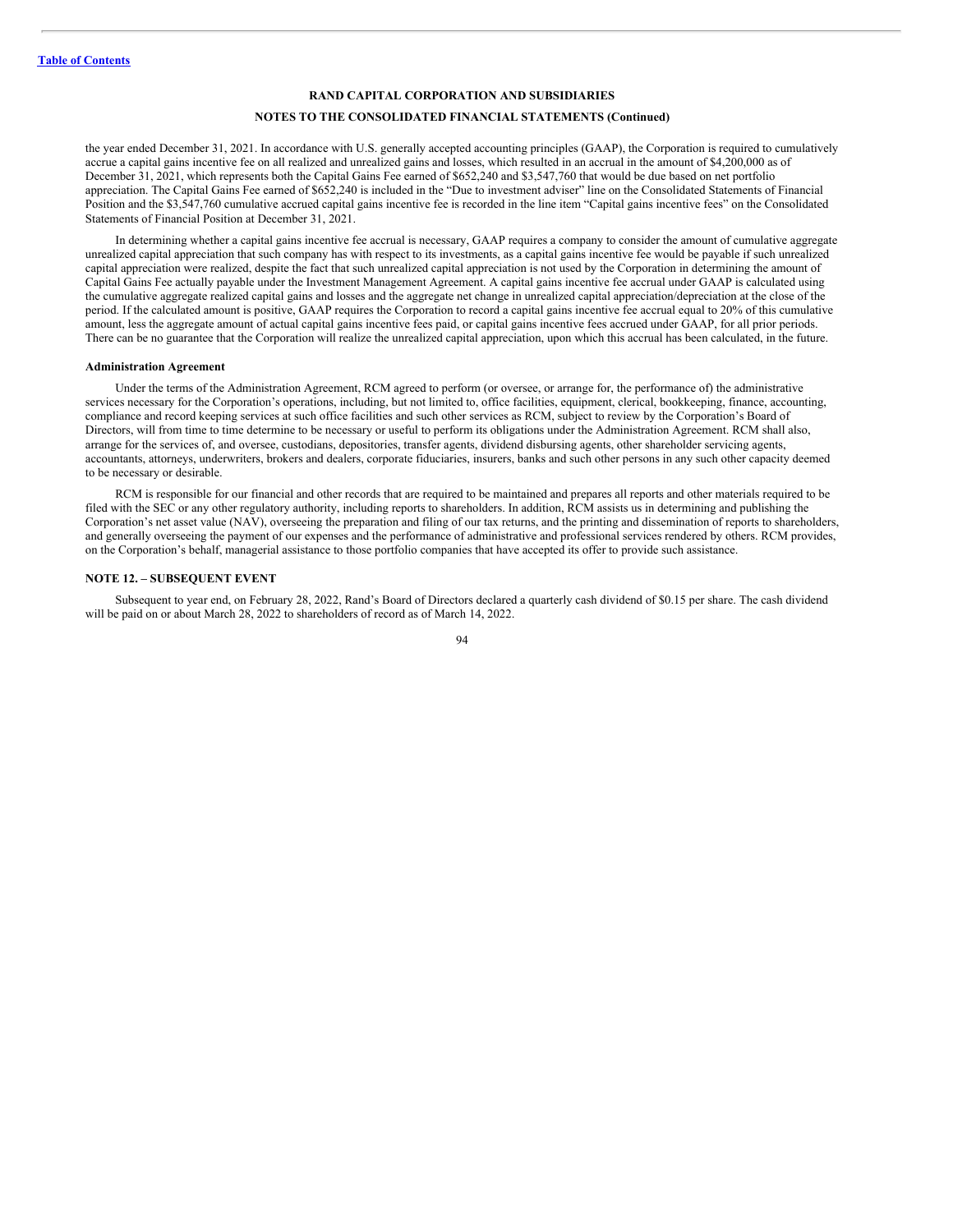# **RAND CAPITAL CORPORATION AND SUBSIDIARY SCHEDULE OF CONSOLIDATED CHANGES IN INVESTMENTS AT COST AND REALIZED GAIN For the Year Ended December 31, 2021**

|                                                              | Cost<br><b>Increase</b><br>(Decrease) | <b>Realized</b><br>Gain (Loss) |
|--------------------------------------------------------------|---------------------------------------|--------------------------------|
| <b>New investments:</b>                                      |                                       |                                |
| ITA Acquisition, LLC                                         | S<br>3,900,000                        | \$                             |
| <b>DSD Operating, LLC</b>                                    | 3,812,500                             |                                |
| Seybert's Billiards Corporation                              | 3,300,000                             |                                |
| Nailbiter, Inc.                                              | 2,250,000                             |                                |
| <b>BMP</b> Swanson Holdco, LLC                               | 1,833,333                             |                                |
| Applied Image Inc.                                           | 1,750,000                             |                                |
| Mattison Avenue Holdings LLC                                 | 667,130                               |                                |
| TCG BDC, Inc.                                                | 522,753                               |                                |
| PennantPark Investment Corporation                           | 522,082                               |                                |
| Apollo Investment Corporation                                | 518,080                               |                                |
| FS KKR Capital Corp.                                         | 510,458                               |                                |
| Filterworks Acquisition USA, LLC                             | 63,743                                |                                |
| Total of new investments                                     | 19,650,079                            |                                |
| Other changes to investments:                                |                                       |                                |
| Filterworks Acquisition USA, LLC interest conversion         | 96,786                                |                                |
| Microcision LLC OID amortization                             | 88,003                                |                                |
| Caitec, Inc. interest conversion                             | 71,854                                |                                |
| Seybert's Billiards Corporation interest conversion          | 55,294                                |                                |
| ITA Acquisition, LLC interest conversion                     | 36,611                                |                                |
| Mattison Avenue Holdings LLC interest conversion             | 30,028                                |                                |
| HDI Acquisition LLC (Hilton Displays) interest conversion    | 26,055                                |                                |
| GoNoodle, Inc. interest conversion                           | 15,234                                |                                |
| SciAps, Inc. OID amortization                                | 15,000                                |                                |
| DSD Operating, LLC interest conversion                       | 14,183                                |                                |
| Seybert's Billiards Corporation OID amortization             | 9,172                                 |                                |
| Total of other changes to investments                        | 458,220                               |                                |
| Investments repaid, sold or liquidated:                      |                                       |                                |
| Science and Medicine Group, Inc. loan repayment              | (1,900,000)                           |                                |
| Microcision LLC loan repayment                               | (1,500,000)                           | 57,215                         |
| Mercantile Adjustment Bureau, LLC loan and warrant repayment | (1,446,665)                           | 36,000                         |
| Apollo Investment Corporation sell stock                     | (882, 164)                            | 175,325                        |
| Centivo Corporation investment sold                          | (801, 342)                            | 1,614,433                      |
| First Wave Technologies, Inc. investment sold                | (661, 563)                            | (661, 563)                     |
| GiveGab, Inc. investment sold                                | (616, 221)                            | 1,846,705                      |
| Empire Genomics, Corp. realized loss                         | (308,676)                             | (308, 676)                     |
| ClearView Social, Inc. investment sold                       | (200,000)                             | 135,430                        |
| Advantage 24/7 LLC principal payment                         | (55,000)                              |                                |
| GoNoodle, Inc. principal payment                             | (44, 972)                             |                                |
| ACV Auctions, Inc. sell stock                                | (41, 341)                             | 2,925,485                      |
| Total of investments repaid, sold or liquidated              | (8, 457, 944)                         | 5,820,354                      |
| Net change in investments, at cost and total realized gain   | \$11,650,355                          | \$5,820,354                    |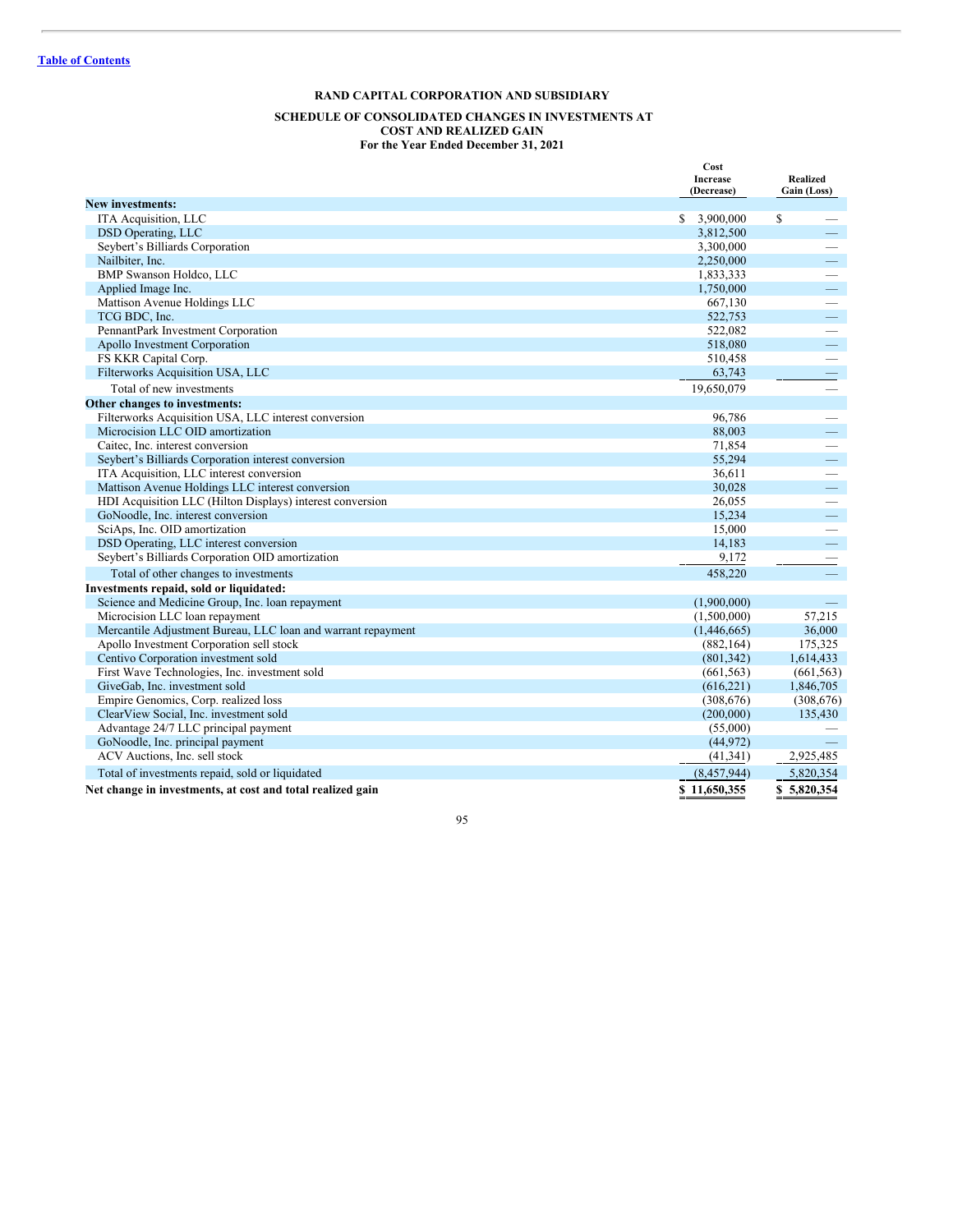#### **Report of Independent Registered Public Accounting Firm**

To the Stockholders and the Board of Directors of Rand Capital Corporation and Subsidiaries

#### **Opinion on the Financial Statements**

We have audited the accompanying consolidated statements of financial position, including the consolidated schedules of portfolio investments, of Rand Capital Corporation and Subsidiaries (the Corporation) as of December 31, 2021 and 2020, and the related consolidated statements of operations, changes in net assets and cash flows for each of the three years in the period ended December 31, 2021, and the related notes to the consolidated financial statements, and the financial highlights schedule for each of the five years in the period ended December 31, 2021 (collectively, the financial statements). In our opinion, the financial statements and financial highlights schedule present fairly, in all material respects, the financial position of Rand Capital Corporation and Subsidiaries as of December 31, 2021 and 2020, and the results of its operations and its cash flows for each of the three years in the period ended December 31, 2021, and the financial highlights for each of the five years in the period ended December 31, 2021 in conformity with accounting principles generally accepted in the United States of America.

#### **Basis for Opinion**

These financial statements and the financial highlights schedule are the responsibility of the Corporation's management. Our responsibility is to express an opinion on the Corporation's financial statements and financial highlights schedule based on our audits. We are a public accounting firm registered with the Public Company Accounting Oversight Board (United States) (PCAOB) and are required to be independent with respect to the Corporation in accordance with U.S. federal securities laws and the applicable rules and regulations of the Securities and Exchange Commission and the PCAOB.

We conducted our audits in accordance with the standards of the PCAOB. Those standards require that we plan and perform the audit to obtain reasonable assurance about whether the financial statements and financial highlights schedule are free of material misstatement, whether due to error or fraud. The Company is not required to have, nor were we engaged to perform, an audit of its internal control over financial reporting. As part of our audits we are required to obtain an understanding of internal control over financial reporting but not for the purpose of expressing an opinion on the effectiveness of the Corporation's internal control over financial reporting. Accordingly, we express no such opinion.

Our audits included performing procedures to assess the risks of material misstatement of the financial statements and financial highlights schedule, whether due to error or fraud, and performing procedures that respond to those risks. Such procedures included examining, on a test basis, evidence regarding the amounts and disclosures in the financial statements and financial highlights schedule. Our audits also included evaluating the accounting principles used and significant estimates made by management, as well as evaluating the overall presentation of the financial statements and financial highlights schedule. Our procedures included confirmation of investments as of December 31, 2021 and 2020, by correspondence with portfolio companies and custodian(s); or by other appropriate audit procedures when replies were not received. We believe that our audits provide a reasonable basis for our opinion.

The supplemental schedule of consolidated changes in investments at cost and realized gain for the year ended December 31, 2021 has been subjected to audit procedures performed in conjunction with the audit of the Corporation's financial statements. The supplemental schedule is the responsibility of the Corporation's management. Our audit procedures included determining whether the supplemental schedule reconciles to the financial statements or the underlying accounting and other records, as applicable and performing procedures to test the completeness and accuracy of the information presented in the supplemental schedule. In forming our opinion on the supplemental schedule, we evaluated whether the supplemental schedule, including its form and content, is presented in conformity with accounting principles generally accepted in the United States of America. In our opinion, the supplemental schedule of consolidated changes in investments at cost and realized gain for the year ended December 31, 2021 is fairly stated, in all material respects, in relation to the financial statements as a whole.

#### **Critical Audit Matters**

The critical audit matter communicated below is a matter arising from the current-period audit of the financial statements that was communicated or required to be communicated to the audit committee and that (1) relates to accounts or disclosures that are material to the consolidated financial statements and (2) involved our especially challenging, subjective, or complex judgements. The communication of the critical audit matter does not alter in any way our opinion on the consolidated financial statements, taken as a whole, and we are not, by communicating the critical audit matter below providing a separate opinion on the critical audit matter or on the accounts or disclosures to which it relates.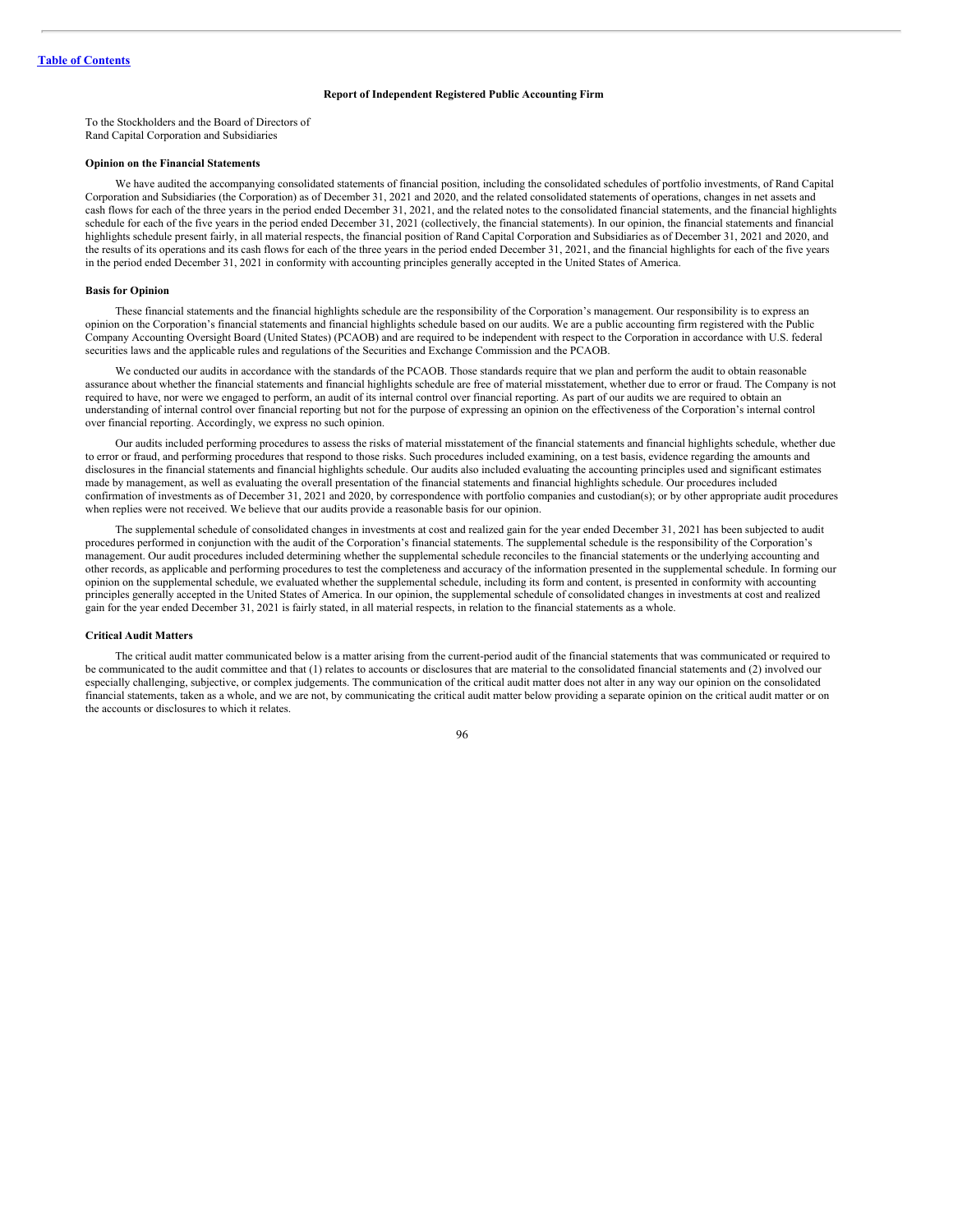#### **Fair-Value – Level 3 Investments**

#### **Critical Audit Matter Description**

At December 31, 2021, the fair value of the Corporation's investments categorized as Level 3 investments within the fair value hierarchy (Level 3 investments) totaled \$50,167,417. Management determines the fair value of the Corporation's Level 3 investments by applying the methodologies outlined in Note 2 to the consolidated financial statements and using significant unobservable inputs and assumptions. Determining the fair value of the Level 3 investments requires management to make judgments about the valuation methodologies and significant unobservable inputs and assumptions including, among others, EBITDA multiples and revenue multiples, used in determining the fair value measurements.

#### **How the Critical Audit Matter Was Addressed in the Audit**

Auditing the fair value of the Corporation's Level 3 investments was complex, as the unobservable inputs and assumptions used by the Corporation are highly judgmental, are sensitive to economic factors, and could have a significant effect on the fair value measurement of such investments.

Our audit procedures included, among others, obtaining an understanding and evaluated the design of controls over the Corporation's investment valuation process, evaluating the Corporation's valuation methodologies, testing the significant unobservable inputs and assumptions used by the Corporation in determining the fair value of the Corporation's Level 3 investments, and testing the mathematical accuracy of the Corporation's valuation calculations. For Level 3 investment, we reviewed the information considered by the Board of Directors relating to the Corporation's determination of fair value. For a selection of the Corporation's Level 3 investments, we independently developed fair value estimates and compared them to the Corporation's estimates. We developed our independent fair value estimates by using the respective investments financial information, which we compared to underlying source documents provided to the Corporation by the investment, and available market information from third-party sources, such as market multiples. We also evaluated subsequent events and other available information and considered whether they corroborated or contradicted the Corporation's year-end valuations.

/s/ FREED MAXICK CPAs, P.C.

We have served as the Corporation's auditor since 2003.

Buffalo, New York March 8, 2022

#### *Item 9. Changes in and Disagreements with Accountants on Accounting and Financial Disclosure*

None

#### **Item 9A. Controls and Procedures**

*Disclosure Controls and Procedures.* The Corporation maintains disclosure controls and procedures that are designed to ensure that information required to be disclosed in reports that it files or submits under the Securities Exchange Act of 1934, as amended, is recorded, processed, summarized, and reported within the time periods specified in the SEC's rules and forms, and that this information is accumulated and communicated to our Chief Executive Officer and the Chief Financial Officer, as appropriate, to allow timely decisions regarding required disclosure. Our Chief Executive Officer and the Chief Financial Officer carried out an evaluation of the effectiveness of the design and operation of the Corporation's disclosure controls and procedures as of December 31, 2021. Based on the evaluation of these disclosure controls and procedures, the Chief Executive Officer and Chief Financial Officer concluded that the Corporation's controls and procedures were effective as of December 31, 2021.

*Management Report on Internal Control Over Financial Reporting.* The executive officers of the Corporation are responsible for establishing and maintaining adequate internal control over financial reporting. The Corporation's internal control system is a process designed to provide reasonable assurance to the Corporation's executive officers and Board of Directors regarding the preparation and fair presentation of published financial statements.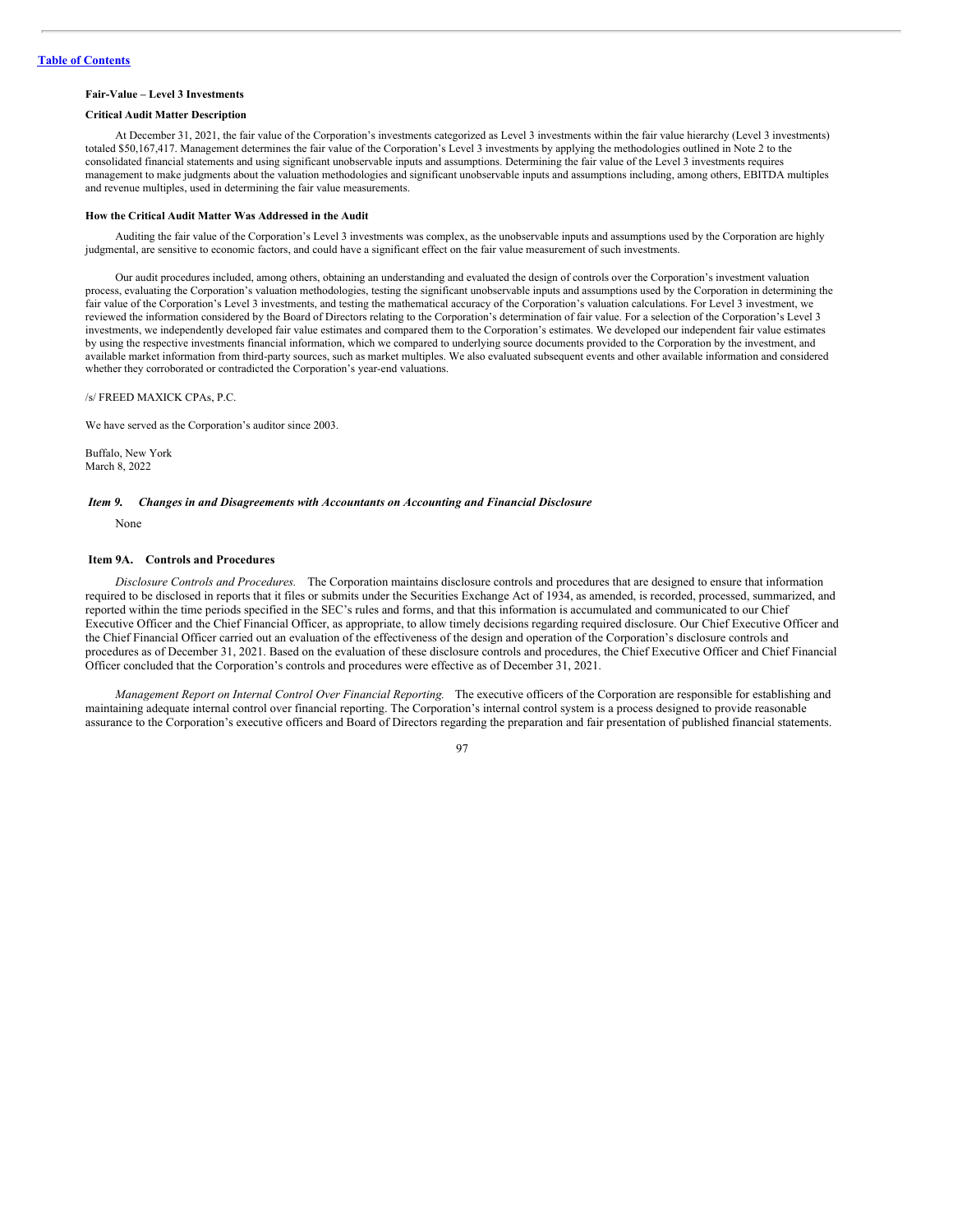Our Chief Executive Officer and the Chief Financial Officer assessed the effectiveness of the Corporation's internal control over financial reporting as of December 31, 2021. In making this assessment, our Chief Executive Officer and the Chief Financial Officer used the criteria set forth by the Committee of Sponsoring Organizations of the Treadway Commission in Internal Control-Integrated Framework (2013). Based on their assessment, our Chief Executive Officer and the Chief Financial Officer believes that, as of December 31, 2021, the Corporation's internal control over financial reporting is effective.

This annual report does not include an attestation report of the Corporation's independent registered public accounting firm regarding internal control over financial reporting. Management's report was not subject to attestation by the Corporation's independent registered public accounting firm pursuant to rules of the SEC that permit the Corporation to provide only management's report in this Annual Report on Form 10-K.

#### *Changes in Internal Control over Financial Reporting.*

There have been no changes in our internal control over financial reporting during the Corporation's most recent quarter ended December 31, 2021 that have materially affected, or are reasonably likely to materially affect, the Corporation's internal control over financial reporting.

#### **Item 9B.** *Other Information*

None

## **Item 9C.** *Disclosure Regarding Foreign Jurisdiction that Prevent Inspections*

Not applicable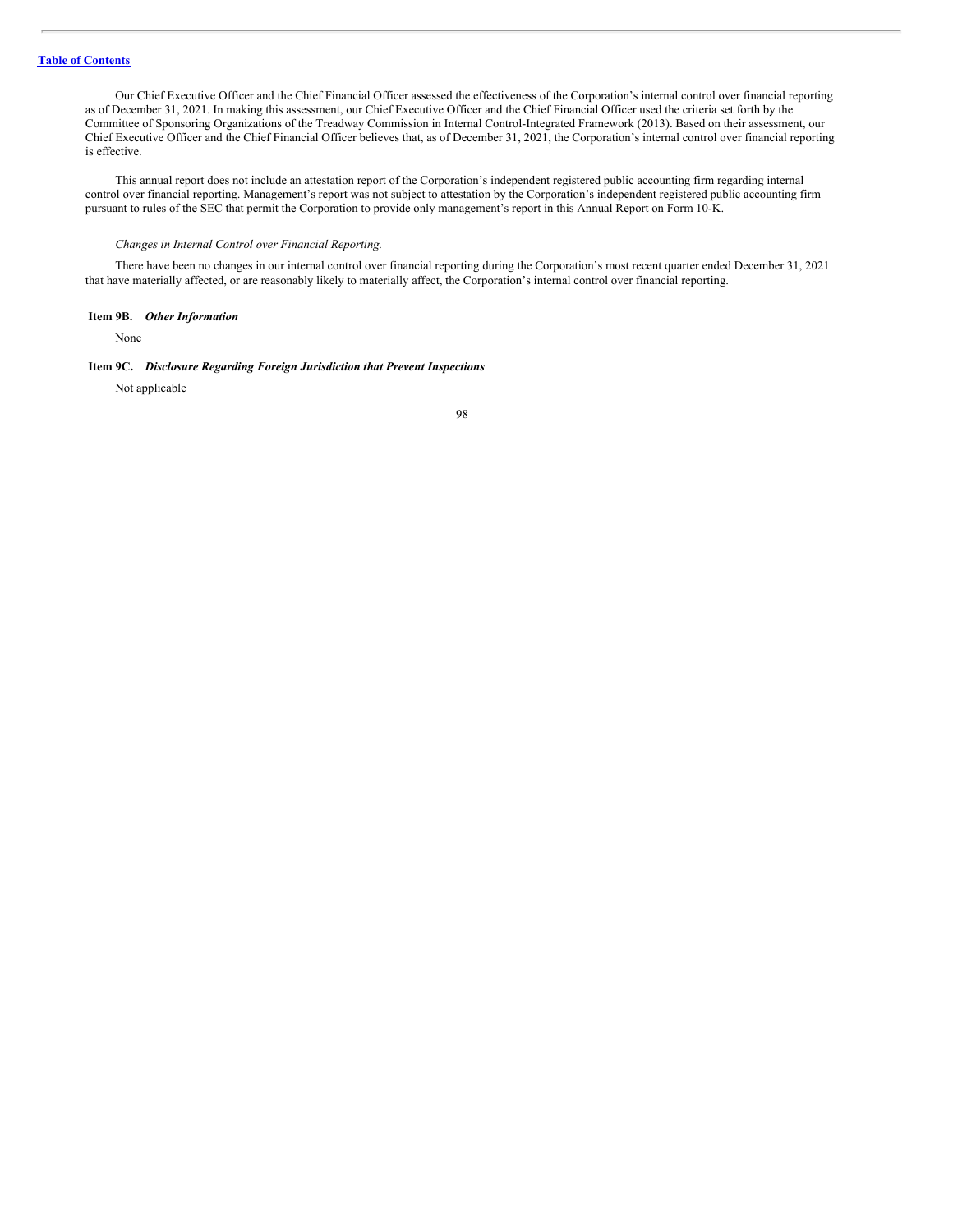## **Part III**

#### **Item 10.** *Directors,Executive Of icers and Corporate Governance*

Information in response to this Item is incorporated herein by reference to the information under the headings "PROPOSAL1-ELECTION OF DIRECTORS", "DELINQUENT SECTIONS 16(a) REPORTS" and "COMMITTEES AND MEETING DATA," provided in the Corporation's definitive Proxy Statement for its 2022 Annual Meeting of Shareholders, to be filed under Regulation 14A (the "2022 Proxy Statement").

#### **Item 11.** *ExecutiveCompensation*

Information in response to this Item is incorporated herein by reference to the information provided in the Corporation's 2022 Proxy Statement under the heading "DIRECTOR COMPENSATION" and "Compensation Committee Interlocks and Insider Participation."

# **Item 12.** *SecurityOwnership of Certain Beneficial Owners and Management and Related Stockholder Matters*

Information in response to this Item is incorporated herein by reference to the information provided in the Corporation's 2022 Proxy Statement under the heading "BENEFICIAL OWNERSHIP OF SHARES."

#### **Item 13.** *CertainRelationships and Related Transactions, and Director Independence*

Information in response to this Item is incorporated herein by reference to the information in the Corporation's 2022 Proxy Statement under the heading "DIRECTOR INDEPENDENCE" and "RELATED PERSON TRANSACTIONS".

#### **Item 14.** *Principal Accountant Fees and Services*

The Corporation's independent registered public accounting firm is Freed Maxick CPAs, P.C., Buffalo, New York, PCAOB Auditor Firm ID: 317

Information concerning the Corporation's independent registered public accounting firm, the audit committee'spre-approval policy for audit services and our independent registered public accounting firm fees and services is contained in the Corporation's 2022 Proxy Statement under the heading "INDEPENDENT REGISTERED PUBLIC ACCOUNTING FIRM FEES".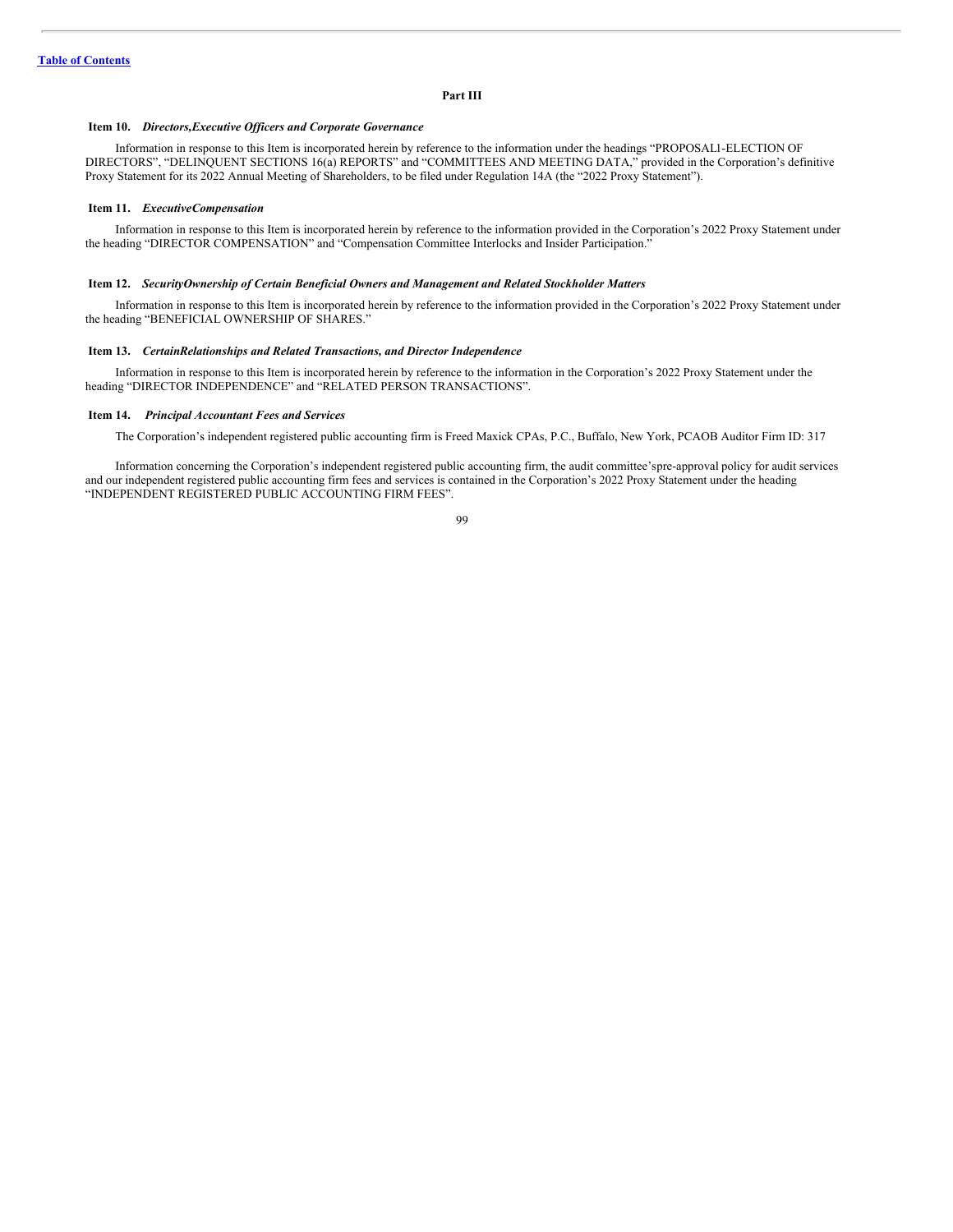#### **Part IV**

#### **Item 15.** *Exhibitsand Financial Statement Schedules*

- (a) The following documents are filed as part of this report and included in Item 8:
	- (1) CONSOLIDATED FINANCIAL STATEMENTS
		- Consolidated Statements of Financial Position as of December 31, 2021 and 2020
		- Consolidated Statements of Operations for the three years in the period ended December 31, 2021
		- Consolidated Statements of Changes in Net Assets for the three years in the period ended December 31, 2021
		- Consolidated Statements of Cash Flows for the three years in the period ended December 31, 2021
		- Consolidated Schedule of Portfolio Investments as of December 31, 2021
		- Consolidated Schedule of Portfolio Investments as of December 31, 2020
		- Financial Highlights Schedule for the five years in the period ended December 31, 2021
		- Notes to the Consolidated Financial Statements
		- Supplemental Schedule of Consolidated Changes in Investments at Cost and Realized Gain for the year ended December 31, 2021
		- Report of Independent Registered Public Accounting Firm
	- (2) FINANCIAL STATEMENT SCHEDULES

The required financial statement Schedule II – Valuation and Qualifying Accounts has been omitted because the information required is included in the Notes to the consolidated financial statements.

- b) The following exhibits are filed with this report or are incorporated herein by reference to a prior filing, in accordance with Rule 2b-32 under the Securities Exchange Act of 1934, as amended.
	- (2.1) Agreement and Plan of Merger, dated as of December 27, 2021, by and between Rand Capital Sub, Inc. and Rand Capital Sub, LLC, incorporated by reference to Exhibit 2.1 to the [Corporation's](http://www.sec.gov/Archives/edgar/data/81955/000149315221032896/ex2-1.htm) Current Report on Form 8-K, as filed with the SEC on December 30, 2021.
	- (3.1)(i) Certificate of [Incorporation](http://www.sec.gov/Archives/edgar/data/81955/0000941157-97-000027.txt) of the Corporation, incorporated by reference to Exhibit (a)(1) of Form N-2 filed with the SEC on April 22, 1997. (File No. 333-25617).
	- (3.1)(ii) Certificate of Amendment to the Certificate of [Incorporation,](http://www.sec.gov/Archives/edgar/data/81955/000149315219016822/ex3-1.htm) as amended, incorporated by reference to Exhibit 3.1 to the Corporation's Current Report on Form 8-K filed with the SEC on November 12, 2019.
	- (3.1)(iii) Certificate of Amendment to the Certificate of [Incorporation,](http://www.sec.gov/Archives/edgar/data/81955/000149315220009642/ex3-1.htm) as amended, incorporated by reference to Exhibit 3.1 to the Corporation's Current Report on Form 8-K filed with the SEC on May 21, 2020.
	- $(3.1)(iv)$  By-laws of the Corporation, incorporated by reference to Exhibit 3(ii) to the [Corporation's](http://www.sec.gov/Archives/edgar/data/81955/000119312516757014/d275068dex3ii.htm) Quarterly Report on Form10-Q for the period ended September 30, 2016 filed with the SEC on November 2, 2016. (File No. 814-00235).
	- (4.1) Specimen certificate of common stock certificate, [incorporated](http://www.sec.gov/Archives/edgar/data/81955/0000941157-97-000027.txt) by reference to Exhibit (b) of Form N-2 filed with the SEC on April 22, 1997. (File No. 333-25617).
	- (4.2) Description of Securities of Rand Capital Corporation registered under Section 12 of the Securities Exchange Act of 1934, as amended, incorporated by reference to Exhibit 4.2 to the [Corporation's](http://www.sec.gov/Archives/edgar/data/81955/000149315220003569/ex4-2.htm) Annual Report on Form 10-K for the year ended December 31, 2019, as filed with the SEC on March 9, 2020.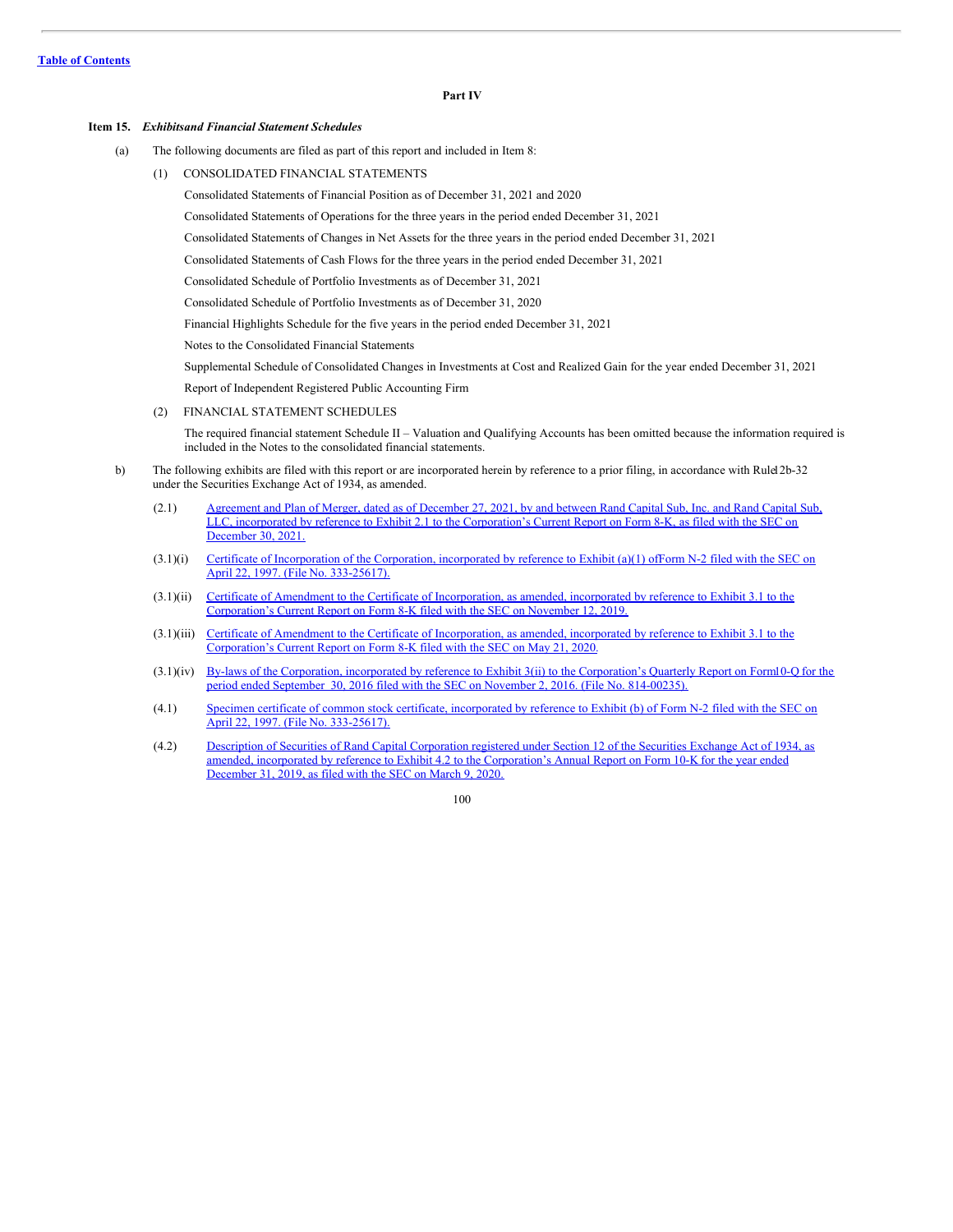# **Table of [Contents](#page-1-0)**

| (10.1)     | Stock Purchase Agreement, dated as of January 24, 2019, by and among East Asset Management LLC, Rand Capital Corporation<br>and, solely for purposes of being bound by Sections 7.10 and 10.9(a) and (b) thereof, Rand Capital Management, LLC,<br>incorporated by reference to Exhibit 10.1 to the Corporation's Current Report on Form 8-K filed with the SEC on January 25,<br>2019. |
|------------|-----------------------------------------------------------------------------------------------------------------------------------------------------------------------------------------------------------------------------------------------------------------------------------------------------------------------------------------------------------------------------------------|
| (10.2)     | Investment Advisory and Management Agreement, dated as of December 31, 2020, between Rand Capital Corporation and Rand<br>Capital Management LLC, incorporated by reference to Exhibit 10.1 to the Corporation's Current Report on Form 8-K filed<br>with the SEC on January 4, 2021.                                                                                                   |
| (10.3)     | Administration Agreement, dated as of December 31, 2020, between Rand Capital Corporation and Rand Capital Management<br>LLC, incorporated by reference to Exhibit 10.2 to the Corporation's Current Report on Form 8-K filed with the SEC on January 4,<br>2021.                                                                                                                       |
| (10.4)     | Shareholder Agreement, dated as of November 8, 2019, by and between Rand Capital Corporation and East Asset Management,<br>LLC, incorporated by reference to Exhibit 10.3 to the Corporation's Current Report on Form 8-K filed with the SEC on<br>November 12, 2019.                                                                                                                   |
| $(21.1)$ # | Subsidiaries of Rand Capital Corporation.                                                                                                                                                                                                                                                                                                                                               |
| $(31.1)$ # | Certification of Principal Executive Officer Pursuant to Rules 13a-14(a)/15d-14(a) under the Securities Exchange Act of 1934, as<br>amended.                                                                                                                                                                                                                                            |
| $(31.2)$ # | Certification of Principal Financial Officer Pursuant to Rules 13a-14(a)/15d-14(a) under the Securities Exchange Act of 1934, as<br>amended.                                                                                                                                                                                                                                            |

(32.1)# Certification Pursuant to Section 906 of the [Sarbanes-Oxley](#page-107-0) Act of 2002 – Rand Capital Corporation.

# Filedherewith.

# **Item 16.** *Form10-K Summary*

None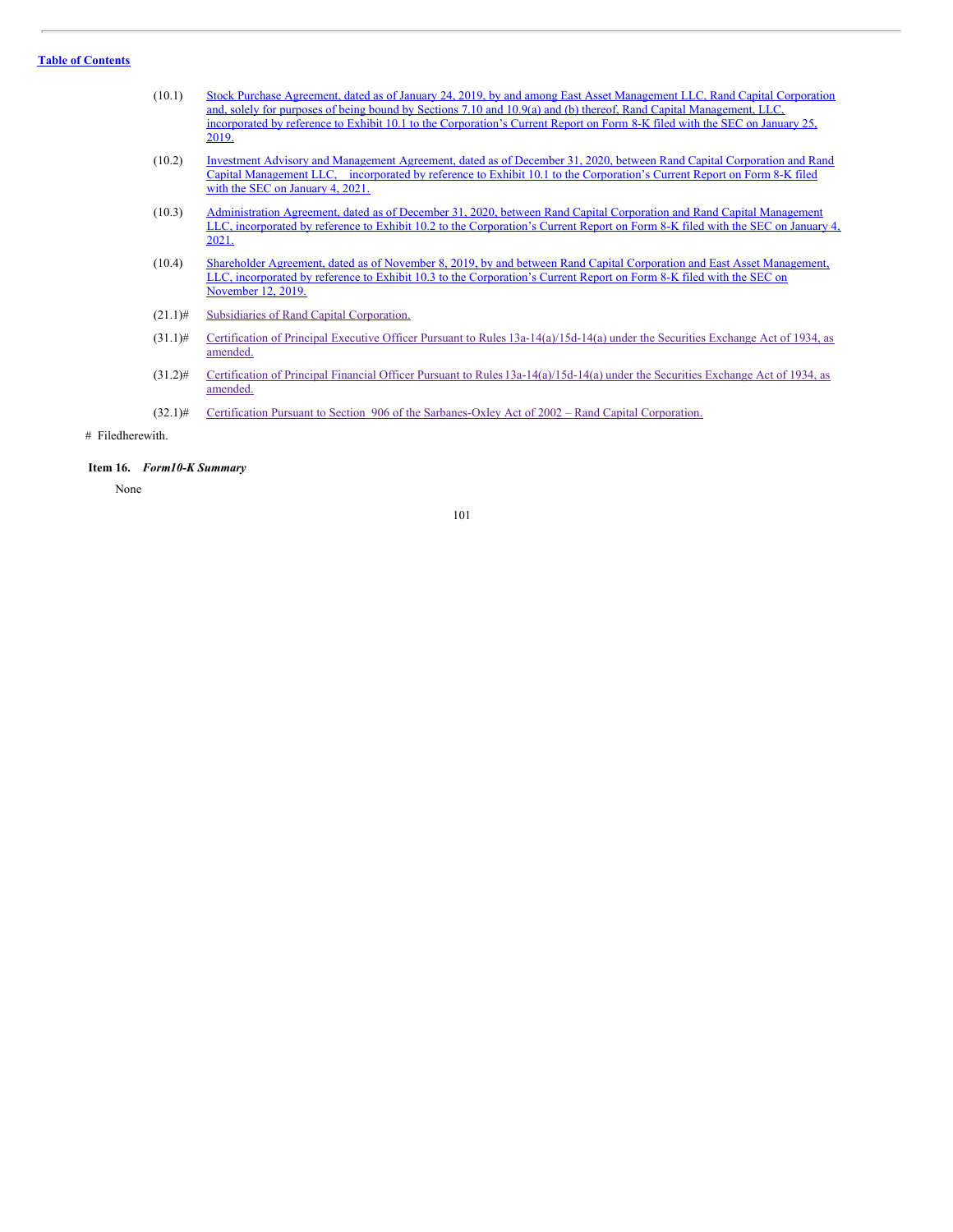## **Signatures**

Pursuant to the requirements of Section 13 or 15(d) of Securities Exchange Act of 1934, the registrant has duly caused this Report on Form10-K **to be signed on its behalf by the undersigned thereunto duly authorized.**

Date: March 8, 2022 RAND CAPITAL CORPORATION

By: */s/ Daniel P. Penberthy*

Daniel P. Penberthy, Chief Executive Officer and President

Pursuant to the requirements of the Securities Exchange Act of 1934, this Annual Report on Form10-K has been signed below by the following **persons on behalf of the Corporation in the capacities and on the dates indicated.**

| Signature/Title                                                                                                    |               |
|--------------------------------------------------------------------------------------------------------------------|---------------|
| (i) Principal Executive Officer:                                                                                   |               |
| /s/ Daniel P. Penberthy<br>Daniel P. Penberthy / Chief Executive Office and President                              | March 8, 2022 |
| (ii) Principal Accounting & Financial Officer:                                                                     |               |
| /s/ Margaret W. Brechtel<br>Margaret W. Brechtel / Executive Vice President, Chief Financial Officer and Treasurer | March 8, 2022 |
| (iii) Directors:                                                                                                   |               |
| $\sqrt{s}$ Benjamin E. Godley<br>Benjamin E. Godley/ Director                                                      | March 8, 2022 |
| $\sqrt{s}$ Allen F. Grum<br>Allen F. Grum / Director                                                               | March 8, 2022 |
| /s/ Adam S. Gusky<br>Adam S. Gusky / Director                                                                      | March 8, 2022 |
| /s/ Erland E. Kailbourne<br>Erland E. Kailbourne / Director                                                        | March 8, 2022 |
| $\sqrt{s}$ Robert M. Zak<br>Robert M. Zak / Director                                                               | March 8, 2022 |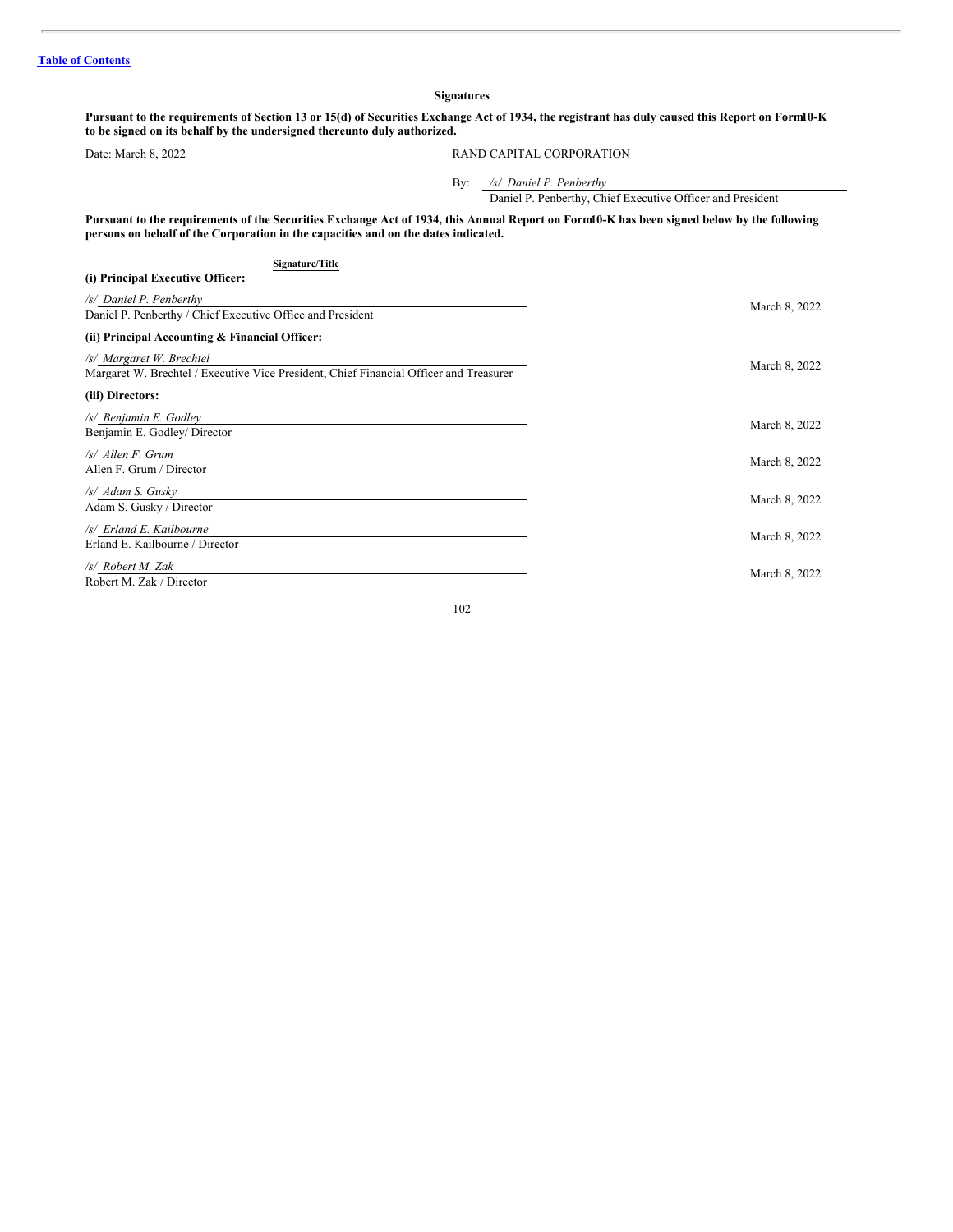#### **Subsidiaries of Rand Capital Corporation**

<span id="page-104-0"></span>**S u b s i d i a r y** Rand BMP Swanson Hold Co., LLC Rand Capital Sub LLC Rand Carolina Skiff Holdings Cor Rand DSD Holdings Corp. Ne Rand Filterworks Holdings Cor rp. Ne Rand ITA Holdings Corp. Ne Rand Somerset Holdings Cor rp. Ne

**Jurisdiction Of Corporation** New York New York rp. Ne ew York ew York ew York ew York ew York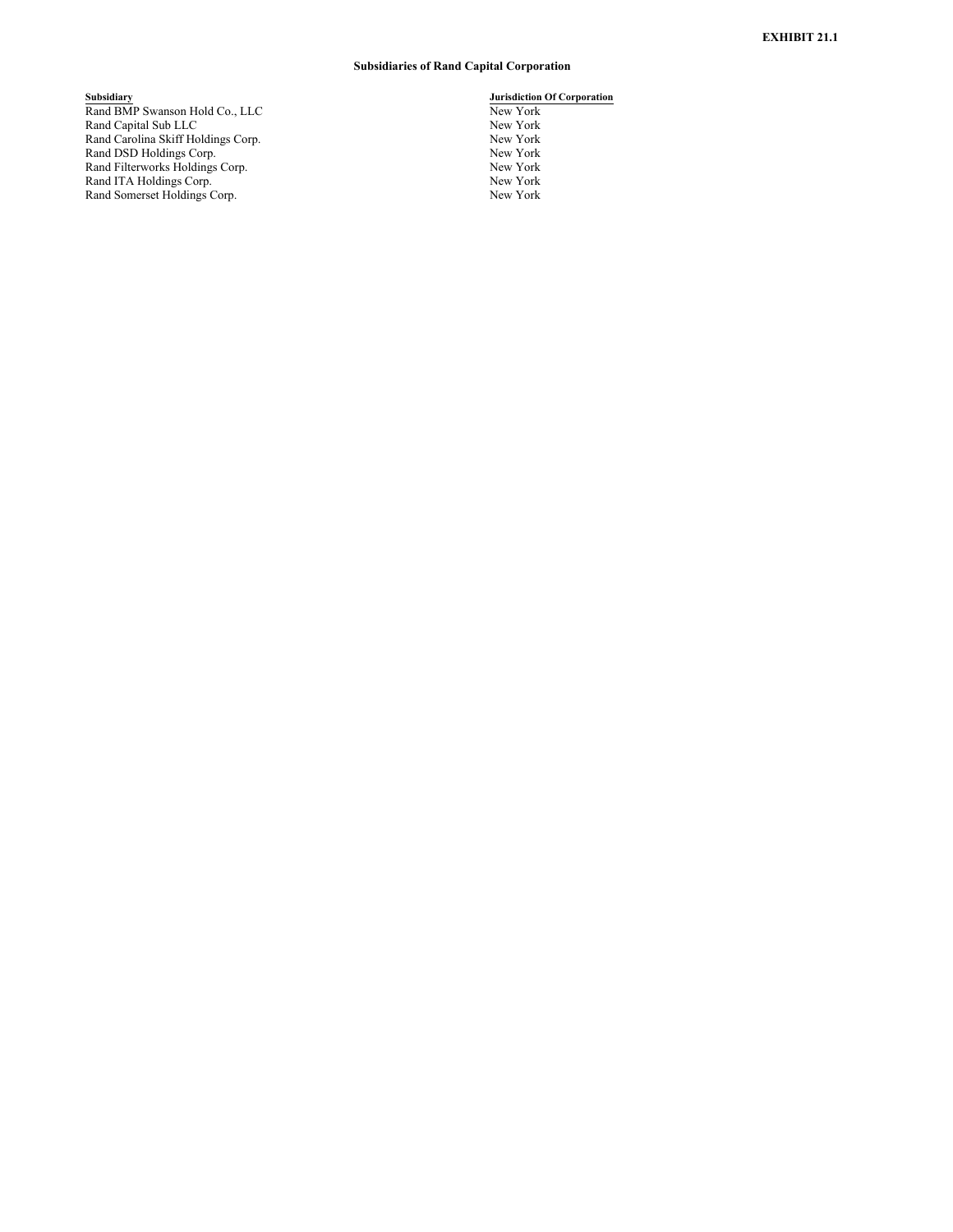## **CERTIFICATION**

**of**

#### **Principal Executive Officer Pursuant to Rules 13a-14(a)/15d-14(a) under the Securities Exchange Act of 1934, as amended**

<span id="page-105-0"></span>I, Daniel P. Penberthy, certify that:

1. I have reviewed this annual report on Form 10-K of Rand Capital Corporation and subsidiaries;

2. Based on my knowledge, this annual report does not contain any untrue statement of a material fact or omit to state a material fact necessary to make the statements made, in light of the circumstances under which such statements were made, not misleading with respect to the period covered by this annual report;

3. Based on my knowledge, the financial statements, and other financial information included in this annual report, fairly present in all material respects the financial condition, results of operations and cash flows of the registrant as of, and for, the periods presented in this annual report;

4.The registrant's other certifying officer and I are responsible for establishing and maintaining disclosure controls and procedures (as defined in Exchange Act Rules 13a-15(e) and 15d-15(e)) and internal control over financial reporting (as defined in Exchange Act Rules 13a-15(f) and 15d-15(f)) for the registrant and have:

a) Designed such disclosure controls and procedures, or caused such disclosure controls and procedures to be designed under our supervision, to ensure that material information relating to the registrant, including its consolidated subsidiaries, is made known to us by others within those entities, particularly during the period in which this annual report is being prepared;

b) Designed such internal control over financial reporting, or caused such internal control over financial reporting to be designed under our supervision, to provide reasonable assurance regarding the reliability of financial reporting and the preparation of financial statements for external purposes in accordance with generally accepted accounting principles;

c) Evaluated the effectiveness of the registrant's disclosure controls and procedures and presented in this annual report our conclusions about the effectiveness of the disclosure controls and procedures, as of the end of the period covered by this report based on such evaluation; and

d) Disclosed in this report any change in the registrant's internal control over financial reporting that occurred during the registrant's most recent fiscal quarter (the registrant's fourth fiscal quarter in the case of an annual report) that has materially affected, or is reasonably likely to materially affect, the registrant's internal control over financial reporting; and

5. The registrant's other certifying officer and I have disclosed, based on our most recent evaluation of internal control over financial reporting, to the registrant's auditors and the audit committee of the registrant's board of directors (or persons performing the equivalent functions):

a) All significant deficiencies and material weaknesses in the design or operation of internal control over financial reporting which are reasonably likely to adversely affect the registrant's ability to record, process, summarize and report financial information; and

b) Any fraud, whether or not material, that involves management or other employees who have a significant role in the registrant's internal control over financial reporting.

Dated: March 8, 2022

*/s/ Daniel P. Penberthy*

Daniel P. Penberthy, Chief Executive Officer and President (Principal Executive Officer of Rand Capital Corporation)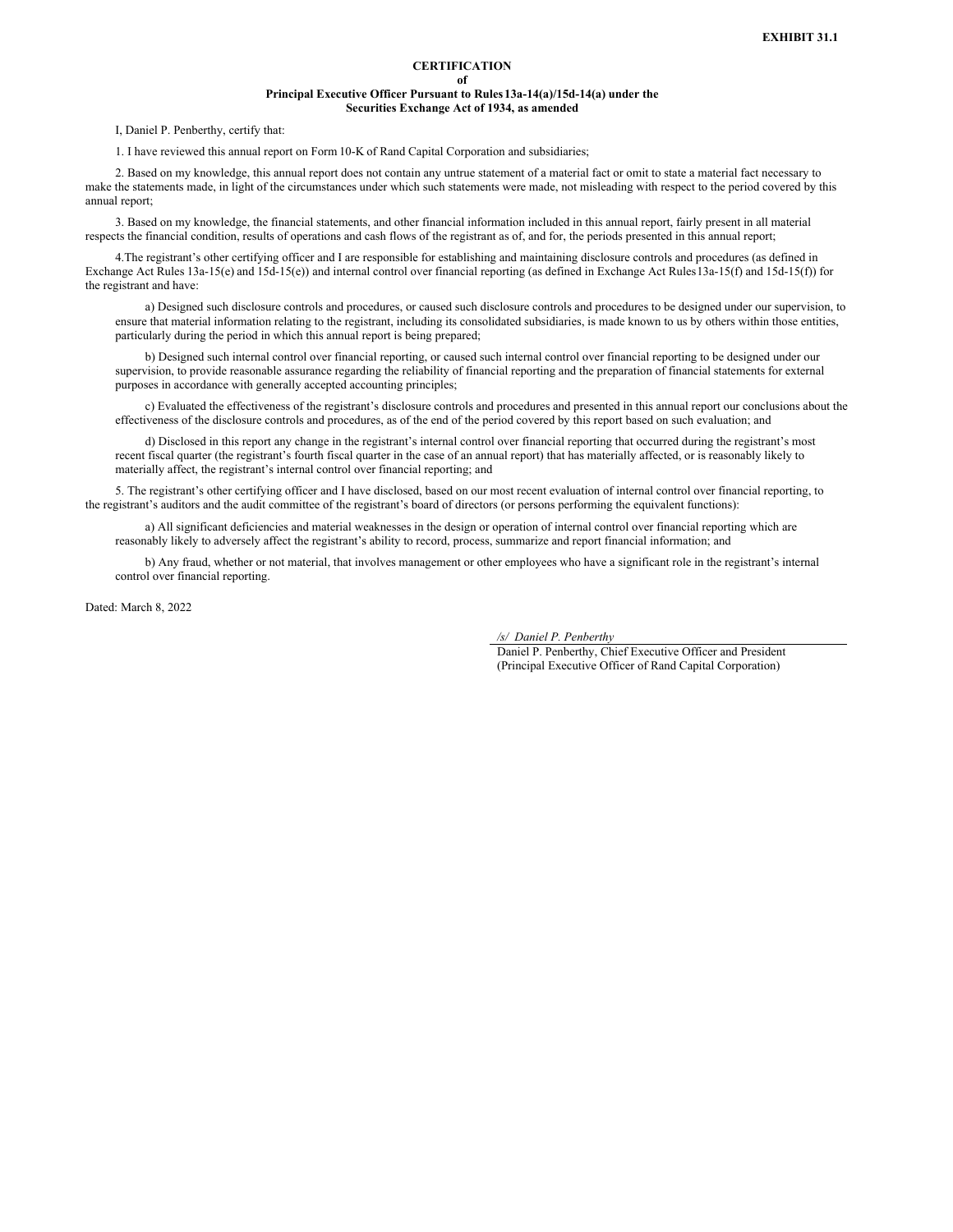## **CERTIFICATION**

**of**

#### **Principal Financial Officer Pursuant to Rules 13a-14(a)/15d-14(a) under the Securities Exchange Act of 1934, as amended**

<span id="page-106-0"></span>I, Margaret W. Brechtel, certify that:

1. I have reviewed this annual report on Form 10-K of Rand Capital Corporation and subsidiaries;

2. Based on my knowledge, this annual report does not contain any untrue statement of a material fact or omit to state a material fact necessary to make the statements made, in light of the circumstances under which such statements were made, not misleading with respect to the period covered by this annual report;

3. Based on my knowledge, the financial statements, and other financial information included in this annual report, fairly present in all material respects the financial condition, results of operations and cash flows of the registrant as of, and for, the periods presented in this annual report;

4. The registrant's other certifying officer and I are responsible for establishing and maintaining disclosure controls and procedures (as defined in Exchange Act Rules 13a-15(e) and 15d-15(e)) and internal control over financial reporting (as defined in Exchange Act Rules 13a-15(f) and 15d-15(f)) for the registrant and have:

a) Designed such disclosure controls and procedures, or caused such disclosure controls and procedures to be designed under our supervision, to ensure that material information relating to the registrant, including its consolidated subsidiaries, is made known to us by others within those entities, particularly during the period in which this annual report is being prepared;

b) Designed such internal control over financial reporting, or caused such internal control over financial reporting to be designed under our supervision, to provide reasonable assurance regarding the reliability of financial reporting and the preparation of financial statements for external purposes in accordance with generally accepted accounting principles;

c) Evaluated the effectiveness of the registrant's disclosure controls and procedures and presented in this annual report our conclusions about the effectiveness of the disclosure controls and procedures, as of the end of the period covered by this report based on such evaluation; and

d) Disclosed in this report any change in the registrant's internal control over financial reporting that occurred during the registrant's most recent fiscal quarter (the registrant's fourth fiscal quarter in the case of an annual report) that has materially affected, or is reasonably likely to materially affect, the registrant's internal control over financial reporting; and

5. The registrant's other certifying officer and I have disclosed, based on our most recent evaluation of internal control over financial reporting, to the registrant's auditors and the audit committee of the registrant's board of directors (or persons performing the equivalent functions):

a) All significant deficiencies and material weaknesses in the design or operation of internal control over financial reporting which are reasonably likely to adversely affect the registrant's ability to record, process, summarize and report financial information; and

b) Any fraud, whether or not material, that involves management or other employees who have a significant role in the registrant's internal control over financial reporting.

Dated: March 8, 2022

*/s/ Margaret W. Brechtel*

Margaret W. Brechtel, Executive Vice President, Chief Financial Officer and Treasurer (Principal Financial Officer of Rand Capital Corporation)